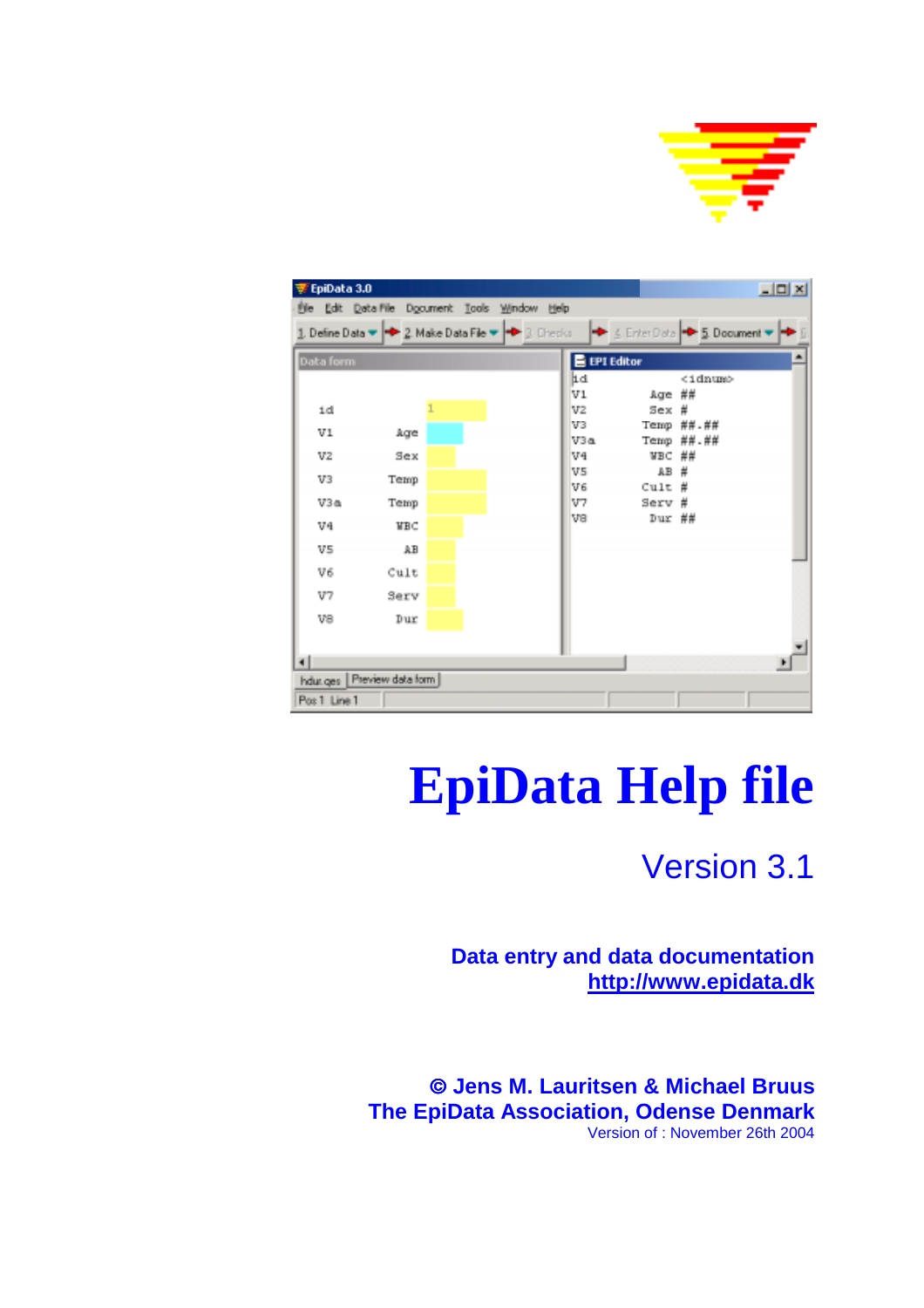## **About EpiData v3.1**

#### **Program design by:**

Jens M. Lauritsen & Michael Bruus.

EpiData is released as freeware by the non-profit organisation "*The EpiData Association" Odense, Denmark (In danish: EpiData foreningen)*. Previous releases by County of Funen, Denmark and Brixton Health, UK. **Programming by:** Michael Bruus, Denmark.

#### **Translation:**

<span id="page-1-0"></span>.

EpiData has been translated to several languages. See http://www.epidata.dk for a list of names, web servers and institutions of those who made the translations.

#### **Suggested citation:**

Lauritsen JM & Bruus M. *EpiData (version 3.1). A comprehensive tool for validated entry and documentation of data*. The EpiData Association, Odense Denmark, 2004.

**Previous versions:** We wish to emphasise that Mark Myatt contributed with great inspiration, specifications and ideas to version 1 and 2 of EpiData – initiation of the EpiData effort would not have been possible without Marks contribution. See also history document on www.epidata.dk First version of EpiData released as Lauritsen JM, Bruus M., Myatt MA*, EpiData, version 1.0-1.5. A tool for validated entry and documentation of data*. County of Funen Denmark and Brixton Health UK. 2001.

## **EpiData is free.**

EpiData is distributed as freeware. You are welcome to give a copy to a colleague. All documentation documents are released with permission to copy, distribute, and / or modify the documents under the terms of the GNU (http://www.gnu.org/copyleft/fdl.html) Free Documentation License Version 1.1 or any later version published by the Free Software Foundation with no invariant sections, no back-cover texts. Front pages must be kept as is when documents are translated with the addition of name and organisation of translator.

If anyone finds that EpiData is sold or restricted in use by some regulations please notify us immediately at info@epidata.dk It is strictly prohibited to charge anything for the use or delivery of EpiData. Exceptions for this can be supplementary materials in printing made at the cost of printing or for postage of disks or CD's. But the program as such cannot be sold. This includes translations. No-one can charge any fee for delivery of a translated version. If you are in doubt do not hesitate to contact us. Give reference for the download site or postal adress of those asking for payments for delivery of EpiData. Procedures in EpiData cannot be patented.

Visit www.epidata.dk for information on updates, known bugs and further documentation.

#### **Some useful internet pages on Biostatistics, Epidemiology, Public Health, Epi Info etc.:**

| Data types and analysis:     | http://www.sjsu.edu/faculty/gerstman/Epi Info           |
|------------------------------|---------------------------------------------------------|
| Tools for tabulated data:    | http://www.openepi.com                                  |
| Epi Info home page:          | http://www.cdc.gov/epo/epi/Epi Info.htm                 |
| Statistical routines:        | http://www.oac.ucla.edu/training/stata/                 |
| <b>Epidemiology Sources:</b> | http://www.epibiostat.ucsf.edu/epidem/epidem.html       |
| Epidemiology lectures:       | http://www.pitt.edu/~super1/                            |
| EpiDemiology - further:      | http://www.medepi.net/epitools/ Including analysis in R |

S Bennett, Mark Myatt, D Jolley and A Radalowicz. Data Management for Surveys and Trials - A Practical Primer using EpiData. Available from: http://www.epidata.dk/documentation.php

#### **Freeware for calculations and diagrams:** See http://www.epidata.dk/documentation.php

Disclaimer The EpiData software program was developed and tested to ensure fail-safe entering and documentation of data. We made every possible effort in producing a fail-safe program, but cannot in any circumstance be held responsible for errors, loss of data, work time or other losses incurred by or in relation to the program.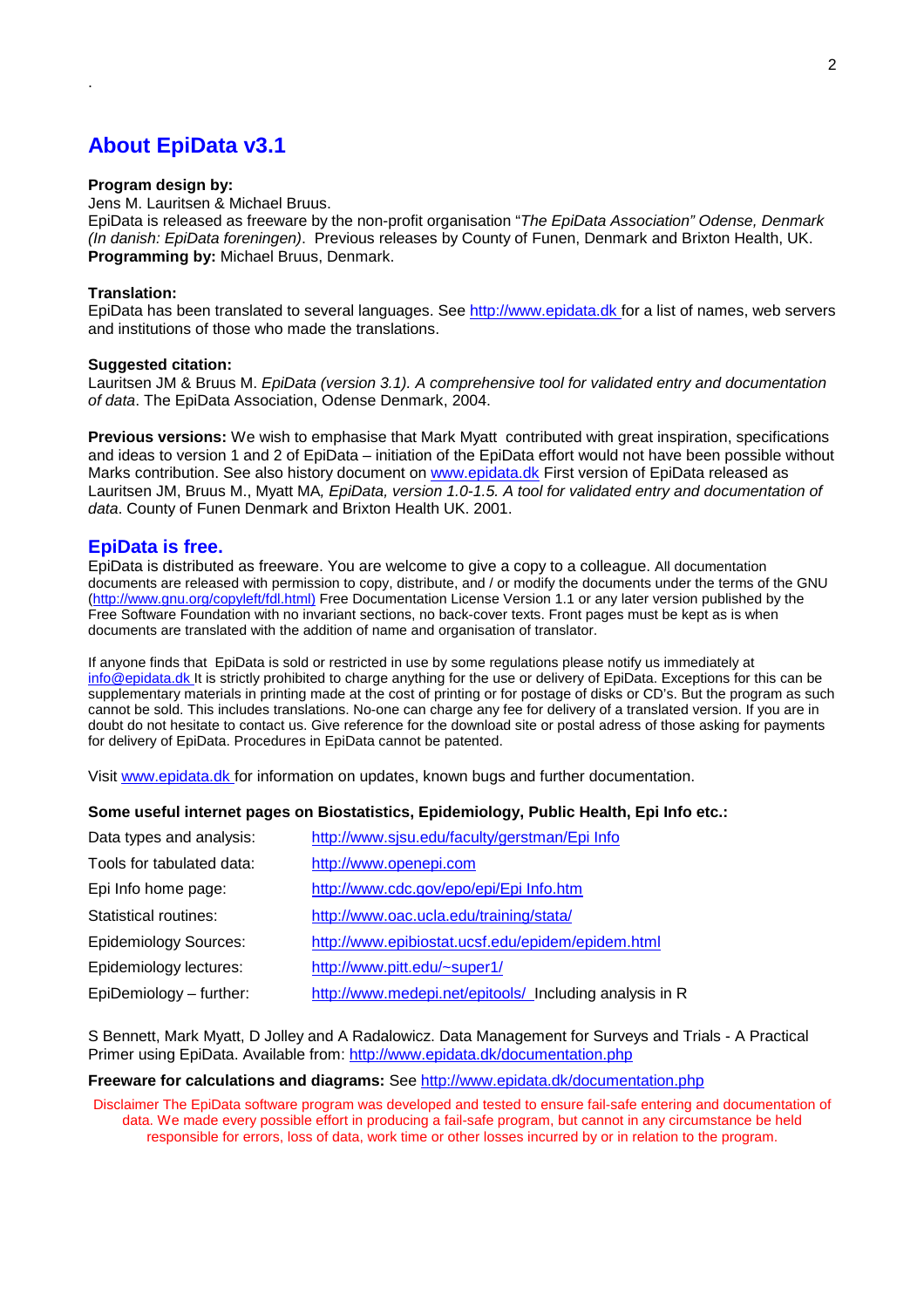$\Delta\phi$  and  $\phi$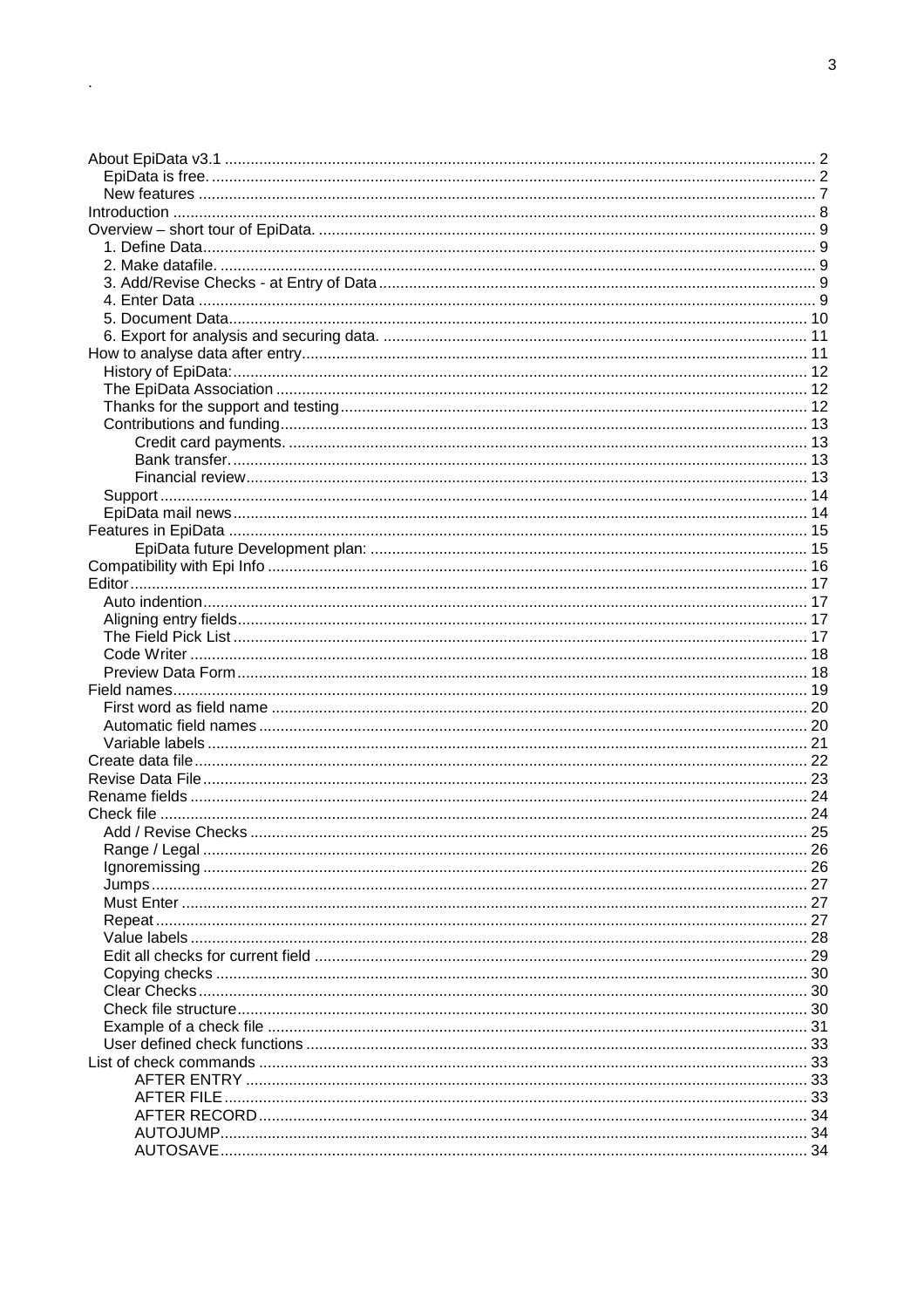$\mathcal{L}_{\text{max}}$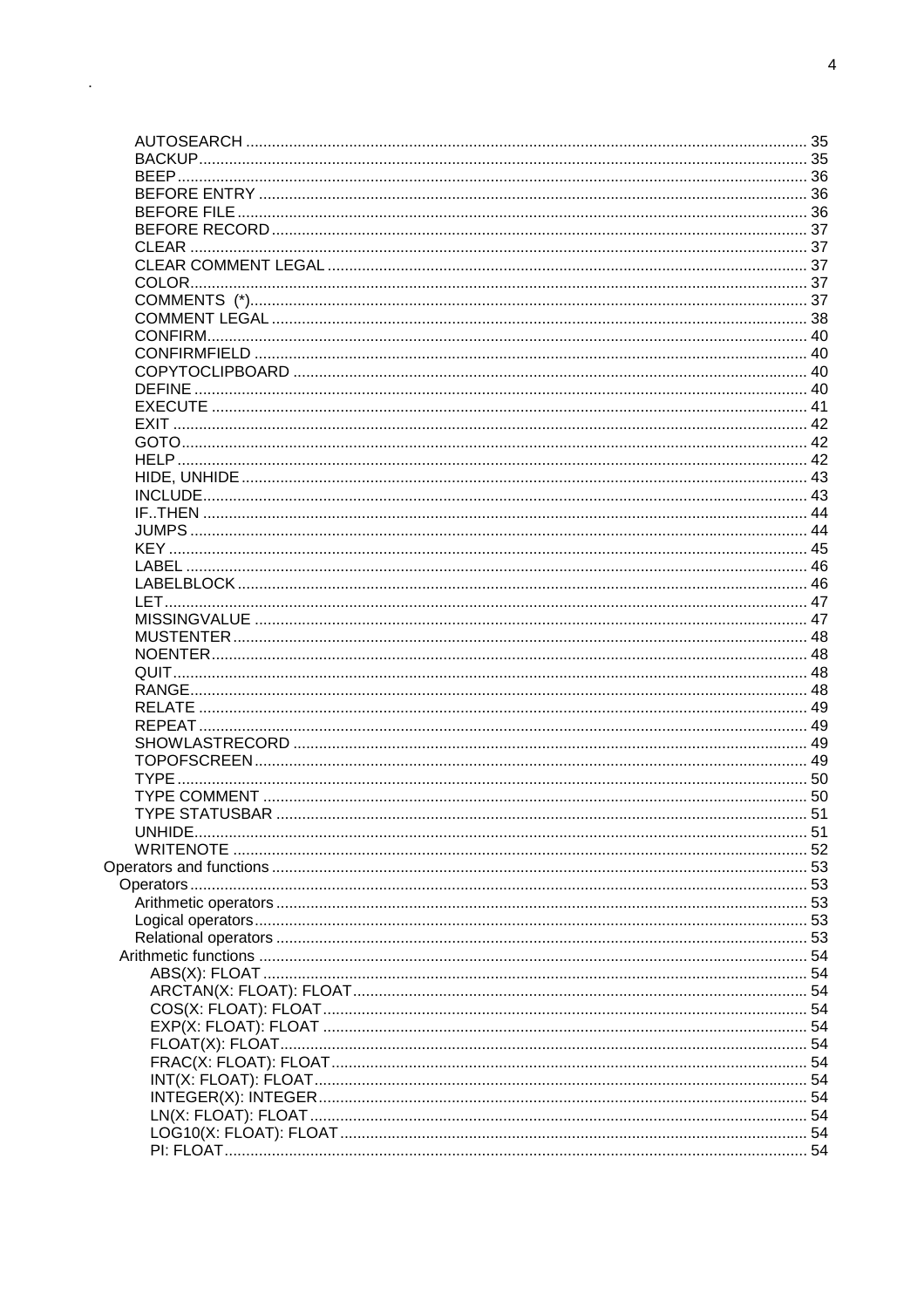$\mathcal{L}(\mathcal{L})$  .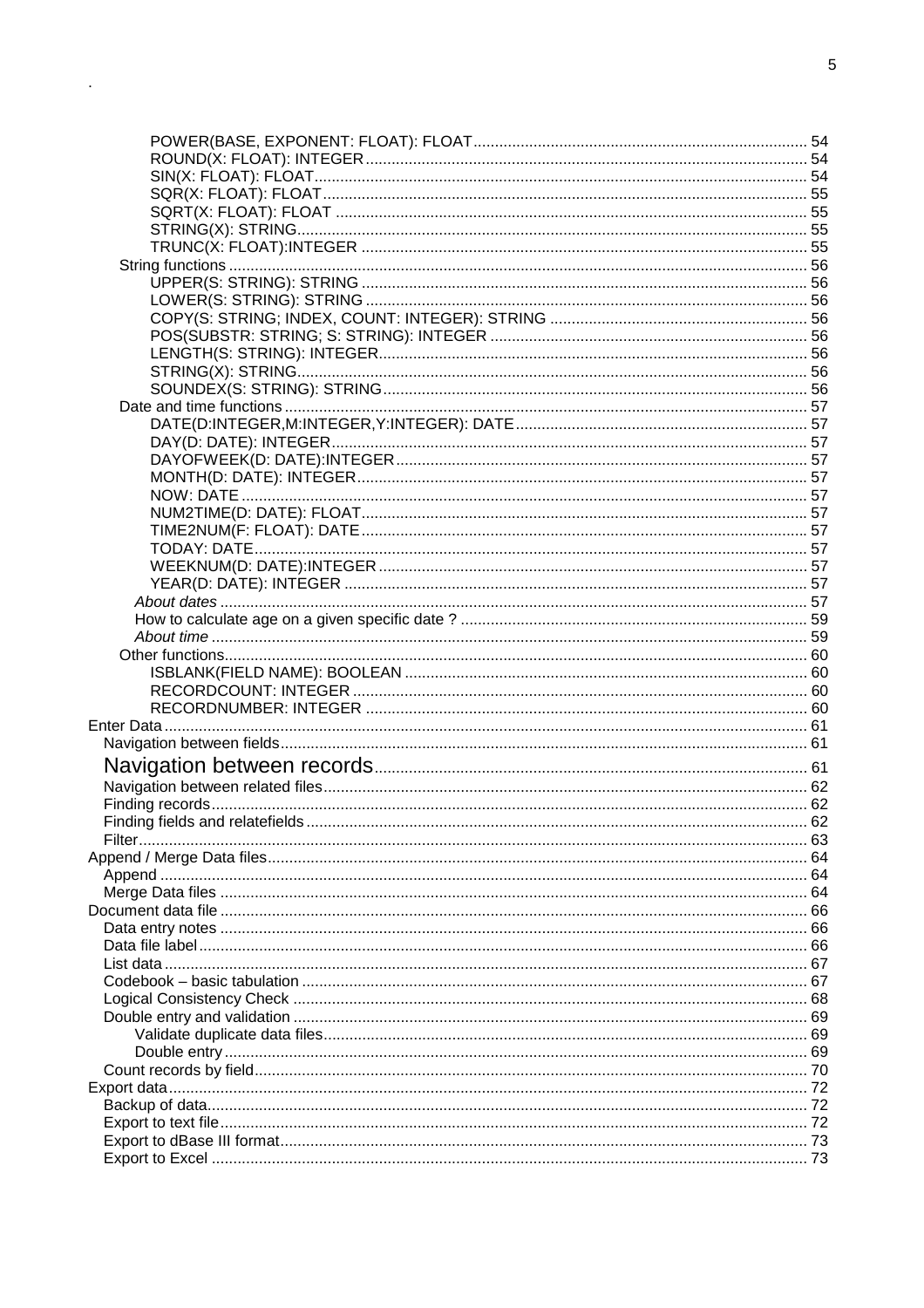$\mathcal{A}^{\mathcal{A}}$  and  $\mathcal{A}^{\mathcal{A}}$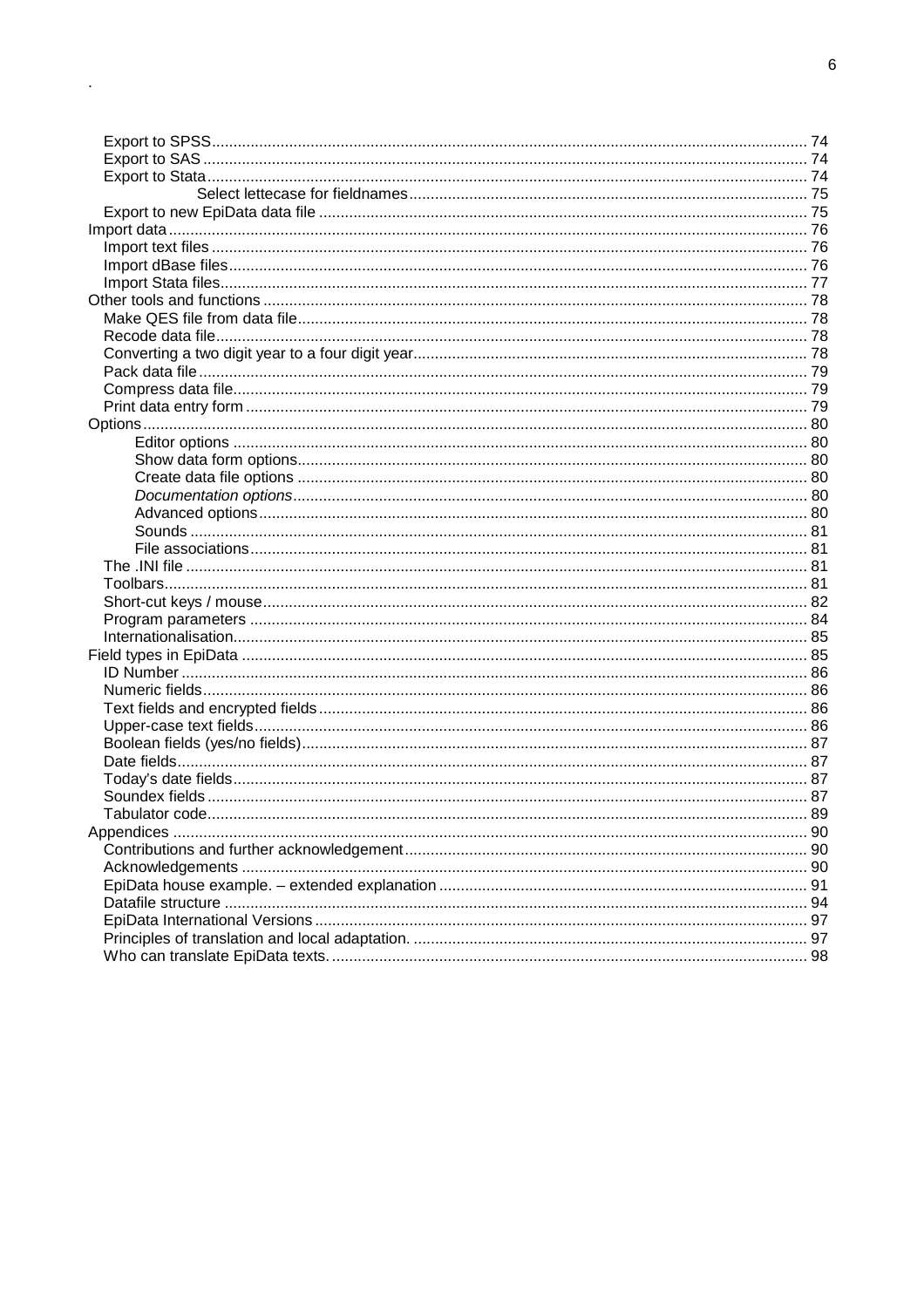## <span id="page-6-0"></span>**New features in v3.1**

Double entry of data and feedback if different from first time. Implementation of user defined extensions to the check file language

## **New check commands and functions implemented as:**

SHOWLASTRECORD LOG10 BACKUP creating zip-files or encrypted zip-files

See http://www.epidata.dk/revision.htm for an updated list of changes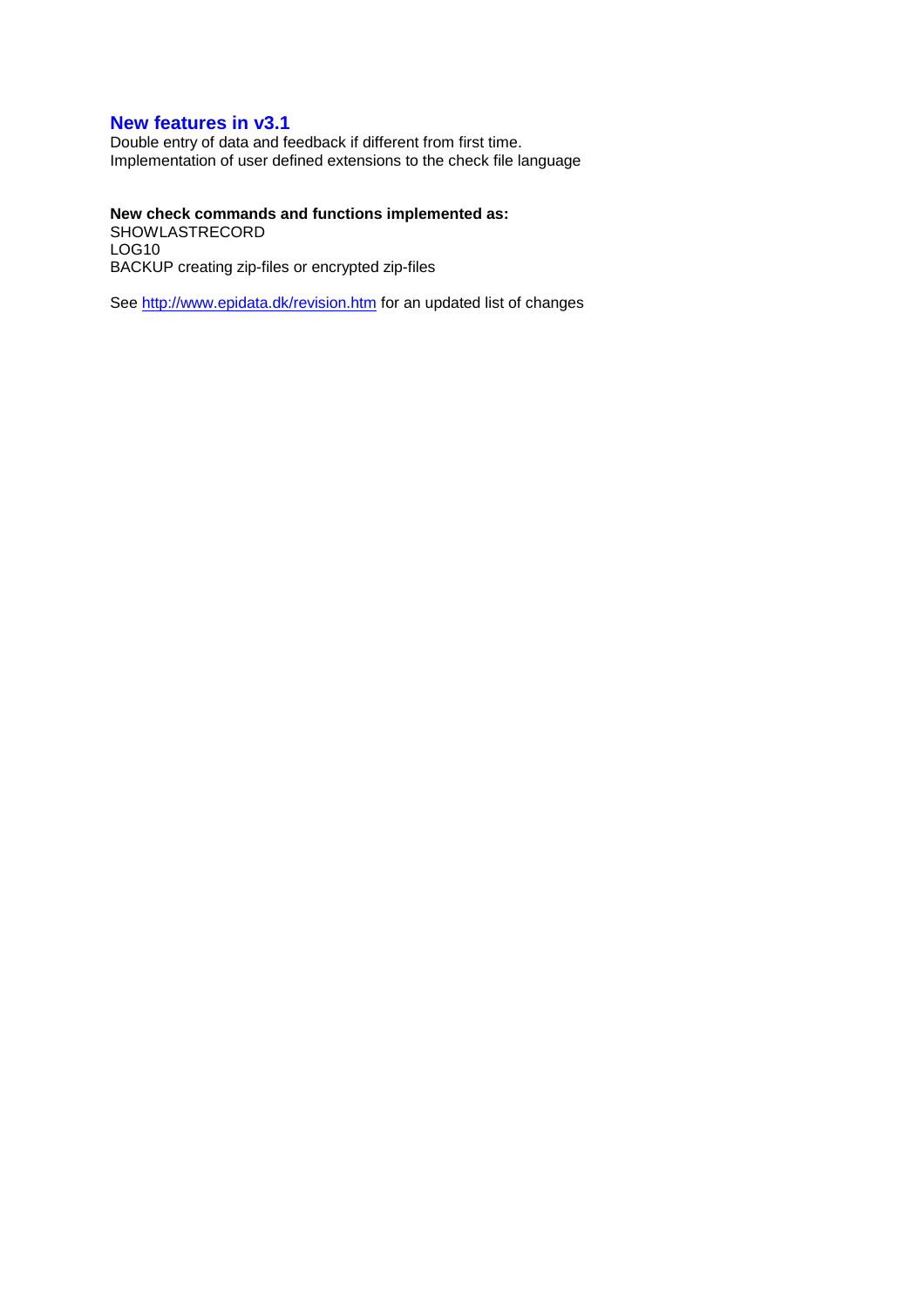## **Introduction**

<span id="page-7-0"></span>.

## **EpiData is a program for DataEntry and documentation of data.**

Use EpiData when you have collected data on paper and you want to do statistical analyses or tabulation of data. Basic frequency tables and lists of data can be made, but other than that EpiData is focused on dataentry and documentation of data.

During dataentry calculation of summary scales or restrictions to values can be defined. You can choose an item from a list and save the corresponding numerical code  $(1 = No 2 = Yes)$ , the text lists are exported as "value labels" for statistical programs. Dates are easily entered, e.g. 2301 will be formatted as 23/01/2001 if entered in year 2001 in a "dd/mm/yyyy" field.

EpiData is suitable for simple datasets where you have one source of data (e.g. one questionnaire or one laboratory registration form) as well as datasets with many or branching dataforms. The principle is rooted in the simplicity of the dos program Epi Info version 6, which has many users around the world. EpiData implements the Epi Info version 6 file structure and principles in a windows setting with focus on documentation.

The idea is that you write simple text lines and the program converts this to a dataentry form. Once the dataentry form is ready it is easy to define which data can be entered in the different data fields.

#### **EpiData will not interfere with your computer setup.**

It is an essential principle of EpiData not to interfere with the setup of your computer. EpiData consists of one program file and help files. (In technical terms: EpiData comes as a few files and does not depend on, install or replace any DLL files in your system directory. Options are saved in an ini file). A standard "setup.exe" file helps you get the program into your computer. But you can copy the exe file alone to any other place on your computer and it will still work.

## **Limitations**

No limit on number of observations in theory. In practice it should be less than about 2-300.000. (tested with 250.000). Search with index in 80.000 records < 1 sec on Pentium I 200Mhz). All fields (variables) must fit within 999 lines of text.

EpiData cannot handle several users working in the same file. It is a single user system. But there is no problem in placing datafiles on a shared network drive. As long as each operator works with the data at a time when no other operator uses the data.

The length of explaining texts for numerical or string codes is 80, the length of the codes as such is 30 characters.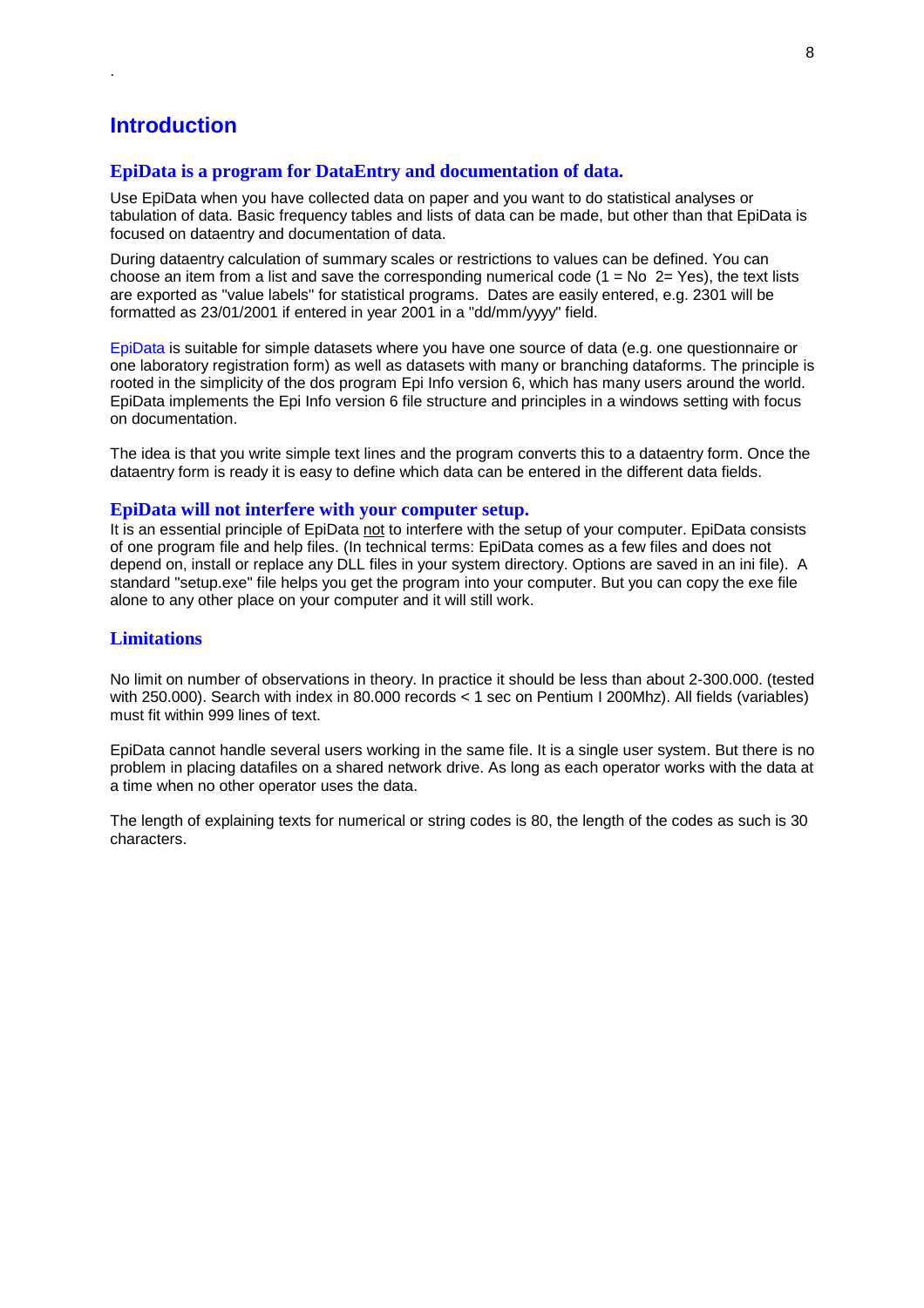## **Overview – short tour of EpiData.**

| 三 EpiData                                              |                                                                                                                                                                                                                              |  |
|--------------------------------------------------------|------------------------------------------------------------------------------------------------------------------------------------------------------------------------------------------------------------------------------|--|
| File Check data Data in/out Document Tools Window Help |                                                                                                                                                                                                                              |  |
|                                                        | 1. Define data $\blacktriangleright$ 2. Make datafile $\blacktriangleright$ 3. Add checks $\blacktriangleright$ 4. Enter data $\blacktriangleright$ 5. Document $\blacktriangleright$ 6. Export data $\blacktriangleright$ 1 |  |
|                                                        |                                                                                                                                                                                                                              |  |

## **How to work with EpiData**

The EpiData screen has a "standard" windows layout with one menu line and two toolbars. The "Work Process toolbar" guides you from "1. Define data" to "6. Export data" for analysis.

## **1. Define Data**

<span id="page-8-0"></span>.

Define data by writing three types of information for each variable:

- A.. Name of input field (variable, e.g. v1 or exposure).
- B.. Text describing the variable. (e.g. sex or "day of birth")
- C.. An input definition, e.g. ## for two digit numerical.

Other field types are boolean (yes-no) or Soundex.

Variable names can take two forms: **a**. v1sex (8 first characters in sentence) **b**. v1 (first word of sentence).

## **2. Make datafile.**

After writing the defintion you can preview your dataform or create a datafile.

| id<br>V <sub>1</sub><br>V <sub>2</sub><br>v <sub>3</sub><br>bmi<br>V <sub>4</sub><br>age<br>s1<br>s2<br>t.1 | My first DataEntry Form<br>(automatic id number)<br>sex<br>Height (meter) #.##<br>Weight (kilo) ###.#<br>Body Mass Index ##.##<br>Date of birth<br>Age today<br>Country of Residence<br>City (Current address)<br>Todays Date | $\langle$ idnum $\rangle$<br>#<br><dd mm="" yyyy=""><br/>###<br/><math>\leq a</math><br/><math>\rightarrow</math><br/><today-dmy></today-dmy></dd> |
|-------------------------------------------------------------------------------------------------------------|-------------------------------------------------------------------------------------------------------------------------------------------------------------------------------------------------------------------------------|----------------------------------------------------------------------------------------------------------------------------------------------------|
|                                                                                                             |                                                                                                                                                                                                                               |                                                                                                                                                    |

## **3. Add/Revise Checks - at Entry of Data**

A strong part of EpiData is the possibility to **specify rules and calculations during** dataentry.

- Restrict dataentry to certain values and give text descriptions to the numerical codes entered.
- Specify sequence of dataentry E.g. fill out certain questions for males only, **(jumps)**
- Apply calculations during dataentry. E.g. age at visit based on date of visit and date of birth. Summation of scales and index.

| EpiData - [first.rec]      |                                                                                                                                                 |           |
|----------------------------|-------------------------------------------------------------------------------------------------------------------------------------------------|-----------|
| Eile<br>闛                  | Goto Window<br>Help                                                                                                                             | - I品I ×   |
| ID                         | (automatic id number)                                                                                                                           |           |
| U1                         | 2<br>Female<br>sex                                                                                                                              |           |
| U2                         | 1.75<br>Height (meter)                                                                                                                          |           |
| U3                         | 67.0<br>Weight (kilo)                                                                                                                           |           |
| BMI                        | 21.88<br>Body Mass Index                                                                                                                        |           |
| U4                         | 12/12/1956<br>Date of birth                                                                                                                     |           |
| AGE                        | 44<br>Aqe today                                                                                                                                 |           |
| S1                         | Denmark<br>Country of Residence                                                                                                                 |           |
| S2                         | 0 <sub>D</sub><br>City (Current address)<br><b>Odense</b>                                                                                       |           |
| T <sub>1</sub>             | 27/01/2001<br>Todays Date                                                                                                                       |           |
| <b>H</b> <sup>*</sup> 1/2* | $\blacktriangleright$ $\blacktriangleright$ $\blacktriangleright$ $\blacktriangleright$ $\blacktriangleright$ $\blacktriangleright$<br>$id = 4$ |           |
| V1                         | Integer: Press + or F9 to see legal values                                                                                                      | Length: 1 |

• Help messages and extended definitions, e.g. if .. then ...endif. (For an example get *first.chk* from Http:///www.epidata.dk examples page).

## **4. Enter Data**

Open the file and enter, add or search data. Colors for fields and background can be configured. Here white background and yellow field. The blue explanatory text to the right of the input fields is added by EpiData after entry of data based on labels in check file. Body mass index and age are calculated automatically.

Files saved:

- **A.** Dataform definition file. E.g. **first.qes**
- **B.** Actual datafile containing the data. E.g. **first.rec**.
- **C.** A file with the defined checks. E.g. **first.chk**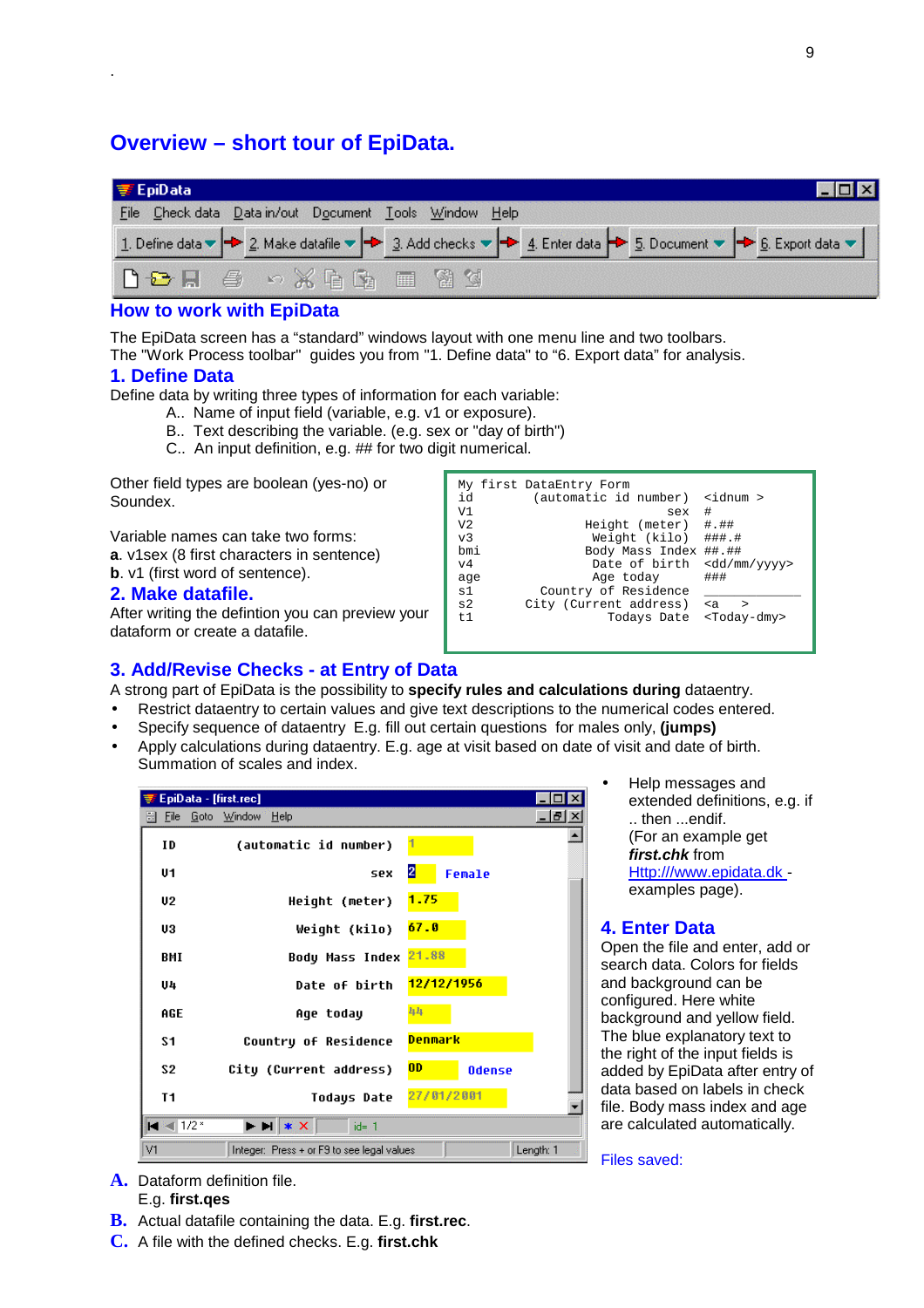**D.** Supplementary files, e.g. **first.not** with notes taken during dataentry or **first.log** with documentation.

## **5. Document Data**

<span id="page-9-0"></span>.

 $\Gamma$ 

After creating the datafile you can document file structure. An example (part of *first.rec)* is:

| DATAFILE: C:\data\first.rec<br>Filelabel: My first test datafile is an example                                                                                      |                        |                                  |              |                                                             |                                               |  |  |  |  |
|---------------------------------------------------------------------------------------------------------------------------------------------------------------------|------------------------|----------------------------------|--------------|-------------------------------------------------------------|-----------------------------------------------|--|--|--|--|
| Filesize: 612 bytes<br>Last revision: $28.$ Jan 2001 12:14<br>Number of fields: 7<br>Number of records: 0<br>Checks applied: Yes (Last revision 28. Jan 2001 12:02) |                        |                                  |              |                                                             |                                               |  |  |  |  |
| Fields in datafile:                                                                                                                                                 |                        |                                  |              |                                                             |                                               |  |  |  |  |
|                                                                                                                                                                     |                        |                                  |              | No. Name Variable label Fieldtype Midth Checks Nalue labels |                                               |  |  |  |  |
| 1 id                                                                                                                                                                |                        | ID-number                        | -6           |                                                             |                                               |  |  |  |  |
| 2 v1 sex                                                                                                                                                            |                        | Integer                          | $\mathbf{1}$ |                                                             | sex<br>$1:$ Male<br>$2:$ Female<br>9: Unknown |  |  |  |  |
|                                                                                                                                                                     |                        |                                  |              | 3 v2 Height (meter) Fixed number 4:2 Legal: 0.0-2.30,9      |                                               |  |  |  |  |
|                                                                                                                                                                     |                        | 6 v4 Date of birth Date (dmy) 10 |              |                                                             |                                               |  |  |  |  |
|                                                                                                                                                                     | (other fields omitted) |                                  |              |                                                             |                                               |  |  |  |  |

And after dataentry lists values for some or all records:

| Observation 1  |                          |          |                 |          |                    |  |
|----------------|--------------------------|----------|-----------------|----------|--------------------|--|
| id<br>v4<br>t1 | 12/12/1945<br>28/10/2000 | vl<br>sl | Male<br>denmark | v2<br>s2 | 1.92<br>Copenhagen |  |

## A "codebook" can include raw frequency tables. (example not based on first.rec file)

| $\rm v2$ | type:<br>value labels:<br>range/legal: $1-2, 2$ | Integer<br>sex                     |                      |                             |                  | Sex  |  |
|----------|-------------------------------------------------|------------------------------------|----------------------|-----------------------------|------------------|------|--|
| v?       | missing:<br>range: $[1,2]$<br>unique values:    | 0/25<br>2                          |                      |                             |                  |      |  |
|          | tabulation:                                     | Freq.<br>11<br>14                  | Pct.<br>44.0<br>56.0 | Value Label<br>$\mathbf{1}$ | Male<br>2 Female |      |  |
|          | range/legal: 36.00-40.00                        | type: Floating point               |                      |                             |                  | Temp |  |
|          | missing:<br>unique values:                      | 0/25<br>range: [36.00,37.50]<br>12 |                      |                             |                  |      |  |
|          | std. dev:                                       | mean: 36,84<br>0,37                |                      |                             |                  |      |  |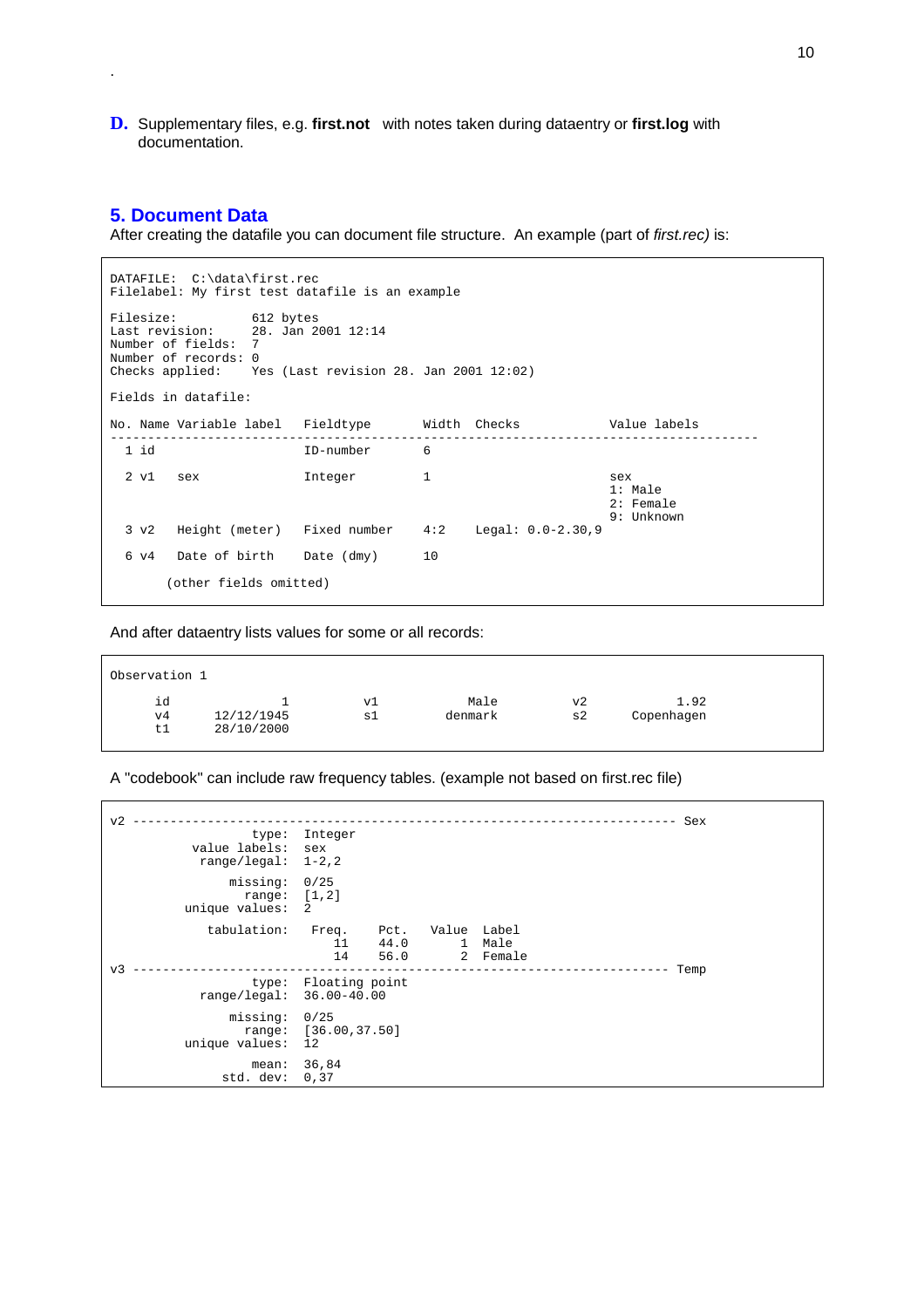## **6. Export for analysis and securing data.**

The backup routine will copy all files associated with a given datafile to a selected user defined backup directory/folder. You can also export the data to a number of data formats for analysis.

## **How to analyse data after entry**

<span id="page-10-0"></span>.

EpiData Data Entry is made for entry / checking / management / documentation of data only. It is not a data analysis system – although basic crude tables can be made (codebook).

Follow the development of an analysis programme on www.epidata.dk. A testversion of Analysis has been available since October 2004. The programme is nearing release and many basic functions are available. See Http://www.epidata.dk/testing.php (and later also download pages).

The format of data files produced by EpiData is the same as Epi Info v6.xx, as well as the principles of the analysis programme. Exceptions to Epi Info file compatibility are described on page [16](#page-15-0) 

You can use Epi Info for Dos to analyse EpiData data files directly or export data to a comma separated text file, a dBase III file, an Excel file, a Stata data file (www.stata.com) or a command file which can be read by SPSS or SAS. You can also convert your data using StatTransfer (www.circlesys.com), DBMS/Copy or Epi Info's Export module (www.cdc.gov).

Several add-on programs are available for analysis of data in Epi Info format (e.g. survival analysis or regression analysis). Visit www.brixtonhealth.com for more information.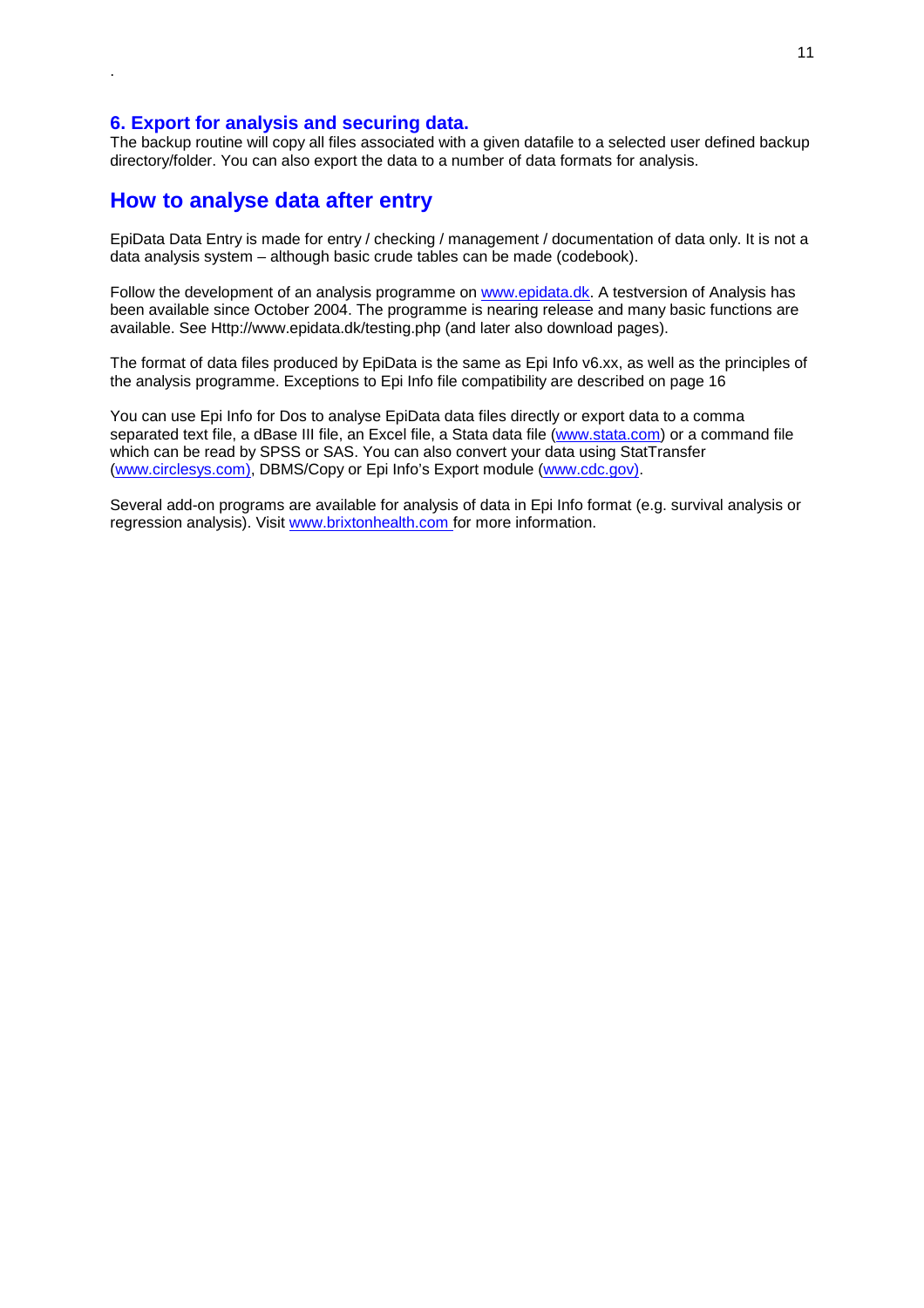## **History of EpiData:**

<span id="page-11-0"></span>.

The initiative to make EpiData was taken by Jens M.Lauritsen. MD. Ph.d. from Denmark. Initially as part of the "Initiative for Accident Prevention" at Funen County - but why develop a new data entry programme ?

Epi Info version 6 has all that we need in terms of control of data entry and simplicity. But with development of windows like programs most users find it hard to cope with the "dos" mode of working in Epi Info developed during 1990-1995.

Commercially available programs are not focused on documentation, simplicity of use and validation of double entered data.

On the Epi Info discussion list there were some discussions on strategies around 1997-1998, when the Epi Info team at CDC in USA decided to make an updated Epi Info version 2000. The updated Epi Info applies a different strategy in using a completely new way of working and the Access database format instead of simple text files (ascii).

Since Mark Myatt had similar viewpoints on development strategies he was contacted by Jens M.Lauritsen towards the end of 1999 and agreed to join the EpiData development team which at that point also included a skilled pascal programmer Michael Bruus, who is doing the actual programming.

The ambition of EpiData is to create a simple to use independent application, which will not interfere with or require any special database system drivers (dll based routines) shared with or interfering with other applications.

The ambition is also to finance development by contributions from institutions, individuals and other contributors such that the program can be delivered as freeware.

**Previous versions:** We wish to emphasise that Mark Myatt contributed with great inspiration, specifications and ideas to version 1 and 2 of EpiData – initiation of the EpiData effort would not have been possible without Marks contribution. See also history document on www.epidata.dk First version of EpiData released as Lauritsen JM, Bruus M., Myatt MA*, EpiData, version 1.0-1.5. A tool for validated entry and documentation of data*. County of Funen Denmark and Brixton Health UK. 2001.

## **The EpiData Association**

EpiData is released for public use by the EpiData association, which has the purpose of enhancing dataquality and tools for public health and other field work by dissemination of the Epidata program.

The purpose is also to gain external funding such that all costs for EpiData are paid for. Thereby allowing for continued dissemination of EpiData as freeware. The EpiData association has no personnel employed. Persons involved are having jobs elsewhere and are doing the work in freetime or on paid leave for larger tasks or part of the development.

It is expected that more groups will be formed as part of the continued EpiData development, each responsible for one part. Contact info@epidata.dk for further information.

## **Thanks for the support and testing**

During the period from end of 1999 to january 2001 it was not known whether EpiData was just my cracy idea or a sustainable idea. Since then it has gained wide acceptance, not the least shown by the many Epi Info centers around the world having engaged in translation of menu's and documents. Also the many persons having spent hours on testing and commenting are worth mentioning.

Without this support the development of EpiData would not have continued.

JM.Lauritsen Dated : see front page.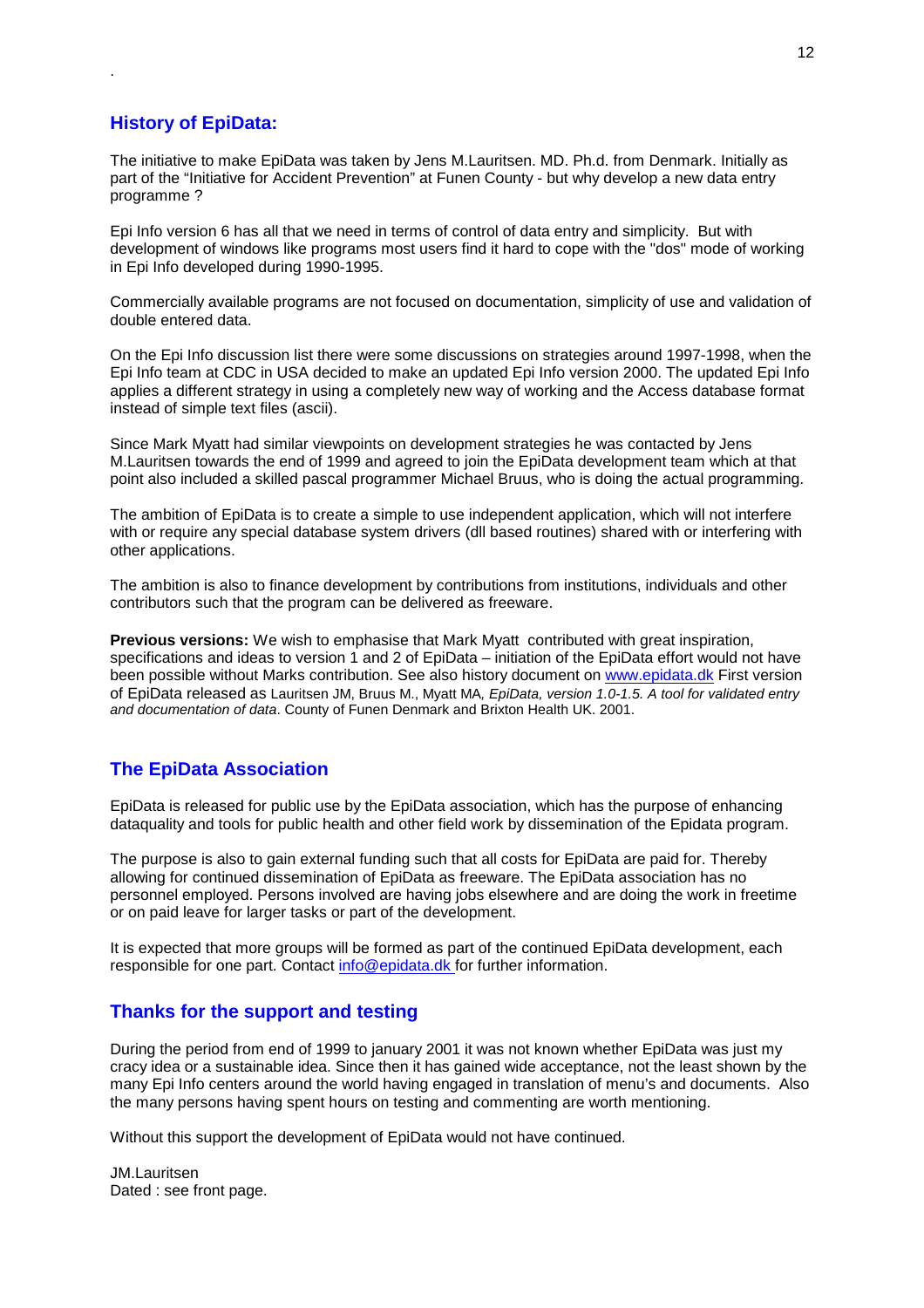## **Contributions and funding**

#### **Contributions and donations**

<span id="page-12-0"></span>.

**EpiData** has been made on a very small budget and is supplied as free-ware to the international community. EpiData is from version 2.0 and above released by the non-profit organisation "*The EpiData Association" Odense, Denmark (In danish: EpiData foreningen)*. The association receives NO baseline budget from anyone.

If you like EpiData please consider giving a donation for further development. If you need a proof of payment please mail us at info@epidata.dk

Further funding is needed to facilitate the development after version 1.5 (e.g. refining of programming, enhancing speed, maintenance of website, to pay for absence from paid work to do EpiData or other developmental and promotional efforts for EpiData).

#### **CREDIT CARD PAYMENTS.**

A credit card payment should be possible directly on the website www.epidata.dk from mid or end december 2001. (Awaits official approval).

#### **BANK TRANSFER.**

You can also send a contribution to this bank account by direct bank-to-bank transfer (not cheque):

| Bank Name:                  | Laan & Spar Bank                   |
|-----------------------------|------------------------------------|
| Bank Address:               | Hoejbro Plads 9-11, Postboks 2117, |
| DK1014 København K. Denmark |                                    |
| Account number:             | 0400 401 0550861                   |
| Account holder:             | EpiData                            |
| SWIFT code:                 | <b>LOSADKK</b>                     |

Due to transaction costs the contribution should be at least \$25 / £20 / Euro25 or equivalent. Any less and it all goes to the banks! From some banks the transaction cost is around \$18 / £14 / Euro18 others as low as  $$3 / £2 / E$ uro3. Ask your bank to transfer contributions directly to the bank mentioned above not through a different danish bank first. Ask for transfer in  $\frac{f}{f}$  Euro ( $\in$ ) this should minimise transaction costs. The transaction costs are the same for small and large contributions. A mechanism of combined transaction is therefore worked upon.

#### **FINANCIAL REVIEW**

The Danish Society of Public Health (Research and general public health association for public health interested professionals in Denmark) monitors use of the contributions and has full insight into the spending of donations.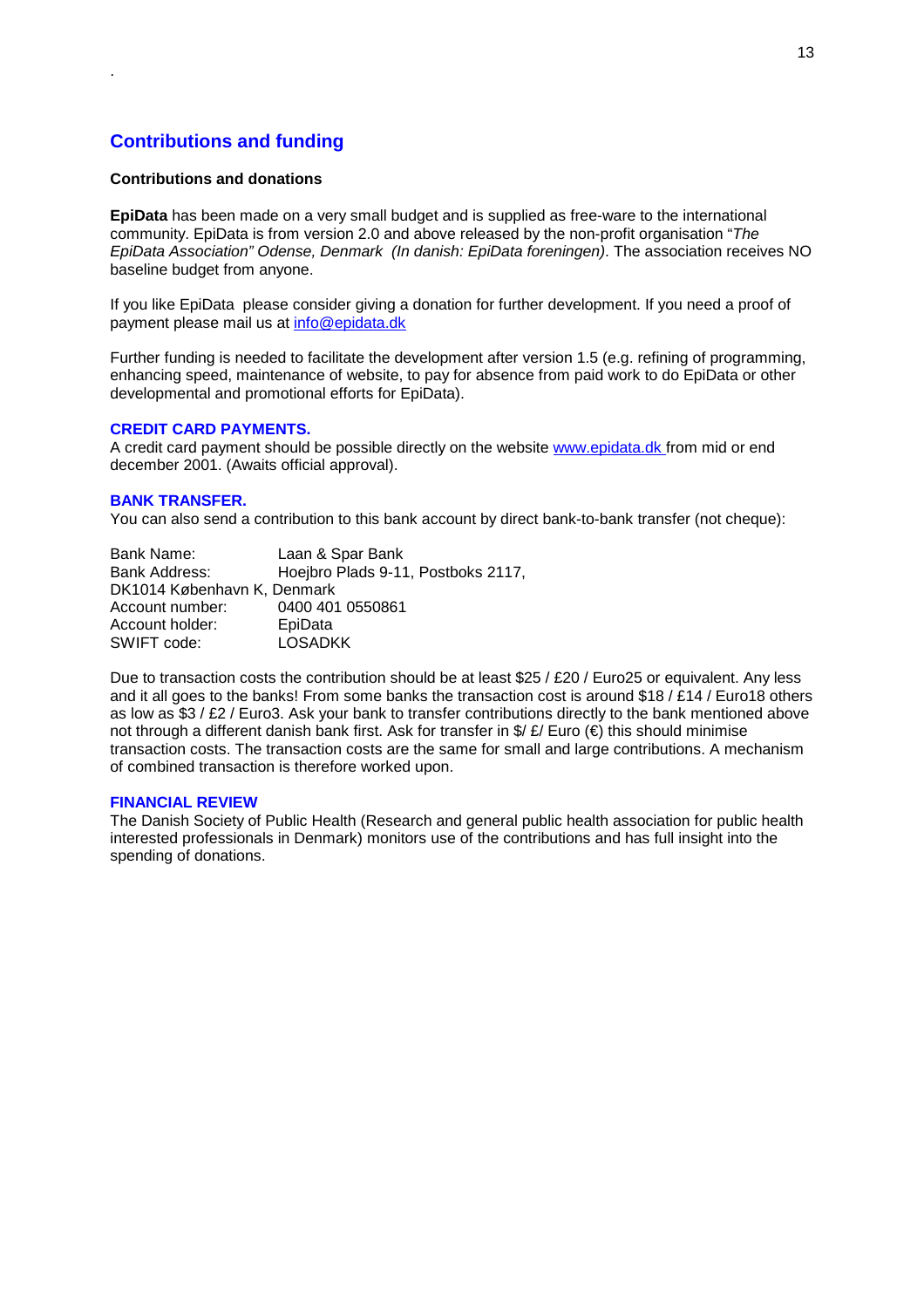## **Support**

<span id="page-13-0"></span>.

The current document works as the technical manual for EpiData. Use this document for printing of a manual. See also:

- a. Steve Bennett, Mark Myatt, Damien Jolley, and Andrzej Radalowicz. Data Management for Surveys and Trials - A Practical Primer using EpiData. Available from: http://www.myatt.demon.co.uk
- b. EpiTour guide provided as windows help file and pdf file.

Other manuals and examples exist. See www.epidata.dk for updated lists of materials.

Unfortunately we **do not** have the resources to provide personal support in general. But we always try to help people out of a situation. In particular if data are threatened to be lost or malfunctioning.

In general EpiData questions can be sent to the Epi Info discussion list (subscribe from www.cdc.gov/epo/epi/Epi Info.htm). Remember that the list is for all Epi Info users so include the key word EpiData in the title of your message.

If you find errors or bugs when using the program or have suggestions for improvements you may contact us at:

#### Info@EpiData.dk

A list of known bugs is maintained at www. EpiData.dk as well as at the discussion forum at the same adress..

Bug reports should include the following information:

Description of problem. Was it consistent? Did it appear with different data files / structures or only with a particular one? Could you make the error appear on a different PC? Which operating system were you using? How much free disk space? Which version of EpiData? Which e-mail address to contact you if we have suggestions.

Basic principles of formation of data-entry forms, entering data, building of check rules etc. follows what can be read in the Epi Info v6.xx manual (see http://www.cdc.gov/Epi Info/ei6.htm ).

## **EpiData mail news**

To receive major news on EpiData development sign on at www.epidata.dk/php/maillist.php or use the link on the help menu which will take you to the same link if you have a direct internet connection.

Users who signed on will receive information on major updates and changes arising from major bug reports. We might also ask users to participate in decisions on what to include in upcoming versions or to test future versions of EpiData.

Your e-mail address will **not** be used for other purposes nor will it be given to anyone else.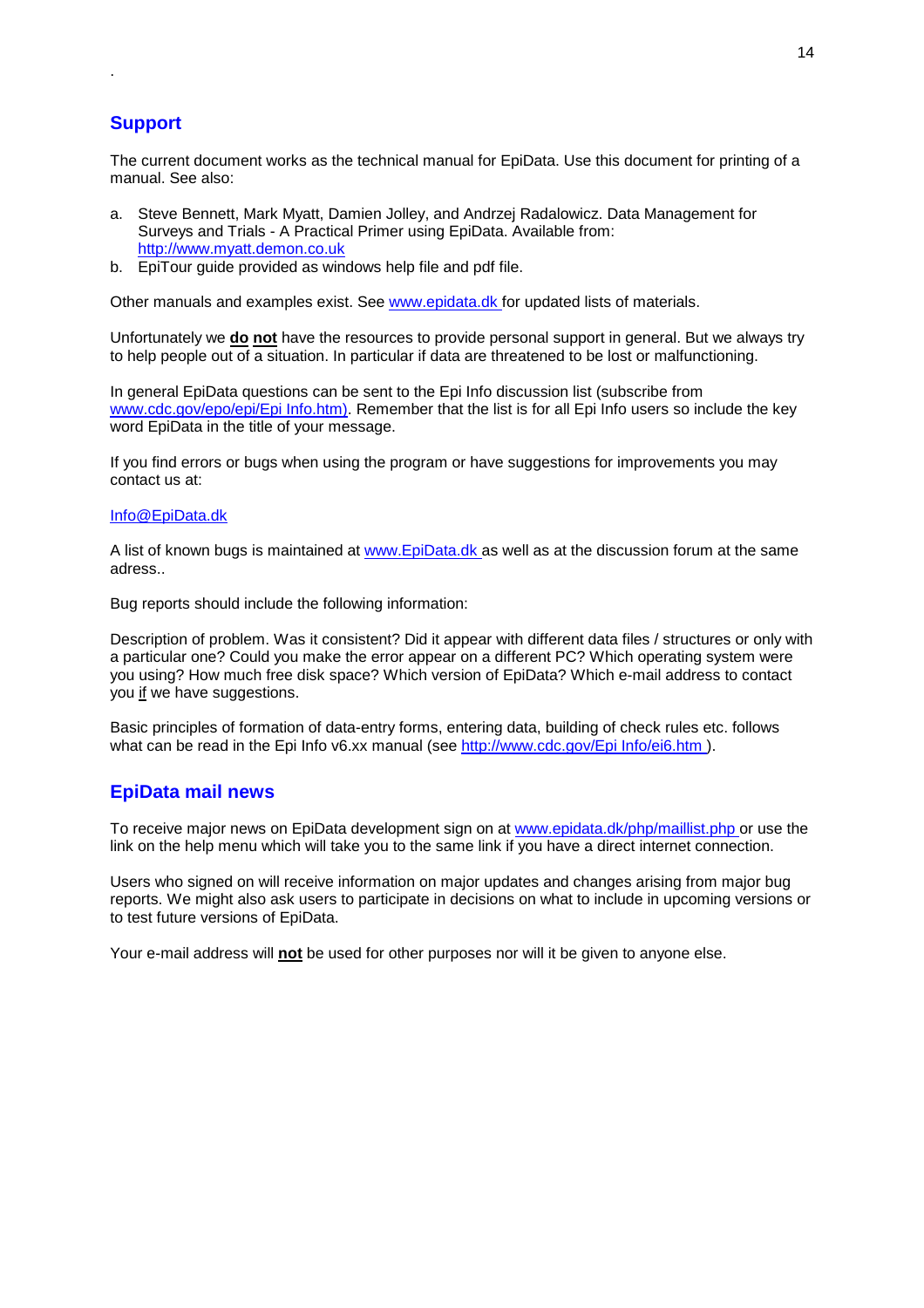## **Features in EpiData**

<span id="page-14-0"></span>.

A complete version and development list is maintained at the http://www.epidata.dk site. Version 3.1 of EpiData includes the following features:

An editor where multiple questionnaire definition (.QES) files may be created or modified including find / replace, copy to / from clipboard, and undo functions. A easy-to-use field alignment function A test-data form function allowing questionnaires to be previewed without creating a data file Creation of data files based on .QES files Automatic naming of variables based on the text before the variable Basic entry validation Check rules Beep /sounds emitted on error Create new data records and view / modify existing records Export of data files to comma separated text files, dBase III, Excel, Stata, SPSS and SAS files Import of data from text files, dBase III/IV and Stata files Data file compatibility with Epi Info v6.xx A work process toolbar to help structure the creation of data and check files Create a questionnaire (.QES) file from data (.REC) file Backup of data file Print Data Form Data file labels, variable labels and value labels Revise structure of data file with revised .QES file Case-wise data listing and enhanced data documentation functions Indexing of data files for fast searching Double-entry and validation Facilities to implement hierarchical coding schemes. Functions to handle different languages in menus, dialogs, etc. Relational data entry Merge / append data files Batch consistency check of data files Batch recoding of data files Implementation of user defined extensions to the check file language

## **EPIDATA FUTURE DEVELOPMENT PLAN:**

Depending on the number of bugs reported in EpiData 3.1 a bug fix release might come out in first quarter of 2005, but other than that we are in a phase of preparing for the next possible extension of EpiData.

The development **could** include:

- a. Analysis module compatible with EpiData
- b. Implementation of user configurable menu and user specified extensions and external programs.
- c. Implementation of a module for transaction logging during dataentry. A request by data authorities in some countries.
- d. A version for the Linux platform
- e. Listing and reporting of data based on menu files and additions.

But the above will not take place unless further funding is secured. The basic principle is to get funding and donations for development and release such that EpiData can be given away at no cost.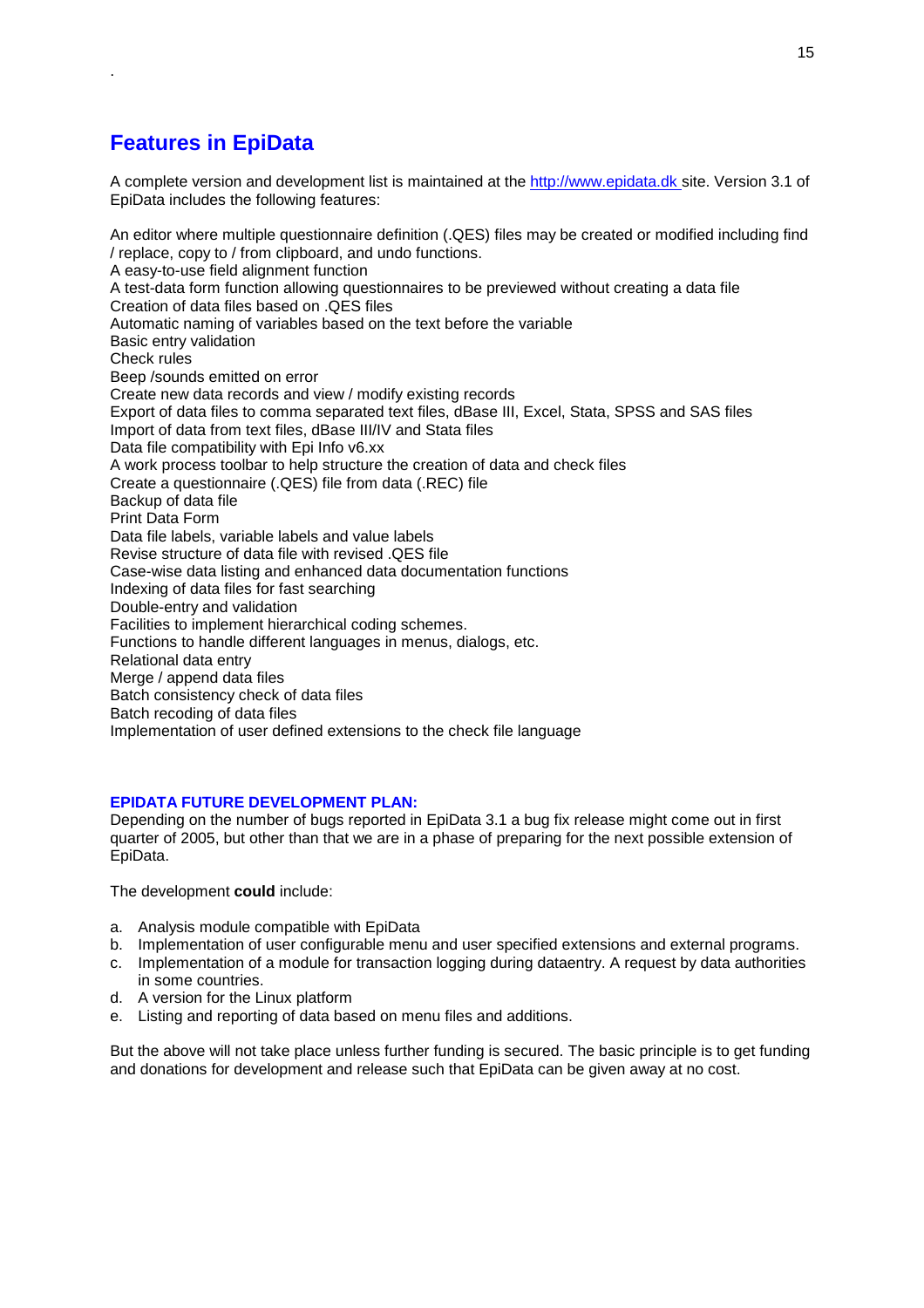## **Compatibility with Epi Info**

<span id="page-15-0"></span>.

EpiData is, in its ideas and principles of operation, based upon the MSDOS program EpiInfo v6.xx created for the WHO by the CDC. visit www.cdc.gov/epiinfo.htm for more information.

In the development of EpiData it has been a basic principle that data files created in EpiData should be compatible with Epi Info and vice versa. However, some differences do exist because some field types are available in EpiData that are not available in Epi Info and vice-versa.

EpiData and Epi Info v6 are sufficiently similar that many EpiInfo v6.xx projects will work in EpiData with little or no modification. This is particularly true if only basic checks (i.e. ranges, legal values, repeats, must enter, skip patterns) are used in the EpiInfo v6.xx project.

#### **Differences between EpiData and Epi Info data files**

#### **Using Epi Info data files in EpiData**

EpiData does not support the following field types:

- Phonenumber fields
- Phone extension number fields
- Colour codes for background and single entry fields (ignored by EpiData)

#### **Using EpiData data files in EpiInfo**

EpiInfo does not support the following EpiData field types:

- European style today's date <Today-dmy>
- Reversed dates <yyyy/mm/dd> and <Today-ymd>
- Soundex fields
- Tabulator (@) codes
- Colour codes for background, entry fields, etc. are not saved by EpiData

For a full list of field types supported by EpiData, see **Field types description**.

#### **CHECK language**

- IF … THEN structures that specify more than one condition (i.e**.** IF … THEN structures that use Boolean operators such as AND / OR) must use round brackets to enclose each conditional expression (e.g. IF (a=2) AND (b>3) THEN ...). EpiData uses a slightly different syntax in some calculations and expression.
- The EpiData check language has now been extended to include many functions not allowed in the Epi Info v6 check file language.
- The HELP command uses a slightly different syntax.
- Colour codes and screen coordinates in some commands (e.g. TYPE, HELP) are ignored by EpiData.
- Date constants **must** be ten digit European dates in EpiData, e.g. "10/02/2001"
- Codefield and codes are NOT supported by EpiData. But the same feature can be implemented by use of COMMENT LEGAL and TYPE COMMMENT, see the bacterialist example on the EpiData homepage.
- QUIT, COPYTOCLIPBOARD, SHOWLASTRECORD and user-defined check-commands are not supported by Epi Info.

Screen co-ordinates in some commands (e.g. TYPE, HELP) are ignored by EpiData. EpiData uses a slightly different syntax in some calculations and expression.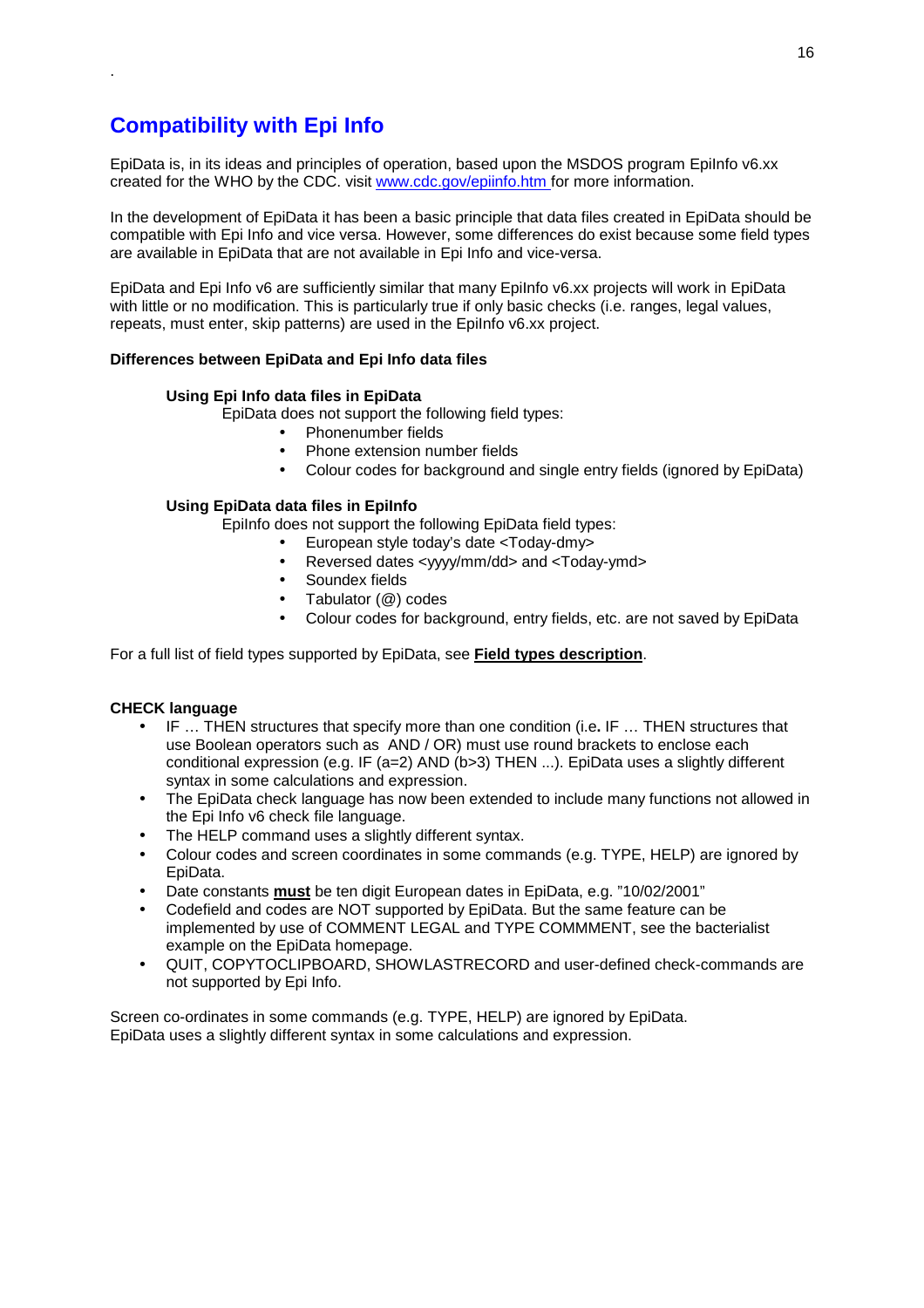## **Editor**

<span id="page-16-0"></span>.

The primary purpose of the EpiData editor is to create questionnaires (.QES files). But also to handle output from documentation procedures. The user-interface should be familiar as it uses standard Windows functions.

Some functions, however, are not found in other programs: The Field Pick List, The Code Writer, Preview Data form Auto Indention, Align Entry fields. these are explained below.

See also how EpiData uses text in .QES files to create field names and variable labels

## **Auto indention**

When the editor in EpiData is used to create indented text the option **Auto Indent** may be useful. If the option is selected then new lines will automatically be indented with the same number of blank characters as the previous line.

This is especially useful when using the editor to create **check files**

## **Aligning entry fields**

The **Align Fields** function can be used in the editor when a questionnaire (.QES) file is being written. Place the cursor in a line in the editor which contains an entry field that has the desired position on the line. Select **Align Fields** from the **Edit** menu.

The result of **Align Fields** is dependent on the setting of field naming (see **File** / **Options** / **Create data file**). If **First word is field name** is the current setting then these lines

```
v1 A small text ####
v2 Other text <A > v3 ###.#
v3 Text ###
```
will be changed to

v1 A small text ####  $v2$  Other text <A >  $v3$  ###.#<br> $v3$  Text ### Text ###

provided the cursor was placed in the v1-line before **Align Entry fields** was called.

If field naming is set to **Automatic field naming** then the result will be:

```
v1 A small text ####
 v2 Other text <A > v3 ###.#
       v3 Text ###
```
#### **The Field Pick List**

The field pick list shows, on tabbed pages, the field types available in EpiData. When the pick list is open, you can select a field type to be inserted at the current position of the cursor in the current editor window. A field type is selected by choosing the page containing the desired field type, then setting the properties of the field and clicking on [Insert] (or pressing the [Enter] key).

The pick-list can be opened:

by pressing [Ctrl] + [Q] by a click on the Field Pick List button found in the editor toolbar by selecting Field Pick List in the Edit menu Pressing [Ctrl] + [Q] when pick list is shown changes focus from the editor window to the pick list window.

Remove the pick-list by:

Clicking the close control on the pick list window Pressing [Ctrl] + [F4] when the pick list has the focus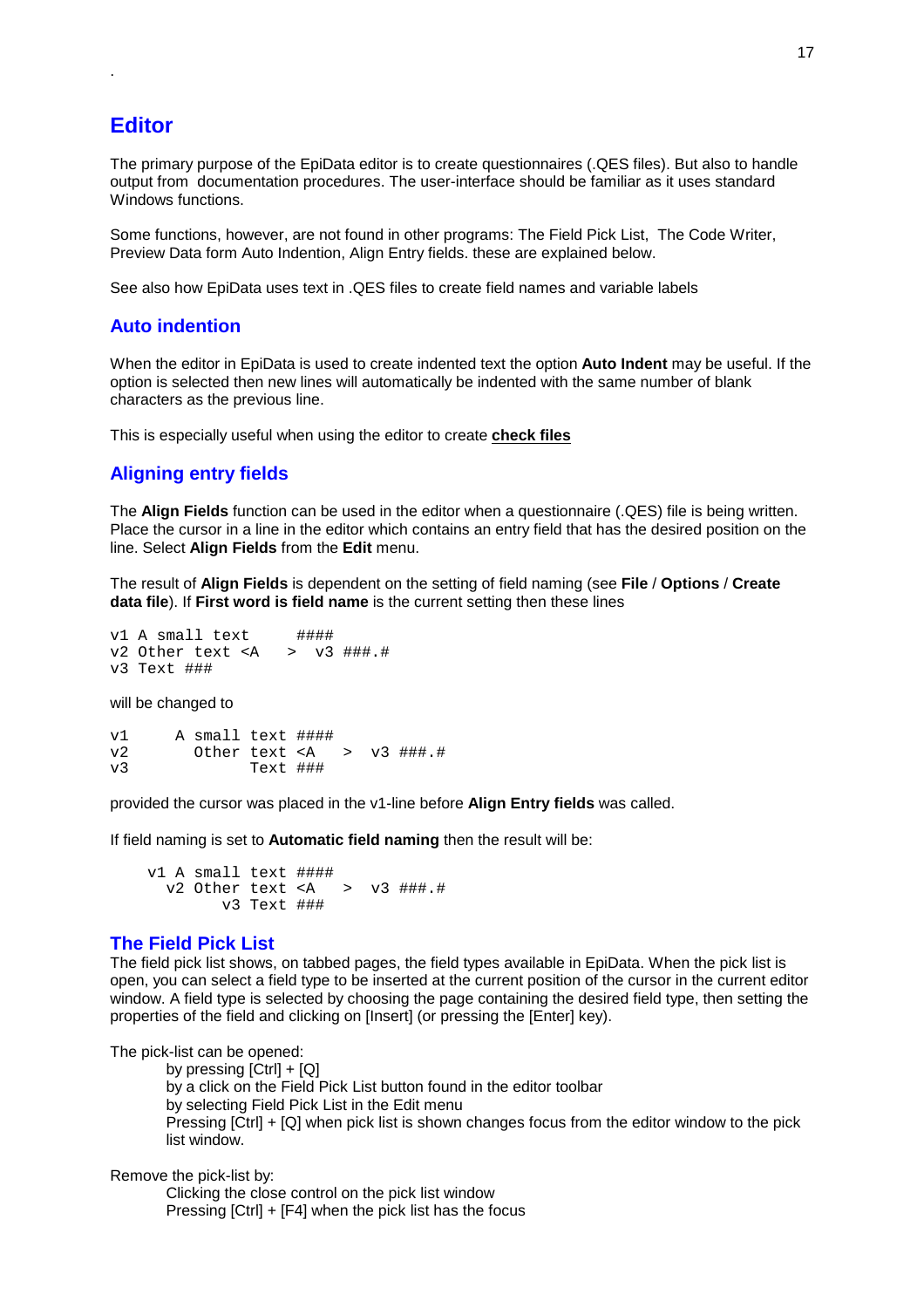## **Code Writer**

<span id="page-17-0"></span>.

The **Code Writer** is a helper function making it easier to type the codes used to define the field type and length in questionnaire (.QES) files. If **Code Writer** is enabled certain keystrokes will be interpreted as the beginning of a field definition and **Code Writer** will complete the code or will ask for information on the length of the field before writing the code in the questionnaire (.QES) file.

For example, if you type the character #, **Code Writer** will interpret this as the beginning of a numeric field and will prompt you for the length of the numeric field. When you have entered the length, the numeric field will be inserted in the current editor window in the current cursor position.

The following character combinations are recognised by **Code Writer**:

| #                                                                                     | Numeric field.                                                                                                                                |
|---------------------------------------------------------------------------------------|-----------------------------------------------------------------------------------------------------------------------------------------------|
|                                                                                       | User is prompted for length of field.                                                                                                         |
|                                                                                       | Type 5 to get an integer field of five digits in length (#####).                                                                              |
|                                                                                       |                                                                                                                                               |
|                                                                                       | Type 5.2 or 5,2 to get a floating point field with five digits before the<br>decimal place and two digits after the decimal place (#####.##). |
|                                                                                       |                                                                                                                                               |
|                                                                                       | Text field.                                                                                                                                   |
|                                                                                       | User is prompted for length of field.                                                                                                         |
| <e< td=""><td>Encrypted field.</td></e<>                                              | Encrypted field.                                                                                                                              |
|                                                                                       | User is prompted for length of field.                                                                                                         |
|                                                                                       |                                                                                                                                               |
| <a< td=""><td>Upper-case text field.</td></a<>                                        | Upper-case text field.                                                                                                                        |
|                                                                                       | User is prompted for length of field.                                                                                                         |
|                                                                                       |                                                                                                                                               |
|                                                                                       | Latter case of the "A" is not important.                                                                                                      |
| <d< td=""><td>European style date <dd mm="" yyyy=""> will be inserted.</dd></td></d<> | European style date <dd mm="" yyyy=""> will be inserted.</dd>                                                                                 |
| $<$ m                                                                                 | American style date <mm dd="" yyyy=""> will be inserted.</mm>                                                                                 |
| <v< td=""><td>Boolean field <y>will be inserted</y></td></v<>                         | Boolean field <y>will be inserted</y>                                                                                                         |
| $\overline{<}$ i                                                                      | Automatic ID-number will be inserted.                                                                                                         |
|                                                                                       | User is prompted for length of field.                                                                                                         |
|                                                                                       | Default length (and smallest possible length) is five characters.                                                                             |
| <s< td=""><td>Soundex field.</td></s<>                                                | Soundex field.                                                                                                                                |
|                                                                                       | User is prompted for length of field.                                                                                                         |
|                                                                                       |                                                                                                                                               |

Toggle **Code Writer** on and off: by pressing [Ctrl] + [W] by a click on the **Code Writer** button found in the editor toolbar by selecting **Code Writer** in the **Edit** menu

Pressing [Ctrl] + [Q] to open the **Field Pick List** will turn off the **Code Writer**. Opening the **Code Writer** will turn off the **Field Pick List**.

## **Preview Data Form**

The **Preview Data Form** function shows the layout of the questionnaire as it is shown during data entry but without creating a data (.REC) file.

The fields shown in **Preview Data Form** behave in the same way and have the same names and lengths as during data entry, giving a realistic impression of how the questionnaire works. **Check** functions are not applied when **Preview Data Form** is used because no data file is created.

It is not necessary to close a **Preview Data Form** window before a new **Preview Data Form** can be run.

The preview of the data form is not updated automatically when you make changes to the questionnaire (.QES) file. You should run **Preview Data Form** again to preview the effect of changes made in the questionnaire (.QES) file.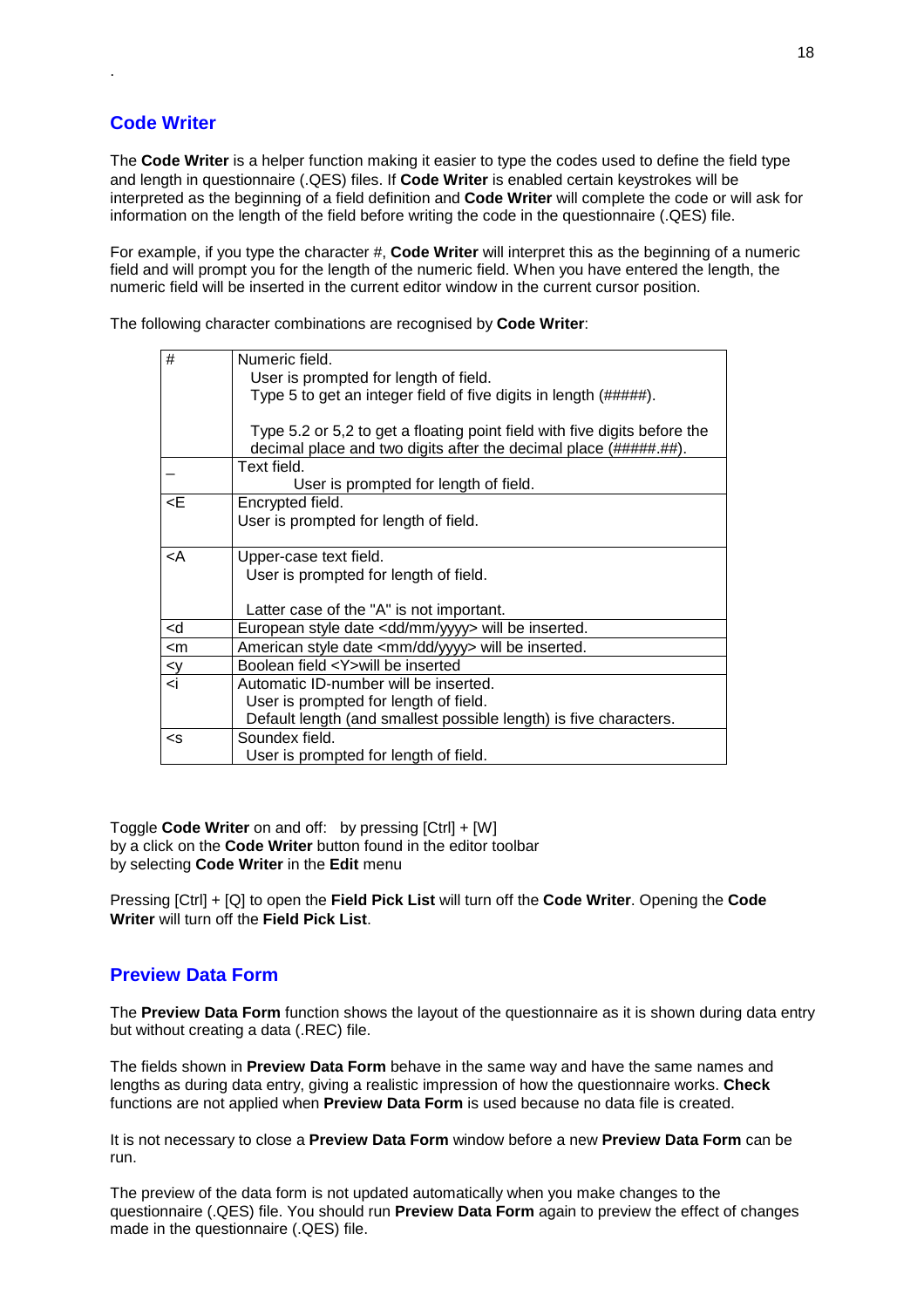When a questionnaire definition is show in an editor window, **Preview Data Form** can be run by:

pressing [Ctrl] + [T] clicking the **Preview Data Form** button in the editor toolbar choosing **Preview Data Form** in the **Data File** menu choosing **Preview Data Form** in the editor pop-up menu choosing **Preview Data Form** in the drop-down menu to the **Make Data File** button on the work process toolbar.

## **Field names**

<span id="page-18-0"></span>.

Names of the entry fields in a data form are created automatically from the contents of the .QES file. Two different ways of naming field can be used in EpiData:

1) **First word** in the question (i.e. the text to the left of the field) is used as the field name

2) **Automatic field naming** according to the rules used by Epi Info

The method used depends upon the options defined in **File** / **Options / Create Data file**. Note also that the case for variables is defined here. This is particularly useful when exporting to e.g. Stata, in which fieldnames are case sensitive.

| <b>Options</b> |                                                                                                                                           |                                                                                   |  |
|----------------|-------------------------------------------------------------------------------------------------------------------------------------------|-----------------------------------------------------------------------------------|--|
| Editor         | Show dataform   Create datafile   Documentation   Advanced                                                                                |                                                                                   |  |
|                | How to generate fieldnames:<br>.● First word in question is fieldname<br>Automatic fieldnames<br>Update question to actual fieldname<br>⊽ | Lettercase for fieldnames<br>$\bigcirc$ Uppercase<br>C Lowercase<br>C Leave as is |  |

Depending on settings in options, you can get variable names v1, v2 ....v8 or v1age v2sex ... v8Dur in this example:

If you select "first word" as shown in the options (file menu) you get v1, v2.....v8 in the example above.

Further examples given below.

| id <idnum></idnum> |            |       |
|--------------------|------------|-------|
| V1                 | Age        | ##    |
| V2                 | Sex        | #     |
| V3                 | Temp       | ##.## |
| V3a                | Temp       | ##.## |
| V4                 | <b>WBC</b> | ##    |
| V5                 | AB         | #     |
| V6                 | Cult       | #     |
| V7                 | Serv       | #     |
| V8                 | Dur        | ##    |
|                    |            |       |
|                    |            |       |
|                    |            |       |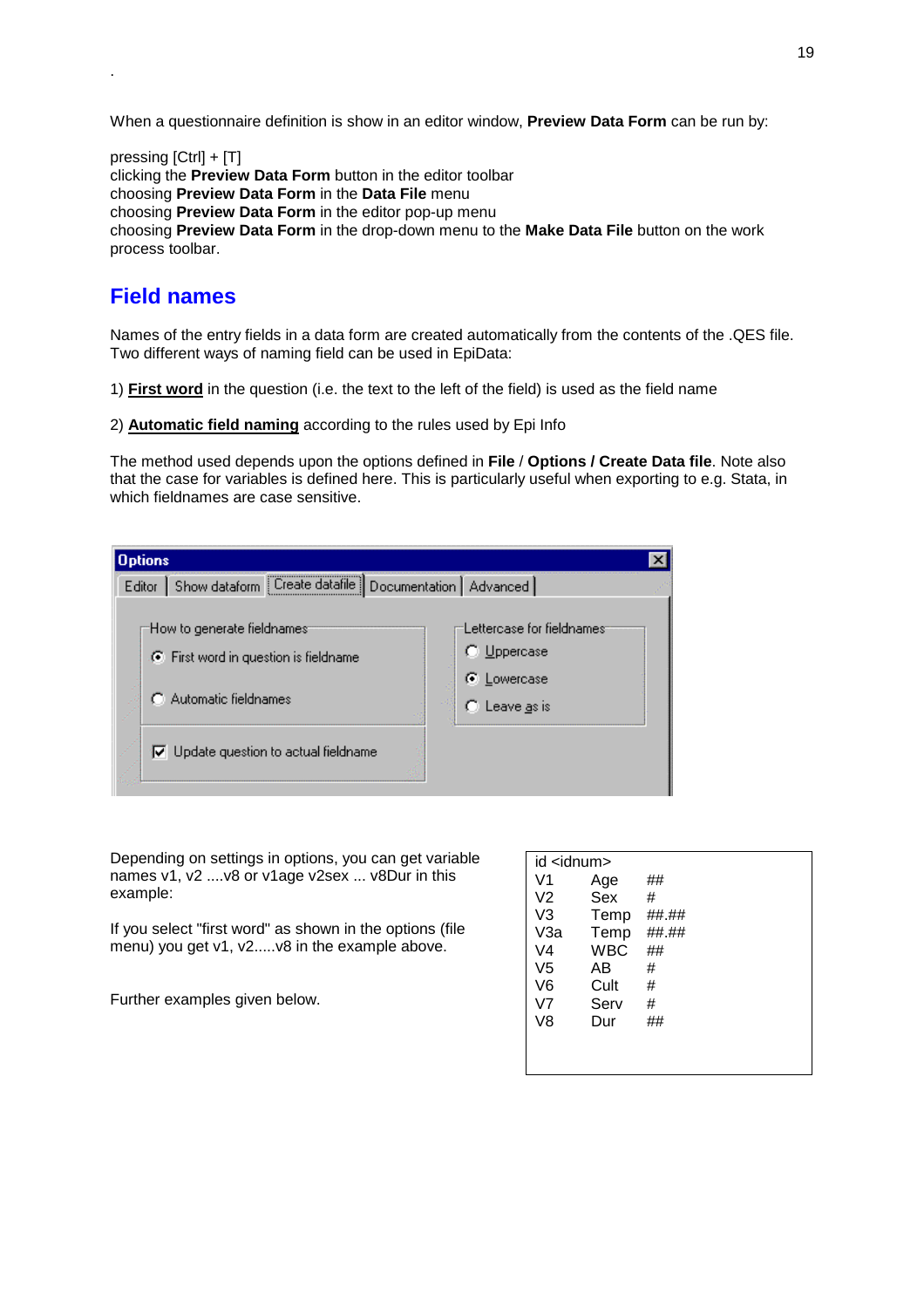## **First word as field name**

If the option **First word in question is field name** is selected from **File** / **Options** / **Create data file**, then the names of the entry fields are created by using the first word in the text to the left of the entry field. If the length of the first word is more than 10 characters then the first 10 characters of the first word will be used as the field name.

*Examples:* 

The line

<span id="page-19-0"></span>.

v1 Enter age of patient ###

in a .QES file will give the 3-digit integer field the field name "v1" if the option **First word in question is field name** is selected.

The line Enter age of patient ###

will give the entry field the name "Enter". In this case it would perhaps be better to use the **automatic field naming option**.

If a field name is already in use then the next occurrence of the name will include a number. For example, the lines

v1 Enter age of patient ### v1 Height of patient ###

will create two 3-digit integer fields. The name of the first field will be "v1". The name of the second field will be "v2" despite the fact that the first word in line 2 is "v1". This is because field names must be unique.

In this last case it would be nice to have the data form reflect the actual field name instead of repeating the word "v1". This can be done by selecting the option **Update question to actual field name**.

An easy way of testing the way the field names are generated is to use **Preview Data form** in the **Data file** menu or by pressing [Ctrl] + [T].

The letter case of field names is dependent upon the option chosen in **File** / **Options** / **Create data file**.

## **Automatic field names**

If **Automatic field names** is selected in the **Create data file** options (**File** / **Options** / **Create data file**), EpiData automatically generates field names based on the field's question (i.e. the text to the left of the field). The field name is a maximum of 10 characters starting with a letter. Letters used in the name are A-Z. International letters are skipped (a note for Danish users: the Danish letters æ, ø and å are automatically changed into ae, oe and aa). The field name is generated from the beginning of the field's question.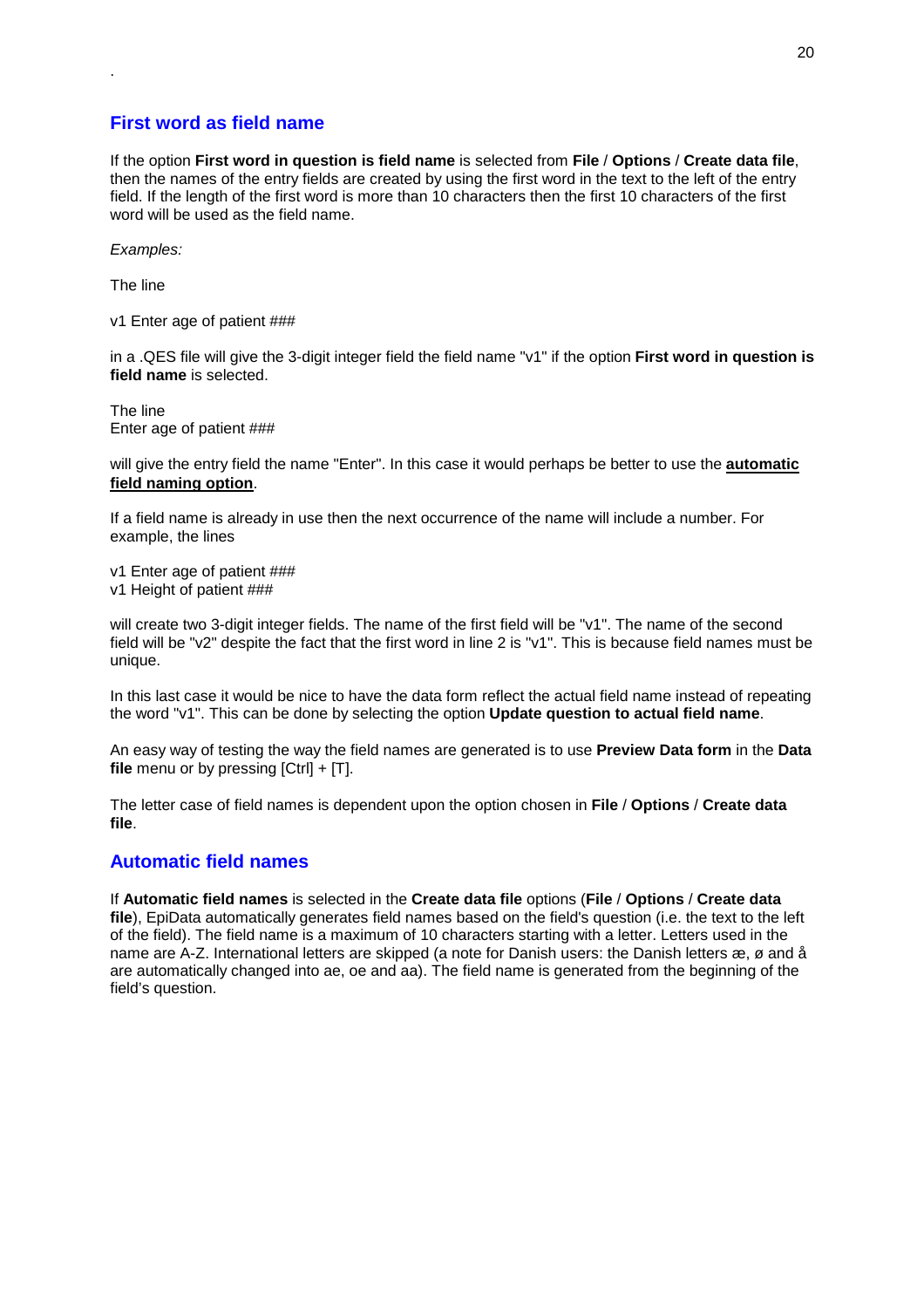The following rules are used when generating the field names:

| $\overline{1}$ . | Text enclosed in braces (curly brackets) is used in preference to<br>normal text. If the question is "{my} first {field}" then the field<br>name will be MYFIELD. Braces offer a powerful method of<br>defining meaningful field names.                                                                                                   |
|------------------|-------------------------------------------------------------------------------------------------------------------------------------------------------------------------------------------------------------------------------------------------------------------------------------------------------------------------------------------|
| 2.               | Common words are skipped (i.e. words like "what", "the", "of",<br>"and" etc.). "What did you do?" generates the field name YOUDO.                                                                                                                                                                                                         |
| 3.               | Fields without a question get the same name as the previous field<br>plus a number. If the previous field is named MYFIELD then the<br>next field (if it has no question) is named MYFIELD1. If the<br>previous field is named V31 then the next field is named V32. If<br>no previous field exists then the default name FIELD1 is used. |
| $\overline{4}$ . | If the first character of the generated field name is a number then<br>the letter N is inserted at the first character. "3 little mice"<br>generates the field name N3LITTLEMI.                                                                                                                                                           |
| 5.               | Letter case of the field name is based on the settings used in File<br>/ Options / Show data form.                                                                                                                                                                                                                                        |

*Examples*:

<span id="page-20-0"></span>.

| Question                       | <b>Generated field name</b> | Applied rule(s) |
|--------------------------------|-----------------------------|-----------------|
| State your {nation}ality       | <b>NATION</b>               | Rule 1          |
| Al{l} you l{i}ke is i{ce}cream | <b>LICE</b>                 | Rule 1          |
| What is your name              | <b>ISYOURNAME</b>           | Rule 2          |
| 3. question:                   | N3QUESTION                  | Rule 4          |

## **Variable labels**

A variable label is a description of the data that a field contains. In EpiData the variable label is generated automatically by using the text to the left of the field in the .QES file.

If the option **First word in question is field name** is set then the variable label will be the text to the left of the field *excluding* the first word, which is used as the field name.

*Example*:

The line

v1 Age of patient ###

will create the field name "v1" and the variable label "Age of patient" if the option **First word in question is field name** is set.

If the option **Automatic field naming** is set then the field name will be "v1ageofp" and the variable label will be "v1 Age of patient".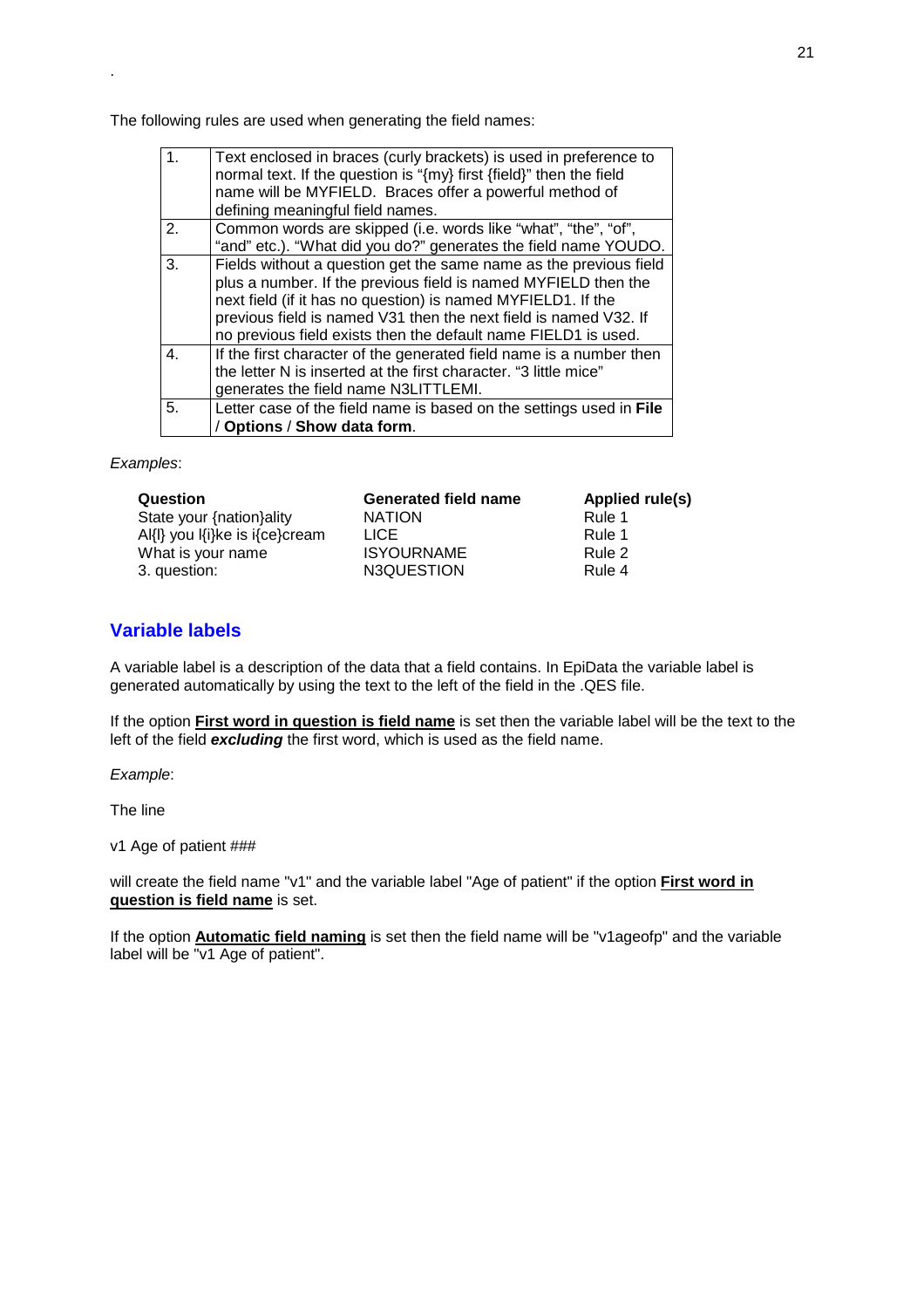## **Create data file**

<span id="page-21-0"></span>.

Create a data (.REC) file by:

selecting **New File** from the **Data** menu in the main screen, or by clicking the **Make Data File** button in the work process toolbar, or by selecting **Make Data File** in the **Data File** menu in the editor

It is not necessary to open a questionnaire (.QES) file in the editor before creating a data (.REC) file. If no questionnaire (.QES) file is open in the editor then a select files dialog will be shown.

Settings in **Create data file** options specify how the fields of the data file are named, see **Field names**.

The data (.REC) file will, by default, have the same name as the questionnaire (.QES) file by default, but with the extension .REC instead of .QES. Using the same name for .QES and .REC files is recommended but is not required.

An optional short description of the data file can be entered (maximum of 50 characters). The short description is called the data file label. The data file label will be shown as part of the data file's **documentation** and it is saved as part of the data file created when exporting to Stata. You may find that some Epi Info file format data analysis tools will not read a file with a data file label. You are advised to experiment with data file labels to check if they cause problems with your Epi Info tools. If in doubt, do not specify a data file label.

Before a data file is created it may be previewed if the .QES file is open in the editor by selecting **Preview Data Form** from the **Data File** menu or by pressing [Ctrl] + [T].

**WARNING**: An existing data file will be deleted and the data will be lost if a new data file is created with the same name. To modify a data file without losing data, e.g. to add a field or change the field type of a field, please use **Revise Data File**.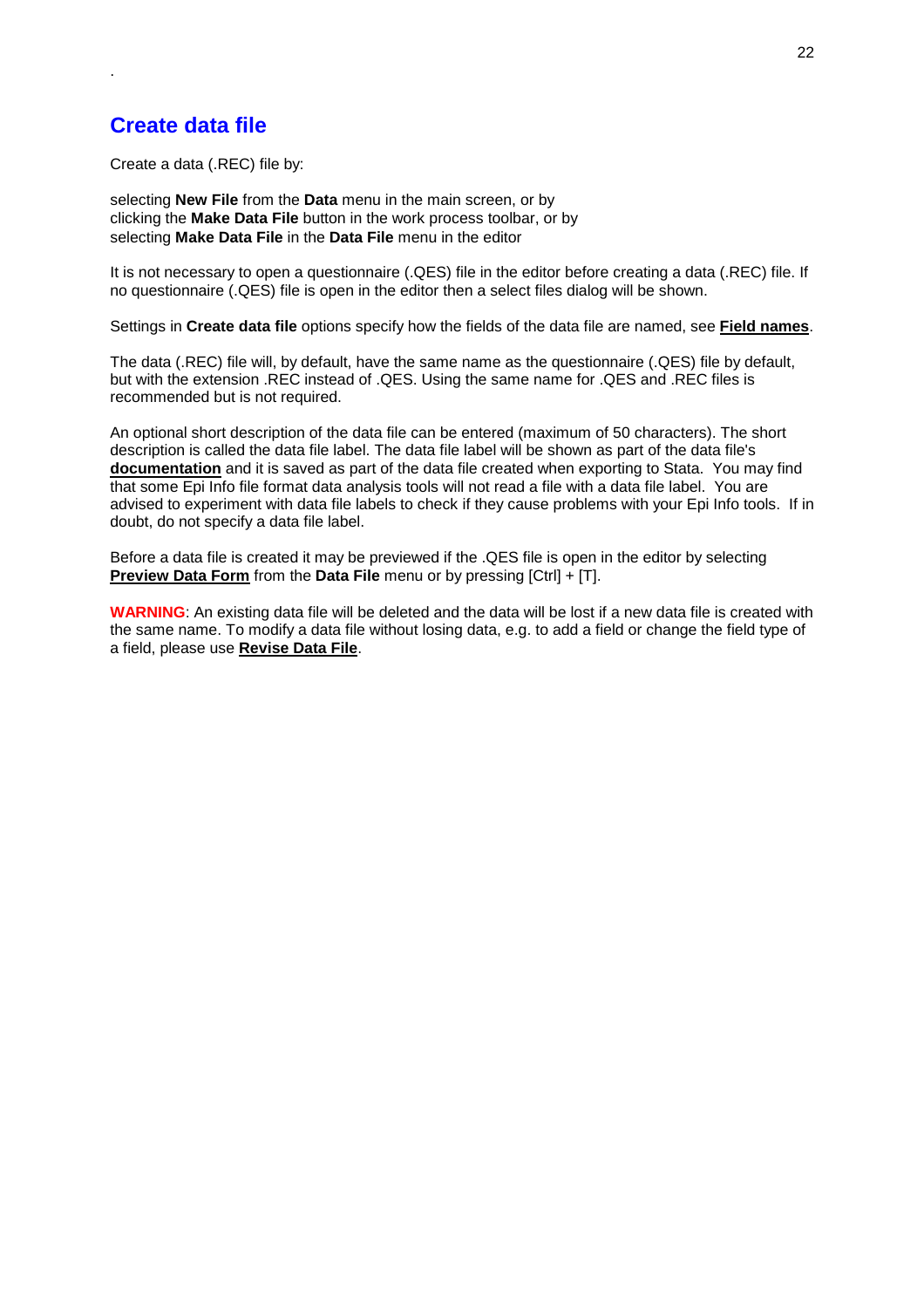## **Revise Data File**

<span id="page-22-0"></span>.

A data file containing data can be revised without losing data. Data already entered will be copied to the new format for fields with the same name. You can add fields, change definition of fields or delete fields. Use the function **Revise File** found in the **Tools** menu from the main screen (close all files first).

Do this to revise a data file:

Open the questionnaire (.QES) file defining the data file to revise. If the questionnaire (.QES) file is not available then create a new questionnaire (.QES) file using **QES File from REC File**. Edit the questionnaire (.QES) file (e.g. add new fields, remove fields, change field types). Save the questionnaire (.QES) file and close it.

Now two options are available:

- $\triangleright$  Simply open the REC file for date entry, and EpiData will recognise that an updated QES file exists and ask if you wish to revise the file.
- Or select **Revise File** in the **Tools** menu. Select the revised questionnaire (.QES) file and the data (.REC) file you wish to revise.

**WARNING:** If you remove fields or change the names of the fields (e.g. by changing the text to the left of the fields) you will lose data. Please check the new, revised data file carefully. If something goes wrong, the original data file can be restored. The original data file is saved with the name *FILENAME*.OLD.REC in the same directory as the new data file.

EpiData supports two ways of generating the names of the fields in a .QES file, see **Field names**. Which method is used is specified using **Options** from the **File** menu. Changing naming systems will change the field names and may lead to loss of data.

**Revise data file** will check the naming system used when the original data file was created and if it differs from the setting in **Options** a warning will be given suggesting that the same naming system used for the original data file is used.

The field types of the original data file can be changed by giving the field a new type in the revised questionnaire ( .QES) file.

All field types can be changed to text fields or upper-case text fields.

Numeric fields can be changed to numeric fields with the same number of decimals or more. A warning will be given if data are about to be lost because of a change to fewer decimals.

| Field type in original data file   Can be changed to |                                                        |
|------------------------------------------------------|--------------------------------------------------------|
| Integer                                              | Floating point, text, upper-case text, encrypted field |
| Floating point                                       | Floating point, text, upper-case text, encrypted field |
| <b>IDNUM</b>                                         | Integer, floating point, text, upper-case text,        |
|                                                      | encrypted field                                        |
| Text                                                 | Upper-case text, encrypted field                       |
| Upper-case text                                      | Text, encrypted field                                  |
| Soundex                                              | Text, upper-case text, encrypted field                 |
| All date types                                       | Text, upper-case text, encrypted field                 |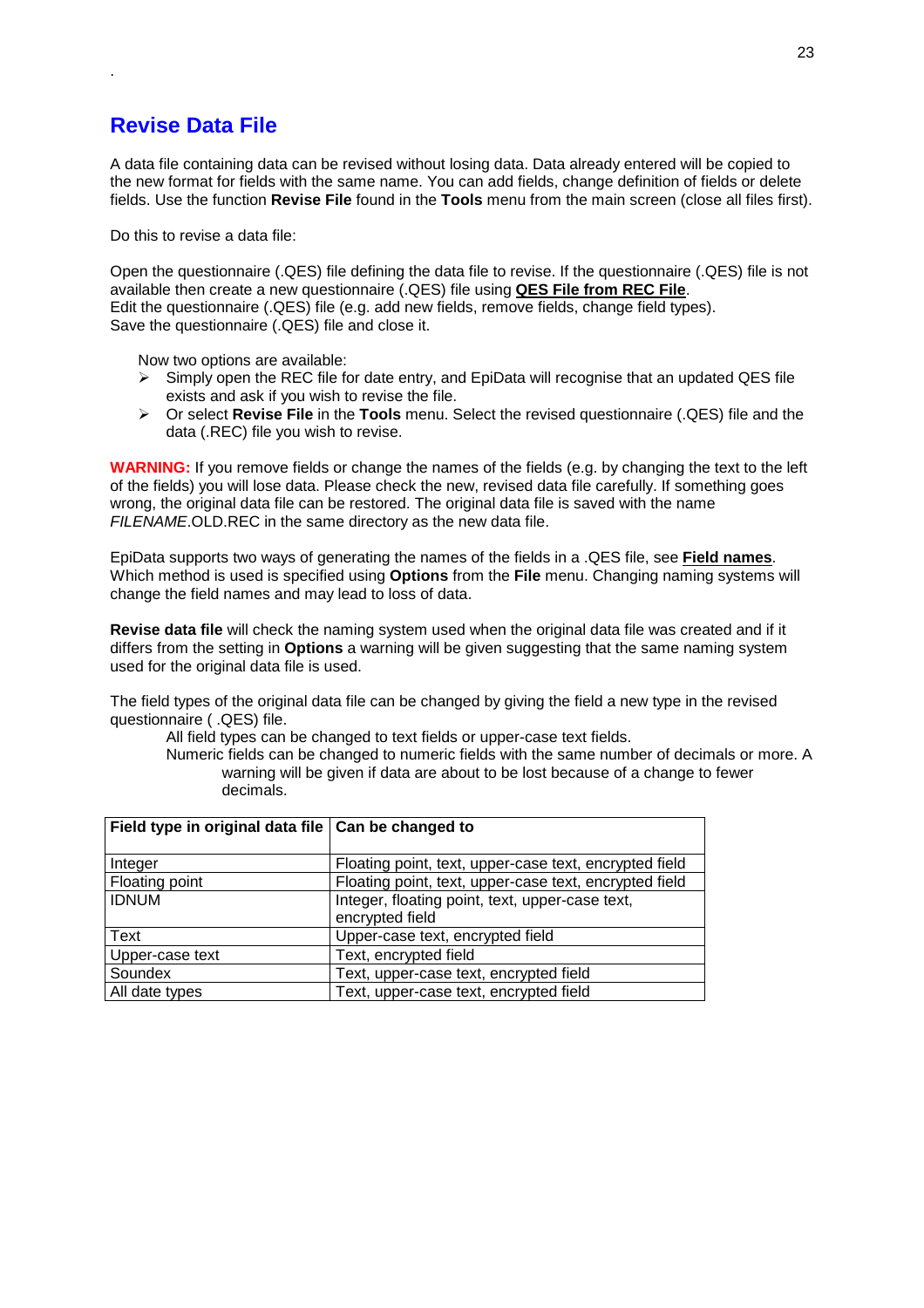## **Rename fields**

<span id="page-23-0"></span>.

**Rename Fields** changes the names assigned automatically to the fields in a data. **Rename Fields** is found on the **Tools** menu. Select the data file to rename fields in. A list of the current field names is shown in the first column of a table along with their field labels in the second column.

To rename a field, place the cursor in the third column in the row of the field to be renamed and type the new field name. Field names can be up to 10 characters long. They must begin with a letter and can only contain the letters a-z and numbers 0-9.

Only the fields that are to be renamed need to have text in the third column of the list.

Click **Save and close** to save the changes to the data. Press **Cancel** to leave the function without changing the data file. If **Save and close** is clicked then a copy of the original data file is saved as *filename*.old.rec.

If the data file has a check file attached then the field blocks names are changed according to the entered changes in field names but references to the fields (e.g. **GOTO** *field name* or **COMMENT LEGAL USE** *field name*) are **not** changed. This has to be done manually.

## **Check file**

The simplest way of using EpiData is:

create a questionnaire (.QES) file to describe the layout of the questionnaire, create a data (.REC) file from the questionnaire (.QES file), and enter data in the data (.REC) file.

This will work perfectly well.

Rather than checking the data after all data has been entered, it may be useful to check the validity of the data during the data entry process. Using a check file makes this possible.

A check file describes ways of checking the validity of the entered data for one, several, or all of the entry fields. The check file can also contain commands to control the flow of data entry (e.g. automatic jumps from one entry field to another field based on the data entered). A check file must have the same name as the data file but with the extension .CHK instead of .REC.

Examples of operations that can take place during the data entry process if programmed in a check file:

Limiting entry of numbers or dates to a specific range or to a number of specified values Forcing an entry to be made in a field Copying the data from the previous record to a new record Making conditional jumps to other fields based on the data in one field Calculate values of fields based on the values in other fields Complex calculations and conditional operations (**IF..THEN** operations) Help messages to the person entering data

A check file is usually created *after* creating a data file. The check file may be created in two ways:

1) By using **Add / Revise** found on the **Checks** menu, or by clicking the third button on the work process toolbar. This method can be used to specify or change checks for the fields, but blocks outside the field blocks (e.g. **BEFORE FILE**, etc.) can only be specified or changed using the editor.

2) By using the editor to manually write all check commands. Remember to save the check file with the same name as the data file, but with the extension .CHK instead of .REC.

It is possible to use both methods, using **Add/Revise Checks** to add basic checks and the editor to add more complex checks or file level (rather than field level) checks.

If a check file exists when **Enter Data** is selected then the commands in the check file will be loaded automatically at the same time as the selected data file.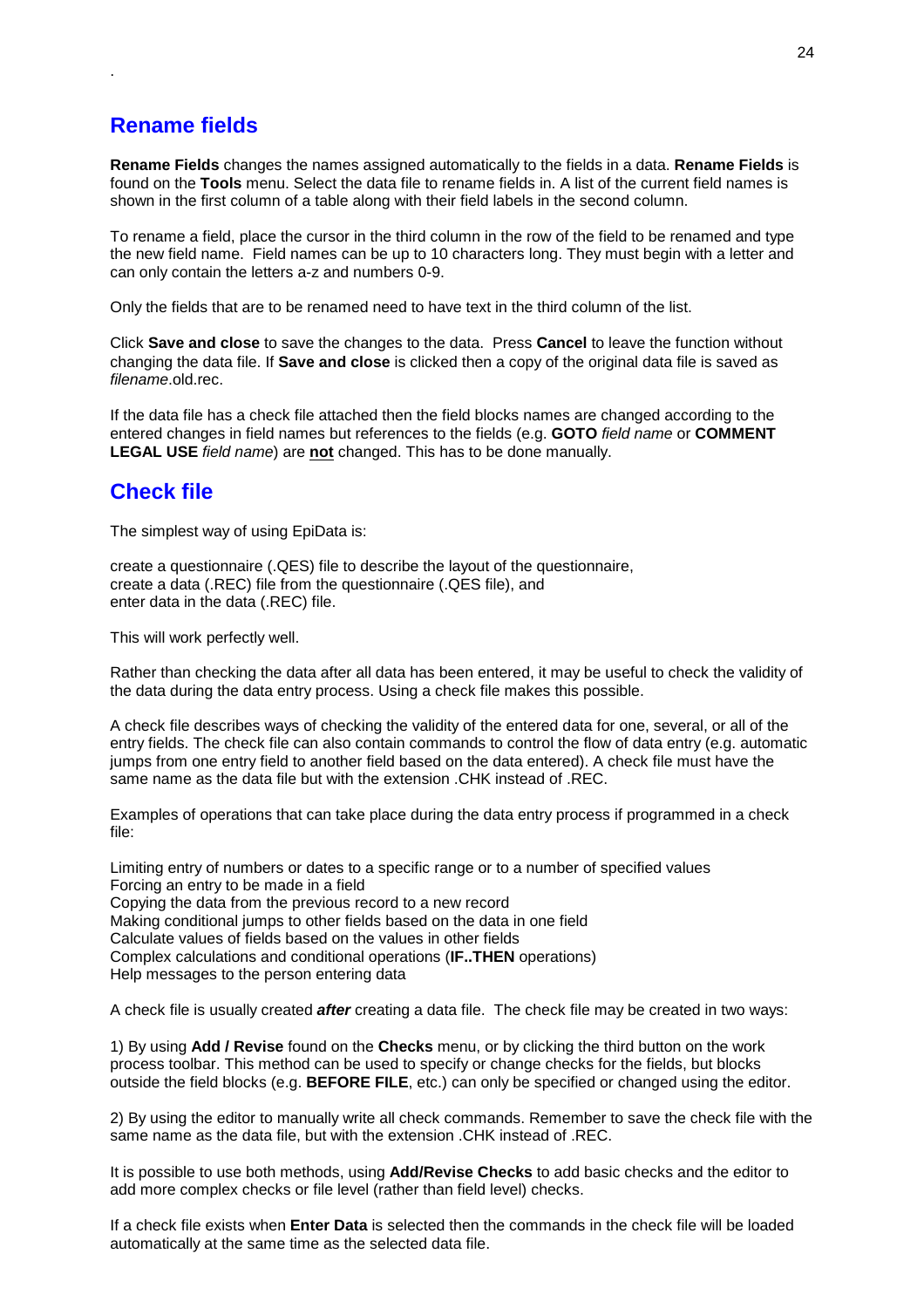The most basic check commands can easily be programmed using the **Checks / Add / Revise**  function. This includes range checking, specification of legal values, making a field required, making conditional jumps between fields, making a field the value of the previous record, and using value labels.

If you only want to use these commands then continue to **Add / Revise Checks**.

If you want to use other commands (BEFORE ENTRY, AFTER ENTRY, HIDE, UNHIDE, GOTO, HELP, IF..THEN) then please read **The structure of the check file** and continue to **An example of a check file**.

For a reference of all check commands see **List of check commands**.

*Related topics:* 

<span id="page-24-0"></span>.

**Add/Revise Checks The structure of the check file An example of a check file List of check commands**

## **Add / Revise Checks**

This function adds or revises checks (validation rules) to an existing data file.

When a data file is selected, a data form is built and the check functions window is shown.

The [F6] key toggles the focus between the data form and the check functions window.

If the focus is in the data form then pressing [Ctrl] + [RightArrow] key will change the focus to the check functions window. If the focus is in the check functions window then pressing [Ctrl] + [LeftArrow] key will change the focus to the data form.

Select the entry field to add validation rules by:

selecting it in the data form (use a mouse click or [TAB] and [Enter] to reach the field) using the field name pick list at the top of the check functions window pressing [Ctrl] + [UpArrow] or [Ctrl] + [DownArrow] key when focus is in the check functions window

See also list of **short-cut keys**.

The field name pick list shows the names of the fields in the data file in the same order as they appear on the data form.

If the check functions window has the focus you can use the [Arrow] keys, the [TAB] key or the [Enter] key to reach one of the five basic checks, which are

**Range/legal Jumps Must Enter RepeatValue Labels**

If the data form has the focus the following key-combinations will give the focus to one of the validation rules:

Press [Ctrl] + [L] to change the current field's range and/or legal values Press [Ctrl] + [J] to change **Jumps** Press [Ctrl] + [E] to toggle the current field's **Must Enter** status Press [Ctrl] + [R] to toggle the current field's **Repeat** status

Press [Ctrl] + [A] to change the current field's value labels

Note the special use of [Ctrl] + [C], [Ctrl] + [V] and [Ctrl] + [X] when focus is in the data form. See **Copying Checks**.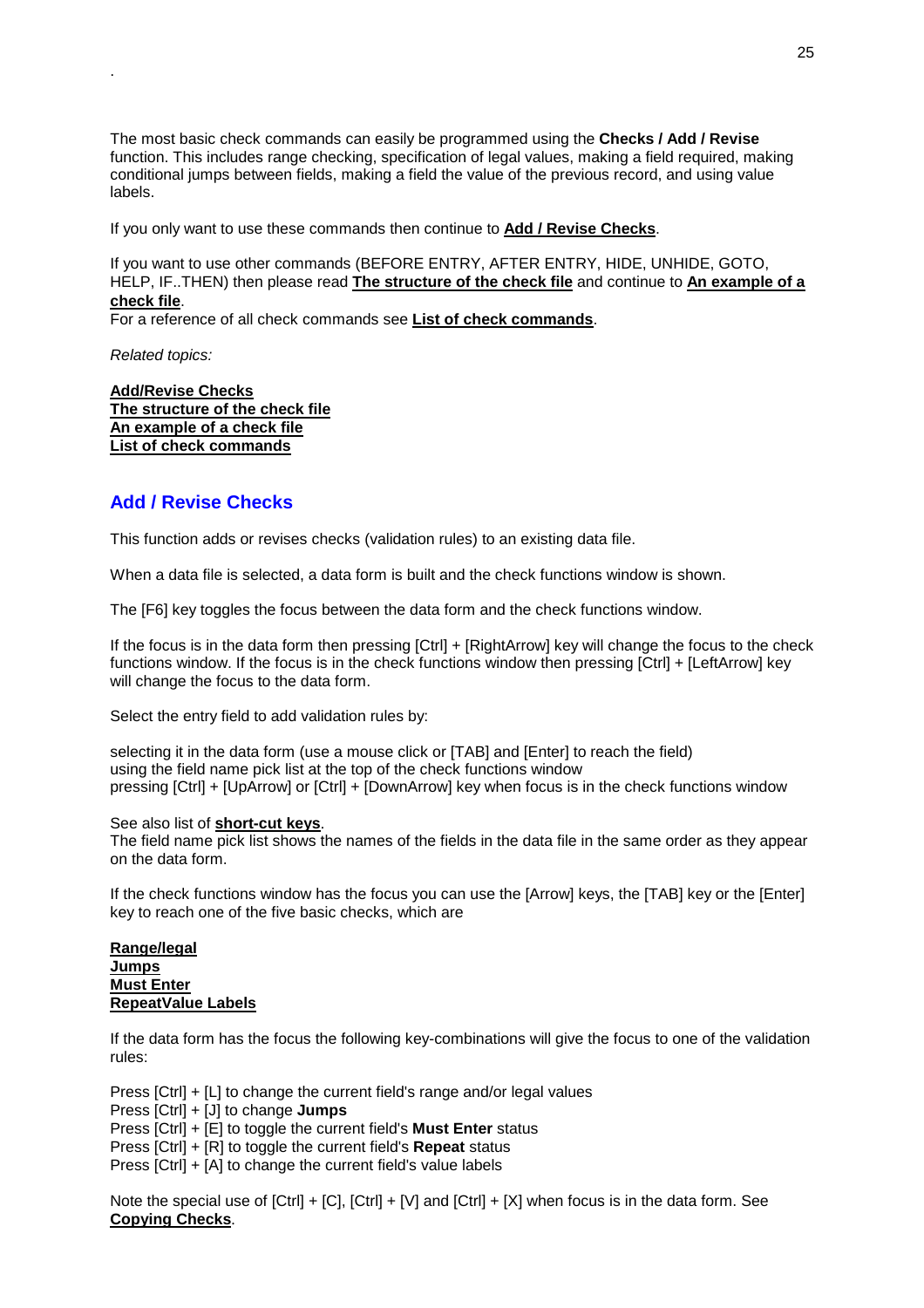Save  $([Alt] + [S])$ Click the save button to save all checks without exiting the **Add / Revise Checks** function.

Edit  $([Alt] + [D]$  or  $[F9]$ )

Click **Edit** to edit all checks of the field, see **Edit all checks for current field**.

Exit  $([Alt] + [X])$ 

<span id="page-25-0"></span>.

Click **Exit** to exit the **Add / Revise Checks** function. If changes has been made the user will be asked if the new checks are to be saved.

Press [Enter] or use the [Arrow] keys when changes have been made to a check to ensure that the changes are saved. Pressing [Enter] confirms a change.

## **Range / Legal**

If focus is in a field on the data form then [Ctrl] + [L] will make the cursor jump to the **Range/Legal** definition line.

A range is defined by typing the minimum value and the maximum value separated by a hyphen. Typing 2-5 defines that only the numbers 2,3,4 or 5 can be entered in the current field. If only a maximum value is wanted then use -INF (minus infinity) as the minimum value. If only a minimum value is wanted then use INF (infinity) as the maximum value. Typing -INF-5 defines all numbers less than or equal to 5 as legal entries in the current field. Typing 0-INF defines all positive numbers as legal values.

Legal values are defined by typing all the accepted values separated by spaces or commas. Typing 4,6,8,10 defines that only the numbers 4,6,8 or 10 can be entered in the current field.

If both a range and legal values are defined then the range must be entered before the legal values. Typing 2-6, 8 defines the numbers 2,3,4,5,6 and 8 as legal values. The definition 8, 2-6 will result in an error.

If you want to use a comma instead of a dot as the decimal separator please enclose the definition in double quotes.

## **Ignoremissing**

The default behaviour of EpiData to let a calculation return a missing value if one of the variables included in the calculation is a missing value.

Use IgnoreMissing in a BEFORE FILE, BEFORE ENTER or anywhere else in the checkfile to change this behaviour. If IgnoreMissing is found in the checkfile then calculations including missing values will return a valid result, because missing numeric values will be treated as the value 0 (zero). Only if all variables in the calculation is are missing values the result will be a missing value.

## *Example:*

A datafile has four fields: V1, V2, V3 and V4, which all are integer fields. V1 contains the number 2, V2 is missing (empty) and V3 contains the number 5. V4 has these checkcommands:

```
V4 
  BEFORE ENTRY 
   V4=V1+V2+V3 
  END
```
The default result of this calculation will be a missing value (V4 remains empty) because V2 is a missing value. If the checkcommands are:

V4 BEFORE ENTRY IGNOREMISSING V4=V1+V2+V3 END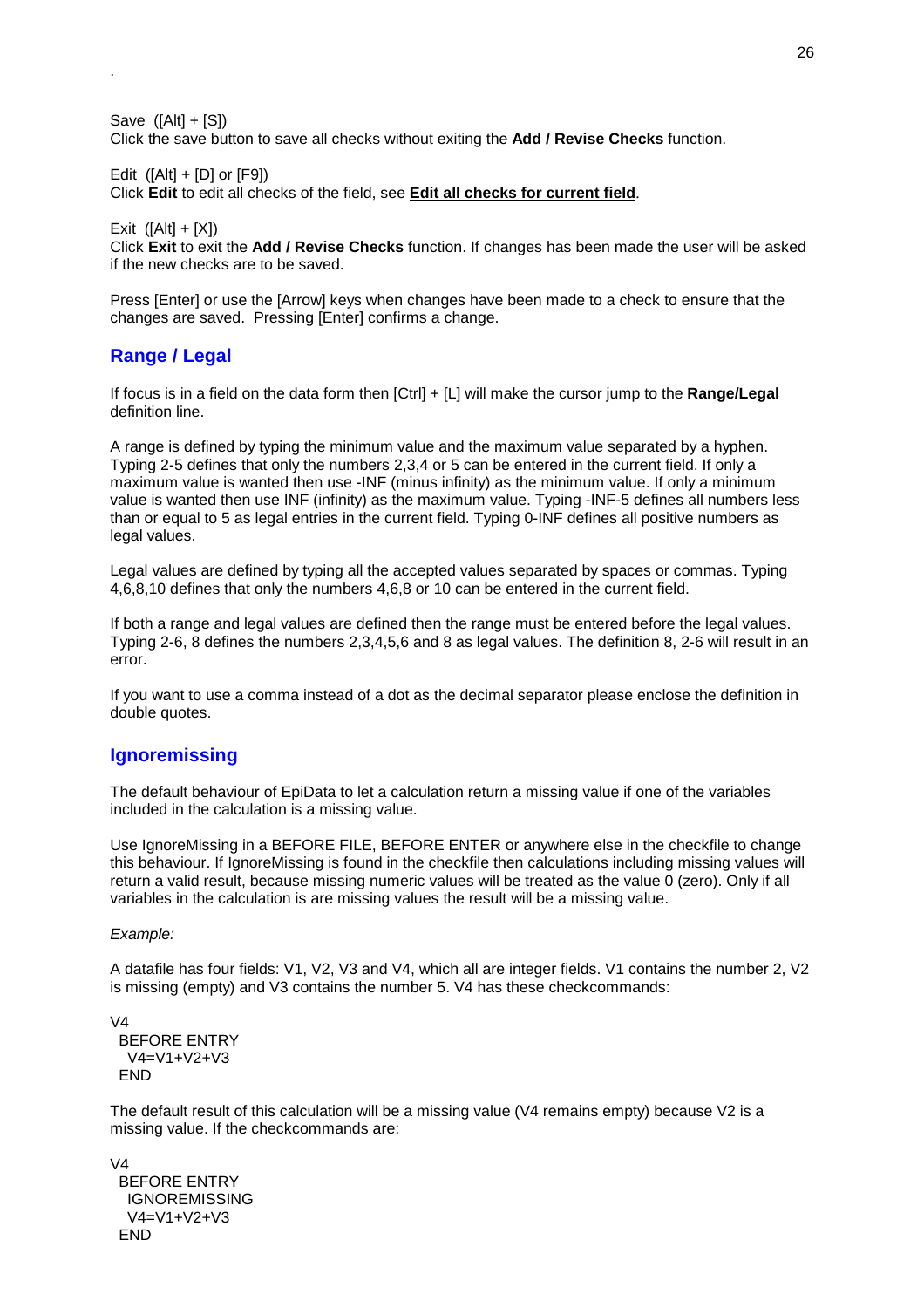then the result assigned to V4 will be 2+0+5=7.

#### **Jumps**

<span id="page-26-0"></span>.

**Jumps** define which entry field receives the focus for particular values entered into the current field. If, for example, the current field contains a sex (1 = male, 2 = female), then the jumps can define that the value of 1 gives the focus to the field V23 and the value of 2 gives focus to another field, e.g. V40.

Type [Ctrl] + [J] to move the focus from a field in the data form to the jumps definition line.

**Jumps** are entered by specifying the value, entering a greater-than-sign (>) and specifying the name of the field to jump to. For example, 1>V23, 2>V40 defines that an entered value of 1 makes the entry continue in the field named V23 and an entered value of 2 makes the entry continue in the field named V40. Note that **Jumps** are separated by commas.

If spaces or commas are used in a definition, enclose the whole definition in double quotes (e.g. "2.5>V30", "3,5>V35").

Instead of specifying a field name as the target for a **Jump**, two special targets may also be used: **END** and **WRITE**. **END** means "jump to the last field in the data form", **WRITE** means write the current record to the disk. For example, the **Jumps** definition "1>V30","2>END","3>WRITE" specifies the following behaviour: If the number 1 is entered then data entry continues in the field named V30; if the number 2 is entered then data entry continues in the last field in the data form; if the number 3 is entered then the current record is saved.

A general jump command can be entered as "AUTOJUMP V30". This means that the next field that receives the focus will be the field named V30 regardless of the data entered in the field containing this jump condition. If **AUTOJUMP** is used this must be the only entry in the jumps edit box. **AUTOJUMP** is useful for entering data from forms which do not follow the normal left-to-right, top-to-bottom completion order (e.g. forms arranged in columns).

To make definition of jumps faster, the following short-cut can be used: When the value of a jump and the following ">" has been written, click with the mouse on the field that the jump should go to. The name of the clicked field will be inserted after the ">". The same point-and-click can be used after writing **AUTOJUMP** (remember to type a space before attempting to click on the destination field).

#### **Must Enter**

This rule defines if data must be entered into the current field.

Pressing [Ctrl] + [E] when a field in the data form has the focus during **Add / Revise Checks** will toggle the field's **Must Enter** status.

## **Repeat**

If Yes is entered in this rule then the data entered in the previous record will be repeated in the next **new** record. Repeated data can be changed during data entry. This function can save a lot of typing if your forms contain data that changes only rarely in a particular batch of forms (e.g. reporting forms in a surveillance system).

Pressing [Ctrl] + [R] when a field in the data form has the focus will toggle the field's **Repeat** status.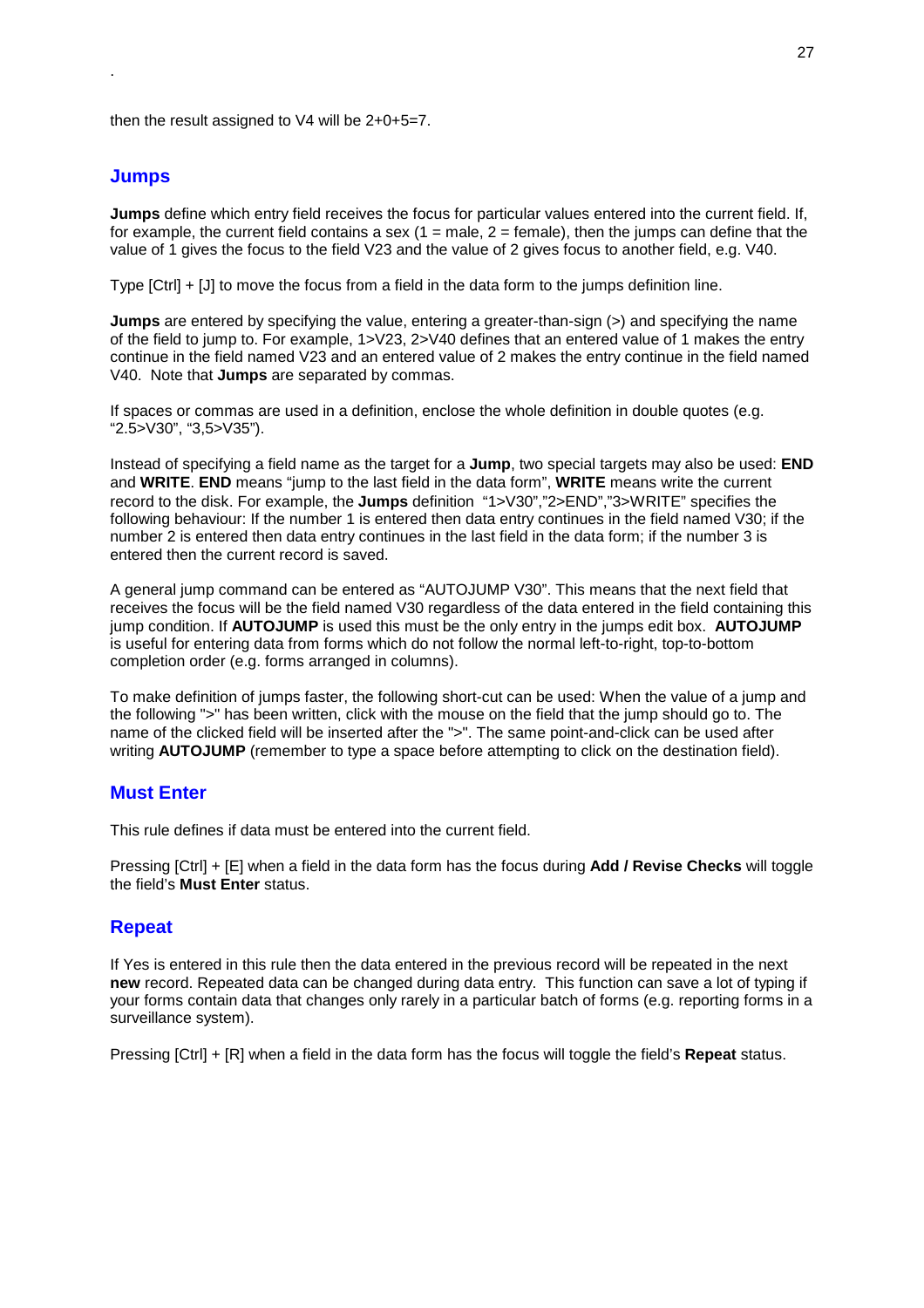## **Value labels**

<span id="page-27-0"></span>.

Value labels are a set of values combined with text items that explain the meaning of each value.

*For example*:

A field is created to enter information on the sex of the informant. It is decided that a value of 1 in the field means that the informant is male and that a value of 2 means the informant is female. If a value label is defined then a 'translation table' can be shown during data entry if the user presses [F9] (or the [+] key on the numeric keypad). The value labels in this example would be:

- 1 Male 2 Female
- 

## **To define a new label**

Click the button to the right of the value label drop-down list marked with '+'. This opens a small edit window with this text:

```
LABEL Label_field
END
```
The text *Label field* is based on the name of the field. You can change this if you want to.

The text to be entered for the example above is:

```
LABEL Label_Sex
 1 "Male gender"
  2 Female
END
```
The spaces before the values are optional, but they make the list easier to read. Notice the need for quotes when spaces are included, e.g. 1 "Buena Vista Social Club" or 3 "Mongolian Horse"

Click **Accept and Close** or press [Alt] + [A] to close the edit window. The name of the new label will now be shown in the Value Label drop-down list.

## **To edit an existing label**

Make sure that the name of the label to be edited is shown in the **Value Label** drop-down list. Click the [+] button. The edit window is now shown with all labels defined for the selected Value Label. Edit the labels and click **Accept and Close** to exit or press the [Esc] key (or click Cancel) to abandon the changes.

## **Assign an existing label to a field**

Click on the down arrow in the **Value Label** drop-down list and select the relevant label. Several fields can share the same value label, which only needs to be defined once.

#### **Clear the value label for the field**

Click on the down-arrow in the **Value Label** drop-down list and select **[none]**.

## **Using predefined labels**

With the installation of EpiData a value label library was saved in the EpiData program directory. The library has the filename EpiData.Lbl. The library is meant to be a help when the same value labels are used often in different projects.

When the down-arrow in the **Value Label** drop-down list is clicked, the names of value label sets contained in the library file are shown in normal font. Bold names signify value label sets that are part of the check file being edited.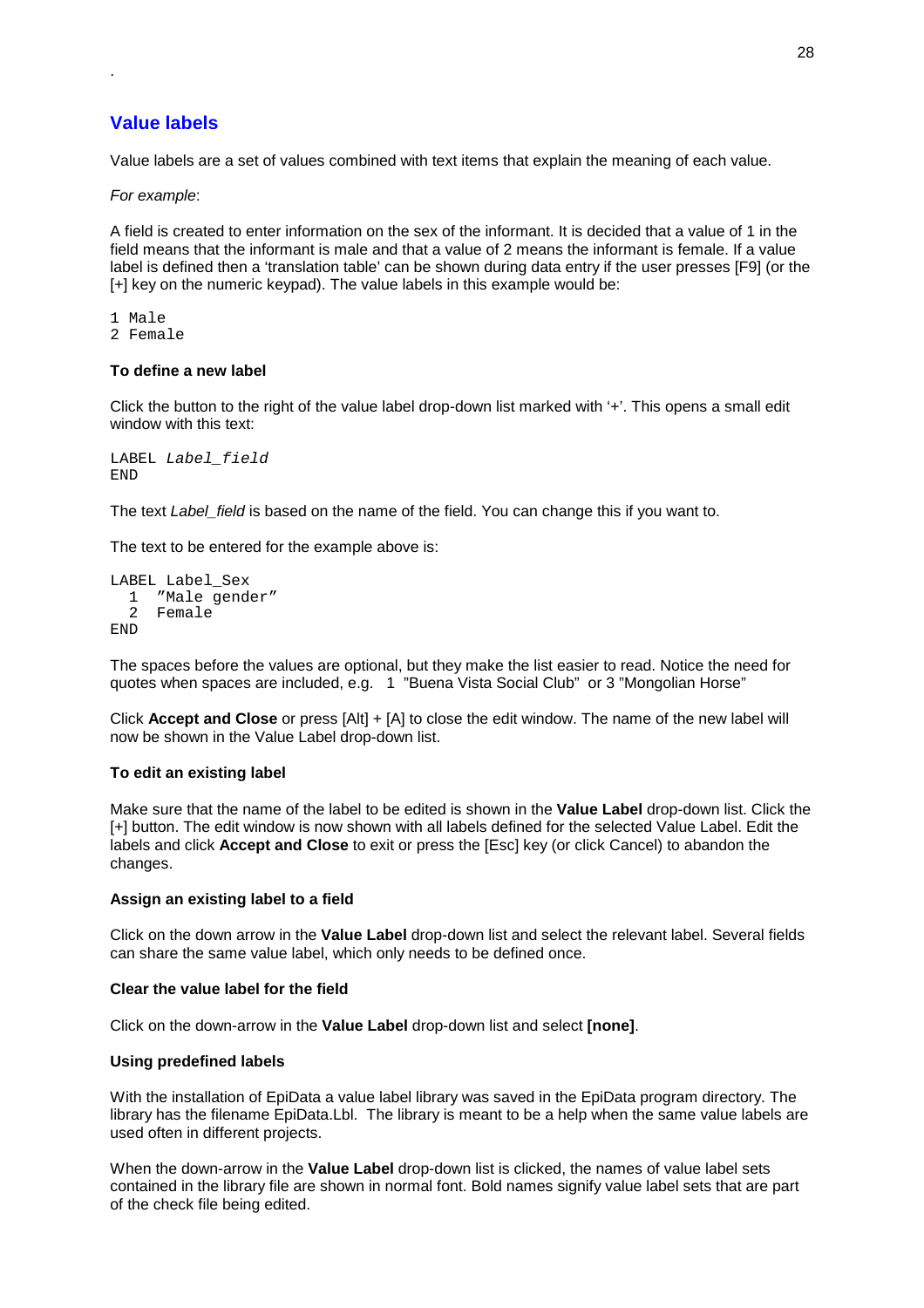If a value label set from the library file is being edited, the revised value label set is saved only in the current check file. The value labels in the library file cannot be edited using an editor.

If a value label set in the current check file has the same name as a value label set in the value label library file, then the label set in the current check file is used and the value label set in the library file is ignored.

If a EpiData.lbl file exists in the same directory as the data file selected for **Add/Revise Checks** then this library is used instead of the library found in the same directory as the program file (EpiData.exe).

**NOTE**: No warning is given if the EpiData.lbl file has syntax errors. If errors are found then the labels in the file are ignored.

#### **What is really happening?**

<span id="page-28-0"></span>.

When a value label set is assigned to a field using **Add / Revise** the label definition is placed in the **LABELBLOCK** of the check file and the command **COMMENT LEGAL USE** [labelname] is placed in the field's field block in the check file. See **List of check commands** for an explanation of these commands.

## **Edit all checks for current field**

The **Add / Revise Checks** window has a button labelled **Edit**. Pressing this button (or pressing [Alt] + [D] or [F9]) will open an edit window where the field block for the current field can be edited directly in the same way as writing the whole check file with an editor, see **Check file structure**.

If the current field has no check commands attached when the **Edit** button is clicked then the edit window will only show the name of the field (to signify the beginning of the field block) and the word **END** (to signify the end of the field block).

If the current field has check commands attached these will be shown in the edit window where they may be edited and new commands can be added.

Press [Esc] or click **Cancel** to abandon changes.

Click **Accept and close** or press [Alt] + [A] to accept the changes.

Refer to **Check file structure** and **List of check commands** if you want to edit a field's check commands directly.

Check file blocks outside the field blocks cannot be edited using **Add / Revise Checks**, but only by editing the check (.CHK) file in the editor.

#### **Errors in the check commands**

When **Accept and close** is selected, the check commands are evaluated. If no errors are found, the edit window closes. If errors are found, the edit window is split into two. The top of the window shows the check commands and the button of the window shows the errors found and the line number where the errors where found.

Double-click on the line showing the error to make the cursor jump to the check command that contains the error.

Select **Accept and Close** once the errors have been corrected.

Please note that expressions and calculations are not evaluated when **Accept and Close** is selected.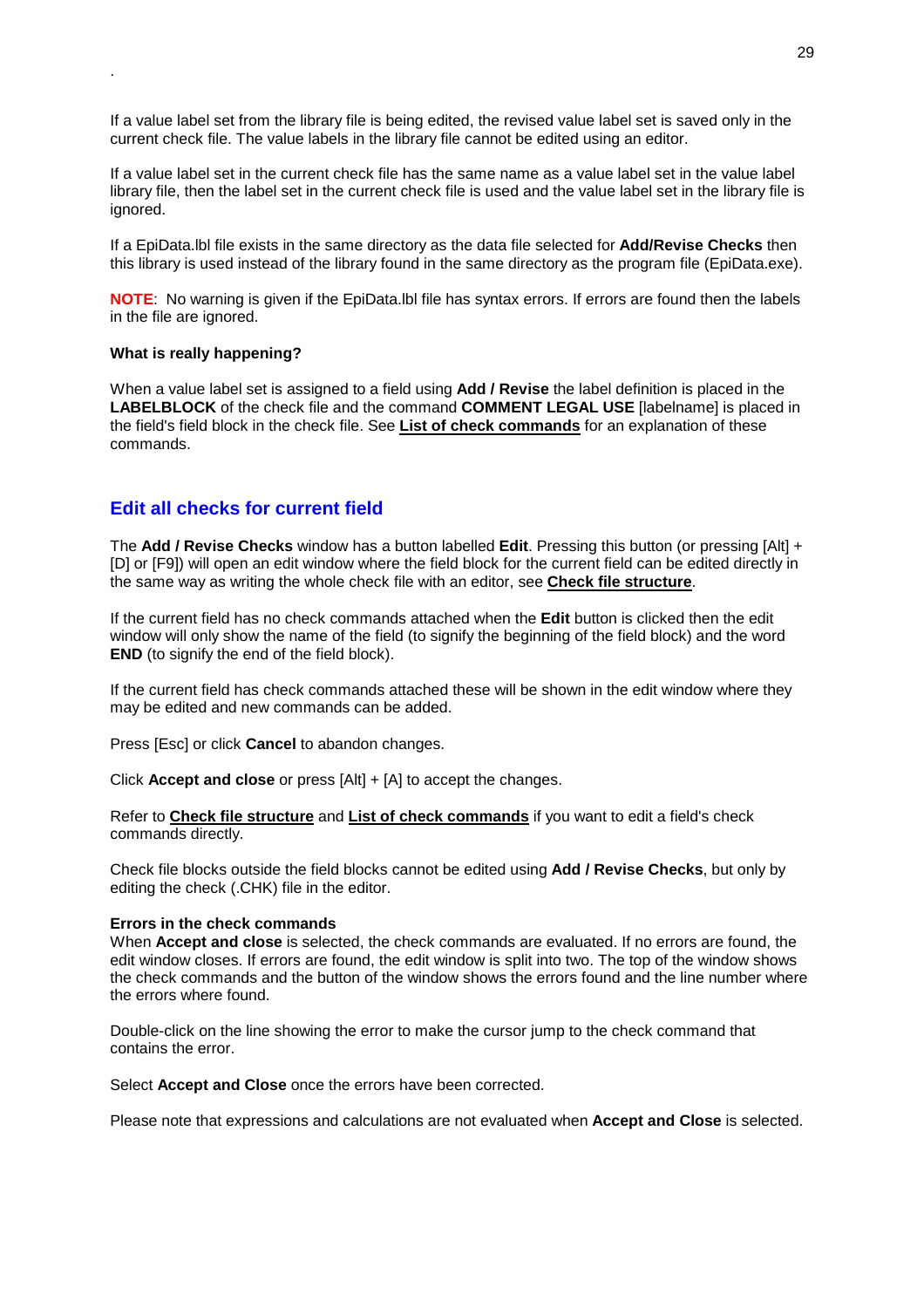## **Copying checks**

<span id="page-29-0"></span>.

The most common checks applied to one field can easily be copied or moved to another field:

Select the field with the checks to be copied. Press [Ctrl] + [C] to copy the field's checks or press [Ctrl] + [X] to cut all checks. Select another field and press [Ctrl] + [V] to paste the checks into the new field.

The copy / cut / paste functions copy basic functions such as RANGE, LEGAL, JUMPS, MUSTENTER, REPEAT and value labels, plus others which are written outside before/after entry blocks.

## **Clear Checks**

This function delete all checks defined for a particular data file. **Deleted checks cannot be undeleted. Use this function with extreme caution.**

## **Check file structure**

Commands in a check file are stored in blocks. EpiData supports two basic blocks: label blocks and field blocks.

The label block is described in the **List of check commands**.

All commands related to a specific field are stored in a field block. If a field block begins with the name of the field and ends with the command **END**, the latter case of commands is ignored and "**end**" is interpreted in the same way as "**END**".

Some commands are themselves blocks (e.g. **LEGAL**..**END**, **JUMPS**..**END**) while other commands only use one line (e.g. **RANGE**, **GOTO**). All blocks are ended with the command **END**.

An example:

```
VAP1RANGE 1 5
  MUSTENTER
  JUMPS<sub>S</sub>
    1 VAR4<br>2 VAR5
    2 VAR5<br>3 VAR1
       VAR10
  END
  BEFORE ENTRY
    VAR1 = F1 + 100END
  AFTER ENTRY
    IF (VAR1=2) AND (F2=1) THEN
      HELP "VAR1 cannot equal 2 if F2 equals 1. Check your entries"
      GOTO VAR1
    ENDIF
  END
END
```
The first line marks the beginning of a field block (i.e. a set of commands) for the field named VAR1. The last line has the command **END** which marks the end of the field block. Line 2 and 3 contains single line commands. Line 2 specifies that only numbers from 1 to 5 may be entered in this field. Line 3 specifies that data must be entered in this field.

Line 4 marks the beginning of a **JUMPS** command. **JUMPS** commands are blocks in themselves and must be terminated with an **END** (in line 8). In this example an entry of 1 will make the cursor jump to the field called VAR4, an entry of the number 2 will make the cursor jump to the field called VAR5, and an entry of the number 3 will make the cursor jump to the field called VAR10.

In this example, the lines in the field block are indented. And the lines in the **JUMPS** block are indented more. This indention is not necessary but it makes it easier to read the check file and to keep track of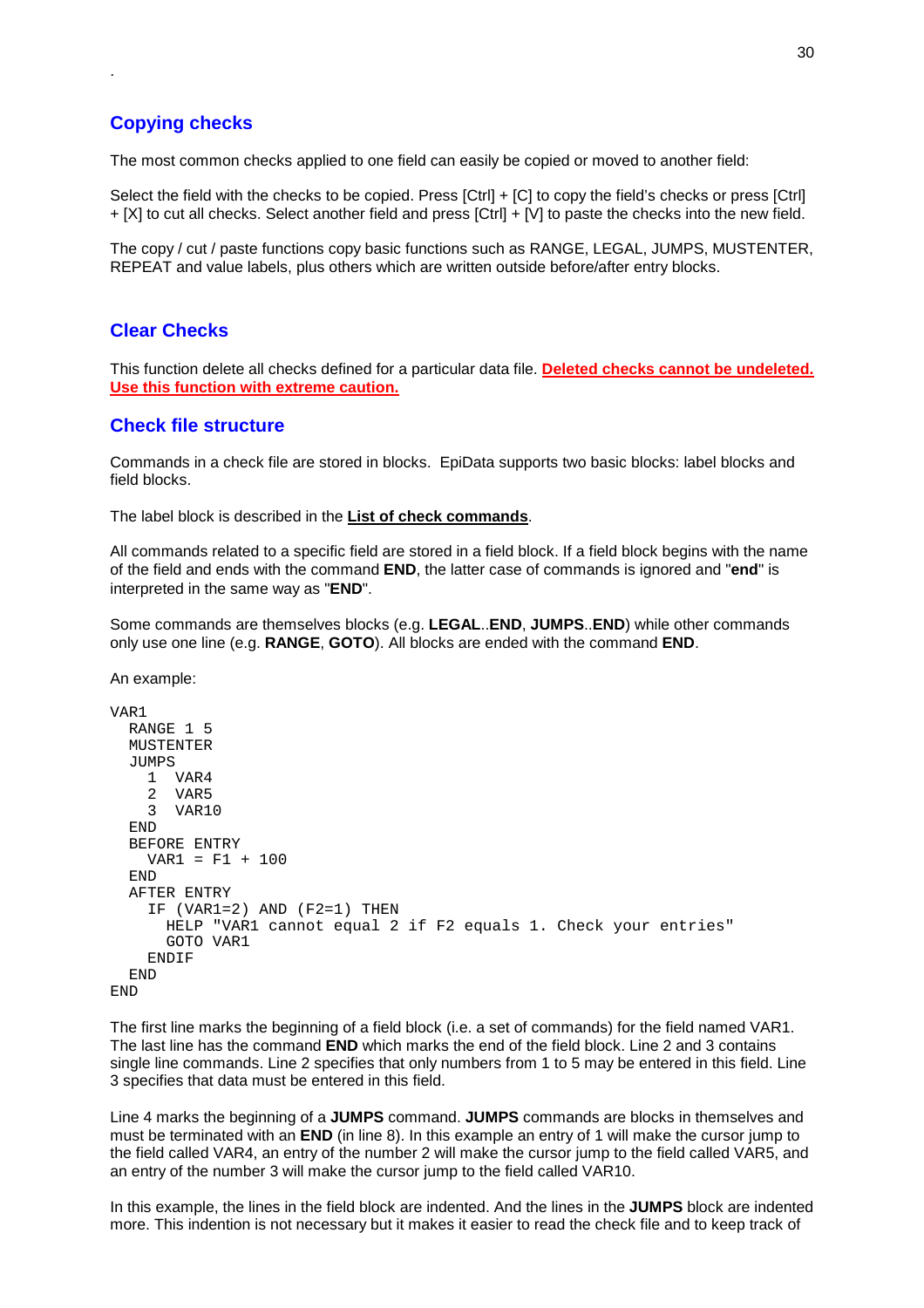where blocks begin and end. The editor in EpiData has an automatic indention function (in the **Edit** menu) that makes it easy to indent the lines when editing check files.

Two important block commands are shown in this example: **BEFORE ENTRY..END** and **AFTER ENTRY..END**. All commands in the **BEFORE ENTRY..END** block are executed as the field receives the focus but before the user is allowed to enter anything. This can be used to fill out the field with a default value that may be changed by the user. All commands in the **AFTER ENTRY..END** block are executed when the user moves the cursor to another field. If the field has commands in the field block without an **AFTER** or **BEFORE ENTRY** block, these commands will be handled as if they were part of an **AFTER ENTRY..END** block.

It is not necessary to include a field block for all the fields in the data file.

Continue to **Example of a check file** or to see the **List of check commands**.

## **Example of a check file**

<span id="page-30-0"></span>.

A set of example files are installed in the directory where EpiData is installed. Look at these for inspiration or troubleshooting. Other examples are found on the EpiData internet site www.EpiData.dk One of the example files installed on your computer with EpiData is commented here. The example consists of three files: SAMPLE.QES, SAMPLE.REC and SAMPLE.CHK which resemble a questionnaire made in connection to a study of children's growth. The sample files may seem illogical in certain places, so please remember that it is not a real study but only a fictional example to demonstrate how commands used in check files.

From the main window in EpiData select **Open** and then the file SAMPLE.QES and press OK. Select **Open** again and change the file type to **EpiData check file (\*.CHK)**. Select the file SAMPLE.CHK and press OK. Now the questionnaire (.QES) file and the check (.CHK) file of the example study are both open for examination. If you want to see both files at the same time select **Tile** in the **Windows** menu. Note that the status bar shows the current line number.

It is recommended that a fixed-width font (e.g. Courier New) is used in the editor when working with check files. This makes it easier to use indentation and the makes the file clearer to read.

The first line in the check file begins with a \*. This makes it a comment line which is ignored when the check file is interpreted.

The first block in the check file (beginning in line 3 and ending in line 22) is a **LABELBLOCK**. In this block two sets of value labels are defined, one called "nationality" and the other "years". Value labels are used to show the user the meaning of code numbers (e.g. the number 3 is used to indicate a British citizen).

Both sets of value labels are themselves blocks. The label **nationality** begins in line 4 and ends in line 14.

For a thorough explanation of value labels see **Comment Legal**.

The first field block begins in line 24 and ends in line 26. It concerns the field "V1" which the .QES file shows is this field used for information on the height of the informant. Only one command is found in this field block and that is **RANGE 130 230**. This command limits the legal entries in the field "V1" to numbers between (and including) 130 and 230. This ensures that errors cannot be made on entry, resulting in a record stating that the informant was 3 cm in height for example.

The next field block (lines 28-30) concerns the field B1 where the informant's nationality is entered. As you can see in the .QES file the field is a one-digit integer field. Value labels are used to remind the user the meaning of the code. The command in line 29: **COMMENT LEGAL USE nationality** states that the field uses the value label set called "nationality" which was defined in the label block in the beginning of the check file. When the user enters this field they can press [F9] (or the [+] key on the numeric keypad) to see a list of the legal values and their meaning. The **COMMENT LEGAL** command can be used in three different ways which are explained in **Comment legal**.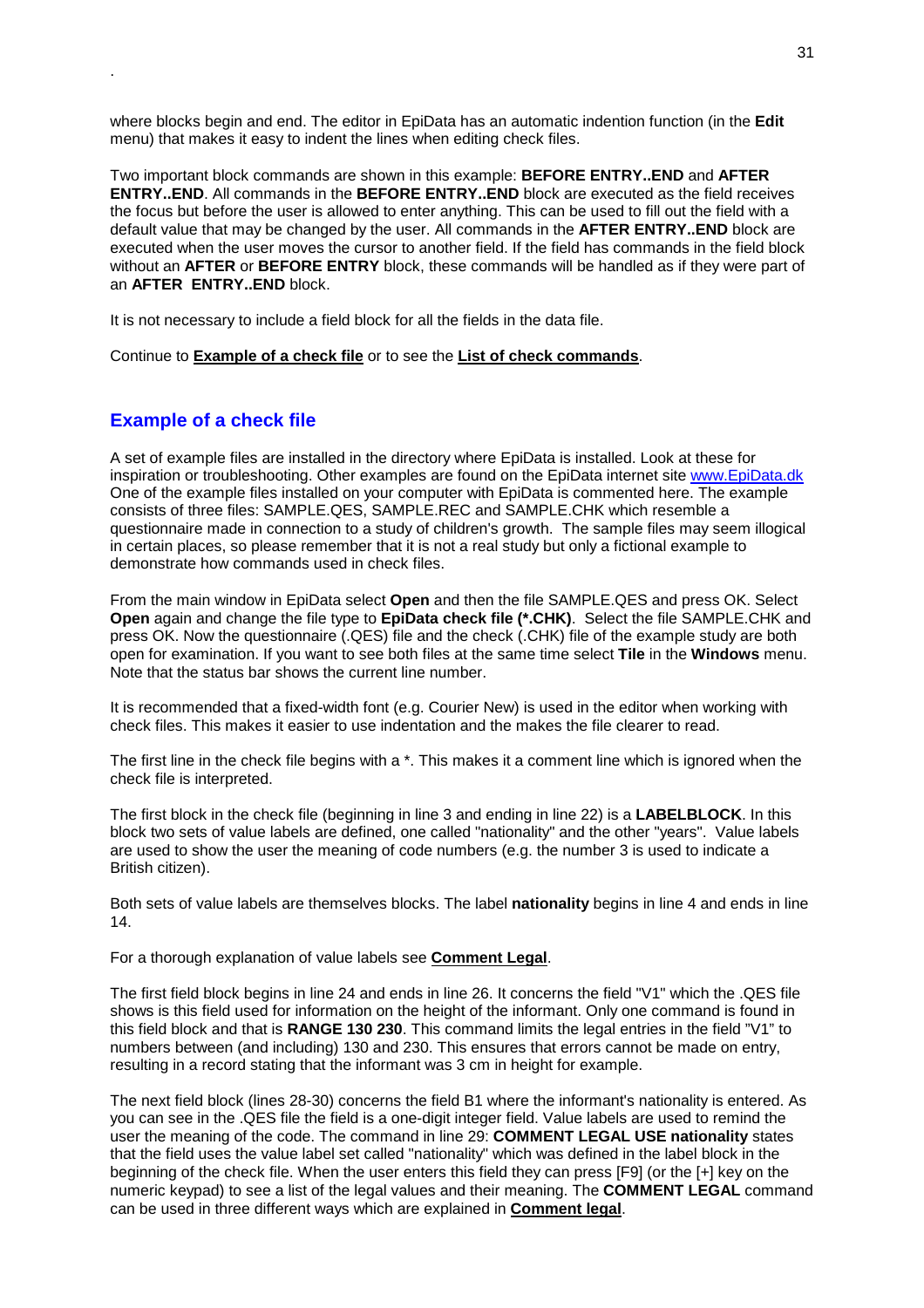The field block of the field D1 begins in line 32 and ends in line 46. The entry in the field is the date of birth of the informant. The field block holds an **AFTER ENTRY** command from line 33 to line 45. The commands in the **AFTER ENTRY** block are executed after the user has entered the date of birth and the commands in the block serves two purposes: 1) to check if the date of birth seems reasonable and 2) to calculate the informant's age and to put the age in field D2.

The check on the date is made with two nested **IF..THEN** blocks. The first **IF** (line 34) is:

IF (Year(d1)<1900) OR (d1>Today) THEN

.

which means **IF** the year of the date entered in field D1 is less than 1900 **OR** if the date if field D1 is bigger than today's date (i.e. the date lies in the future) **THEN** do something

If either of these two conditions are true then the command between the **THEN** (in line 34) and the word **ELSE** (in line 37) are executed. In this case the user will see a message box on the screen asking them to check the entered date of birth. After that the cursor will return to field D1 instead of continuing to the next field.

If both conditions in the **IF** sentence (line 34) are false then the commands between the **ELSE** (line 37) and **ENDIF** (line 44) are executed. If no **ELSE** command was present (as it is in this example) then the next command being executed would be the one following the command **ENDIF**.

In this check file the commands in the **ELSE..ENDIF** block (line 37-44) contains a new **IF..THEN-END** block. This show that **IF..THEN..ELSE..ENDIF** blocks can be nested. Be careful to pair the **ELSE**s and **ENDIF**s correctly. In this example the innermost **ENDIF** (line 43) belongs to the innermost **IF** (line 38), while the outer most **ENDIF** (line 44) belongs to the outermost **IF** (line 34).

The new **IF..THEN..ELSE..ENDIF** block begins with line 38:

IF (ROUND(INT((TODAY-D1)/365.25))<15) THEN

which means **IF** today's date minus the date entered in field D1 is less than 15 years **THEN** you must do something.

If this is true then lines 39 and 40 are executed giving the user a warning that the entered birthday means the informant is less than 15 years old and therefore not a parent. If the condition in line 38 is false then the command in the **ELSE** block (line 42) is executed. This line calculates the age of the person based on the date entered in field D1 and assigns the result to the field D2.

Line 43 ends the inner most **IF..THEN** block Line 44 ends the outer most **IF..THEN** block Line 45 ends the **AFTER ENTRY** block Line 46 ends the field block for the field D1

This rather complicated example shows how several conditions can be checked with different actions as a result. Nesting **IF..THEN** blocks is not limited to two blocks, there can be any number of nested **IF..THEN** blocks.

**WARNING**: many nested **IF..THEN** blocks can make it difficult to keep track of all the **ELSE**s and **ENDIF**s. Use indentation in the check file to make reading the check file easier.

The field block for field D2 begins in line 48. Only one check command is given, **NOENTER**, which means the user cannot enter data in this field.

The field V1A asks if the informant has any children. If no, then the fields V1B to V2 are irrelevant and the data entry process should continue in the field V6. This action is done in the field block for the field V1A (lines 52-76). Lines 53-55 (**JUMPS**) states that focus must move to the field V6 if the letter N (for no) is entered. Line 56 (**MUSTENTER**) states that data must be entered in this field.

Line 57 to line 75 contain an **AFTER ENTRY..END** block. This contains an **IF..THEN..ELSE..ENDIF** block. If V1A is false or no, then the commands in lines 59-68 are executed. These lines clear the contents of the fields V1B, V1C, V1D, V1E and V2 and hides the fields, making it impossible to enter data in these fields since they are irrelevant if the informant has no children.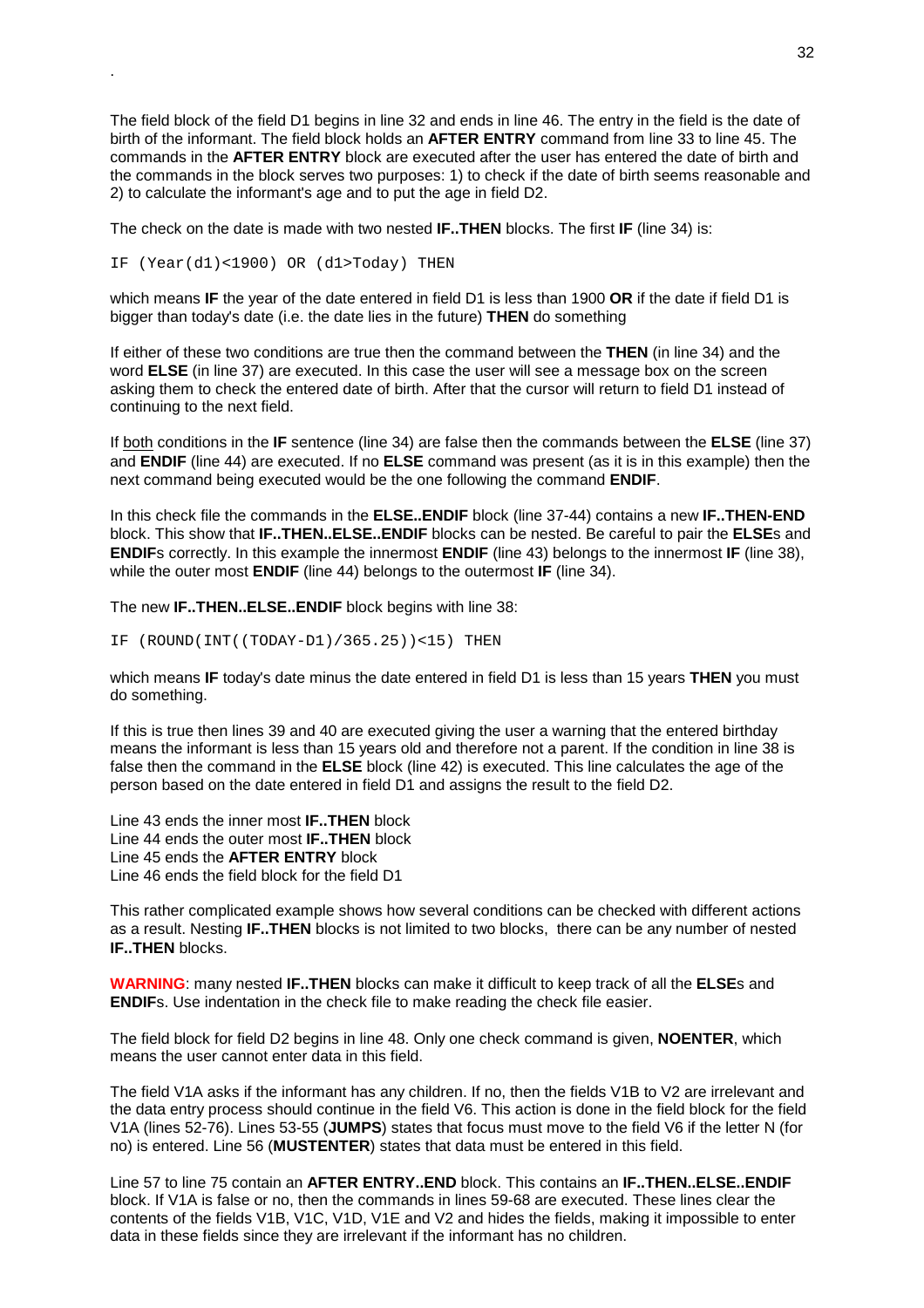If V1A is true or yes, then commands in lines 70-73 are executed. The commands in these lines **UNHIDE**s the same four fields, making it possible for the user to enter data.

The field block for field V1C (height of 1st child - see lines 90-104 in the check file) shows an example of how to use **BEFORE ENTRY**. The **BEFORE ENTRY..END** block (lines 91-97) is executed as the user enters this field, but before data can be entered. In this case the **BEFORE ENTRY** command is used to enter a default value for the field V1C. The default value is half of the informant's height if the informant's height was entered; otherwise the default value is 50 cm. The commands in the **AFTER ENTRY** block in field V1C show a conditional **GOTO**. If only one child (i.e. V1B=1) then the average of the children's height (V2) is equal to the height of that one child (V2=V1C) and the next field that requires an input is V6 (GOTO V6). The same technique is used in the fields V1D and V1E (except that these two field have no **BEFORE ENTRY** block).

The last thing that should be pointed out in the example check file is the benefits gained by using a label block. The fields V12 and V13 both require a code number to indicate a range of years. Instead of specifying the same value labels for both field, a single line in both fields does the job. If value labels need to be changed later then they must only be changed in one place, that is in the label block.

Look through the rest of the check file and try to enter data in the data file to see how the check file affects the flow of data entry.

A full reference of all check commands can be found in **List of check commands**.

## **User defined check functions**

From EpiData Data Entry version 3.1 it is possible to extend the check language with user defined check functions. The feature is for programming experts only since it involves programming a DLL-file that specifies the new funktions.

Before a user defined check functions is used in a check file, the command LOAD *dll-filename* must be used.

Examples including source code on how to make a DLL-file with new check functions can be found at http://www.epidata.dk.

## **List of check commands**

**\***  See COMMENTS

<span id="page-32-0"></span>.

#### **AFTER ENTRY**

Specifies a block of commands that are executed after data has been entered in the field and / or the user moves to another field. **AFTER ENTRY** is a block command and must be terminated with **END**.

If commands are specified in a field block without putting them in an **AFTER ENTRY** block then these commands are interpreted as **AFTER ENTRY** commands.

*Example:* 

```
AFTER ENTRY
  <command>
  <command>
  ...
END
```
#### **AFTER FILE**

Specifies a block of commands that are executed when a data file is closed. See also **BEFORE FILE**.

*Example:*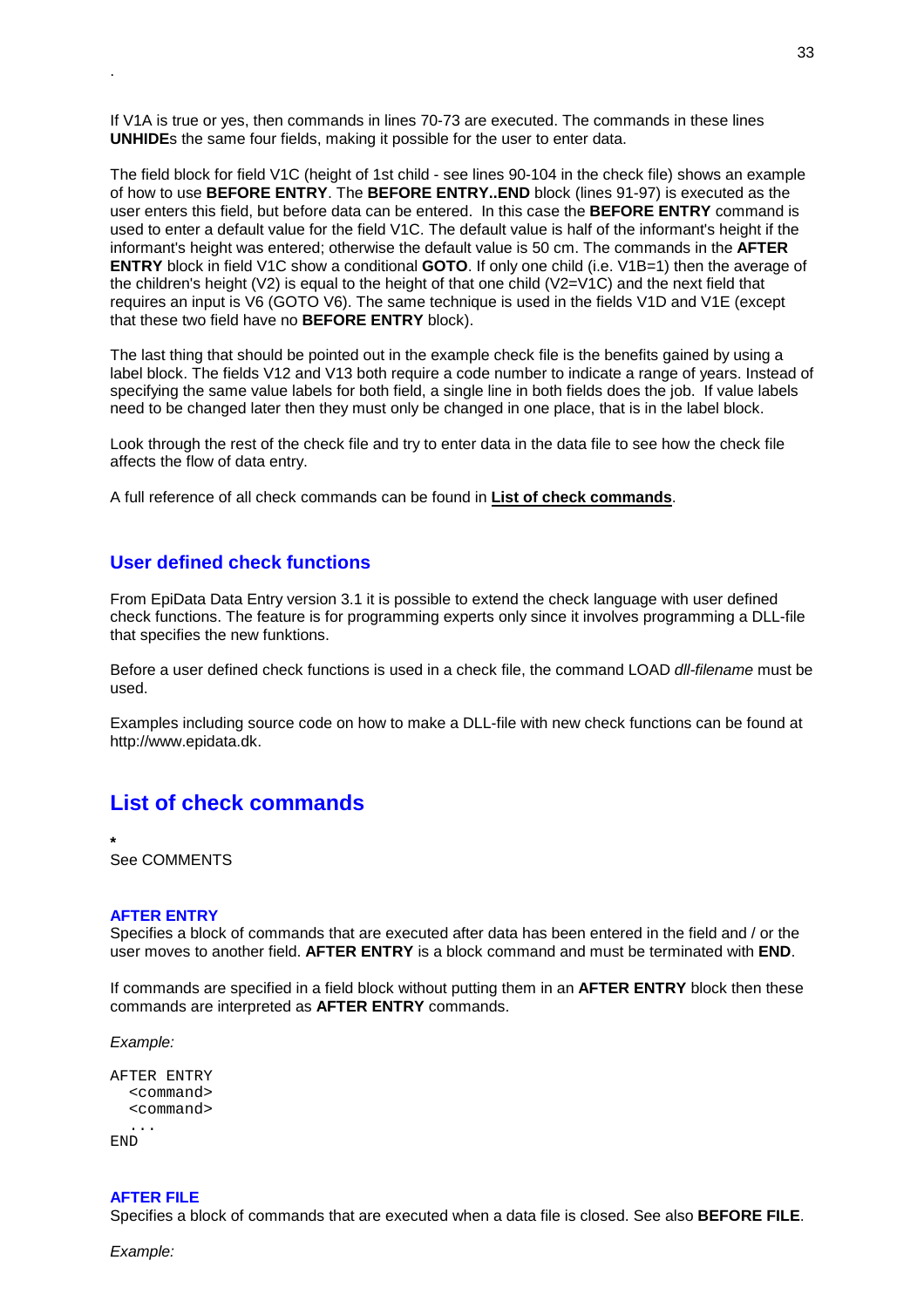```
AFTER FILE
 HELP "Remember to make a backup of the data file!" TYPE=WARNING
END
```
#### **AFTER RECORD**

<span id="page-33-0"></span>.

Specifies a block of commands that are executed just before a new or modified record is saved. Use **AFTER RECORD** to check if data are entered correctly. If a **GOTO** command is executed in the **AFTER RECORD** block then the current record is not saved.

The example below is from a data file which asks the person entering data to enter an ID-number as the first field (ID1) in the record and the same ID-number as the last field (ID2) as a control. If the two ID-numbers are not the same or if either are missing then a warning is given, the field ID1 gets the focus and the record is not saved.

*Example:* 

```
AFTER RECORD
  IF (ID1<>ID2) THEN
   HELP "ID1=@ID1 and ID2=@ID2\n\nPlease check the data" TYPE=WARNING
    GOTO ID1
   EXTT
  ENDIF
  IF (ID = .) OR (ID2 = .) THENHELP "ID-number must be entered in ID1 and ID2" TYPE=ERROR
    IF ID1 = . THEN
     GOTO ID1
    ELSE
      GOTO ID2
   ENDIF
 ENDIF
END
```
#### **AUTOJUMP**

Unconditional jump to another field. The jump is made as the user leaves the field. See also **JUMPS**.

Instead of specifying a field name the words **END** or **WRITE** can be used. **AUTOJUMP END** makes the cursor jump to the last field in the record. **AUTOJUMP WRITE** causes the **Write record to disk?** dialog box to appear. After clicking Yes the next or a new record is loaded.

**AUTOJUMP SKIPNEXTFIELD** will move the focus from the current field to the second-next field.

*Example:* 

AUTOJUMP [name of field to jump to] AUTOJUMP END AUTOJUMP WRITE AUTOJUMP SKIPNEXTFIELD

#### **AUTOSAVE**

When a modified record is left then the user is asked **Save record to disk?** giving the option not to save the modified record. This function can be suppressed by adding the command **AUTOSAVE** to the check file. The command can also be given as a **program parameter**.

Be careful when using AUTOSAVE. Existing records in the data file may be overwritten without any warning.

*Example:* 

BEFORE FILE AUTOSAVE END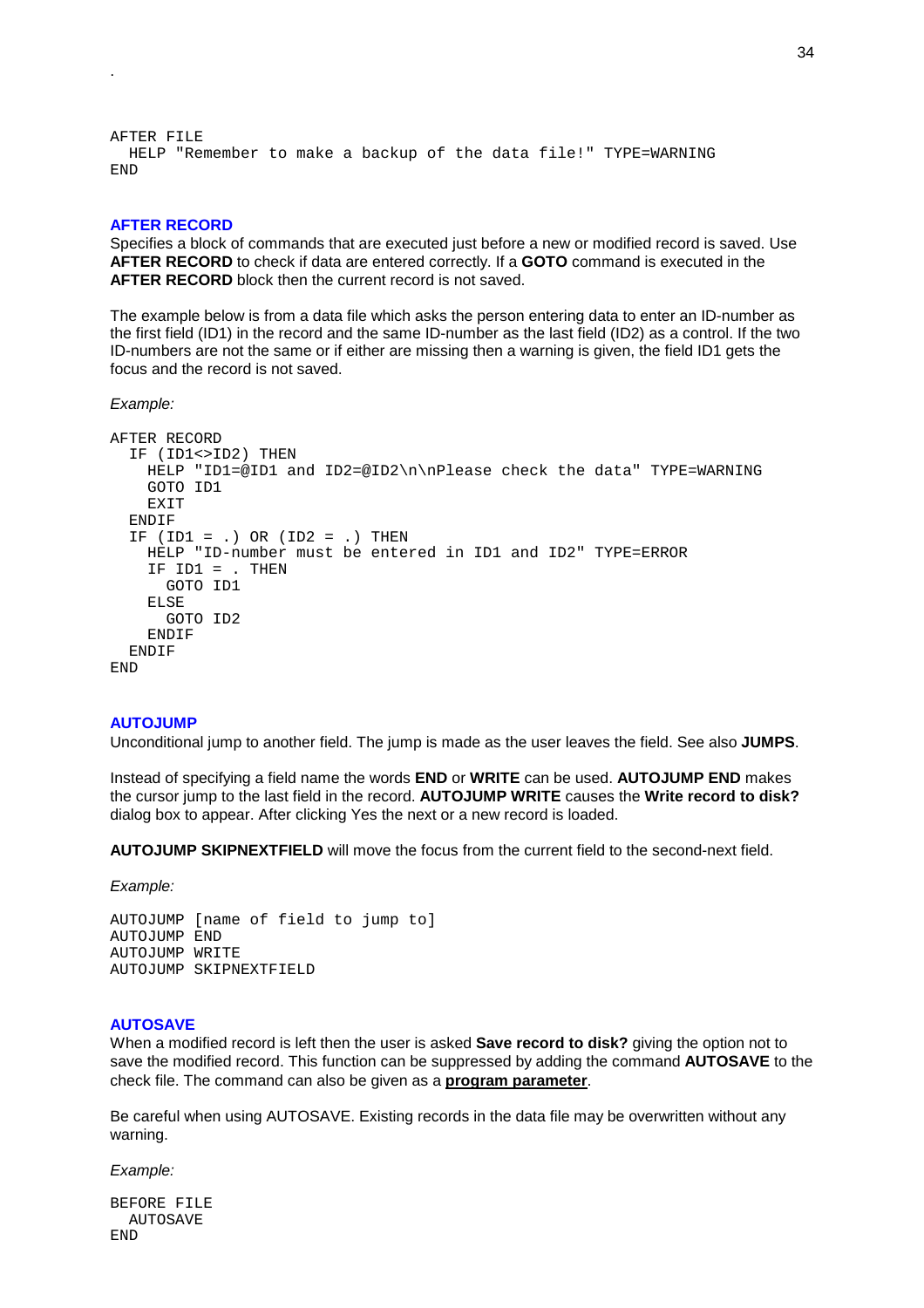#### **AUTOSEARCH**

<span id="page-34-0"></span>.

Autosearch is a look-up function that checks the remaining data file for records with certain data. Lookup can be defined to be on one field or a combination of several fields.

Example: In a file with several fields ID and v10 are two sequential fields. V10 contains "AUTOSEARCH IDNUM v10". After entering data in V10 EpiData searches the existing records to find a record with the same values in ID and v10. If a match is found, a messagebox will appear asking whether you want to continue data entry in the existing record or create a new record. If no match is found, data entry can continue without interuption.

AUTOSEARCH LIST codenum v10 as a field block command will make a list of matching records appear in stead of only a messagebox. In the list of matching records the arrowkeys or the mouse can be used to point out in which record data entry should continue.

Autosearch is helpful in preventing creation of duplicate records.

*Examples:*

AUTOSEARCH v10 AUTOSEARCH LIST codenum v10 v20

#### **BACKUP**

The backup command will copy the REC files (and other EpiData related files) including files in subdirectories to the specified location when the REC files is closed. It will automatically overwrite any existing files in the location. Any CHK, QES, NOT file with the same name as the REC file will also be copied. BACKUP must be placed in an after file block. If your backup path includes spaces make sure you have quotes before and after. BACKUP only starts if there has been a change to data.

If you are making a system with RELATE, then all the open REC files plus associated files will be copied.

BACKUP can - instead of just making a copy a the files - save the backup-files in either a compressed file (zip-file) or an encrypted zip-file. The resulting zip-file or zky-file (an encrypted zip-file) can automatically have the current date included in the filename in the form "12nov04" if the option DATE is used.

The syntax of the backup command is:

```
BACKUP distination-directory or
BACKUP distination-directory [ZIP zip-file-name [DATE]] or
BACKUP distination-directory [ENCRYPT name-of-encrypted-zip-file password [DATE]]
```
*Examples:* 

*Copy data file(s), check-files etc. to a backup directory:* 

```
AFTER FILE
 BACKUP F:\backup\dataentryprojects
END
```
*Save data file(s) etc. in a new compressed zip-file, include current date in filename:*

```
AFTER FILE
 BACKUP F:\backup\distinationdirectory ZIP myzipfile.zip [DATE]
END
```
*Save data file(s) etc. in a new encrypted data file, do not include current date in filename:*

```
AFTER FILE
 BACKUP F:\dist_dir ENCRYPT myencryptfile secretword
END
```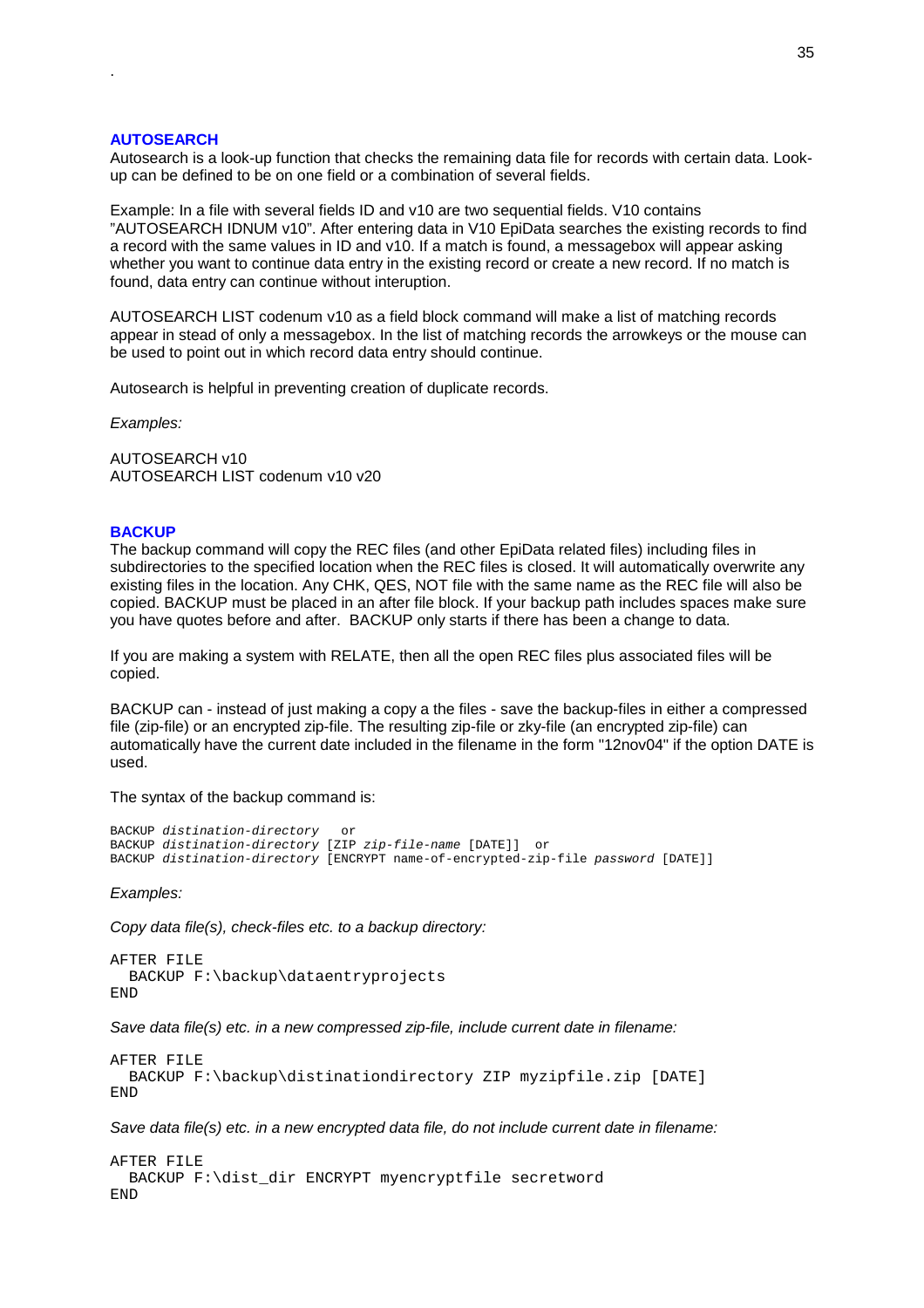#### **BEEP**

<span id="page-35-0"></span>.

This will give a sound when the command is invoked. The BEEP has three subtypes giving different sounds. A little experimentation is needed since setup of sounds varies between computers. For the standard setup of sounds in windows the standard beep is used for beeping without qualifier. For CONFIRMATION the exclamation sign (!) and for WARNING the (?) is indicated in the sound setup system. BEEP can be used in combination with IF ... THEN ....ENDIF blocks.

*Example:*  BEEP BEEP CONFIRMATION BEEP WARNING

To use warning sounds without the BEEP command, see options advanced tab page.

#### **BEFORE ENTRY**

Specifies a block of commands that are executed when the field receives the focus, but before data can be entered. **BEFORE ENTRY** is a block command and must be terminated with **END**.

If commands are specified in a field block without putting them in either an **AFTER ENTRY** block or a **BEFORE ENTRY** block then these commands are interpreted as **AFTER ENTRY** commands.

```
Example:
```

```
BEFORE ENTRY
  <command>
  <command>
  ...
END
```
#### **BEFORE FILE**

Specifies a block of commands that are executed when a data file is opened for data entry but before any data can be entered. See also **AFTER FILE**.

**BEFORE FILE** is a good place to define temporary variables used in the data file.

*Example:* 

```
BEFORE FILE
 HELP "Welcome to my data file"
 DEFINE varAge ###
 DEFINE varRefDate <dd/mm/yyyy>
END
```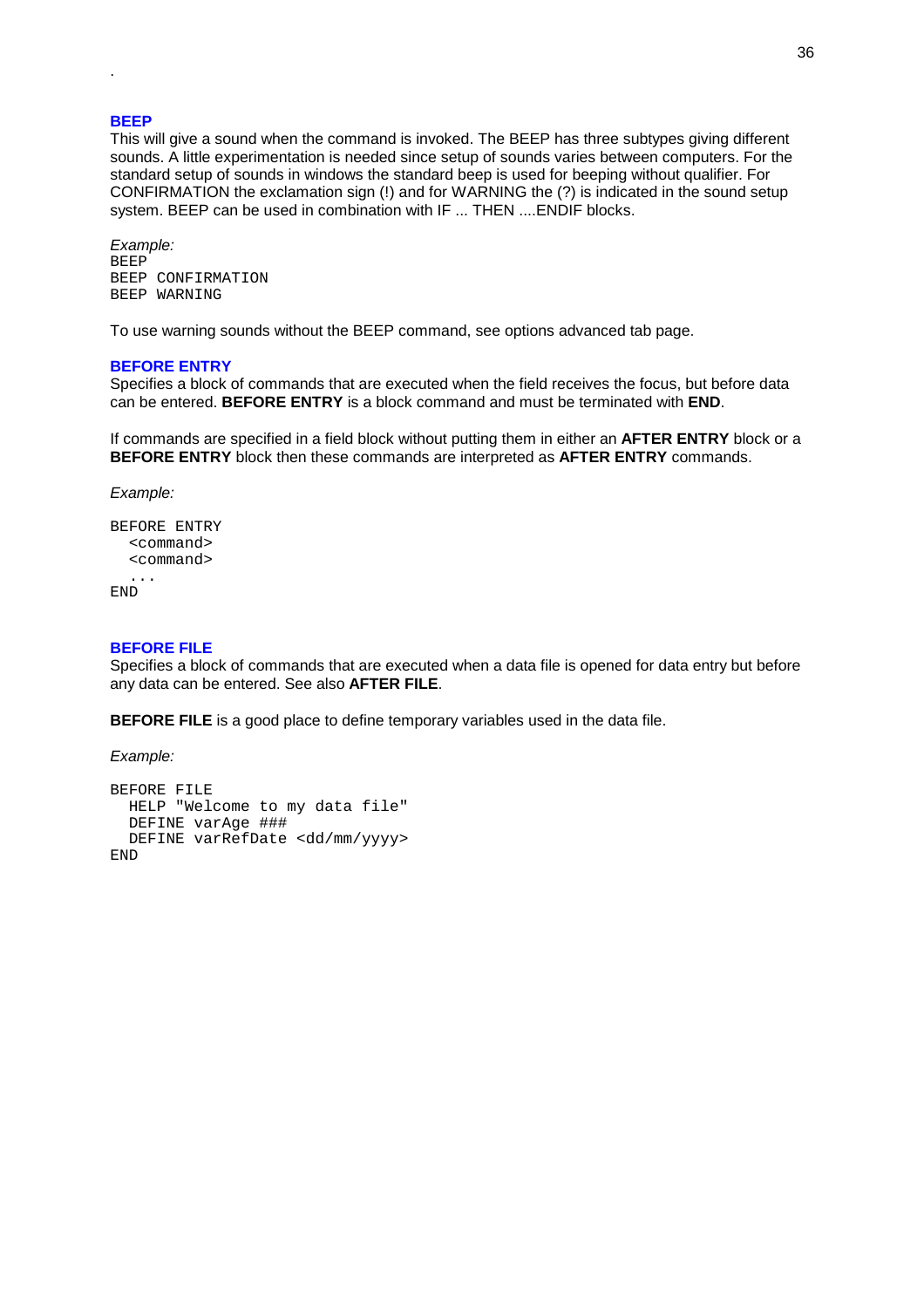#### **BEFORE RECORD**

Specifies a block of commands that are executed when a record is entered, but before any data can be entered. See also **AFTER RECORD**.

*Example:* 

.

```
BEFORE RECORD
 varAge = 33
END
```
## **CLEAR**

Clears the contents of the specified field. If no field name is specified after **CLEAR** then the field containing the command is cleared.

*Examples:* 

CLEAR CLEAR field5

## **CLEAR COMMENT LEGAL**

Clears the comment legal definition of the field, which field block it is defined in. Usefull in connection with conditional comment legals, i.e. a comment legal definition in a if-then structure.

#### **COLOR**

The checkcommand COLOR is used to change the backgroundcolor of the data entry form, the color of the text ("questions") in the form or the color of the data entry fields. To make EpiData able to read Epi Info check files, EpiData can handle the colorcodes used in Epi Info 6. But EpiData also understands text indicating the colors.

Select the menu item Tools | Color table to see the colors available in EpiData.

Using colorwords: COLOR DATA *textcolor [backgroundcolor [highlightcolor] ]* COLOR QUESTION *textcolor [backgroundcolor of question]* COLOR BACKGROUND *form\_backgroundcolor*

Using Epi Info colorcodes: COLOR DATA *code* COLOR QUESTION *code* COLOR BACKGROUND *code*

*Examples:*

| <b>COLOR DATA BLUE WHITE LIME</b> | Gives data entry fields with white background, blue<br>letters and a lime background when the field has<br>focus |  |
|-----------------------------------|------------------------------------------------------------------------------------------------------------------|--|
| <b>COLOR DATA BLACK YELLOW</b>    | Data entry fields with yellow background and black<br>letters. Highlight color is defined in Options             |  |
|                                   |                                                                                                                  |  |
| <b>COLOR DATA 31</b>              | Data entry fields with blue background and white                                                                 |  |
|                                   | letters (see tools   color table   Number codes)                                                                 |  |
| <b>COLOR BACKGROUND WHITE</b>     | Will give black text on white background.                                                                        |  |
| <b>COLOR QUESTION BLACK</b>       | Data fields will be yellow with black text and                                                                   |  |
| COLOR DATA BLACK YELLOW AQUA      | current field will be light blue (aqua)                                                                          |  |

#### **COMMENTS (\*)**

Comment lines must begin with the character \*. The whole line beginning with this character is ignored when the check file is interpreted.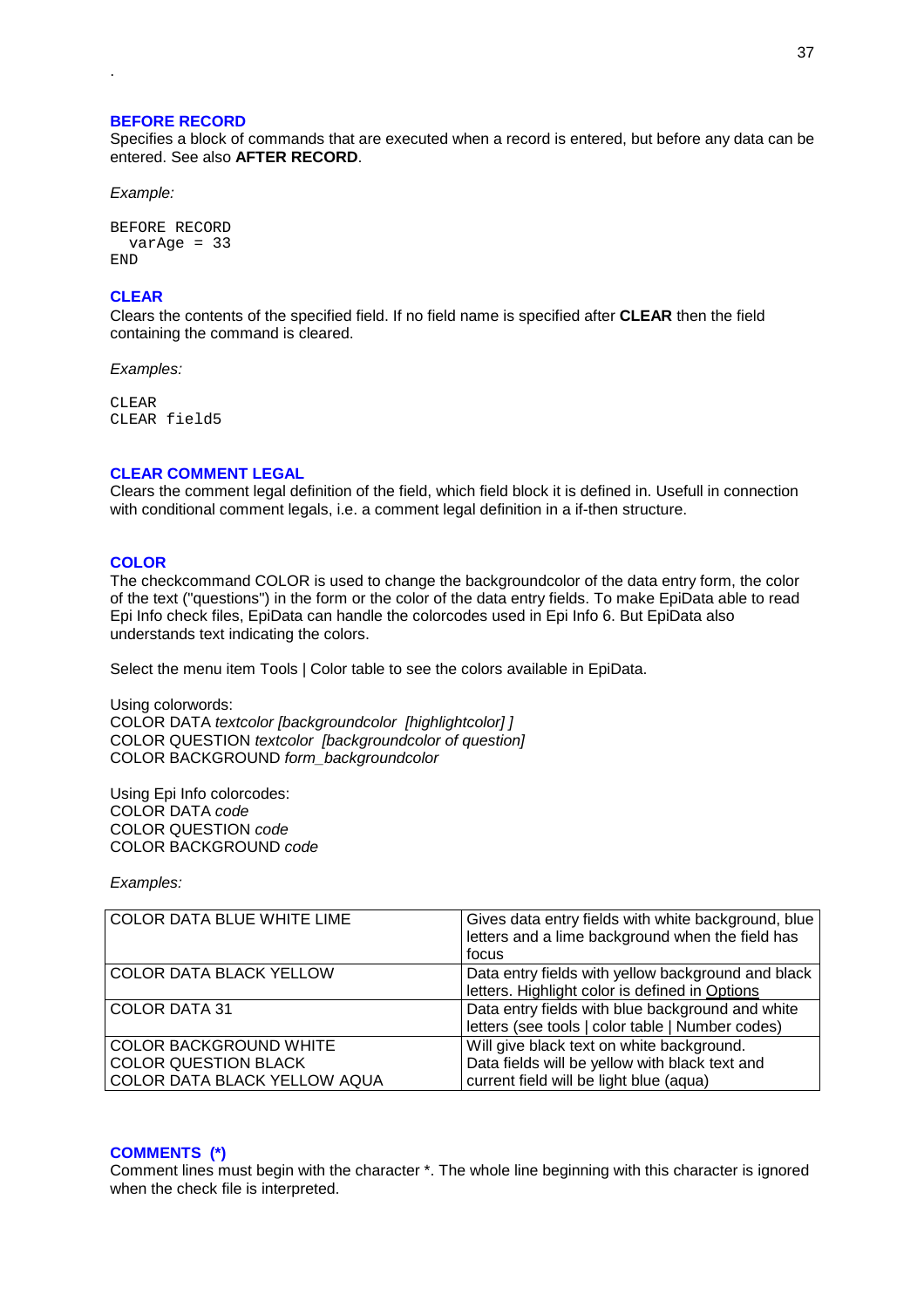## **COMMENT LEGAL**

.

Works in the same way as **LEGAL** in the sense that the command specifies what entries are allowed in a field, but **COMMENT LEGAL** also gives the user the option to see a list of the legal values and their meanings by pressing [F9] or the [+] key on the numeric keypad during the data entry process.

**COMMENT LEGAL** has four different forms:

| 1) A block command                  | COMMENT LEGAL<br>Denmark<br>Somalia |
|-------------------------------------|-------------------------------------|
|                                     | Other<br>END                        |
| 2) A reference to a <b>COMMENT</b>  | COMMENT LEGAL USE field name        |
| <b>LEGAL</b> block in another field |                                     |
| 3) A reference to a set of value    | COMMENT LEGAL USE labelname         |
| labels defined in a LABELBLOCK      |                                     |
| 4) A reference to data file that    | COMMENT LEGAL filename[.rec]        |
| contains the values and labels      |                                     |

Please notice the word **USE** must be added when referencing comment legals defined in another field or in a label block.

When referencing a data file the file extension (.REC) is not required. The referenced data file (a lookup table) must have two fields that are defined as **KEY** or **KEY UNIQUE** fields. The field with **KEY 1** (or **KEY UNIQUE 1**) is the value field; the field with **KEY 2** is the label field.

**COMMENT LEGAL** can also be used in **IF..THEN** structures (e.g. for hierarchical coding). This can be useful if the set of value labels (comment legals) used in a field should be dependent on the value of another field. See example below or see the sample files HIERARTEST.REC and HIERARTEST.CHK. See also the **TYPE COMMENT** command below.

If the word **SHOW** is added to a **COMMENT LEGAL** then the list of possible values are shown during data entry if the field is empty.

Important note: Be cautious when defining comment legal terms. The field which receives the values of the comment legal must be appropriate. E.g. if you define -mus "Mouse was the animal"- and try to enter into a <A > field the check file will be rejected, since only **MUS** not **mus** is allowed in such a field.

*Examples:* 

```
COMMENT LEGAL
 1 "Male gender"
 2 Female
END
COMMENT LEGAL
 1 One
 * 2 Two (The * comments out the line)
 3 Three
END
COMMENT LEGAL USE [field name] SHOW
COMMENT LEGAL USE [labelname]
```
Examples of comment legal in **IF..THEN** structures

```
V1 {User selects a country}
 COMMENT LEGAL
  1 USA
  2 CANADA
 END
END
```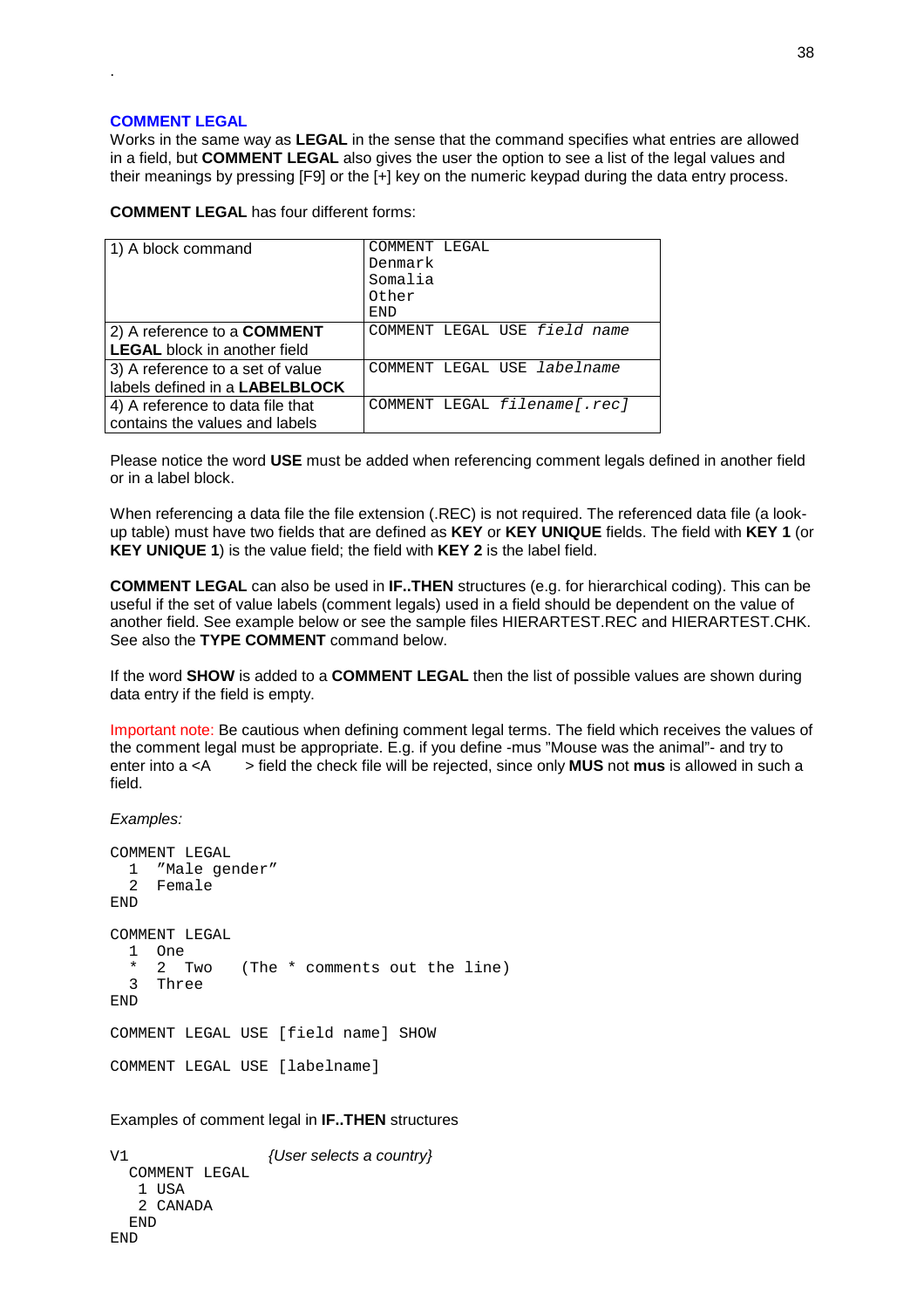| V2                     | {User selects a state} |
|------------------------|------------------------|
| IF V1=1 THEN           |                        |
| COMMENT LEGAL          |                        |
| Alabama<br>1.          |                        |
| 2 "New York"           |                        |
| 3 Nevada               |                        |
| 4 Oklahoma             |                        |
|                        |                        |
| END                    |                        |
| ENDIF                  |                        |
| IF V1=2 THEN           |                        |
| COMMENT LEGAL          |                        |
| "Nova Scotia"<br>1.    |                        |
| $\mathbf{2}$<br>Ouebec |                        |
|                        |                        |
| END                    |                        |
| ENDIF                  |                        |
| END                    |                        |

.

#### *Example of COMMENT LEGAL data file name:*

NAMELOOKUP.REC is a data file with two fields: ID (integer) and NAME (text field). ID is in the check file defined as **KEY UNIQUE 1**, NAME is defined as **KEY 2**.

PATIENTDATA.REC is a data file made from this .QES file:

| ID     | Enter ID-code of patient ##### |  |     |
|--------|--------------------------------|--|-----|
| HEIGHT | Patient's height in kg         |  | ### |
| WEIGHT | Patient's weight in kg         |  | ### |

The check file of PERSONDATA.REC (PERSONDATA.CHK) contains:

ID COMMENT LEGAL NameLookup TYPE COMMENT END

When data are entered in PATIENTDATA.REC then only patients whose ID is found in NAMELOOKUP.REC are accepted as legal entries. When the ID field loses the focus the patient's name will be typed next to the ID field.

Important note: You must enter at least a few names in the lookup file before it can be used in the "comment legal" . Otherwise an error occurs. The reason for this is that the index tables of the lookup file must be ready before the "comment legal" can refer to the lookup file.

On the www.epidata.dk site examples page an extended example of this is found based on a list of approx. 250 bacteria names and number codes.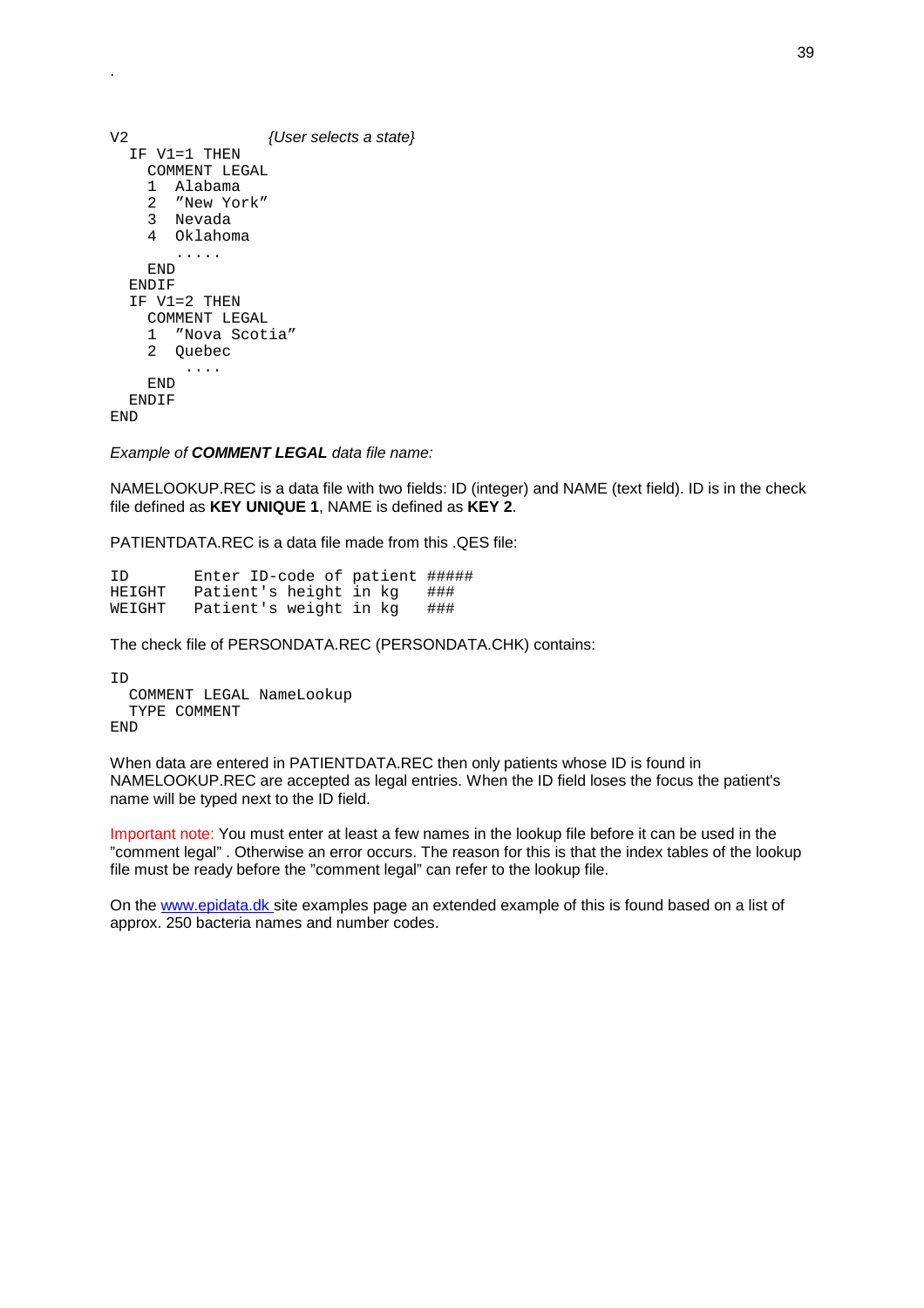#### **CONFIRM**

.

When a field is filled, the cursor automatically moves to the next field. This function can be suppressed by using the command **CONFIRM** in the check file. If **CONFIRM** is set then the next field will be selected when the [Enter] key is pressed.

See also **CONFIRMFIELD**.

*Example:* 

```
BEFORE FILE
 CONFIRM
END
```
## **CONFIRMFIELD**

Same function as **CONFIRM**, but where **CONFIRM** handles all fields in the data file, **CONFIRMFIELD** only deals with one field. This command may only be used in a field block.

*Example:*

```
171
  CONFIRMFIELD
 MUSTENTER
END
```
#### **COPYTOCLIPBOARD**

The command COPYTOCLIPBOARD can be used in BEFORE/AFTER ENTRY blocks to copy a string and/or the contents of one or more data fields to the standard Windows clipboard. Data copied to the clipboard can be pasted into any other Windows application.

COPYTOCLIPBOARD takes text inclosed in double quotes as parameter. Use @ in front of a field name or of the name of a DEFINEd variable to copy the contents of the field or variable to the clipboard.

*Examples:*

```
V10
 AFTER ENTRY
   V20 = String(V5) + "-" + String(V10)COPYTOCLIPBOARD "Codenumber=@V20"
 END
END
COPYTOCLIPBOARD "Field V1 equals @V1 and V2 equals @V2"
```
#### **DEFINE**

Allows new, temporary variables to be defined. These variables may be used to hold temporary values in calculations and to carry values from one record to another.

The **DEFINE** command can hold the optional words **CUMULATIVE** or **GLOBAL**. Cumulative variables are not reset when a new record is entered. If **CUMULATIVE** is omitted then the variable is set to missing between records. **GLOBAL** variables are never reset and may therefore be used to transfer data between related data files (see **RELATE**).

The names of the **DEFINE**d variables may be up to 16 characters in length. Temporary variables are not saved in the data file.

In relational data file systems the same DEFINE can be used in several check files. Duplicate DEFINEs are ignored.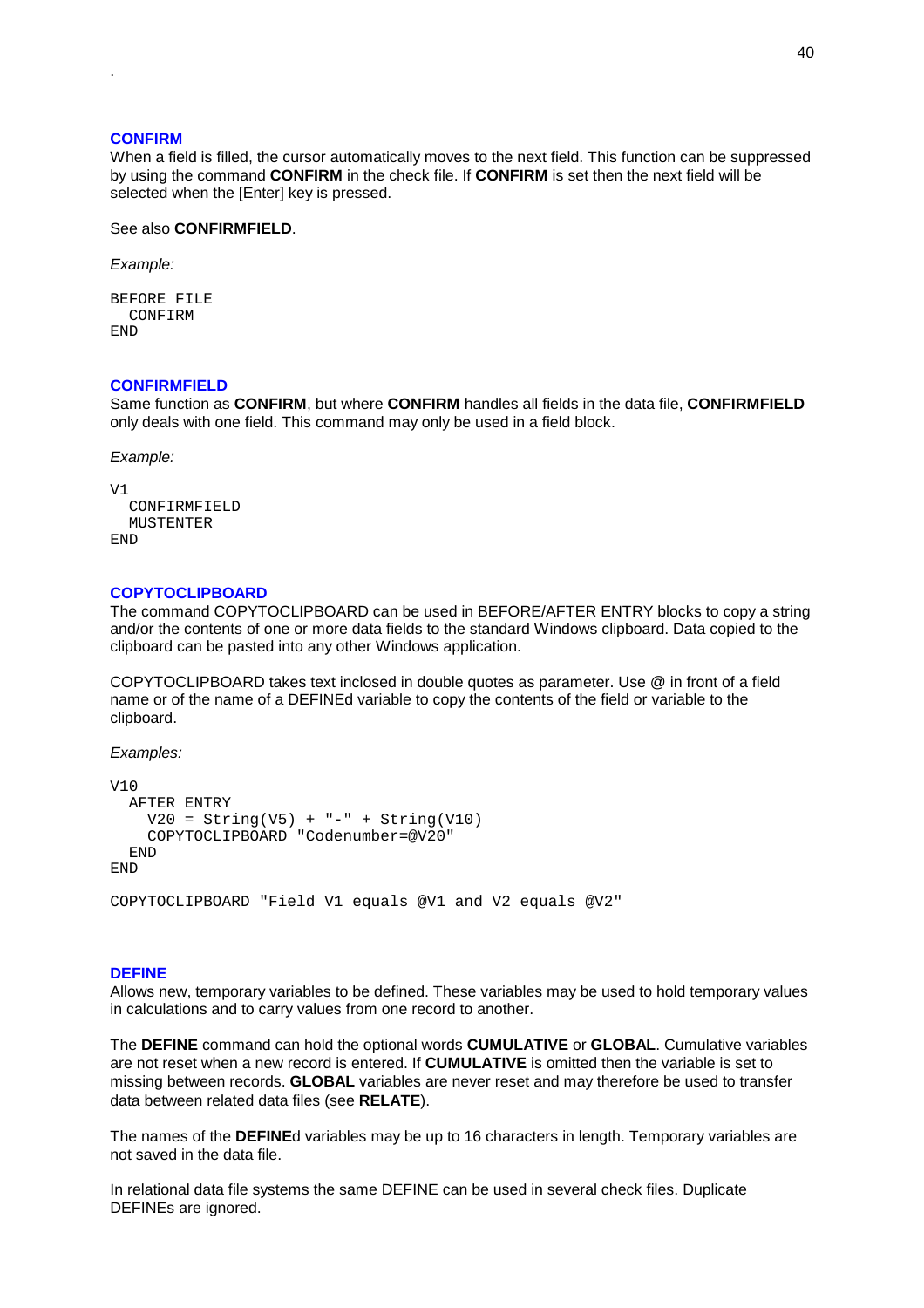*Examples:* 

.

```
DEFINE MyTempVar #### (defines a 4-digit integer called MyTempVar)<br>DEFINE varSurname <A > CUMULATIVE
DEFINE varSurname <A
DEFINE tempDate <dd/mm/yyyy>
DEFINE varCity GLOBAL
```
## **EXECUTE**

Execute can be used in the checkfile to run external programs. It can be specified if EpiData must halt untill the called program has been closed.

Syntax: EXECUTE *programname [parameters]* WAIT | NOWAIT [HIDE]

WAIT tells EpiData to halt untill the called program has been closed. NOWAIT will open the specified program, but EpiData continue execution (e.g. runs the rest of the commands in the after entry block).

HIDE is optional. If specified then the called program will be run without showing on the screen. **WARNING:** Use only this option if the called program closes itself without user interaction.

The programname can be the name of an EXE-file (i.e. an application) or a document, a picturefile, etc.

If either program name or parameters include spaces then they must be inclosed in double quotes.

*Examples:*

| EXECUTE c:\windows\notepad.exe WAIT                                                                                             | Opens notepad. EpiData is halted<br>untill notepad is closed.                                                                                                                                                                                                                                                                                                   |
|---------------------------------------------------------------------------------------------------------------------------------|-----------------------------------------------------------------------------------------------------------------------------------------------------------------------------------------------------------------------------------------------------------------------------------------------------------------------------------------------------------------|
| EXECUTE "c:\my documents\ICD10 list.doc" NOWAIT                                                                                 | Opens the document "ICD10<br>list.doc" with the default program<br>for .doc files (usually Word).                                                                                                                                                                                                                                                               |
| EXECUTE pkzip.exe "t.zip d:\data\*.*" NOWAIT<br>HIDE                                                                            | Runs pkzip and passes the<br>parameters "t.zip d:\data\*.*" to<br>pkzip. Pkzip is run in the<br>background without opening a<br>window on the screen.                                                                                                                                                                                                           |
| PICTNUM<br>DEFINE tmpName<br>AFTER ENTRY<br>LET tmpName="d:\pics\picture"+pictnum+".jpg"<br>EXECUTE @tmpName WAIT<br>END<br>END | The field PICTNUM is a integer<br>field. If user enters the number 3<br>then a .jpg picture file called<br>"d:\pics\picture3.jpg" will be opened<br>by the default program for .jpg files.<br>EpiData halts until pictureviewer (or<br>-editor) is closed.<br>@tmpName means that<br>@tmpName should be replaced by<br>the contents of the variable<br>tmpName. |

This block will first backup the data to the specified folder (c:\temp\), Then it will ask whether to create a zip file with the name of todays date. (Pkzip must be in the so-called search path).

```
after file
 define tmpz _
 BACKUP c:\temp\
 help "Create zip file ? 1:yes 2:no " keys="12" type=CONFIRMATION
  if resultvalue = 1 then
    let tmpz = string(day(today))
    if month(today) < 10 then
    tmpz = tmpz + "0" + string(month(today)) + string(year(today)) + ".zip"else
    tmpz = tmpz + string(month(today)) + string(year(today)) + " .zip c:\temp\*.*"endif
  endif
  execute pkzip.exe "@tempzip -r -u" wait hide
```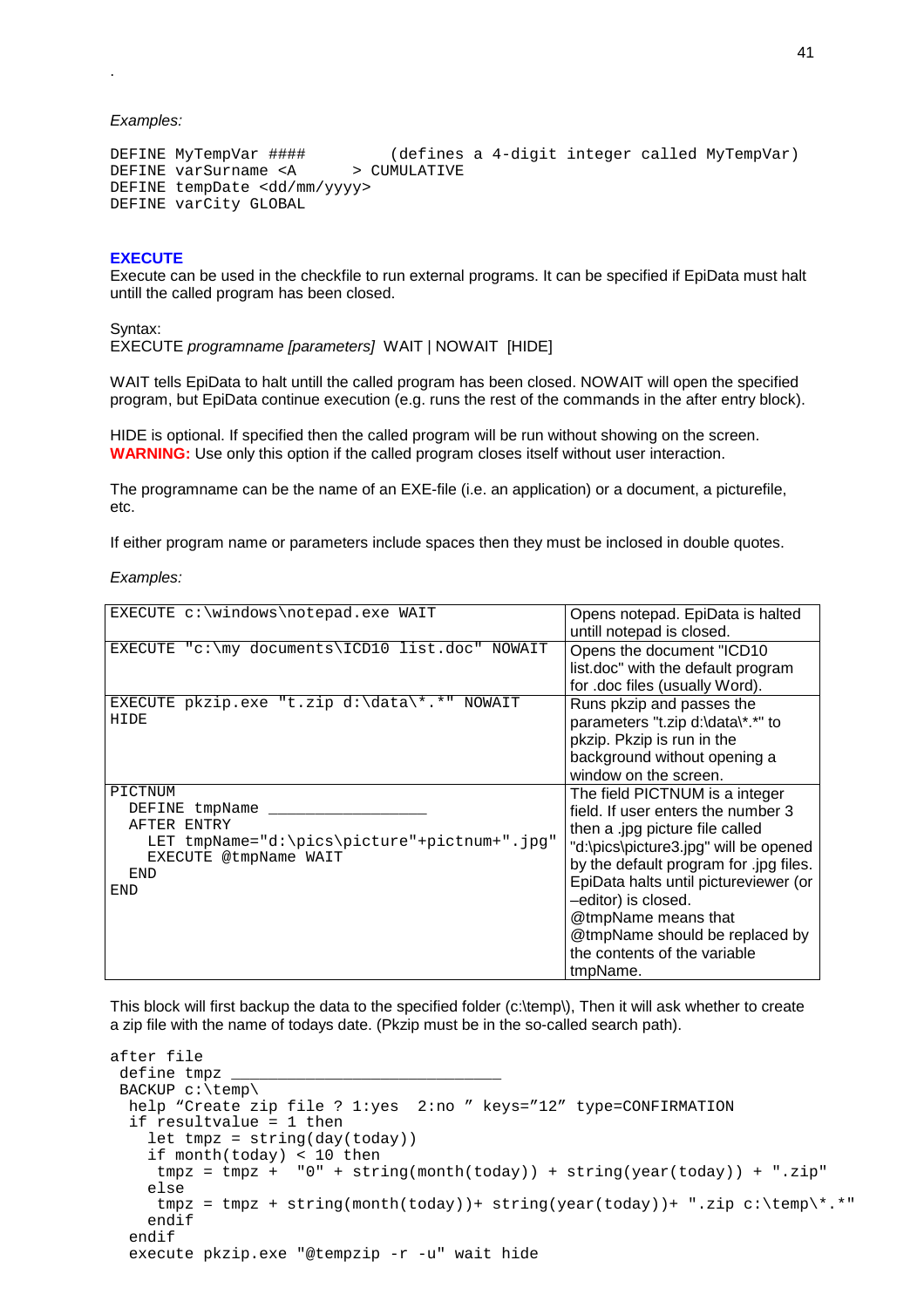END

.

#### **EXIT**

Stops the execution of a block of commands and leaves the block (e.g. an **AFTER ENTRY** block). **EXIT** can be used to avoid a long list of **IF..THEN-ELSE**.

In the example a number of checks are made of a date field (<dd/mm/yyyy>). After every check **EXIT**  makes sure that the **AFTER ENTRY** block is left before any more commands are executed.

*Example:* 

```
d<sub>1</sub>AFTER ENTRY
    IF DI = . THEN
      HELP "A date must be entered" TYPE=ERROR
      GOTO D1
     EXIT
    ENDIF
    IF D1 > TODAY THEN
      HELP "A future date is not valid" TYPE=WARNING
      GOTO D1
      EXIT
    ENDIF
    IF D1 < TODAY-365 THEN
      HELP "@D1 is more than one year ago. Please re-enter" TYPE=ERROR
      GOTO D1
     EXIT
    ENDIF
    * The following commands are only executed
    * if all above checks indicates a valid date
   D2 = D1 + 14V4 = Year(D1)END
END
```
#### **GOTO**

Changes the focus (i.e. moves the cursor) to the specified field. If no field name is specified after **GOTO** then the jump is made to the field containing the command.

*Examples:*

GOTO GOTO field10 GOTO WRITEREC (writerec can be abbreviated to write)

GOTO WRITEREC is a special form of the GOTO command which stops further data entry and causes EpiData to display the **Save record to disk?** dialog box.

#### **HELP**

Shows a message box on the screen with the specified text. The user must click the OK button before data entry can continue. Four different types of message boxes exist: information boxes, warnings, confirmation boxes and error boxes. If no message box type is specified then an information box is displayed. The type of message box used can be indicated by the first letter instead of writing the full name of the type (e.g. "C" for confirmation box).

Insert "\n" to break a line and continue on the next line.

Current values of fields or **DEFINE**d variables may be shown in the help message by using @*field name*. If an @-character is to be displayed (e.g. as part of an e-mail address) then use two @s.

A special use of the **HELP** command prompts the user to press one of a series of keys to continue. The syntax is HELP "Do you want to continue (y/n)?" KEYS="YN". This example will show a box on the screen with the message. The box is removed and data entry is resumed when the user presses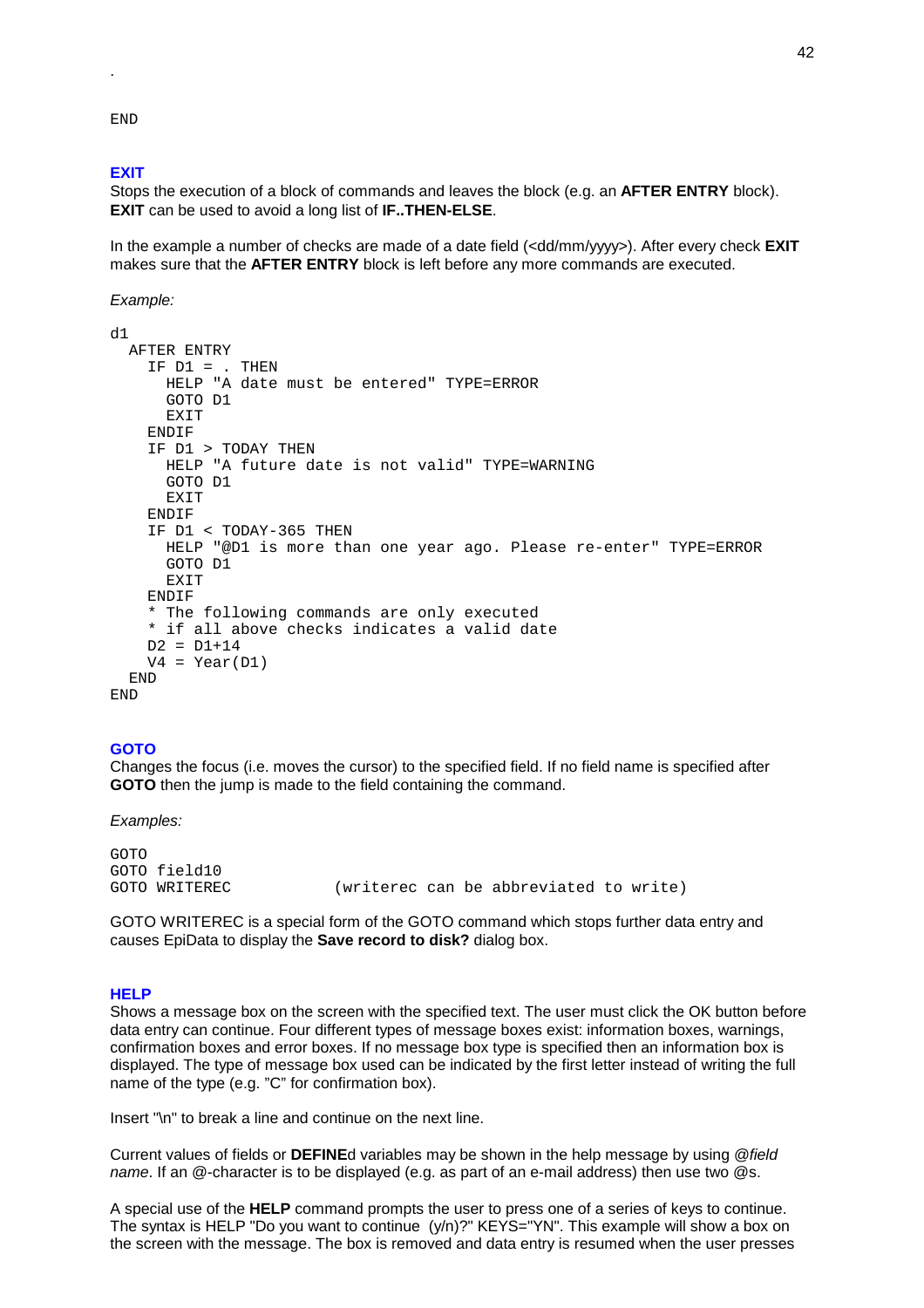the [Y] key or the [N] key. The result of the operation is saved in the predefined variable RESULTLETTER and RESULTVALUE. To continue the example: If the user presses [N] then RESULTLETTER will be set to the string "N" and RESULTVALUE will be set to the number 2 because the key pressed is second in the series of KEYS.

*Examples:* 

.

```
HELP "This is the information text"
HELP "This is a \n two-line warning box" TYPE=WARNING
HELP "This is also a warning box" TYPE=W
HELP "Please confirm" TYPE=CONFIRMATION
HELP "You made an error!" TYPE=ERROR
HELP "The field V1 is equal to @V1"
HELP "EpiData's e-mail address is Info@@EpiData.dk"
Example using KEYS:
VIAFTER ENTRY
    HELP "Select option:\n A. Enter personal information\n B. Enter
occupational information\n C. Enter health history" KEYS="123"
TYPE=CONFIRMATION
    IF RESULTLETTER="A" THEN
      * The user pressed the key "A"
      GOTO V100
    ELSE IF RESULTVALUE=2 THEN
      * The user pressed the key "B"
     GOTO V200
    ENDIF
    IF RESULTVALUE=3 THEN
     GOTO V300
    ENDIF
  END
END
```
#### **HIDE, UNHIDE**

Hides or unhides a field. When a field is hidden it changes colour on the screen and the user cannot enter data in the field. If no field name is specified after the word **HIDE** or **UNHIDE** then the field containing the command is hidden or unhidden.

*Examples:* 

HIDE HIDE field5 UNHIDE UNHIDE field5

#### **INCLUDE**

Includes a file in the checkfile at the point, where the INCLUDE command is found. The include command cannot be used in files that them-selves are included. Check-files containing INCLUDE cannot be edited using the Add/Revise Checks funktion, only by using the editor.

*Examples:* 

```
LABELBLOCK
  LABEL numbers
    include test6.inc
    4 four
    5 five
    6 six
  END
END
```
The file test6.inc could in this example contain this: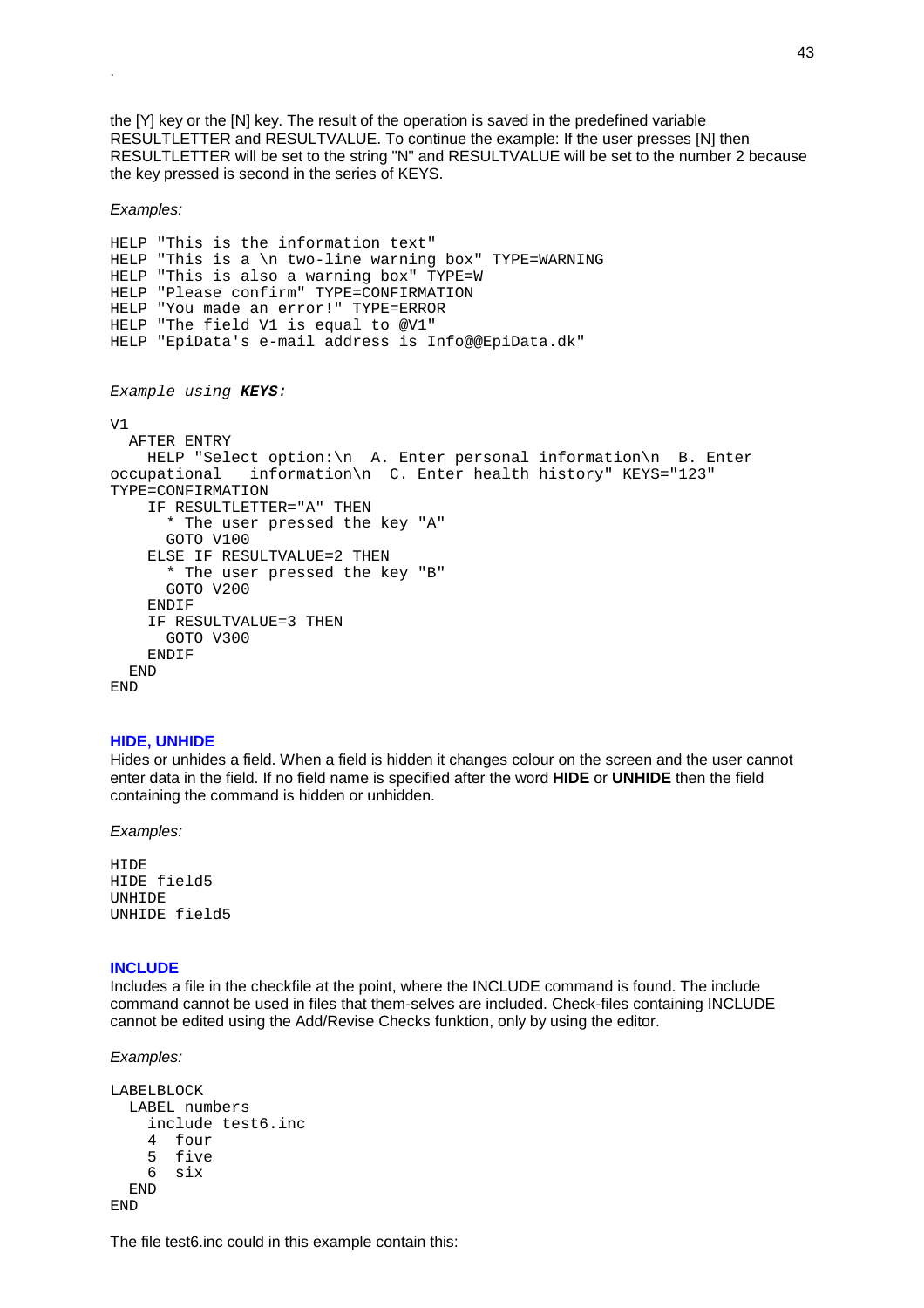1 one 2 two 3 three

## **IF..THEN**

.

The structure of the **IF..THEN** command is:

```
IF <expression> THEN
  <commands to execute if expression is true>
ENDIF
```
or

```
IF <condition expression> THEN
  <commands to execute if condition is true>
ELSE
  <commands to execute if condition is false>
ENDIF
```
Remember to end the **IF..THEN** block with the word **ENDIF**. The commands to be executed can be several lines and can include other **IF..THEN** commands (nested **IF**s).

The condition expression must have a Boolean result (i.e. either True or False). For a list of operators and functions that may be use in condition expression, see **Operators and functions**

The condition expression can have several parts separated by **AND** or **OR**. Every part must be enclosed in round brackets (this is a different from Epi Info). Example: IF Field2 > 5 AND Field3 < 10 THEN is not allowed: Use IF (Field2 > 5) AND (Field3 < 10) THEN instead.

Errors in **IF** conditions are ignored during data entry. To help catching errors in **IF** conditions the option **Errors messages** can be set. Please refer to the **Options**

*Examples:* 

```
IF field1 > 10 THEN
 GOTO field10
ENDIF
IF (Cos(field1) * Sin(field1) < 0.3) AND (field2 <> 0) THEN
  IF field2 < field3 THEN
   HELP "Something is wrong."
   GOTO
 ENDIF
ELSE
  field4 = Tan(field1)GOTO field23
ENDIF
IF field10 = . THEN
  field11 = .
 field12 = 0data1 = "12/03/2001"ENDIF
```
#### **JUMPS**

Conditional jumps to other fields. **JUMPS** is a block command and must be terminated by **END**. The list between the words **JUMPS** and **END** specifies: 1) a possible value of the field after the user has entered data and 2) a name of the field to jump to if the user has entered the specified value. See also **AUTOJUMP**.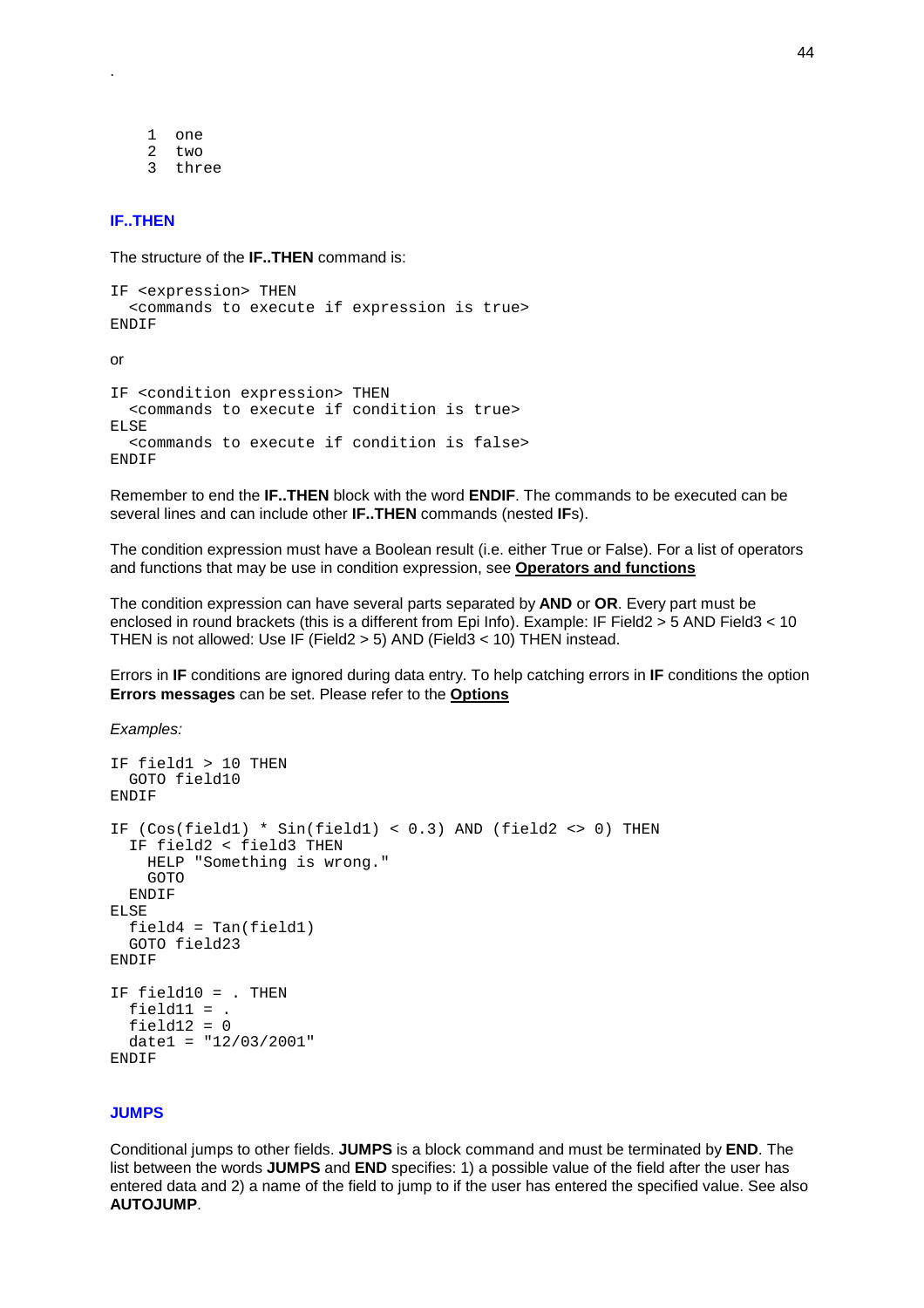Instead of specifying a field name the words **END** or **WRITE** can be used. **END** makes the cursor jump to the last field in the record. **WRITE** causes the **Write record to disk?** dialog box to appear.

**SKIPNEXTFIELD** can also be used instead of a field name. This will move focus from the current field to the second next field.

Often when **JUMPS** is used the fields between the field jumped from and the field jumped to should be cleared or set to a special "missing" value. To ensure these fields are not filled with junk data the command **JUMPS RESET** can be used. **JUMPS RESET** clears all fields between the field with the **JUMP** definition and the target field. If a character is added after **RESET** then the irrelevant fields are filled with this character (except date fields): JUMPS RESET 9 will fill all irrelevant fields with 9s. **RESET** cannot be used with **AUTOJUMP** and is ignored if a jump to **WRITE** is made.

*Examples:* 

.

SQMIIT. 1 V5 2 V10 3 END 4 WRITE END JUMPS RESET 1 V5 2 SKIPNEXTFIELD END JUMPS RESET 9 1 V5 2 V30 END

Here a jump to v5 would fill fields from current field to V5 with 9's, e.g. a ### field would then contain 999 and a character field of length 5 \_\_\_\_\_ would contain "99999".

## **KEY**

This syntax is: KEY {UNIQUE} {*keynumber*}

This command creates an index for the field in which it appears. The index is another file that speeds up the search for records containing a particular value in the field. If the word **UNIQUE** appears after **KEY**, the index is a special one for unique identifiers. JONES cannot appear twice, and NAME would therefore not be a proper choice for a **KEY UNIQUE** field. Such fields contain unique identification numbers that are assigned to only one record each. **KEY** (without **UNIQUE**) can be assigned to any field and allows data values to occur in more than one record, and may be used with fields like NAME, COUNTY, or AGE.

**KEY**s have four purposes:

1. Searching for records in **ENTER** using **KEY** fields is many times faster than normal searches if the file is longer than a few hundred records.

2. To specify a sort order in the **LIST DATA** function

3. To make sure that (e.g.) an ID-number is entered only once (only **KEY UNIQUE**)

4. To allow files to be **RELATE**d (i.e. joined) to each other during data entry.

The **KEY** number is an optional number that identifies the sequence of the keys in the index file. If no **KEY** number is given then the order of the keys are decided by the order of the fields with **KEY** commands.

If a **KEY** field is longer than 30 characters, then only the first 30 characters are used in the key.

A maximum of 10 **KEY** fields can be defined.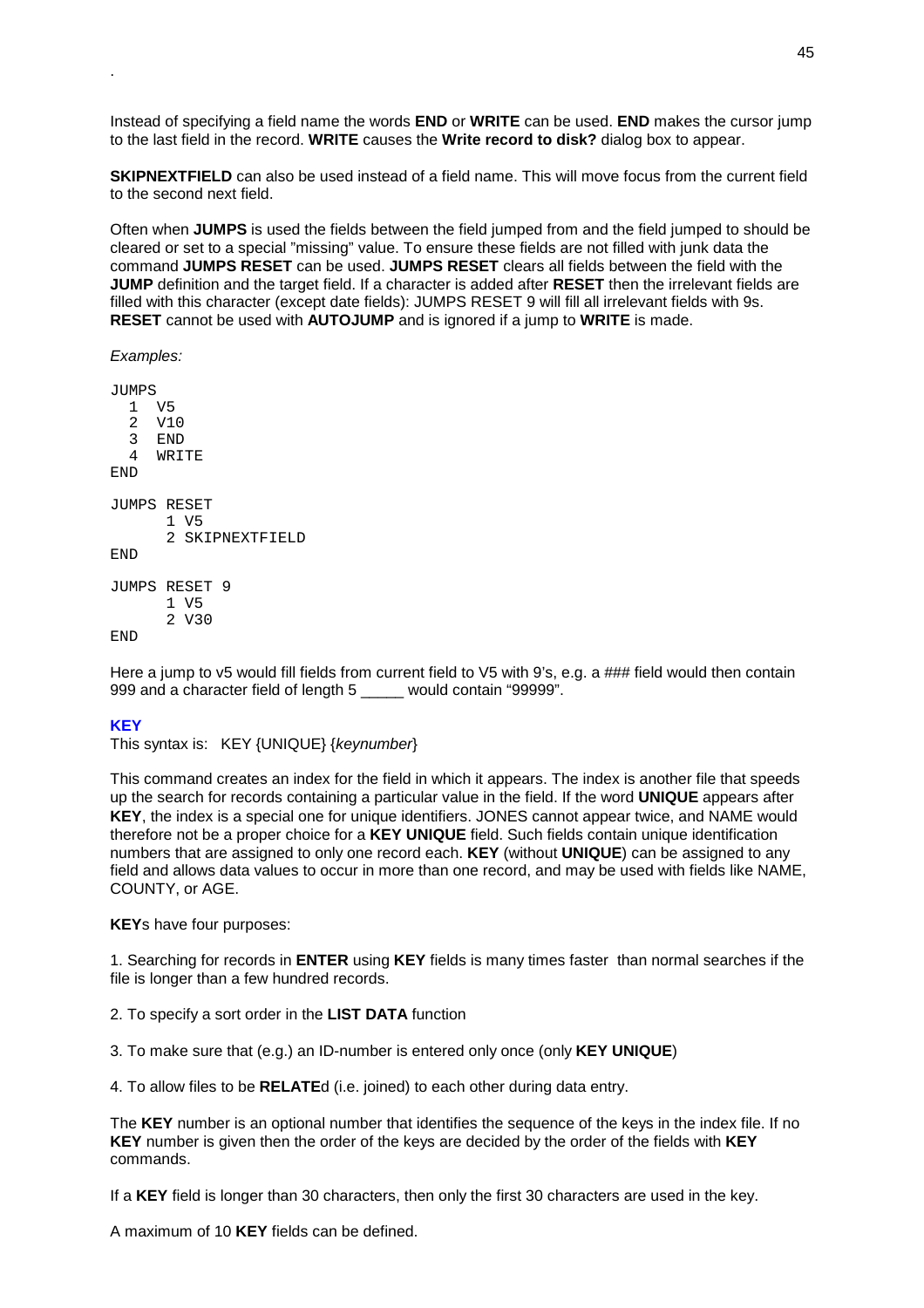Index files are created automatically when a data file is opened for entry. If the number of records or number of **KEY** fields of the data file does not match the index file then the index is rebuilt. Use the function **Rebuild Indexes** in the **Tools** menu if you want to force EpiData to rebuild the indexes.

*Examples:*

.

```
IDNUMBER
  KEY UNIQUE 1
END
NAME
  KEY
END
```
#### **LABEL**  See **LABELBLOCK**

## **LABELBLOCK**

A label block contains definitions of sets of value labels. The block must end with the command **END** and it cannot be part of a field block. Each set of value labels must begin with the command **LABEL** followed by the name of the label set and it must end with the command **END**. The value label sets defined in the optional label block may be used by **COMMENT LEGAL USE** [labelname] commands.

The example shows how to define two sets of value labels. One is called "yesno", the other "sex".

*Example:* 

```
LABELBLOCK
 LABEL yesno
    1 Yes
    2 No
  END
  LABEL sex
   1 Male
   2 Female
   9 "Unknown sex"
  END
END
```
LEGAL

Specifies legal values for a field (i.e. values that are allowed to be entered in the field). **LEGAL** is a block command and must be terminated by **END**.

Instead of defining the same legals for several fields you can define legal values in one field and then refer this definition to other fields. This is done using the command **LEGAL USE** *field name*.

The example shows how define only even numbers smaller than 10 as legal entries in the field V1. The same legal-definition is applied to the field V2 by **LEGAL USE**.

*Examples:* 

```
V1
  LEGAL
     2
     4
     6
     8
  END
END
\overline{V}LEGAL USE V1
END
```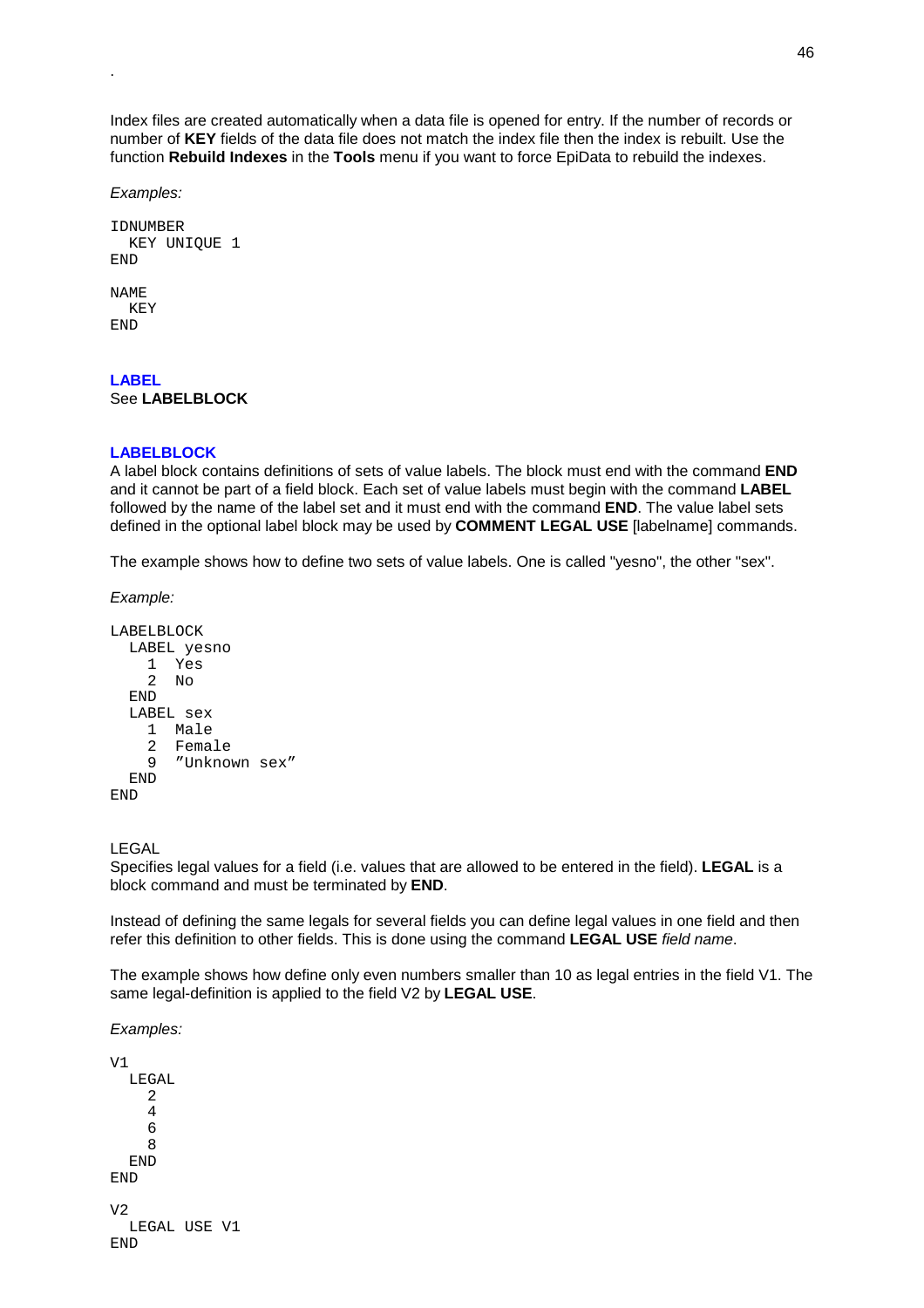#### **LET**

.

Assigns a value or the result of a calculation to a field or a **DEFINE**d variable. For a list of operators and functions that can be use in calculations and other expressions, see **Operators and functions**

Errors in **LET** expressions will be ignored during data entry. To help finding errors the option **Error messages** can be set. Please refer to the **Options**

Note that the result of a let statement with several fields will not return a value if any of the fields have the value missing. The logic of this behaviour is that if any one field has the value "missing", then the combination of missing and other values is not defined.

The word **LET** is optional. The following examples are interpreted in the same way.

*Examples:* 

```
LET field5 = (field2/field3) + INT(field4)field5 = (field2/field3)+INT(field4)
```
*Other examples:* 

```
LET date1 = "14/09/2000" (assigns a date to a date field)<br>LET v1 = . (sets the field v1 to missing va
LET v1 = .<br>
LET b1 = ((15/2) > 4)<br>
LET b1 = ((15/2) > 4)<br>
LET b1 = (15/2)LET b1 = ((15/2) > 4) (sets a Boolean field to "Y")<br>LET b2 = "Y" (sets a Boolean field to "Y")
LET b2 = "Y"<br>
LET b3 = False (sets a Boolean field to "Y")
LET b3 = False (SEX + SEY) (sets a Boolean field to "N")<br>LET v3 = integer(copy(s2,1,2)) (extracts the first two chara
                                            \ell extracts the first two characters in a
                                            string field and assigns result to an
                                            integer field)
LET Text1 = "Q"+String(Number) (assigns Q14 to the string field Text1
                                            if Number is equal to 14)
```
**NOTE**: When you use **LET** statements in a BEFORE FILE or BEFORE RECORD the status of a record as being edited does NOT change, whereas in a BEFORE ENTRY of first field does change this. But placing in an AFTER ENTRY block in first field does NOT change this state unless the cursor was moved out of the first field.

Before a user defined check functions is used in a check file, the command LOAD *dll-filename* must be used.

#### **LOAD**

Load a DLL file containing user defined functions.

Examples including source code on how to make a DLL-file with new check functions can be found at http://www.epidata.dk

#### **MISSINGVALUE**

MISSINGVALUE has three syntaxes:

MISSINGVALUE x [y [z]] which can be used in fieldblocks, and MISSINGVALUE ALL x [y [z]] which can be used in BEFORE FILE blocks, and MISSINGVALUE field1-field5, field6 .... x [y [z]] which can be used in BEFORE FILE blocks

The command MISSINGVALUE can be used to assign 1, 2 or 3 different values that have a special meaning, e.g. 9=value not specified (in questionnaire), 8=field is irrelevant. MISSINGVALUE ALL sets 1, 2 or 3 different missing values for all numeric fields in the datafile at once. MISSINGVALUE field1…. can be used in the BEFORE FILE block to specify missing value for several fields. MISSINGVALUE x y z can be used in a fieldblock and will only apply to the field that the field block concerns. If both MISSINGVALUE ALL and MISSINGVALUE in the field block is used, then the assignment in the field block takes precedence.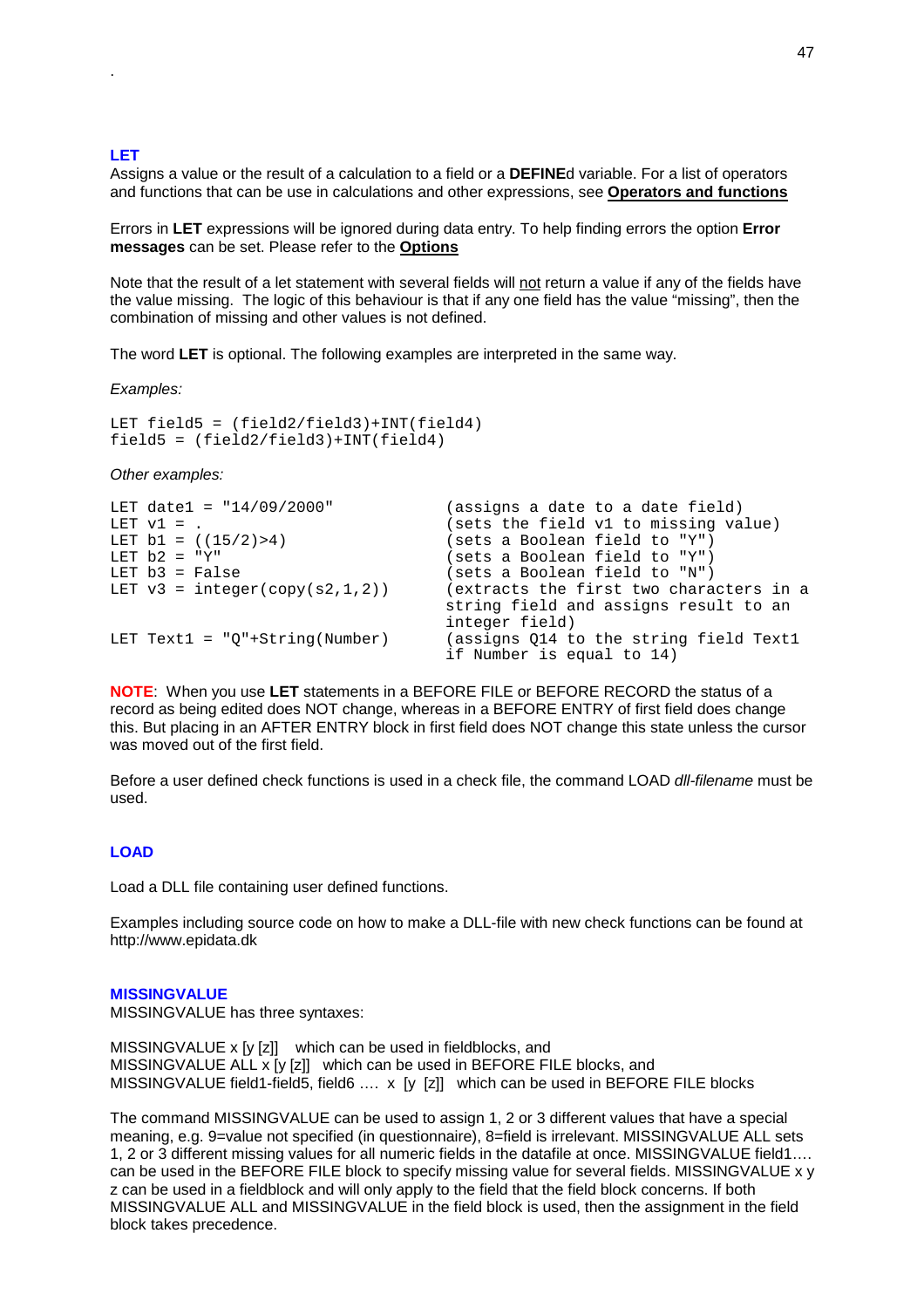During dataentry a minus-character (-) can be entered in fields that have MISSINGVALUE defined. When leaving the field the "-" will be changed to the first of the 1, 2 or 3 defined MISSINGVALUEs.

A MISSINGVALUE extends the range, legal or comment legal definitions of a field. If MISSINGVALUE 9 is part of a field block then the value 9 is allowed to be entered in addition to e.g. RANGE 1-5

MISSING VALUEs will be exported to Stata 8 in the native Stata form: .a, .b and .c. Likewise will import of a Stata 8 datafile to EpiData result in a MISSINGVALUE definition if the values .a, .b or .c are found in the datafile.

*Examples:*

.

(in before file block): MISSINGVALUE ALL 9 8 assigns primary missing value 9 and secondary 8 to all numeric fields MISSINGVALUE V1-V4, V10, V20987 assings missing values to all fields between (and including) the fields V1 and V4 and also to the fields V10 and V20

(in the field block):

MISSINGVALUE 9 8 7 assigns three different missing values to the field that the fieldblock concerns.

#### **MUSTENTER**

Ensures that the field cannot be left blank. **MUSTENTER** can stall the data entry process if data are missing. It is a good idea to specify a missing value code for **MUSTENTER** fields and to use the **MUSTENTER** command sparingly.

*Example:* 

**MUSTENTER** 

#### **NOENTER**

Protects the field in the sense that user cannot enter data in a field that has **NOENTER** in the field block. **NOENTER** may be used if the field is to contain calculated data (such as compound identifier numbers) only.

*Example:*

NOENTER

#### **QUIT**

The QUIT command in a check file stops data entry and closes the data entry form.

#### **RANGE**

Specifies a range of legal values for the field. The words -INFINITY and INFINITY can be used if either the lower limit or the upper limit of the range is irrelevant.

*Examples:* 

| RANGE -5 5               | (allows numbers between and including -5 and 5)        |
|--------------------------|--------------------------------------------------------|
| RANGE -INFINITY 99       | (allows all numbers smaller than 100)                  |
| RANGE 100 INFINITY       | (allows all numbers greater than or equal to 100)      |
| RANGE 1/3/2001 31/3/2001 | (allows dates in March 2001 – note the lack of quotes) |

Be careful when you specify RANGE. If you use COMMENT LEGAL or LEGAL in the same field you can produce conflicting rules. E.g. if range specifies 1-5 and LEGAL indicates 7 and 8. Then you can newer enter data into that field.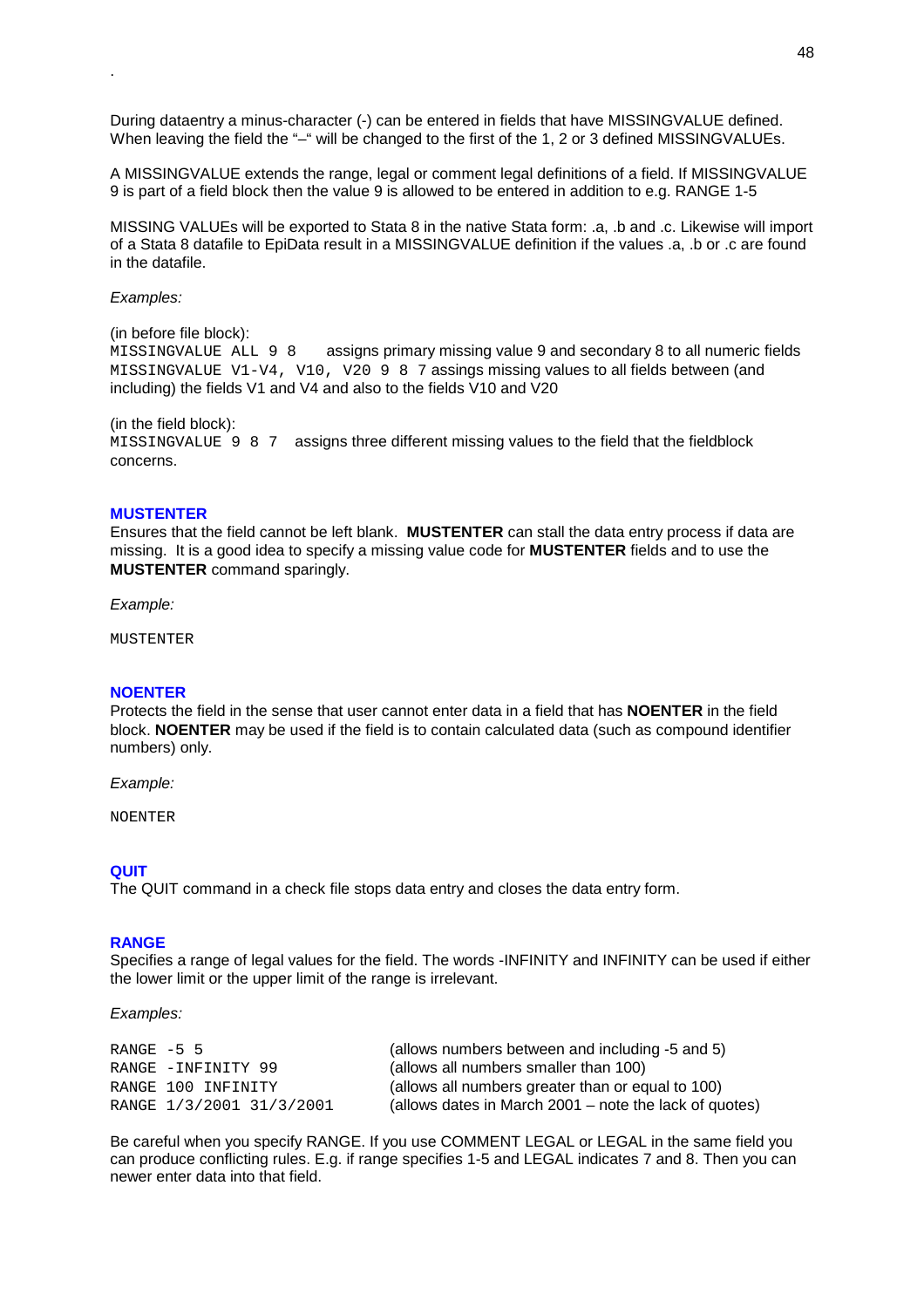#### **RELATE**

.

**RELATE** is a command used for linking two different data files relationally during data entry. When the **RELATE** command is encountered in the main (parent) file, data entry continues in the related (child) file. The syntax of **RELATE** is:

RELATE *identifier\_field filename* [1]

The identifier field is the name of field that exists in both the main (parent) data file and the related (child) data file. The identifier field does not have to be the same field as the field that calls **RELATE**. The identifier field must be **KEY UNIQUE** in the main (parent) data file and **KEY** in the related (child) data file.

If only one record in the related data file is allowed for every record in the mail data file, the number "1" should follow the command. Otherwise any number of records may be entered into the related file for each record in the main data file with the same value in the identifier field. In this case the user returns to the main data file by pressing [F10], [Ctrl] + [R] or by clicking the close control of the related data entry form.

If a related file has a **BEFORE FILE** block, the commands in this block will be executed every time the related data file is accessed.

When a data file is opened and its check file contains one or more **RELATE** commands then all related data files are opened. The data files can be seen as tabs in the bottom of the screen. **RELATE**d files can be browsed at any time, but they will remain in read only state until called by the main data file's **RELATE** command.

All data files are closed when the main data file is closed. Clicking the close control of a related data entry form will not close the form but will bring it's parent data files form into focus.

An example of the use of relate is shown in the files HOUSE.REC, PERSON.REC and VISITS.REC found in the samples directory in the EpiData program directory. Use **Enter Data** and select the data file HOUSE.REC to try the example. On the samples page of www.epidata.dk several comprehensive examples are available showing the flexibility of the relate principle.

**NOTE**: If you place **RELATE** in the last field of a data entry form then upon return from a "child" record, EpiDta will place the input at the upper level to a new record. To avoid this place a dummy field as the last field. If the key unique status is violated relate will not be performed. The user will be guided to either move to the record with the value duplicated or to edit the value.

#### **REPEAT**

The field on the next new record is filled out with the value entered in the same field in the previous record.

*Example:*

REPEAT

#### **SHOWLASTRECORD**

If SHOWLASTRECORD is present in the check file, then EpiData will open a data file showing the last record in the file instead of a new, blank record.

*Example:*

| BEFORE FILE |                |
|-------------|----------------|
|             | SHOWLASTRECORD |
| END.        |                |

## **TOPOFSCREEN**

TopOfScreen in a fieldblock will result in the field being moved to the top of the data entry form when the user enters the field. This command can be used to mimick a change of page. Add a number to the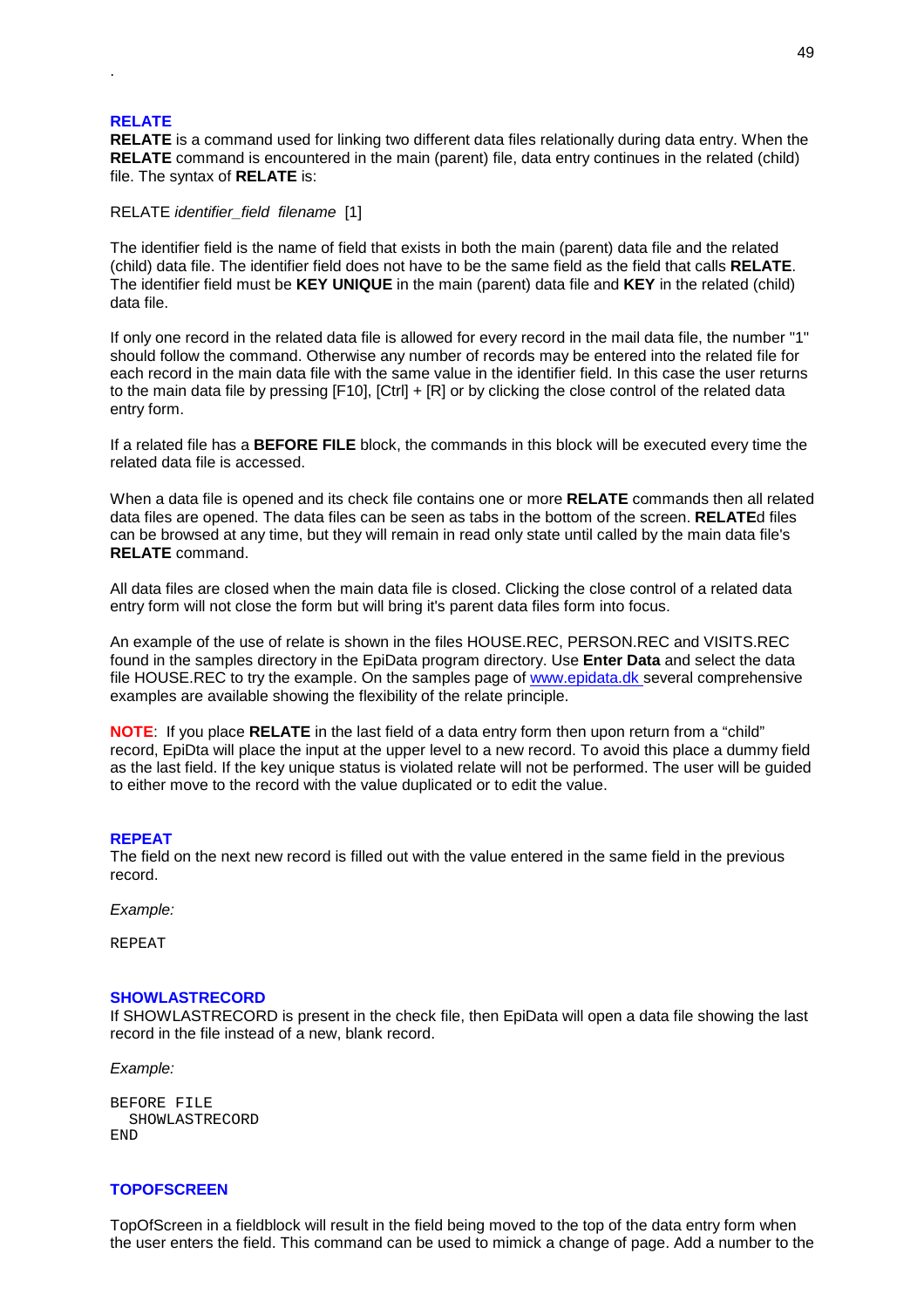command to indicate the number of lines that should be shown above the data entry field when the field is moved to the top of the screen.

*Example:*

.

TOPOFSCREEN TOPOFSCREEN 2

# **TYPE**

**TYPE** is used to show text on screen next to an entry field during data entry. An optional colour can be specified.

*Syntax:* TYPE "*text"* [*colour*].

Valid colours are: Aqua, Black, Blue, Dkgray, Fuchsia, Gray, Green, Lime, Ltgray, Maroon, Navy, Olive, Purple, Red, Silver, Teal, White, Yellow. See samples of the colours be selecting the menuitem Tools | Color table.

If no colour is specified, the default blue colour is used.

Current values of fields of **DEFINE**d variables can be shown in the **TYPE** message by using @*field name*. If an @-character is to be displayed (e.g. as part of an e-mail address) then use two @s.

*Example:*

```
V1
 AFTER ENTRY
    IF V1<5 THEN
      TYPE "Smaller than 5" RED
    ELSE
      TYPE "V1=@V1 which is greater than 4"
    END
 END
END
```
## **TYPE COMMENT**

Can be used in fields that have a **COMMENT LEGAL** defined. When a value is entered in the field and the cursor is moved to another field then the text connected to the value is written either to the right of the field or to a specified text field depending on the syntax used. This can be used by the person entering data to make sure that the right value was entered.

**NOTE**: **TYPE COMMENT** cannot be placed in **BEFORE / AFTER ENTRY** blocks, only with this syntax: TYPE COMMENT ALLFIELDS [colour]

A TYPE COMMENT ALLFIELDS defined in a BEFORE FILE block will apply to all fields that have a COMMENT LEGAL defined.

An optional colour code can be added to use a different colour than the default blue. Valid colours are: Aqua, Black, Blue, Dkgray, Fuchsia, Gray, Green, Lime, Ltgray, Maroon, Navy, Olive, Purple, Red, Silver, Teal, White, Yellow. See samples of the colours be selecting the menuitem Tools | Color table.

*Syntax:* TYPE COMMENT [colour] or TYPE COMMENT field name TYPE COMMENT ALLFIELDS [colour]

**TYPE COMMENT** fieldname replaces the Epi Info commands CODES/CODEFIELD.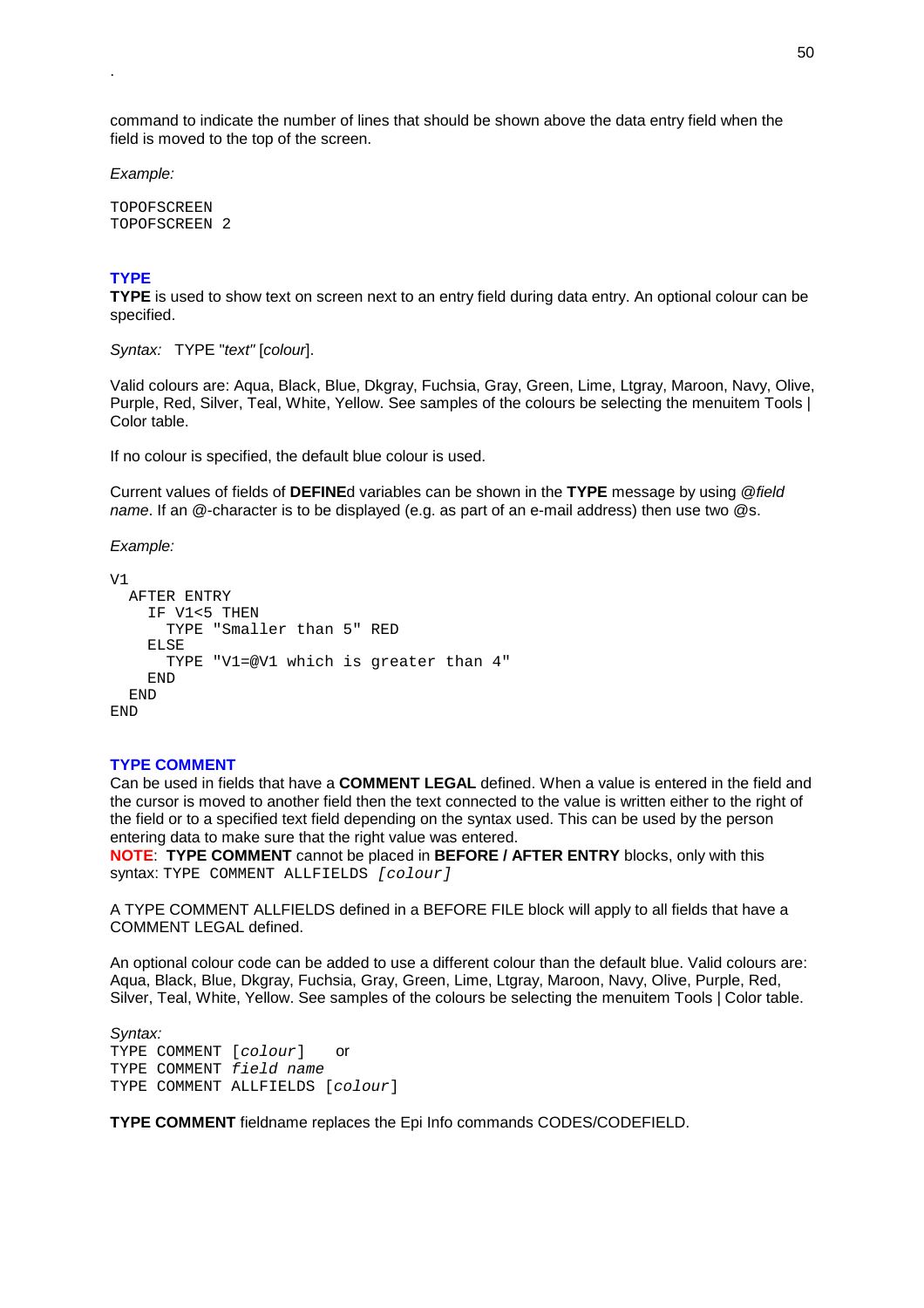*Example:*

.

A field has these commands in the check file:

```
VICOMMENT LEGAL
      1 Dog
      2 Cat
      3 Lion
      4 Rat
  END
  TYPE COMMENT YELLOW
END
```
If the value 2 is entered in the field then the text "Cat" is written to the right of the field when the cursor leaves the field.

If TYPE COMMENT S1 was used then the text "Cat" would be written in the entry field S1, provided S1 is a text field.

**TYPE COMMENT** is recommended for use with hierarchical coding schemes (see **COMMENT LEGAL**).

## **TYPE STATUSBAR**

In questionnaires with many fields it can be useful to keep track of what record is being edited by having (e.g.) the ID number of the questionnaire on screen no matter what part of the questionnaire is currently being displayed.

By using **TYPE STATUSBAR** in **one** (and **only** one) field the current value of the field will be shown on the status bar.

An optional pice of explanatory text can be added to the command (e.g. to show the name of the field whose value is shown in the status bar).

An optional colour code can be added to use a different colour than the default blue. Valid colours are: Aqua, Black, Blue, Dkgray, Fuchsia, Gray, Green, Lime, Ltgray, Maroon, Navy, Olive, Purple, Red, Silver, Teal, White, Yellow. See samples of the colours be selecting the menuitem Tools | Color table.

*Examples:*

```
IDCODE
 TYPE STATUSBAR "IDCODE = "
END
IDCODE
 TYPE STATUSBAR "" LIME
END
```
If you invoke dataentry notes during dataentry, then the text currenty written on the statusbar will be included. This is a good way of getting e.g. an id number into the notes.

**UNHIDE**  See **HIDE**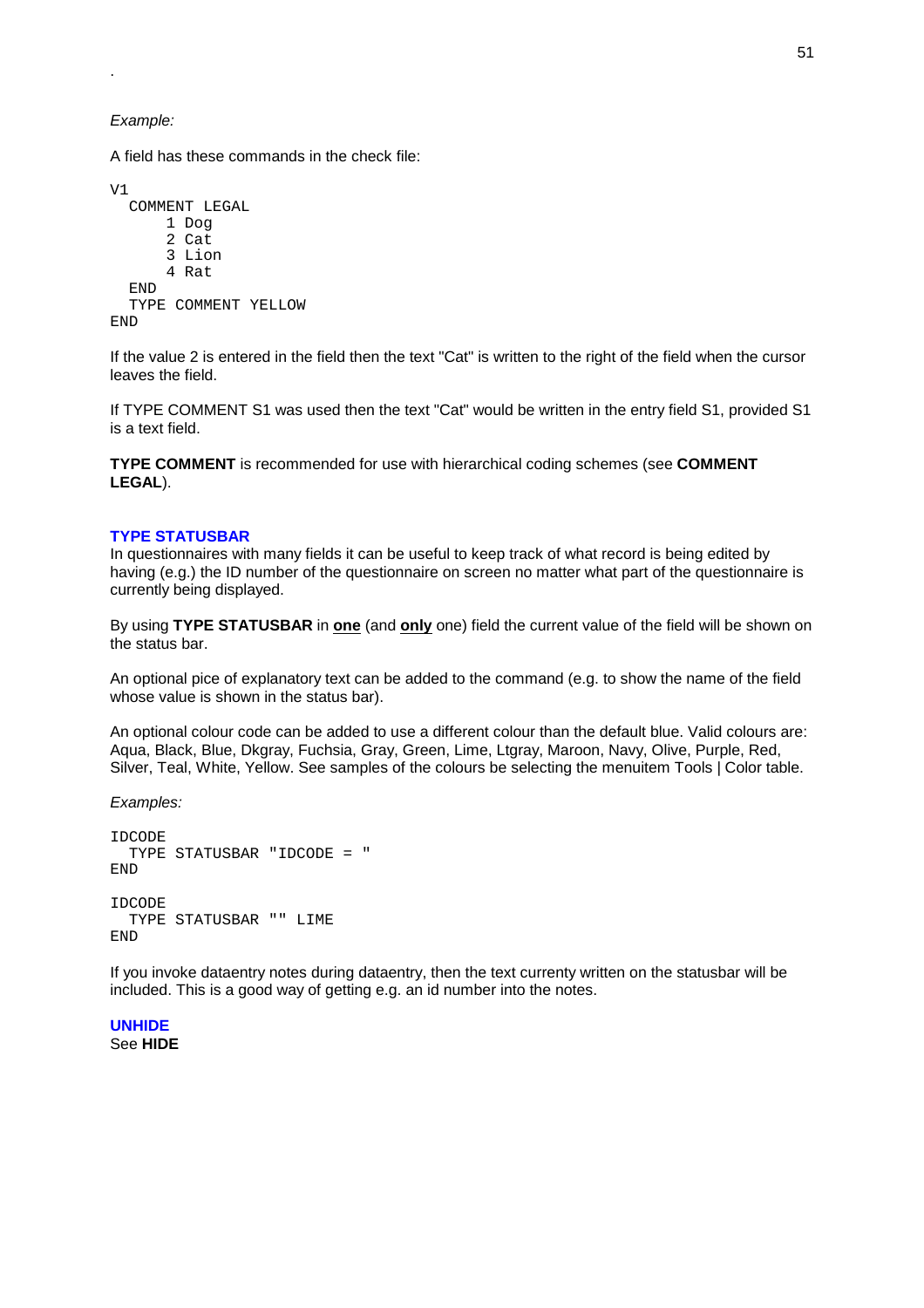## **WRITENOTE**

.

Adds a comment to the **data entry notes file** The current content of an entry field can be written by prefixing the field name with @. Add the option **SHOW** to show the data entry notes file during data entry.

#### *Examples:*

```
V10
 AFTER ENTRY
   IF V10 > 100 THEN
     WRITENOTE "Please check if the value @V10 in field V10 is really
true"
   ENDIF
   IF V10 > 110 THEN
     WRITENOTE "Unusual value of field V10 is entered. Please specify
reasons for this value:" SHOW
   ENDIF
 END
END
```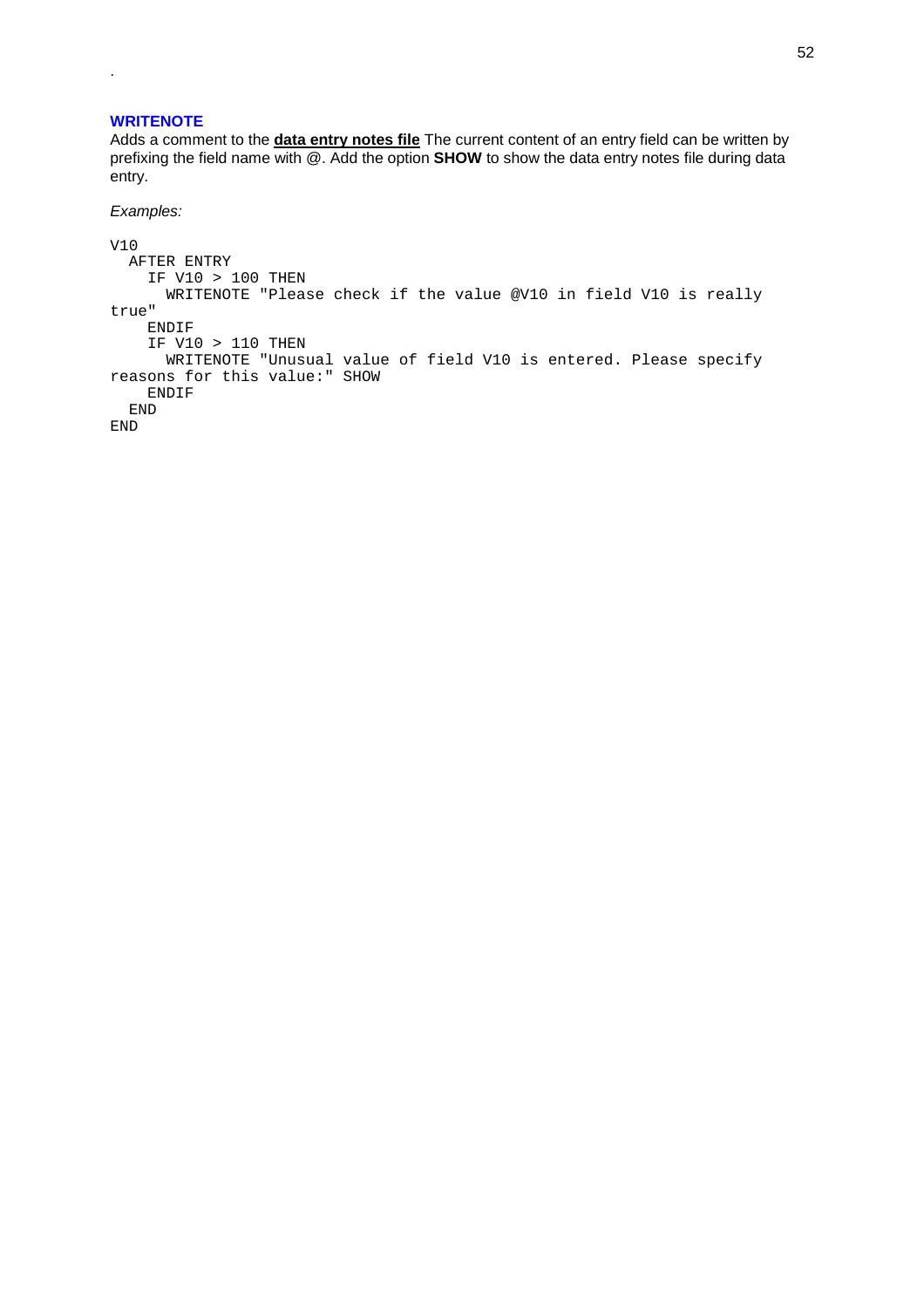# **Operators and functions**

This list shows the operators and functions available for Boolean expressions used in **IF** commands and calculations and expressions in **LET** commands.

## **Operators (arithmetic, logical and relational)**

Functions:

.

When you read the functions make notice of the three parts describing each function. The name. The input to the function (e.g. a real or floating point number) and what type of data is returned from the function (e.g. an integer). If you think a function is not working. Then check if the output has the correct type (string, integer, floating real etc).

# **Arithmetic functions String functions Date functions Operators**

# **ARITHMETIC OPERATORS**

| Operator  | <b>Operation</b> | <b>Type of Data</b> | <b>Result type</b> |
|-----------|------------------|---------------------|--------------------|
| $\lambda$ | exponent         | integer             | floating point     |
|           |                  | floating point      | floating point     |
| $\ddot{}$ | addition         | integer             | integer            |
|           |                  | floating point      | floating point     |
|           |                  | string              | string             |
|           | subtraction      | integer             | integer            |
|           |                  | floating point      | floating point     |
| $\star$   | multiplication   | integer             | integer            |
|           |                  | floating point      | floating point     |
|           | division         | integer             | floating point     |
|           |                  | floating point      | floating point     |
| div       | integer division | integer             | integer            |
| mod       | remainder        | integer             | integer            |

## **LOGICAL OPERATORS**

| Operator | Operation   | Type of Expression | Result type    |
|----------|-------------|--------------------|----------------|
| not      | negation    | <b>Boolean</b>     | <b>Boolean</b> |
| and      | logical AND | <b>Boolean</b>     | <b>Boolean</b> |
| or       | logical OR  | <b>Boolean</b>     | <b>Boolean</b> |
| xor      | logical XOR | <b>Boolean</b>     | <b>Boolean</b> |

## **RELATIONAL OPERATORS**

| Operator                     | Operation                   | <b>Comparing values</b> | Result type    |
|------------------------------|-----------------------------|-------------------------|----------------|
|                              | equal                       | compatible              | <b>Boolean</b> |
| $\left\langle \right\rangle$ | not equal                   | compatible              | Boolean        |
| $\lt$                        | less than                   | compatible              | <b>Boolean</b> |
| $\geq$                       | greater than                | compatible              | <b>Boolean</b> |
| $\leq$                       | less than or equal to       | compatible              | <b>Boolean</b> |
| $>=$                         | greater than or<br>equal to | compatible              | <b>Boolean</b> |

The relational operators may also be used on text strings. Boolean result type is the same as the answer is True or False that is, True: Yes or No.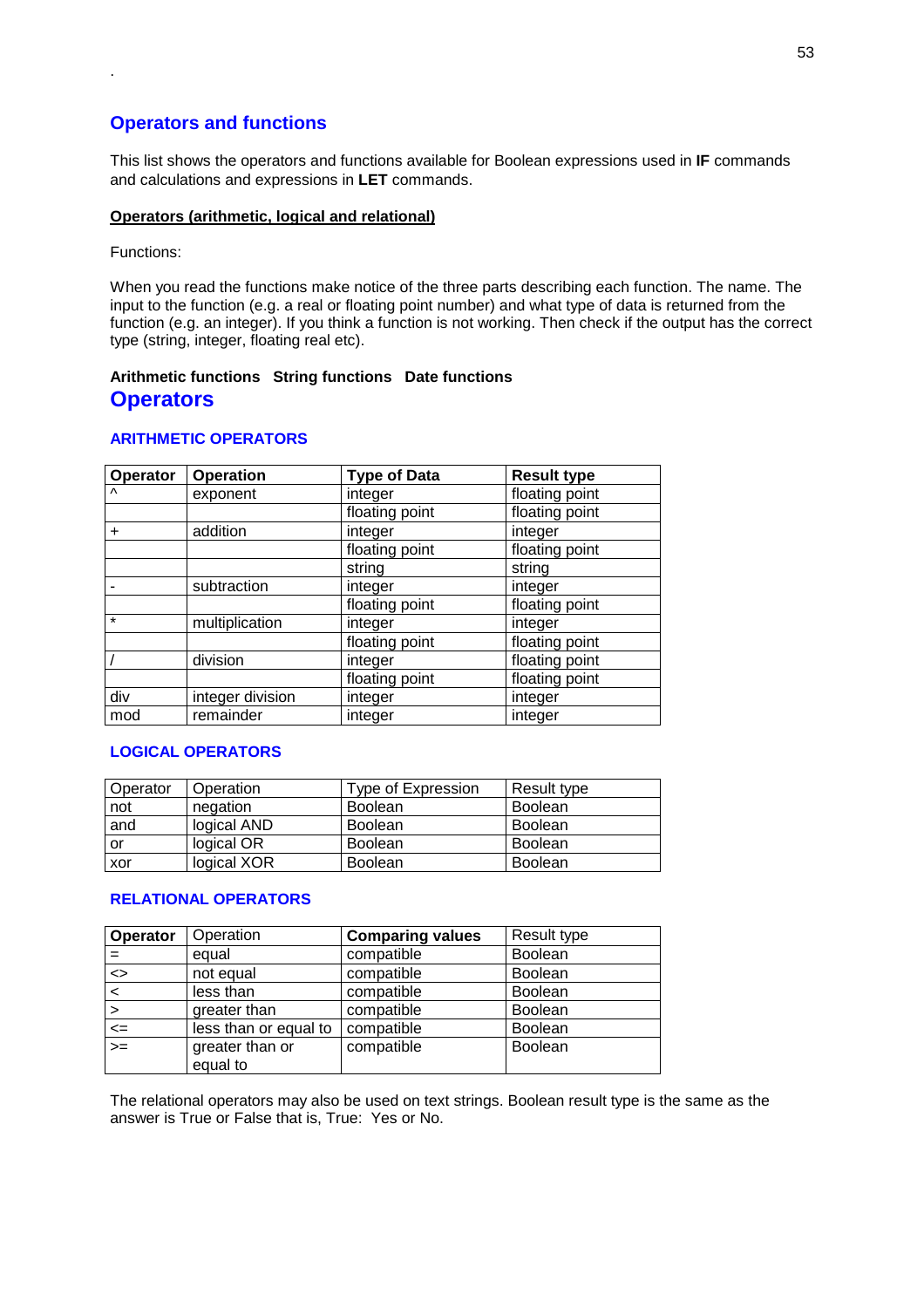# **Arithmetic functions**

Functions are used to get change a number or string to something else. Float is used to describe a decimal number in contrast to an integer which does not have any decimals. If you have problems in getting a value into a field check that the field has the appropriate type. Sometimes you must convert a float value to an integer or vise versa.

# **ABS(X): FLOAT**

.

Returns the absolute value of the argument. *x* is an integer-type or float-type expression.  $ABS(4)=4$ ,  $ABS(-4)=4$ 

## **ARCTAN(X: FLOAT): FLOAT**

Calculates the arctangent of *x*. Calculate other trigonometric functions using Sin, Cos, and ArcTan in the following expressions:

 $Tan(x) = Sin(x) / Cos(x)$  $ArcSin(x) = ArcTan (x/sqrt (1-sqr (x)))$  $Arccos(x) = ArcTan (sqrt (1-sqr (x)) /x)$ 

## **COS(X: FLOAT): FLOAT**

Returns the cosine of the angle x, in radians.

## **EXP(X: FLOAT): FLOAT**

Returns the value of *e* raised to the power of x, where *e* is the base of the natural logarithms.

## **FLOAT(X): FLOAT**

Converts *x* to a float. If FIELD1 equals "Q34.3" then Float(pos(FIELD1,2,4)) returns the float 34.3.

## **FRAC(X: FLOAT): FLOAT**

Returns the fractional part of the argument *x* where *x* is a float-type expression. The result is the fractional part of *x*; that is:  $Frac(x) = x - ln(x)$ .

## **INT(X: FLOAT): FLOAT**

*x* is a float-type expression. The result is the integer part of *x*; that is, *x* rounded toward zero. Note that the result is a float (decimal number) even if it contains only the integer part of *x*.

## **INTEGER(X): INTEGER**

Integer converts a string to an integer number. Obviously only if the string contains a number. If FIELD1 equals '"b410" then Integer(pos(FIELD1,3,2)) equals the integer 41. If FIELD1 equals "410" then Integer(FIELD1) equals 410

## **LN(X: FLOAT): FLOAT**

Returns the natural logarithm of the float-type expression *x*.

## **LOG10(X: FLOAT): FLOAT**

Returns the base 10 logarithm of the float-type expression *x*.

## **PI: FLOAT**

Use Pi in mathematical calculations that require *pi*, the ratio of a circle's circumference to its diameter, approximated as 3.1415926535897932385.

## **POWER(BASE, EXPONENT: FLOAT): FLOAT**

Raises *Base* to any power. For fractional exponents *Base* must be greater than 0.

## **ROUND(X: FLOAT): INTEGER**

Rounds a float-type value to an integer-type value. *x* is a float-type expression. Round(x: Float) returns an integer value of *x* rounded to the nearest whole number. If *x* is exactly halfway between two whole numbers, the result is the number with the greatest absolute magnitude (i.e. away from zero).  $v2 = round(2.5)$  will make v2 have the value 3.

## **SIN(X: FLOAT): FLOAT**

Returns the sine of the argument. *x* is a float-type expression. Sin(x: Float) returns the sine of the angle *x* in radians.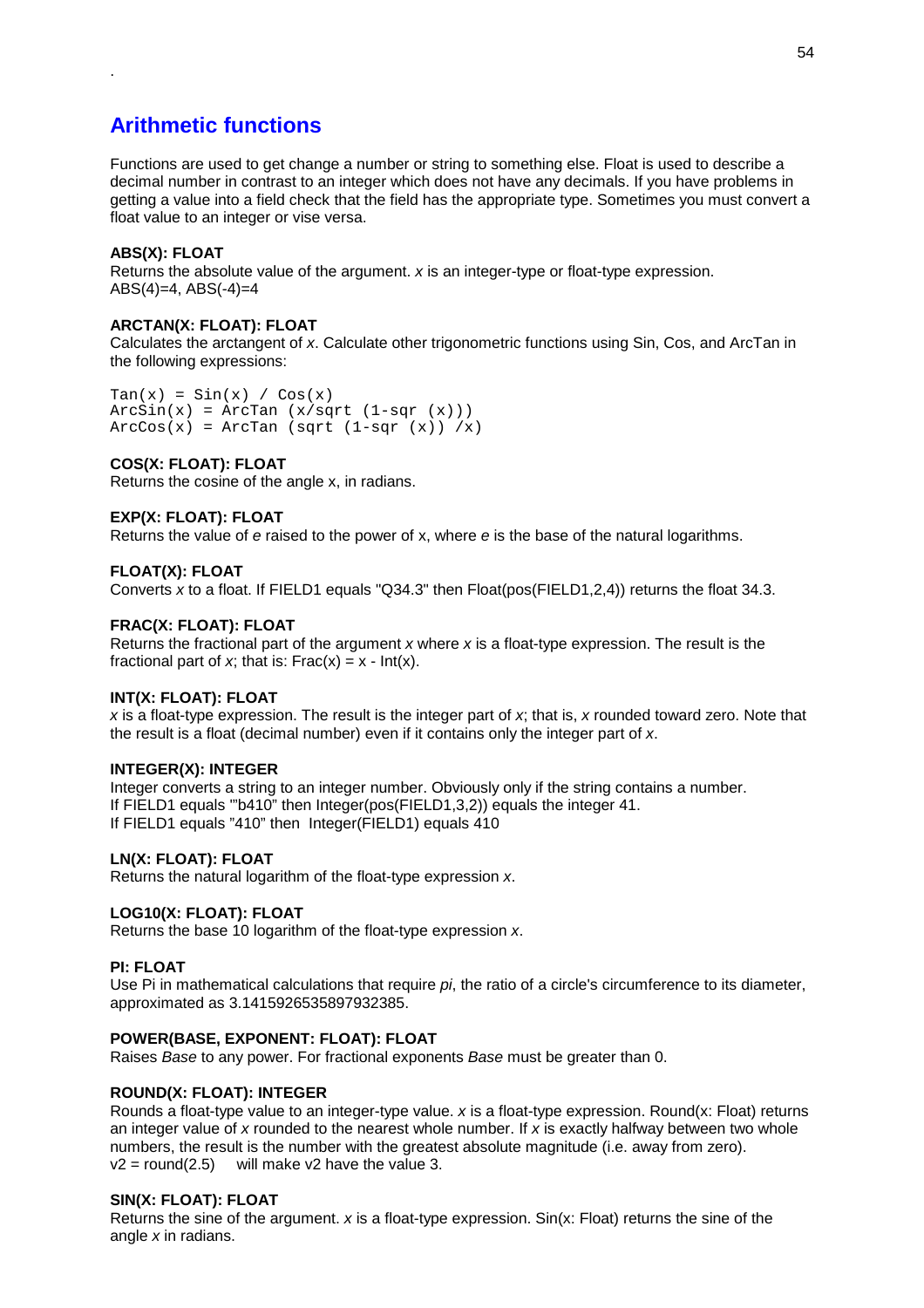## **SQR(X: FLOAT): FLOAT**

.

Returns the square of the argument. *x* is a floating-point expression. The result, of the same type as *x*, is the square of *x*, or *x\*x*.

## **SQRT(X: FLOAT): FLOAT**

*x* is a floating-point expression. The result is the square root of *x*.

#### **STRING(X): STRING**

Converts *x* to a string. If FIELD1 is an integer field with the value 41 then "sb"+String(FIELD1) equals "sb41"

See function INTEGER for conversion of string to numerical value.

## **TRUNC(X: FLOAT):INTEGER**

Truncates a float value to an integer value. *x* is a float expression. **Trunc(x: Float)** returns an integer value that is the value of *x* rounded toward zero.

 $v2 = \text{trunc}(2.5)$  will make v2 have the value 2, see also Round() above.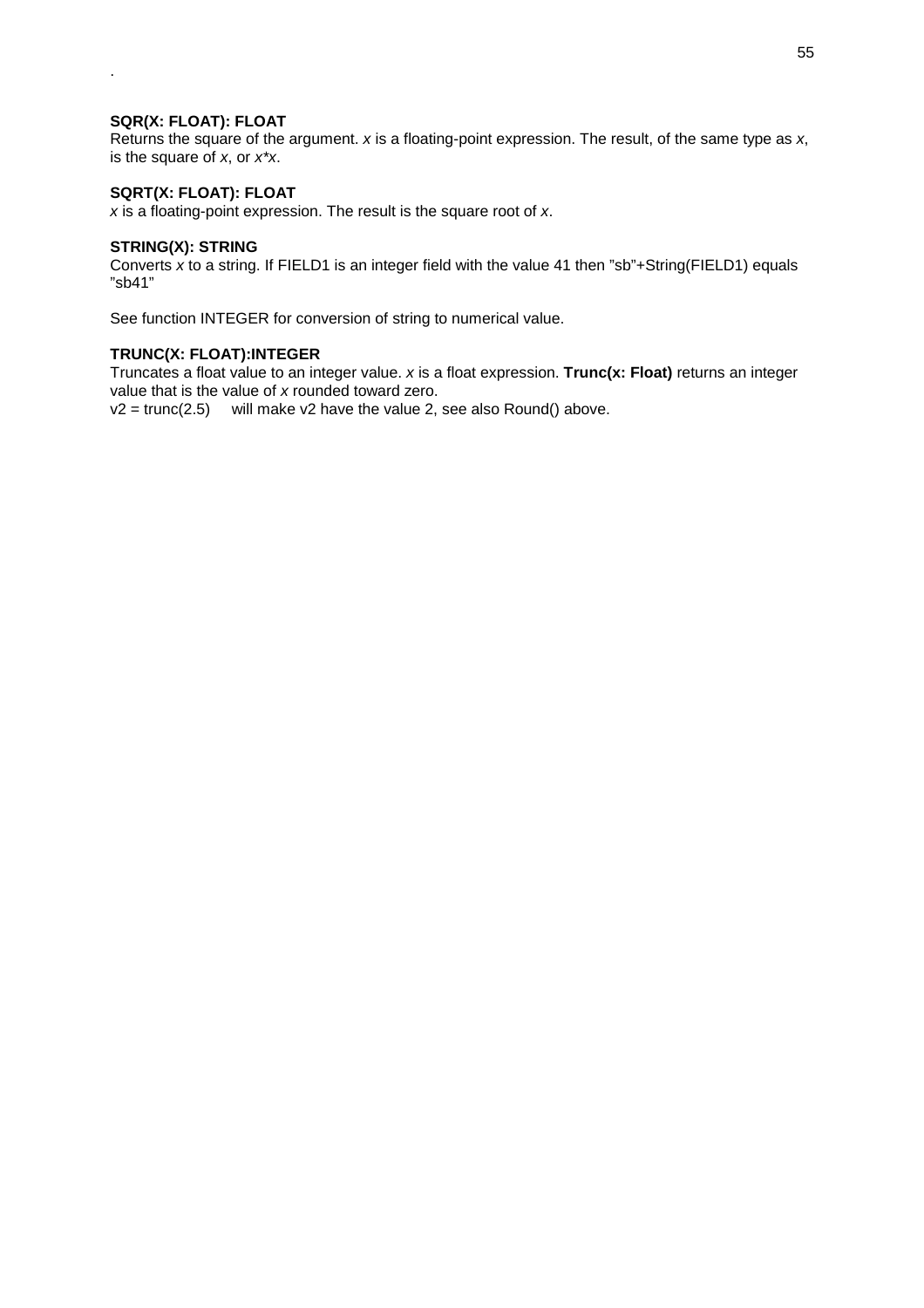# **String functions**

.

## **UPPER(S: STRING): STRING**

Returns a string containing the same text as *S*, but with all characters converted to upper case. The conversion affects all characters included in the ANSI character set.

## **LOWER(S: STRING): STRING**

Returns a string with the same text as the string passed in *S*, but with all letters converted to lowercase. The conversion affects all characters included in the ANSI character set.

## **COPY(S: STRING; INDEX, COUNT: INTEGER): STRING**

Returns a substring of a string. *S* is a string-type expression. *Index* and *Count* are integer-type expressions. **Copy(S: string; Index, Count: Integer**) returns a string containing *Count* characters starting at position *Index* in the string *S*. If *Index* is larger than the length of *S*, **Copy(S: string; Index, Count: Integer)** returns an empty string. If *Count* specifies more characters than are available, the only the characters from *Index* to the end of *S* are returned.

e.g. SHORT =  $\text{copy}("My short sentence", 4.5)$  means that SHORT has the value "short"

## **POS(SUBSTR: STRING; S: STRING): INTEGER**

Searches for a substring, *Substr*, in a string, *S*. *Substr* and *S* are string expressions. **Pos(Substr: string; S: string)** searches for *Substr* within *S* and returns an integer value that is the index of the first character of *Substr* within *S*. **Pos(Substr: string; S: string)** ignores case-insensitive matches. If *Substr* is not found, **Pos(Substr: string; S: string)** returns zero.

e.g. position = pos("short", "My short sentence") means that position gets the value 4.

## **LENGTH(S: STRING): INTEGER**

Returns the number of characters actually used in the string *S*. e.g. length("This string") is 11.

## **STRING(X): STRING**

Converts *x* to a string. If FIELD1 is an integer field with the value 41 then "sb"+String(FIELD1) equals "sb41"

See function **integer** for conversion from a string to a number.

## **SOUNDEX(S: STRING): STRING**

The result of the function is the Soundex code of the string *S*. For an explanation of Soundex, **see Soundex Fields**.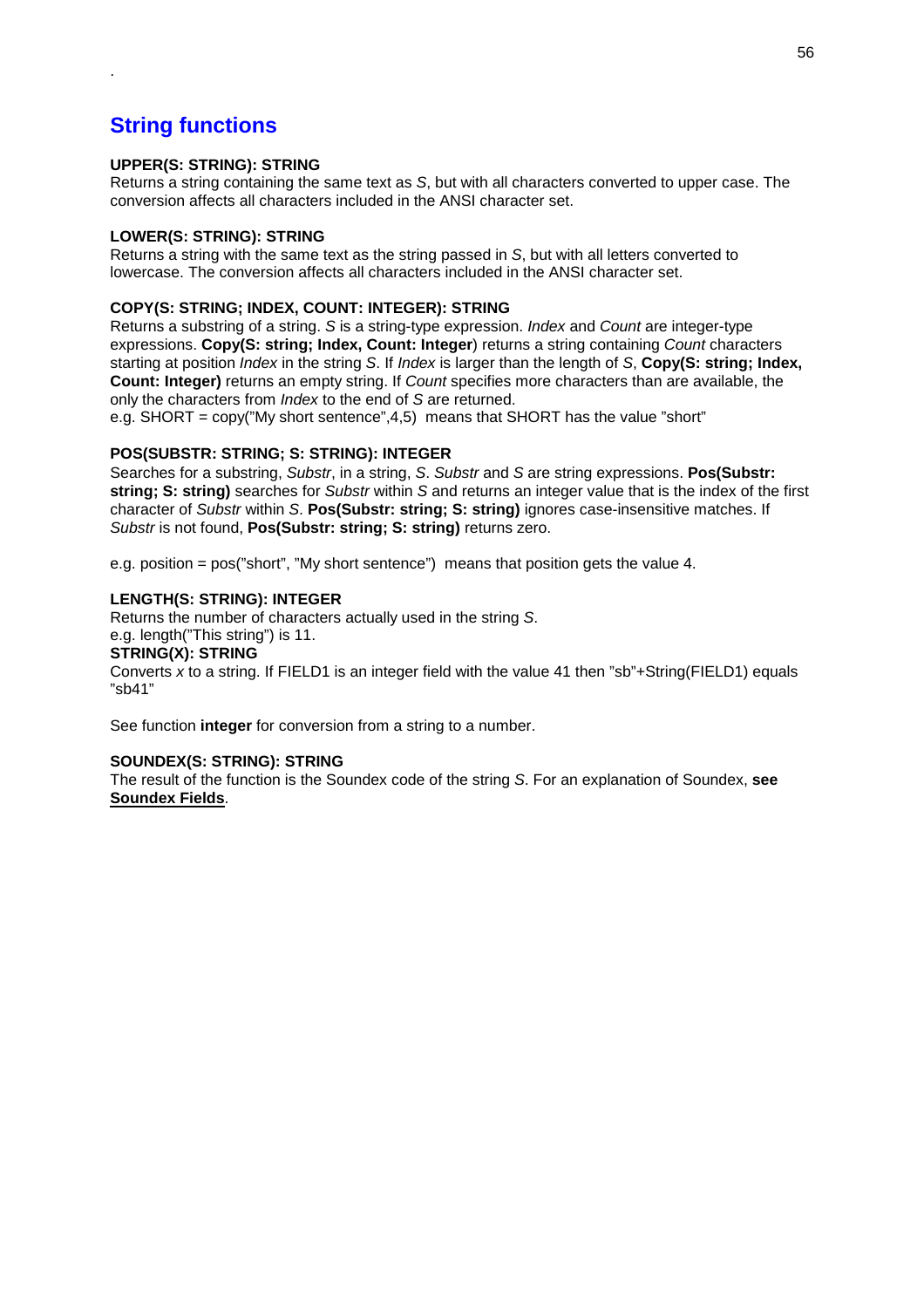# **Date and time functions**

.

EpiData handles dates as float-type numbers counting the number of days since 31/12/1899. Handling the dates as numbers makes it possible to use dates in calculations. E.g. to calculate the number of days between two dates, simply subtract one date from the other.

EpiData does not support time fields, but two functions (Time2Num and Num2Time) can be used to make floating point fields act like time fields in calculations.

## **Read more about how to do calculations with date and time below the list of functions.**

#### **DATE(D:INTEGER,M:INTEGER,Y:INTEGER): DATE**

Takes three numbers as parameters: the day, month and year and returns the date that the three parameters make. This functions returns a date or an integer depending on the type of field the result is assigned to. Please see below.

#### **DAY(D: DATE): INTEGER**

Returns the day (i.e. a number between 1 and 31) of the date *D*.

#### **DAYOFWEEK(D: DATE):INTEGER**

Returns a number representing the weekday of the specified date. Example: DayOfWeek("22/02/2001")=4 (a Thursday). Note that Monday=1, Sunday=7.

#### **MONTH(D: DATE): INTEGER**

Returns the month (i.e. the number 1-12) of the date *D*.

#### **NOW: DATE**

Returns the current date as an integer and the current time as the fractional part. If a data entry form has two fields, D1 defined as <dd/mm/yyyy> and T1 defined as ##.##, then these assignments can be made: LET D1=Now and LET T1=Num2Time(Now).

#### **NUM2TIME(D: DATE): FLOAT**

Converts a number between 0 and 1 representing a fraction of a day to a floating point number ##.## where the integer part is the hours (from 0 to 24) and the fractional part is the minutes (.00 to .59).

#### **TIME2NUM(F: FLOAT): DATE**

If *F* is a floating point number representing a time between 0.00 and 23.59 then Time2Num returns the time converted to a number between 0 and 1 representing a fraction of a day.

#### **TODAY: DATE**

Returns today's date. This functions returns a date or an integer depending on the type of field the result is assigned to.

#### **WEEKNUM(D: DATE):INTEGER**

Returns the week number of the specified date. Example: WeekNum("22/02/2001")=8.

#### **YEAR(D: DATE): INTEGER**

Returns the year (in 4 digits) of the date *D*.

## *ABOUT DATES*

EpiData works internally with dates as date numbers, counting the number of days since 31st December 1899, which has the day number 1. The date 15th October 2000 has, for example, the day number 36814.

The advantage of day numbers is that it makes it easy to perform calculations with dates, e.g. adding 7 days to date or counting the number of days from a specific date to today.

When dates (i.e. date numbers) are assigned to a date type field (by using a **LET** command in a check file) then a proper date format will be used. When dates are assigned to a integer field then the date number will be shown.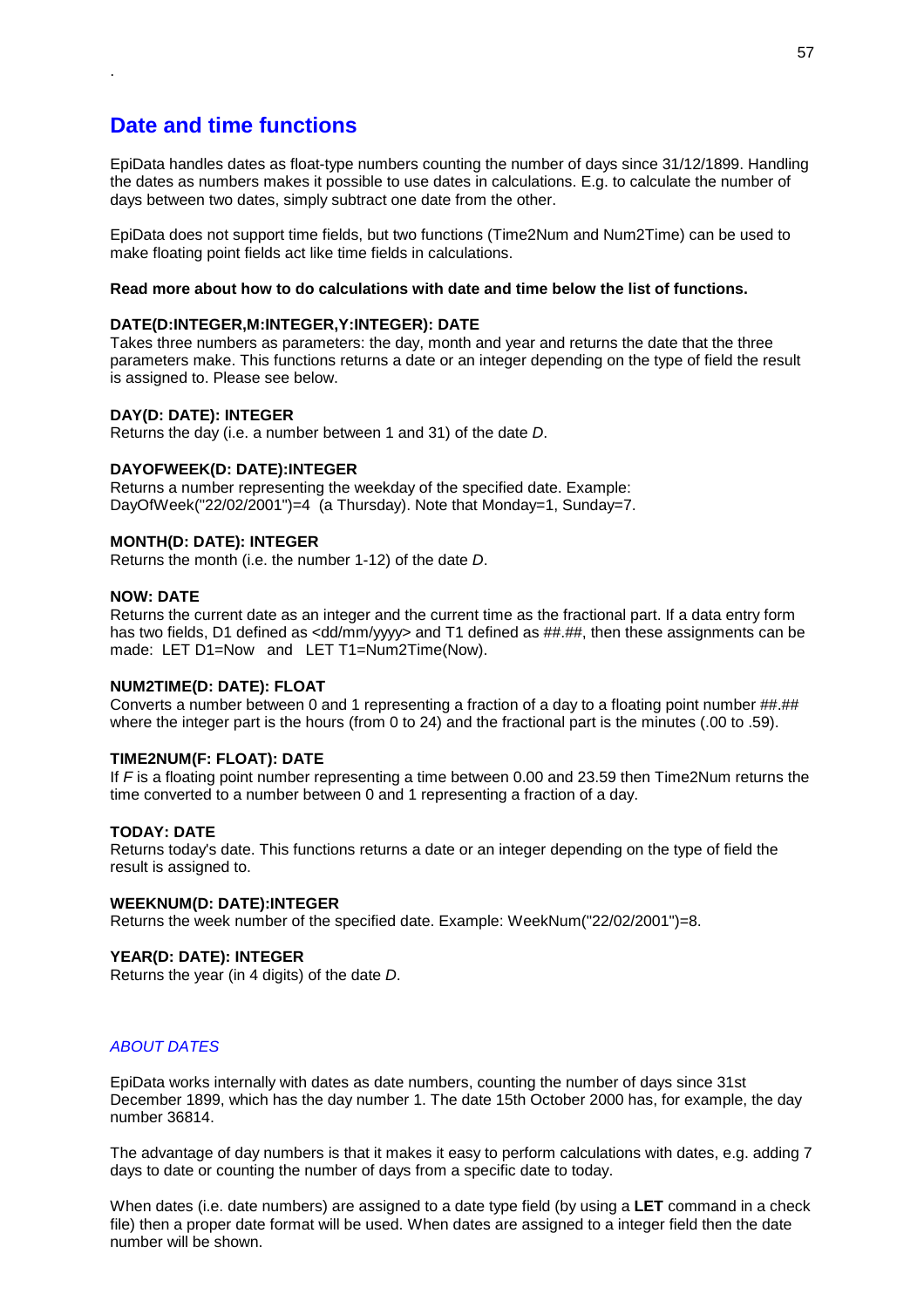Date constants can be defined in two ways: either by "14/09/2000" or by Date(14,9,2000) which both will produce the date 14th September 2000. If "dd/mm/yyyy" is used then the string is only interpreted as a date if it is 10 characters in length and if the string consists of a valid European format date.

## *Examples:*

.

Imagine a data file with two fields: D1 is a <dd/mm/yyyy> field and INT1 is a 5-digit integer field  $($ ###### $)$ .

| LET INT1=D1                             | If the user has entered the date 15/10/2000 in D1<br>then LET INT1=D1 will fill the field INT1 with the date<br>number 36814.                                                                                                                  |
|-----------------------------------------|------------------------------------------------------------------------------------------------------------------------------------------------------------------------------------------------------------------------------------------------|
| LET D1=INT1                             | If the user has entered the number 36814 in INT1<br>then LET D1=INT1 will fill the field D1 with<br>15/10/2000.                                                                                                                                |
| LET $D1=DI+7$                           | Adds one week to the date entered in D1 and<br>formats the result as a date (dd/mm/yyyy).                                                                                                                                                      |
| LET $INT1=D1+7$                         | Adds one week to the date entered in D1 and<br>formats the result as a date number (e.g. 36821).                                                                                                                                               |
| LET INT1=Today - Date(1,10,2000)        | Calculates the number of days from 1st Oct. 2000 to<br>today's date and assigns the result to INT1.                                                                                                                                            |
| LET INT1=(ROUND(INT((TODAY-D1)/365.25)) | Calculates the age of a person whose date of birth<br>was entered in D1. The age is defined on the date of<br>the calculation (TODAY). Round is needed to<br>convert the result of the calculation from a real<br>number to an integer number. |
| LET D1=Date(1, INT1, 2000)              | Assigns the date 01/04/2000 to D1 if the user<br>entered 4 in INT1.                                                                                                                                                                            |
| LET D1="01/04/2000"+5                   | Assigns the date 06/04/2000 to D1.                                                                                                                                                                                                             |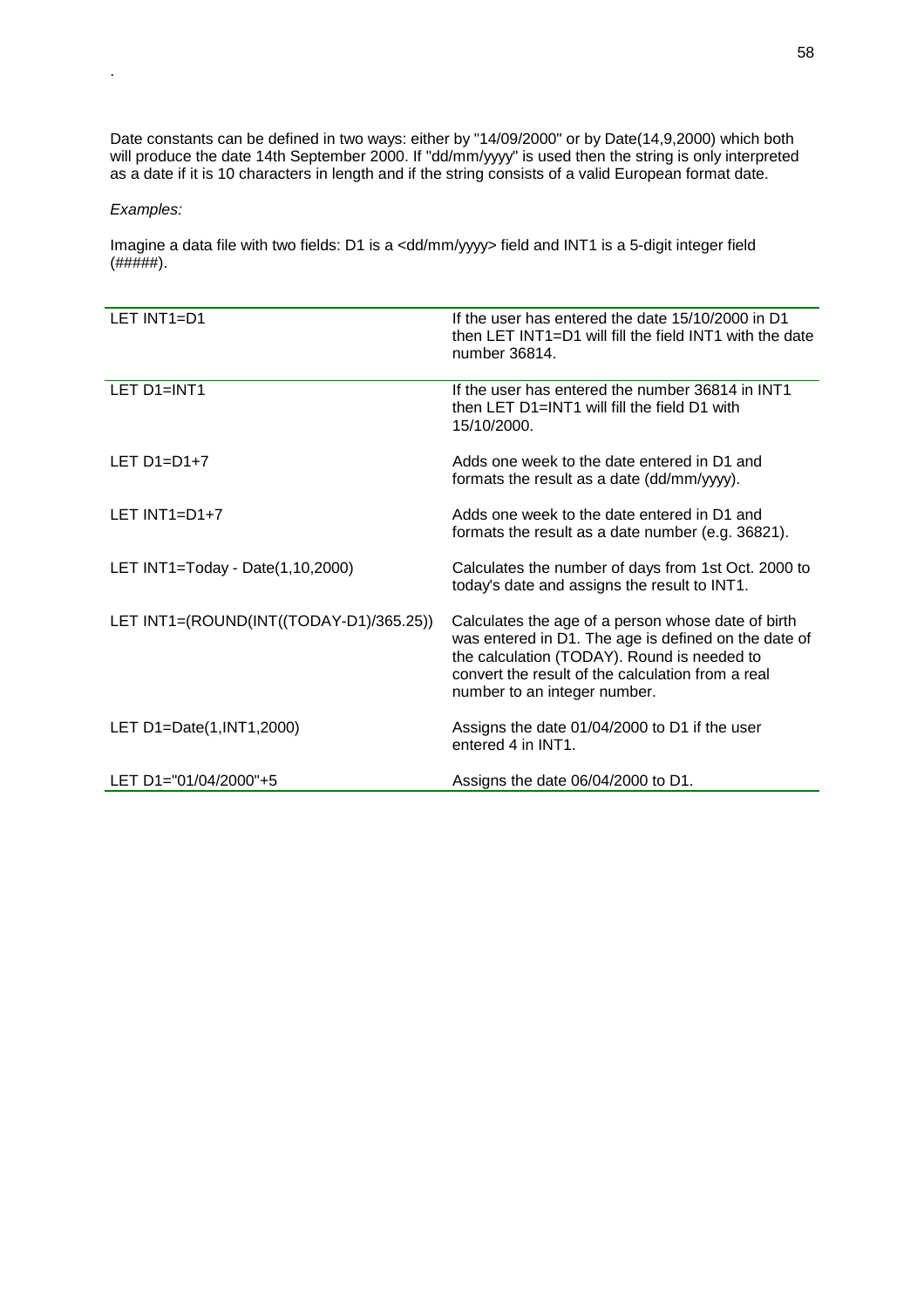#### 59

#### **HOW TO CALCULATE AGE ON A GIVEN SPECIFIC DATE ?**

One wishes to calculate the AGE as the difference between a given data, e.g. June 6<sup>th</sup> 2001 and date of birth which was entered in the field DOB. How to do that ? Just specify this formulae:

let age = round(int(("01/06/1001"-DOB)/365.25))

This might seem a little complicated, but by taking it apart it is easier to understand:

| 1. Take the difference in days btw. june 1st and DOB: |      | "01/06/2001" - DOB  |
|-------------------------------------------------------|------|---------------------|
| 2. Convert that difference into an integer:           | int( | "01/06/2001" - DOB) |

2. Convert the result to number of years: round( int( "01/06/2001" - DOB ) /365.25) round is needed since epidata cannot store a real into an integer and AGE was a "### field"

For persons used to US specification of dates this is confusing since "01/06/2001" indicates 6<sup>th</sup> of january. We can only say *"sorry"* if you find that odd. EpiData is made in Europe and here dates are written in the notation dd/mm/yyyy, not the US way mm/dd/yyyy.

#### *ABOUT TIME*

.

EpiData does not support time fields, but two functions (Time2Num and Num2Time) may be used to make floating point fields act like time fields. Time2Num converts a floating point number ##.##, which must be bigger than or equal to 0.00 and smaller than 24.00, to a number between 0 and 1 representing a fraction of a day. 12.00 noon is converted to 0.5, 18.00 is converted to the value 0.75. Please notice that a 24-hour clock is used. This method makes it possible to add and subtract times.

Dates and time values can be added since the integer part of a date/time number represents the date and the fractional part represents the time. The date functions that take a date as a parameter are not affected by the date having a fractional part (it is ignored). The Num2Time function, which converts a time value between 0 and 1 to a floating point number between 0.00 and 23.59 is not affected if the parameter is larger than 1. Only the fractional part is used for the conversion.

*Example (see the example files DateTime.rec, -.qes and -.chk in the Sample directory in the EpiData program directory)::*

Make a datafile from this QES-file:

Procedure {start dat}e <dd/mm/yyyy> Procedure {start tim}e ##.## (enter hh.mm as 24-hour clock) Procedure {end date} <dd/mm/yyyy><br>Procedure {end time} ##.## (ente ##.## (enter hh.mm as 24-hour clock) Total time used in procedure was {Days}: ### {Hours}/{Min}utes: ##.## {Sec}onds {used} to fill out this record: ####

The curly brackets show the field names in the datafile.

Make a CHK-file like this:

```
BEFORE FILE
 DEFINE varEntryBegun ########.#####
 DEFINE varStartTime ########.#####
 DEFINE varEndTime ########.#####
END
BEFORE RECORD
 varEntryBegun=Now
 ENDDATE=varEntryBegun
 ENDTIME=NUM2TIME(varEntryBegun)
END
STARTTIM
 RANGE 0 23.59
END
```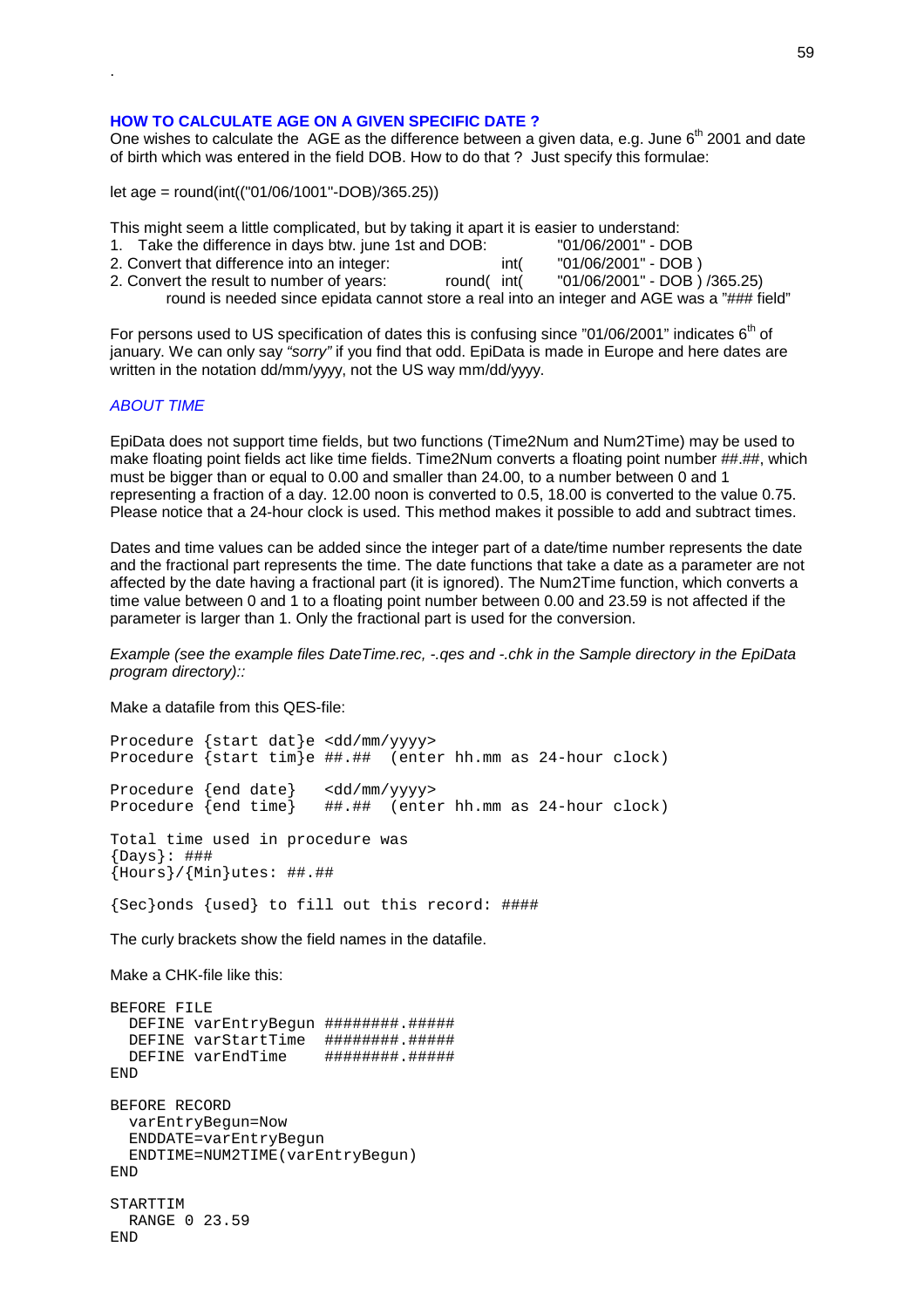```
ENDTIM
 RANGE 0 23.59
  AFTER ENTRY
    varStartTime=STARTDAT+TIME2NUM(STARTTIM)
    varEndTime=ENDDATE+TIME2NUM(ENDTIME)
    DAYS=INT(varEndTime-varStartTime)
    HOURSMIN=NUM2TIME(varEndTime-varStartTime)
  END
END
DAYS
 NOENTER
END
HOURSMIN
 NOENTER
END
SECUSED
  BEFORE ENTRY
    IF SECUSED = . THEN
      SECUSED=(Now-varEntryBegun)*86400
      * 86400 seconds equals 24 hours
    ENDIF
  END
END
```
# **Other functions**

.

## **ISBLANK(FIELD NAME): BOOLEAN**

Returns True if the field, whose name is given as parameter, is blank, i.e. no data is entered. IsBlank(field name) returns False if the field contains data.

Instead of using IsBlank(field name), a period (dot) can be used to represent a missing value. These two examples give the same result:

IF IsBlank(v1) THEN ... IF  $v1 =$  . THEN ...

#### **RECORDCOUNT: INTEGER**

Returns the current number of saved records. If the current record is a new record that record is NOT included.

#### **RECORDNUMBER: INTEGER**

Returns the record number of the current record. If the current record is a new record the value -1 is returned.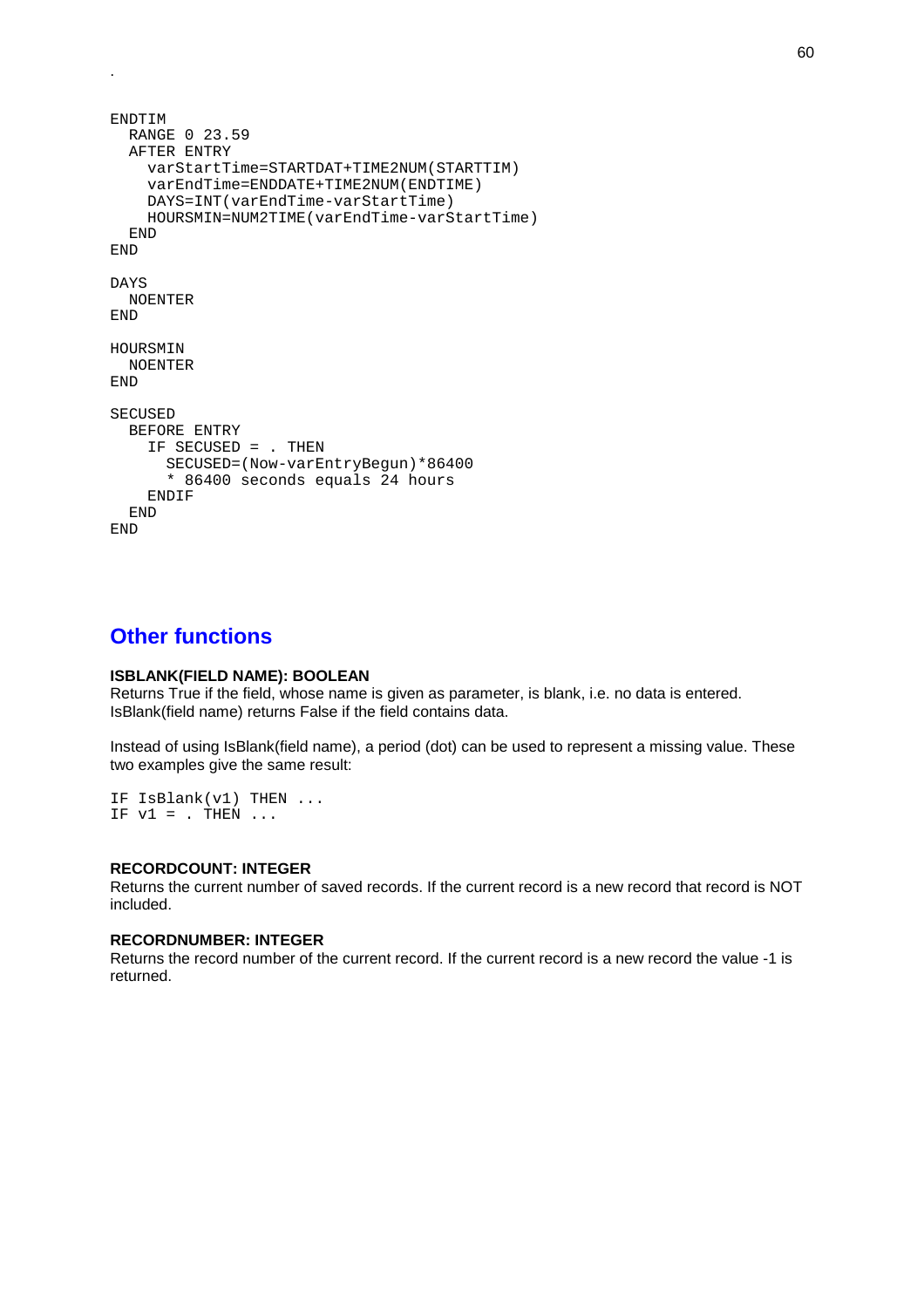# **Enter Data**

.

Choose this function and select an existing data file to begin entry of data or to edit existing data. If validation rules (checks) are found in connection to the data file these will be applied.

When all data in a record are entered the user will be asked if the record is to be saved.

To close the data file select **File** / **Close Form** or click the close control of the data form window.

**Navigation between fields, Navigation between records, navigation between related files, Finding records and finding fields** is explained further here.

# **Navigation between fields**

Warning: Be careful if you use the mouse during entry of data. Controls defined in the check file are **NOT** applied when moving from one field to another by clicking the mouse. See explanation in the section on keyboard short-cuts.

Select the next field by:

pressing [Enter] pressing [Tab] pressing [Down-arrow] key clicking on the destination field with the mouse

If the full width of a entry field is used then the next field is automatically selected unless **CONFIRM** is used as a program parameter or check command.

Select the previous field by:

pressing [Shift] + [Tab] pressing [Up-arrow] key

Select the first field in the data form by pressing [Ctrl] + [Home]. Select the last field by pressing  $[Ctrl] + [End]$ .

# Navigation between records

Navigation buttons are shown in the bottom of the data form window. All the functions of these buttons are displayed on the **Goto** menu.



The navigation panel shown above shows that the current record is record number 2 out of a total of 2 records. DEL signifies that the current record is marked for deletion.

The buttons are:

- **H** Goto the first record
	- Goto the previous record ([Ctrl] + [PgUp] or [F7] may be used instead)
- Goto the next record ([Ctrl] + [PgDn] or [F8] may be used instead)
- Goto the last record
- Enter new record ( $[Ctrl] + [N]$  may be used instead)
- $\mathsf{\times}$  Delete a record or undelete a deleted record ([Shift] + [Delete] may be used instead)

**NOTE:** records are only marked as deleted when [Shift] + [Delete] is used. The record still exists in the data file and can later be undeleted. Use the **Pack File** function found in the Tools menu to permanently remove all records marked as deleted.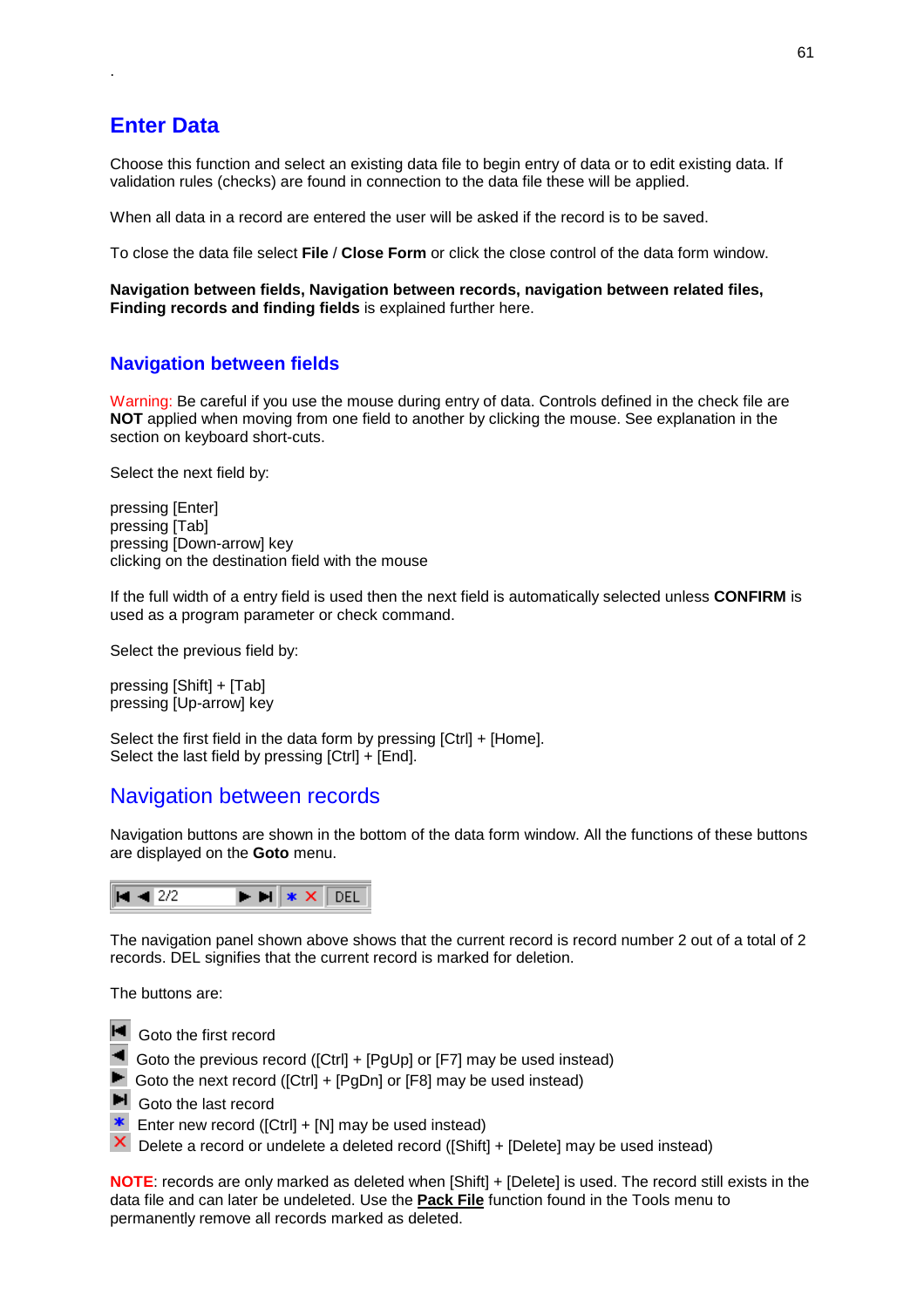# **Navigation between related files**

.

When a system of relational datafiles (i.e. datafiles with relate commands) is opened the "relatetree" is shown in the left side of the dataentry form. The relatetree shows in a treelike structure which datafiles are related to each-other. The relatetree is usefull for getting a overview of the relationsships between the datafiles and it helps navigation between the datafiles by indicating the datafile currently on screen (marked by  $\blacktriangleright$ ) and the datafile currently active, i.e. open for input (marked by  $\blacktriangleright$ ).

Click on the name of a relatefile to view the file's contents. Please notice that the choosen datafile will be shown in read-only mode, no data can be changed. You can only change relatelevel by passing through the field that contains the relevant RELATE command. To get help finding the relevant field use **Find field** or **Find relate field** (see below).

Right-click on a datafile in the relatetree to get extended information on the relations.

The relatetree window can be closed by clicking the X-icon in it's upper right corner, by pressing F11 or by selecting the menuitem Window | Hide relate tree. To show the relatetree again, press F11 or select the menuitem Window | Show relate tree.

The relatetree can be moved to the left side of the data entry form by dragging in the relatetree window's top bar. If the relatetree window is dropped outside the far left or far right side of the EpiData window then the relatetree will change to an ordinary window which can be placed anywhere on the screen.

## **Finding records**

If the number of the record is known then the record can be shown by using **Goto Record** in the **Goto** menu or by pressing [Ctrl] + [G].

If the number is unknown then use **Find Record** on the **Goto** menu or press [Ctrl] + [F]. A search window will be opened. The search will be performed on the current field by default (i.e. the field which had the focus when **Find Record** was selected), but any other field can be searched on ¤¤. This includes fields that cannot receive the focus (e.g. IDNUM-fields).

A search can be performed on up to ten different fields with different parameter: equals (specify no parameter or specify =), not equal to  $(\le)$ , greather than  $(\le)$ , less than  $(\le)$ , begins with  $(xxxx^*)$ , ends with (\*xxxx) or contains (\*abcd\*). Options are case sensitivity, whole words / parts of words and to ignore deleted records.

Press [F3] or select **Find Again** to repeat the search with the same search parameters.

A search can be aborted by pressing [Esc] or by clicking **Cancel** in the progress window shown during the search.

Searching in **KEY** fields is much faster than searching in other fields, but only if all fields that are searched are **KEY** fields. If you know that you will need to locate records using particular variables then you should consider making these variables **KEY** fields.

Press the Reset button in the search option window to clear all search parameters. This will reduce the search to the current field.

# **Finding fields and relatefields**

To find a specific data entry field press F4 or select the menuitem Goto | Find field which brings up a list of the fields of the current datafile. Enter part of the field name untill the name is highlighted, then press enter or click on the fieldname to jump to the field.

Press Shift-F4 or select Goto | Find relate field if a list containing only fields with a RELATE command is to be shown. Pressing F4 twice has the same effect.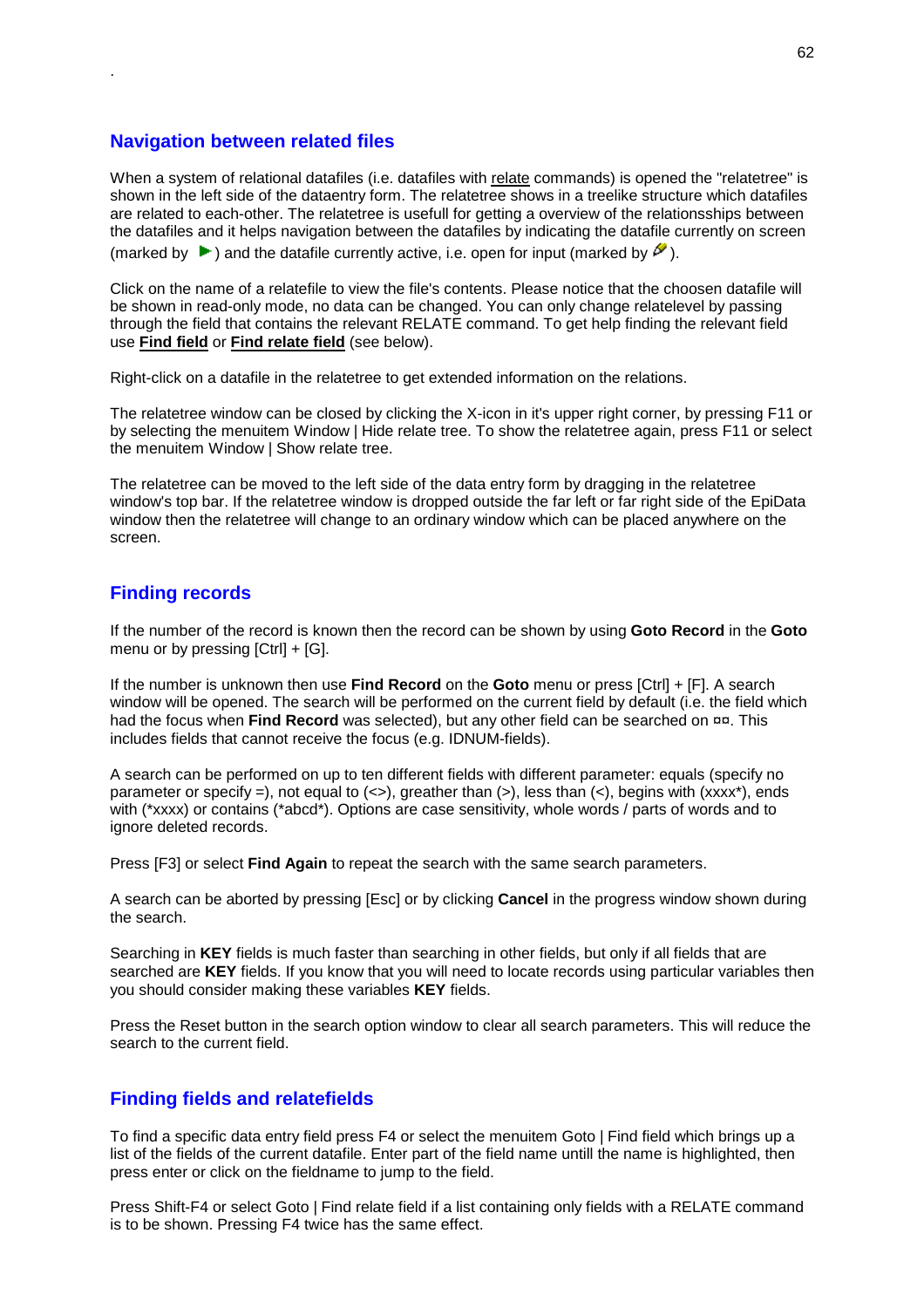# **Filter**

.

During data entry it can be useful to limit which records are shown. This may be done by using the filter function found in the filter menu during data entry.

## **Set a filter**

By placing the cursor in the field that is to be used as filter. The field must be a **KEY** or **KEY UNIQUE** field to act as a filter. Select **Filter** and **Define Filter**. Enter the filter value. Now only records where the selected field has the entered filter value are shown. If you go to the next record, the next record that has the same filter value is shown. **Find** returns individual records whereas **Filter** returns a subset of records.

## **Deactivate a filter**

By selecting **Filter** and **Deactivate Filter**.

During a **RELATE** a filter function using the value of the **RELATE** field is automatically activated.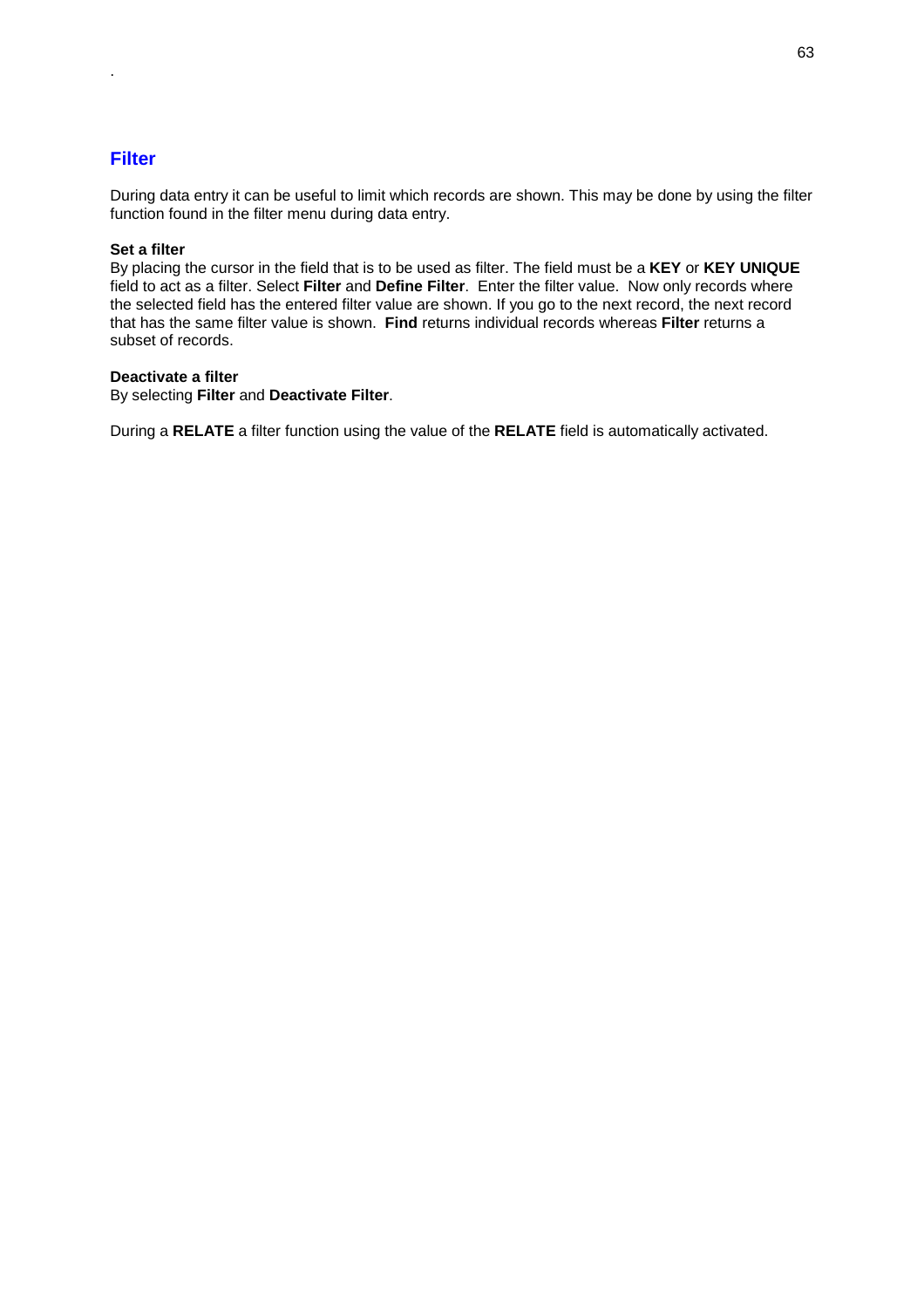# **Append / Merge Data files**

Is used to combine two data files into a third (new) data file.

**Append** is used for combining two data files with exactly or nearly the same structure. Files are joined end-to-end.

**Merge** is used for combining two data files with different structure that share 1-3 common fields ("IDfields" or key-fields). An example could be one data file that is entered on basis of paperquestionnaires and another data file that is imported from another database with (e.g.) clinical data for the same persons. Both data files will contain a code or ID-number identifying the individual person. Files are joined side-to-side.

# **Append**

.

Select the function **Append / Merge** from the **Data** menu. Enter the name of the two data files that are to be appended. Click OK.

A summary of the two selected data files is shown. Enter the name of the new data file that will contain the result of the append operation. The two selected data files will not be changed during the operation.

Append can be performed in two different ways:

The result data file will have the same structure (same fields) as Data file A. Only data in Data file B contained in fields that exist in Data file A will be appended. Data in fields that do not exist in Data file A will be ignored.

The result data file will have a structure that is a combination of all the fields of Data file A and all the fields of Data file B.

**NOTE**: Data file A is considered the 'master' data file. If a field exists with the same name in Data file A and Data file B then the same field in the result data file will have the same field type as the field in Data file A.

**NOTE**: If either Data file A or Data file B has a check file Append/Merge will combine the check files into one check file for the combined file. It is up to the user to control and confirm proper action of the various check commands in the combined file. Pay particular attention to labels jumps, goto statements and if ... then .... endif structures.

After running append a summary of the result data file is shown. The summary is also added to the **data entry notes file** of the result data file.

## **Merge Data files**

Select the function **Append / Merge** from the **Data** menu. Enter the name of the two data files that are to be merged. Click OK.

A summary of the two selected data files is shown. Enter the name of the new data file that will contain the result of the merge operation. The two selected data files will **not** be changed during the operation.

Merge requires one or more key fields to be present in **both** files in order to make it possible to match a record from Data file A to a record in Data file B. Up to three key fields can be selected. The key fields do not have to be marked as **KEY** or **KEY UNIQUE** fields in the check file, but they must exist in both data files.

When the **Merge** page is selected, a list of common fields from Data file A and Data file B is shown. If no common fields exist, then merge cannot be run. Select from 1 to 3 fields in the list of common fields. The combined key fields must be unique in **both** data files.

Two types of merge can be done:

Merge only records where the key (combined key fields) matches in both Data file A and Data file B.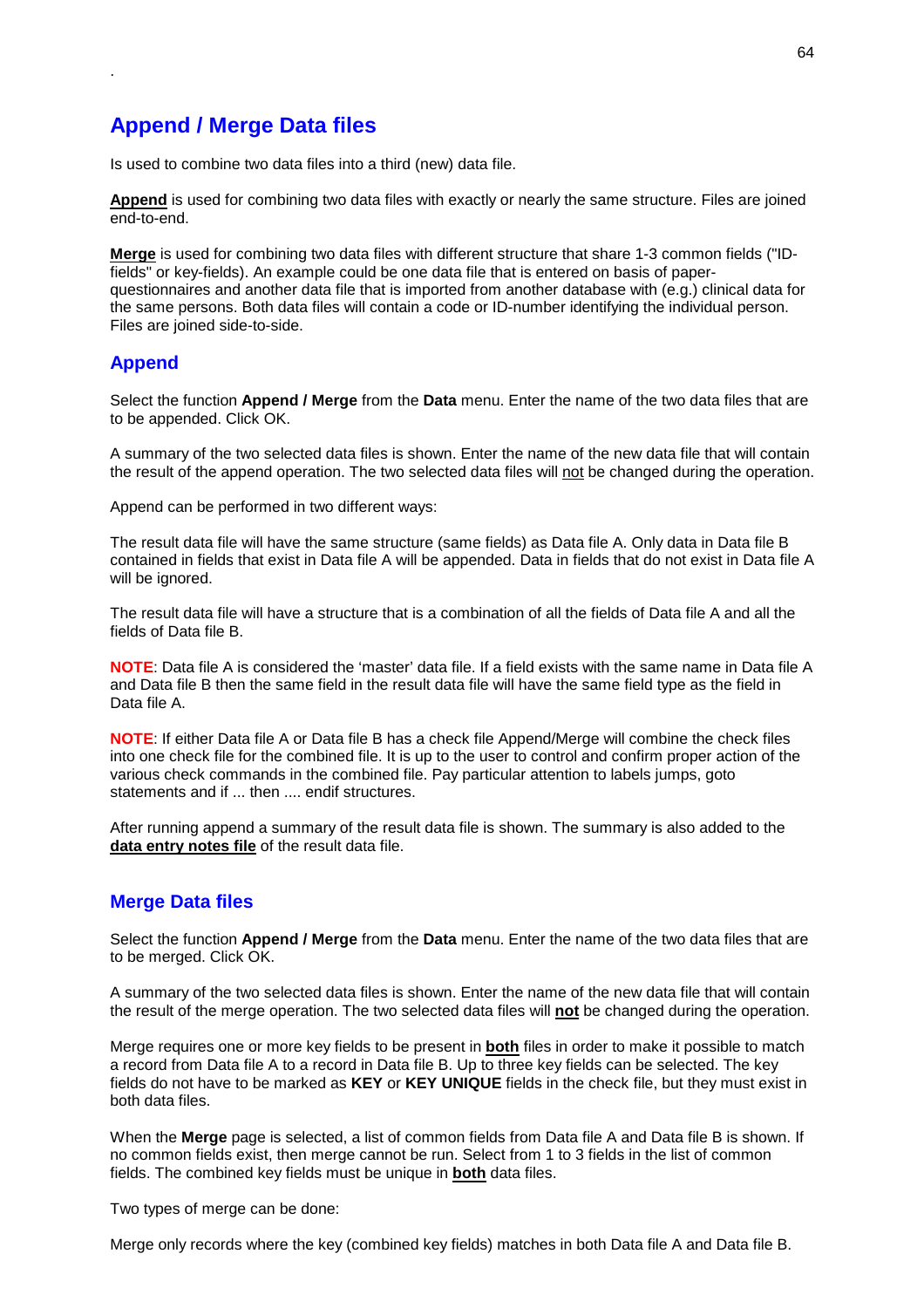Merge all records of both data files. This option may result in many fields with missing values since some records from Data file B may have no matching record in Data file A.

In order to do a merge one or more common fields must exist

.

**NOTE**: If either Data file A or Data file B has a check file Append/Merge will combine the check files into one check file for the combined file. It is up to the user to control and confirm proper action of the various check commands in the combined file. Pay particular attention to labels, jumps, goto statements and if ... then .... endif structures.

After running merge a summary of the result data file is shown. The summary is also added to the **data entry notes file** of the result data file.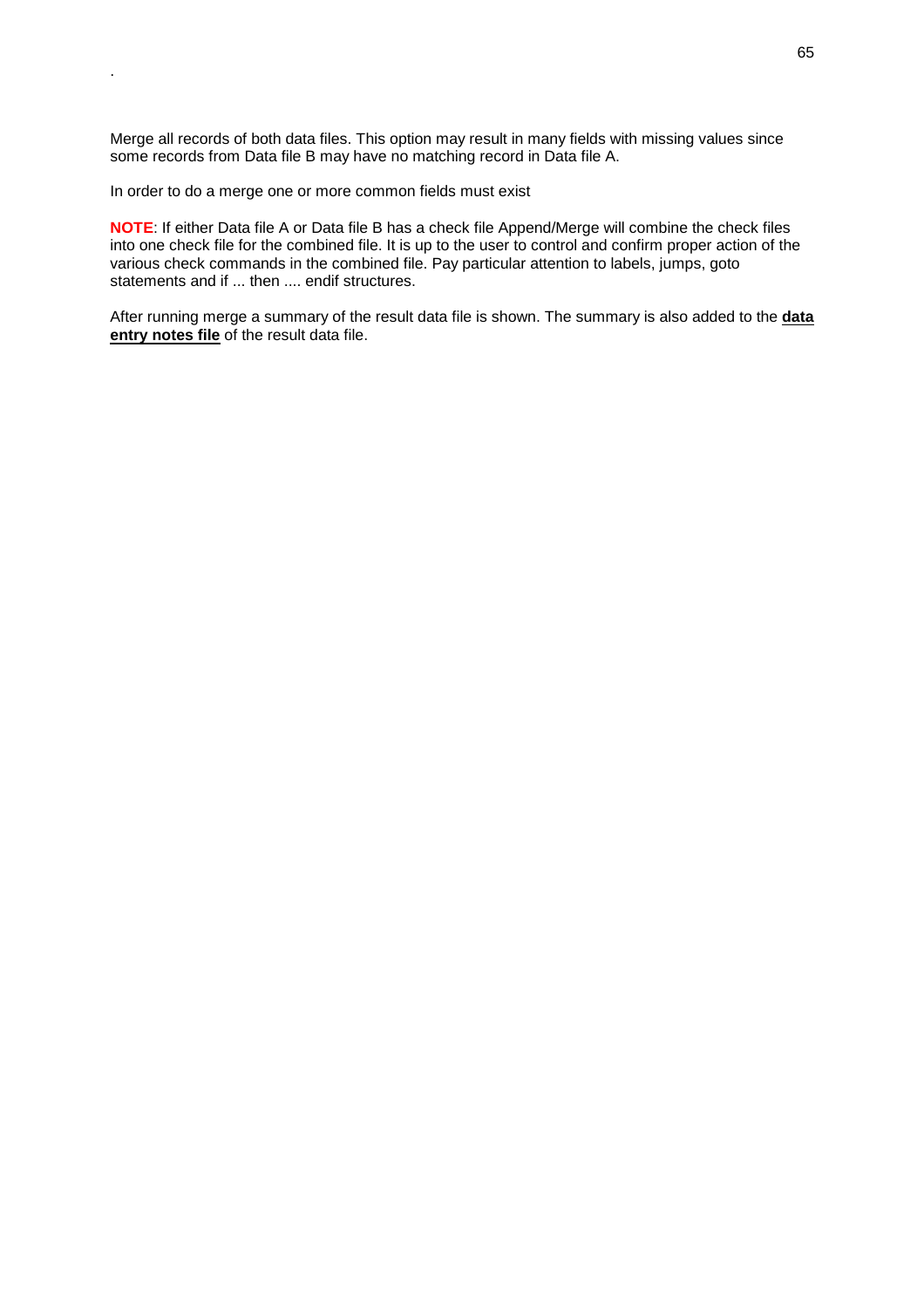# **Document data file**

.

This function provides information on a selected data file and its entry fields.

Data file information includes:

Data file name File size Date of last revision Number of fields Number of records Are checks applied?

For each entry field in the file the following information is given:

Name of entry field The variable label of the field Field type Width of field List of applied checks

The information is shown in an editor window where it can be edited, saved or printed.

# **Data entry notes**

During data entry in EpiData of a questionnaire it is often useful to make notes (e.g. if a difficult to read word is written on a questionnaire). The **Data Entry Notes** function can be used for making short notes either during data entry or when no data file is open.

During data entry the notes can be accessed by pressing [F8]. If no note file exists for the current data file, a new file will be created. Current time and date are automatically inserted in the notes.

**Data Entry Notes** can also be accessed from the **Document** menu.

**Data Entry Notes** will be included if the function **Backup Data file** is selected.

The data entry notes file is also used to store information of append, merge and import operations making it possible to document the changes made to a data file.

During data entry, notes may also be added to the notes file using the **WRITENOTE** check command.

## **Data file label**

When a data file is **created** a data file label can be entered as a short text (50 characters). The data file label is saved as part of the data file (.REC file).

The data file label is shown as part of **Document data file** and is exported when data files are exported to **Stata, Sas or SPSS**

The data file label can be changed by using **Tools / Edit File Label**.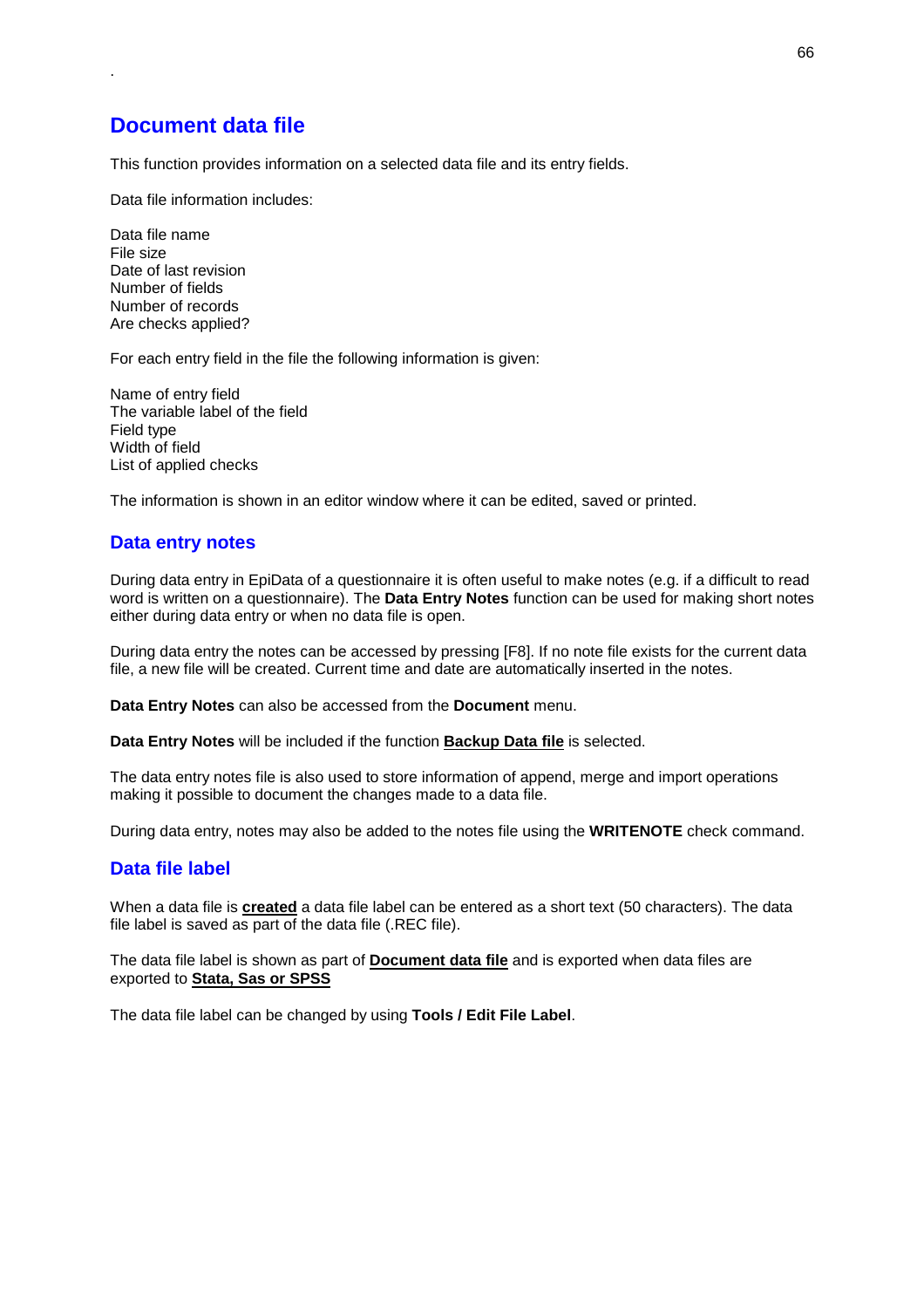# **List data**

.

List data can be used as part of the documentation of entered data by using this function to produce a print of all or part of the data in entered records.

Select the function **Document** / **List Data**.

An **Open File** dialog appears where the name of the data file to list can be entered.

A new dialog box appears where the options of **List Data** can be set.

The options are:

*Select records*

List all records or only a range of records (e.g. from record 100 to record 199) Skip deleted records Use a record filter. Enter a Boolean expression, e.g. ID>1000 or (V10 <> . ) AND (V100=20). Only records where the Boolean expression evaluates to TRUE are shown.

#### *Select fields*

Check or uncheck the fields of the data file to select which fields are shown in the list. Click **All** to select all fields. Click **None** to uncheck all fields.

#### **Options**

**Dimensions of list.** The line width of the list of data can be changed to insure a nice printed output. The number of columns in the list can be changed. If either the line width or the number of columns are changed, a new calculation of the width of the data columns are shown. Data wider than the data column's width are truncated (indicated by '—' in the output).

**Use index as sort order.** If this option is set then the data is listed by an order decided by the KEYfield(s) defined in the check file. Only when a key is defined in the check file can you use that key for listing.

**Write value labels instead of data.** If a field has value labels defined (by using COMMENT LEGAL in the check file) the labels instead of the values will be shown in the list if this option is checked.

The list is shown in EpiData's editor.

## **Codebook – basic tabulation**

The **Codebook** gives key information plus basic descriptive statistics on the data found in the data file including the number of records, number of deleted records, variable labels, field types, selected check commands and number of missing values (= blank fields). Summary statistics are also displayed depending on the field type. **Codebook** is a simple form of frequencies for all or selected variables.

The **Codebook** function is found in the **Document** menu. Select the file to make a codebook for. Select the fields to make a codebook for (default is all fields). It is also possible to make a codebook on a selected range of records, which will effect the calculated means, ranges, etc.

The options page allows you to select the level of default about checks in the check file to be shown in the Codebook.

The resulting **Codebook** is shown in the editor.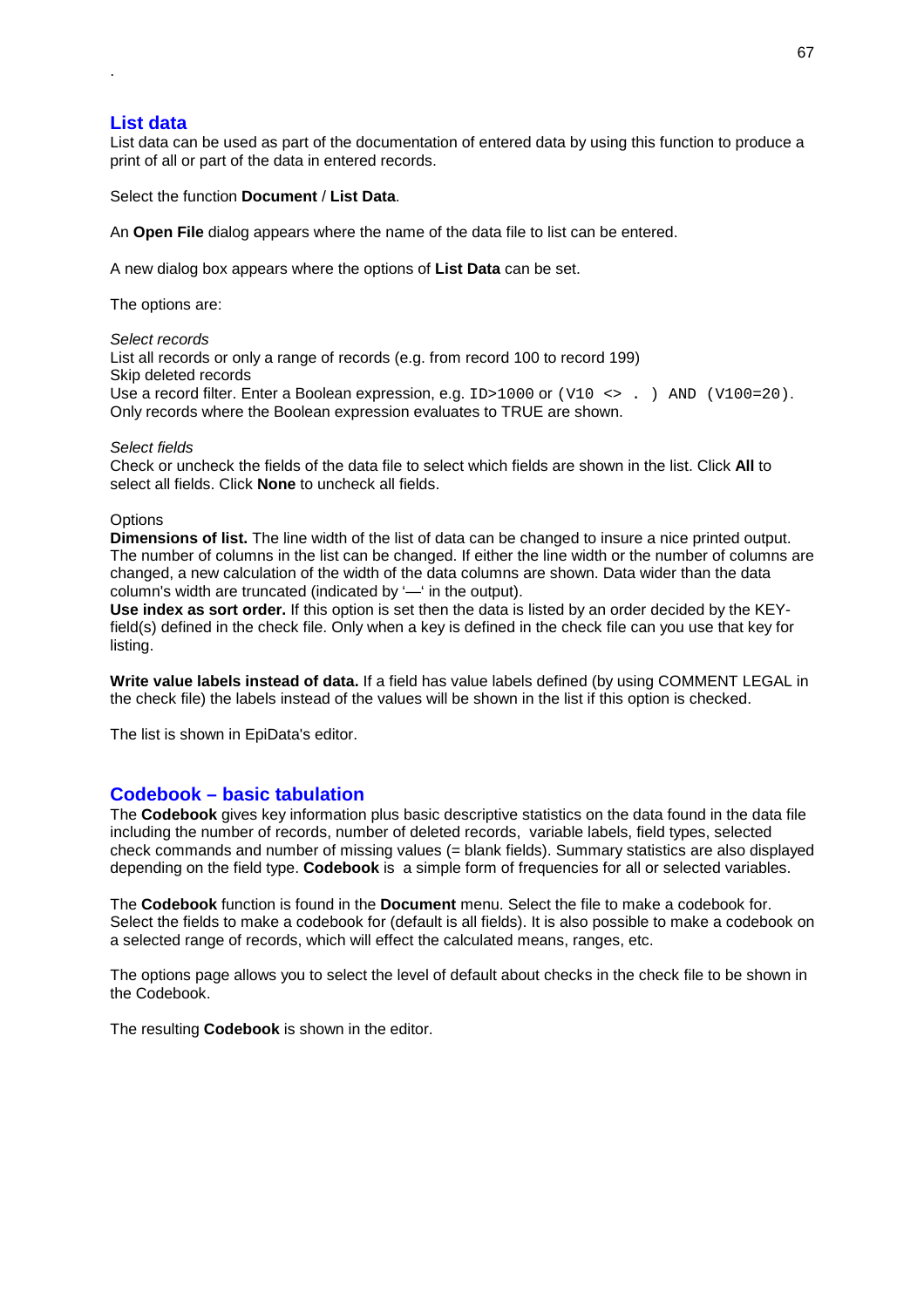# **Logical Consistency Check**

.

**Consistency Check** is a function used for checking the consistency of all data in a data file in one run without browsing the data file manually. It provides 'batch' checking as opposed to the interactive (i.e. as data is entered) checking that is also offered by check commands. A number of consistency checks may be defined in the check file or another text file. The function will show a list of all records in the data file that fail one of the specified consistency checks.

To make a logical consistency check a **CONSISTENCYBLOCK** must be entered either in the check file attached to the data file or in another text file. The **CONSISTENCYBLOCK** is a block command ending with the word **END**. Any number of consistency checks can be defined in the block.

Run **Consistency Checks** from the **Document** menu. Enter the name of the data file to check and the name of file that contains the **CONSISTENCYBLOCK** (can be the check file or any other file). Different data files may share the same **CONSISTENCYBLOCK** file. Click OK, wait for the checks to finish, and examine the resulting report.

The syntax of a check is

CHECK "*Text explaining the purpose of the check" logical / Boolean expression*

The logical / Boolean expression is an example of **good** data.

An example:

```
CONSISTENCYBLOCK
 REPORT ID1
 CHECK "V1 is missing or unusually big" ((V1<>.) AND (V1<112))
 CHECK "ID-numbers are not identical" ID1=ID2
 CHECK "Mother too young" (AGE<15) AND (HASCHILD="N")
  CHECK "Ranges" CHECKRANGE
  CHECK "Legal" CHECKLEGAL
 CHECK "MustEnter" CHECKMUSTENTER
 CHECK "Range and legal" CHECKRANGELEGAL
END
```
The command **REPORT** informs the function of how to report a record that fails a check. If no **REPORT** command is found in the **CONSISTENCYBLOCK** then the record number of the failing record is reported. In this example the value of the field ID1 will be reported for all failing records.

The first check has the caption "V1 is missing or unusually big" and it will report records where V1 is either missing or bigger than 112. The caption is irrelevant for the function in itself. It is used for your own information and for easier reading of the resulting list of failing records.

The syntax of the logical expression is the same as IF expression and the same **operators and functions** can be used. The expression must express what is expected in a "good" record since the resulting report shows the records that fail the test (i.e. where any of the logical expressions evaluate to FALSE).

Three different predefined checks may also be used:

**CHECKRANGE** checks if the values of all the fields are within the **RANGE** defined in the check file. A field's value will only result in a failing record if the value is not missing and if a **RANGE** for the field is defined in the check file.

**CHECKLEGAL** checks if the values of all the fields are legal according to the **LEGAL** and **COMMENT LEGAL** definitions in the check file. Fields with missing values are ignored.

**CHECKRANGELEGAL** checks if the values of all the fields are legal according to the LEGAL, COMMENT LEGAL and RANGE definitions in the check file. Fields with missing values are ignored.

**CHECKMUSTENTER** reports records that have fields with missing values that have **MUSTENTER** defined in the check file.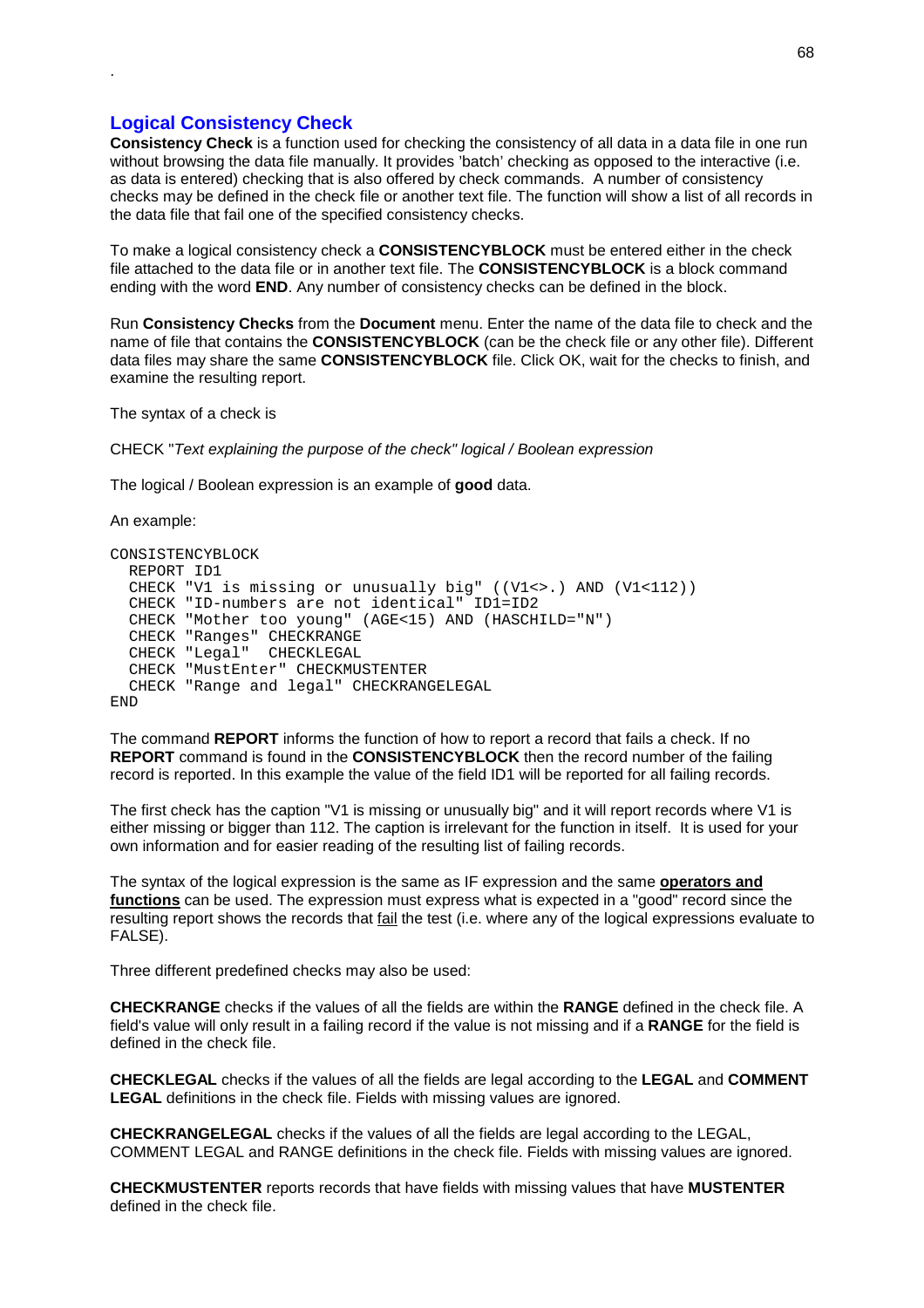# **Double entry and validation**

.

To ensure a high quality of data, often it is a good strategy to have two different persons enter the same data. In EpiData this can be done in two different ways: either by entering the same data in two separate data files, which later can be compared or by entering in double entry mode where the new data immediately are compared with the original data.

## **VALIDATE DUPLICATE DATA FILES**

Two different persons enter the same data in two separate data files. When all data has been entered the two data files may be compared using the function **Validate Duplicate Files** found in the **Document** menu in the main screen (when all files are closed or when only editor files are shown).

To prepare double entry the function **Copy Structure** found in the **Tools** menu may be used to copy the structure (not the data) of a data file to a new data file. **Copy Structure** has the option to leave out text fields since these are seldom entered twice.

Select **Validate Files** when all data has been entered into both files. Select the names of the two files. After that a dialog is shown with the options of the validation process.

#### **Select key fields**

In order to compare two data files one or more **KEY** fields should be selected. The **KEY** fields selected are used to match records in the two files. The list of selectable key fields show only the fields that are common to both data files. Fields that are marked with **KEY** in the check file have a key-symbol  $\mathbf{R}$ . The key symbol is shown only as information. It is not necessary that the **KEY** fields selected for validation are **KEY** fields in the check file.

If no **KEY** fields are selected then the two data files are compared on a record-by-record basis (i.e. record 1 in data file 1 is compared to record 1 in data file 2, and so on). Data in the two files must therefore be entered in the same order if no key fields are selected.

#### **Options:**

*Ignore deleted records* Records marked as deleted are skipped during the validation process

*Ignore text fields* Fields of the type Text and Uppercase text are ignored during the validation process

*Ignore letter case in text fields* If set then "Smith" is considered equal to "sMiTh"

#### *Report differences in field types*

If set then the validation report will include information about fields in the two data files have the same field name but have different field types.

#### *Ignore missing records in data file 2*

Set this option to avoid messages that records found in data file 1 are not found in data file 2. This is useful if double entry is only made on a sample of the original data file. Select the original (full) data file as data file 1 and the extract as data file 2, and set the option **Ignore missing records in data file 2**.

Click OK to run the validation. The two data files are compared and a validation report is shown.

## **DOUBLE ENTRY**

Double entry is a procedure where one person has entered data in a data file and another person enteres the same data in EpiData's double entry mode where the new data immediately are compared with the original data. During the second round of data entry the user will receive messages if the new data differ from the orginal data.

Double entry is done in two steps. First double entry is prepared, second the data are reentered.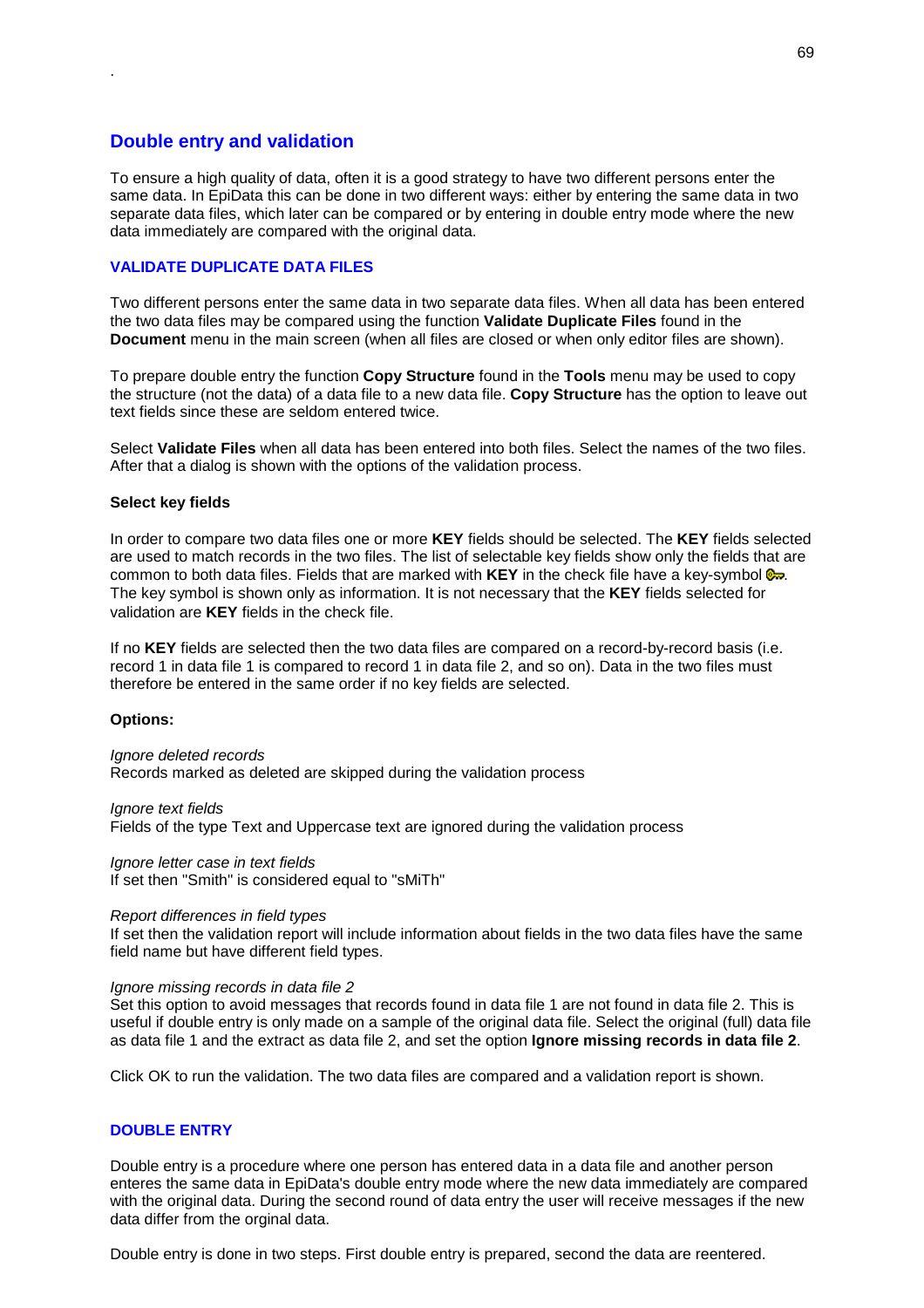#### **Prepare for double entry verification**

In the Tools menu select Prepare Double Entry Verification. Select the data file with the original data. Select a name for the data file, where the second round of data are to be saved.

Options can be changed now: choose if textfields are to be ignore during double entry (only data in numeric fields will be compared with original data).

Choose if records are to be compare by recordnumber or by a keyfield. If the option "Match records by field" is unchecked, then records are compared by recordnumber. If the option is checked, the user will be asked to point out which data field should act as the keyfield. The keyfield must contain unique data, i.e. a ID-number.

Click OK and read the message stating that double entry varification is now prepared.

#### **Re-enter data**

.

Select Enter Data and choose the double entry data file that was created when double entry verification was prepared (this file will be default is Enter Data is selected directly following prepare for double entry). The user will see a warning stating that EpiData is in double entry verification mode.

Begin entering the data. If the data entered differ from the original data file a warning is shown, given the chose of accepting the new value, the original value or editing the input.

As during normal data entry, the double entry verification can be interupted by closing the data file and resumed at a later time.

# **Count records by field**

**Count Records** is used to document how many times a specific value of a specified field occurs in a data file. Several data files can be checked in one run of this function.

An example of use of this function:

A study of patients uses several data files. One data file contains the ID-number and name of all patients included in the study. Another data file could contain basic data concerning the patients (e.g. age, height, weight, etc) including their ID-number. A third data file could contain data regarding the patient's consultations.

If all data are entered correctly then the first data file will have the same number of records as the number of patients included in the project. A specific ID-number will occur in one - and only one record. The second data file ("basic data") should have one record per patient meaning that all the IDnumbers found in the first data file should occur in one (and only one) record. The third data file depends on the study. In this example all patients should have at least one consultation but they can have more than one. This means that a specific ID-number must exist in at least one record, but can exist in more than one record.

The function **Count Records** makes it easy to check these conditions. Run the function specifying all three data files and specify that the field ID (which is found in all three data files) should be the field to evaluate. The result of the operation is a list containing all the different values found in all three data files. Next to each value is the count of records where the field ID has this specific value.

#### **How to operate the Count Records dialog box**

The first line in dialog is where the names of the data files to be evaluated are entered. Several file names can be entered at once separated by space. If a file name contains the character space then imbed the file name in double quotes ("my own data file.rec"). It is not necessary to specify the file extension (.REC). Click on **Add to list** to put the entered files on the list of data files to evaluate.

To remove a file from list, highlight the file or files and click on **Remove from list**.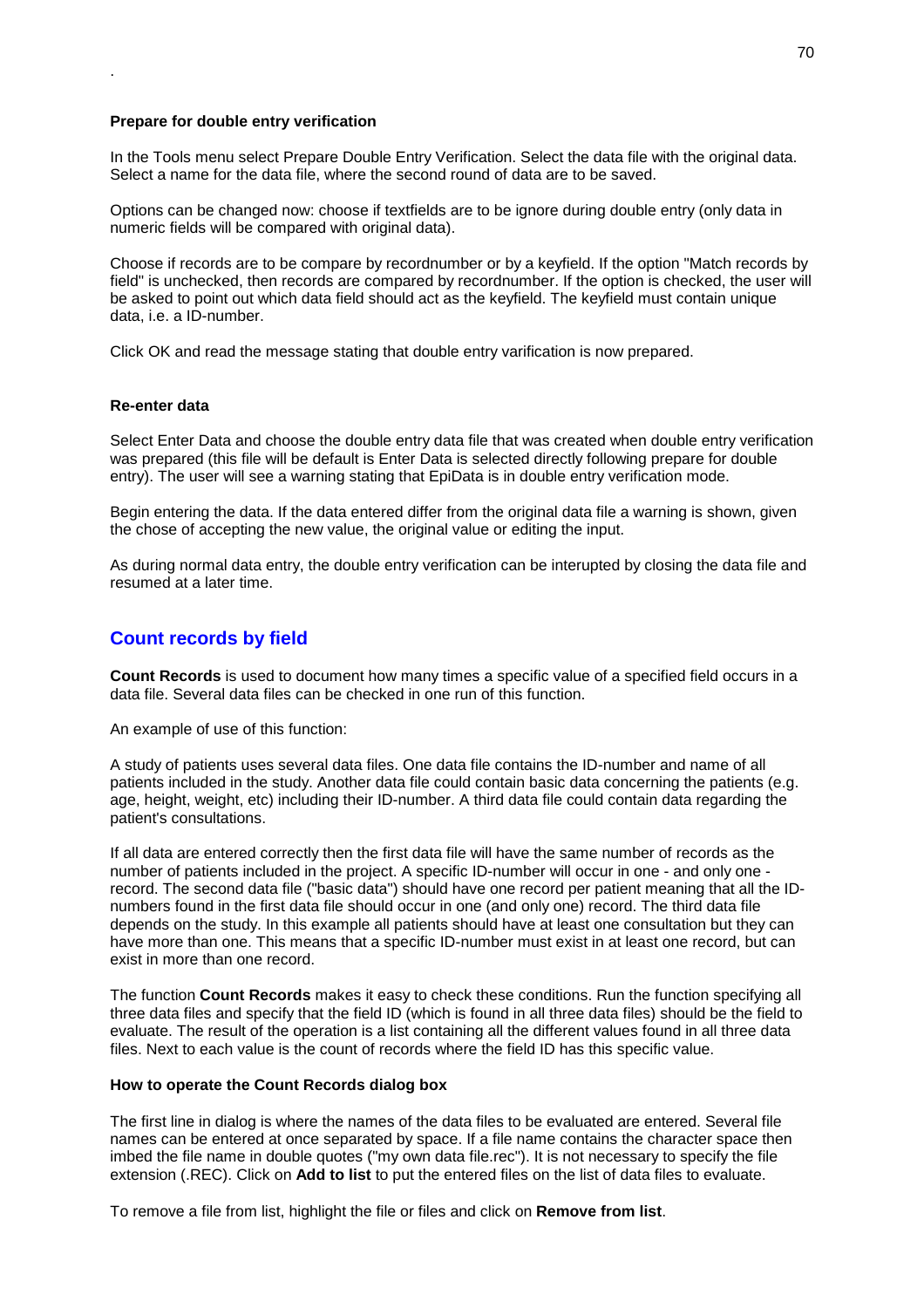When new files are added or removed from the list, the list of fields to evaluate is updated. The list of fields shows all fields that are common to the selected data files. If no fields are shown in the fields list then no fields are common to all the files and the function cannot be used.

Highlight one field in the list of fields making it the field to evaluate. Click OK to run the function.

*Example of output of Count Records by Field:*

.

Two datafiles, FileA.rec and FileB.rec was entered on the list of files. The field ID was highlighted making it the field to evaluate. The output of Count Records by Field is:

```
File 1 = d:\datafiles\FileA.rec
File 2 = d:\datafiles\FileB.rec
```
15 different values for ID found

|                | Files          |               |
|----------------|----------------|---------------|
| ΙD             | 1              | 2             |
| 1              | 1              | 1             |
| $\overline{a}$ | $\overline{1}$ | 1             |
| 3              | $\mathbf{1}$   | $\mathbf{1}$  |
| $\overline{4}$ | $\overline{1}$ | $\mathbf 1$   |
| 5              | $\mathbf{1}$   | $\mathbf{1}$  |
| 6              | $\mathbf{1}$   | $\mathbf{1}$  |
| 7              | $\mathbf{1}$   |               |
| 8              | $\mathbf{1}$   |               |
| 9              | $\mathbf{1}$   |               |
| 10             | $\mathbf{1}$   |               |
| 11             |                | $\frac{1}{2}$ |
| 12             |                |               |
| 13             |                | $\mathbf{1}$  |
| 14             |                | $\mathbf{1}$  |
| 15             |                | $\mathbf{1}$  |
|                |                |               |

The list shows that 15 different values for ID was found in the two datafiles. The values 1-6 was found in one record in both of the datafiles. Values 7-10 was only found in FileA.rec and each of them in only one record. The values 11-15 exists only in datafile 2 (FileB.rec). 11, 13, 14 and 15 is found in only one record, but the value 12 exists in two different records.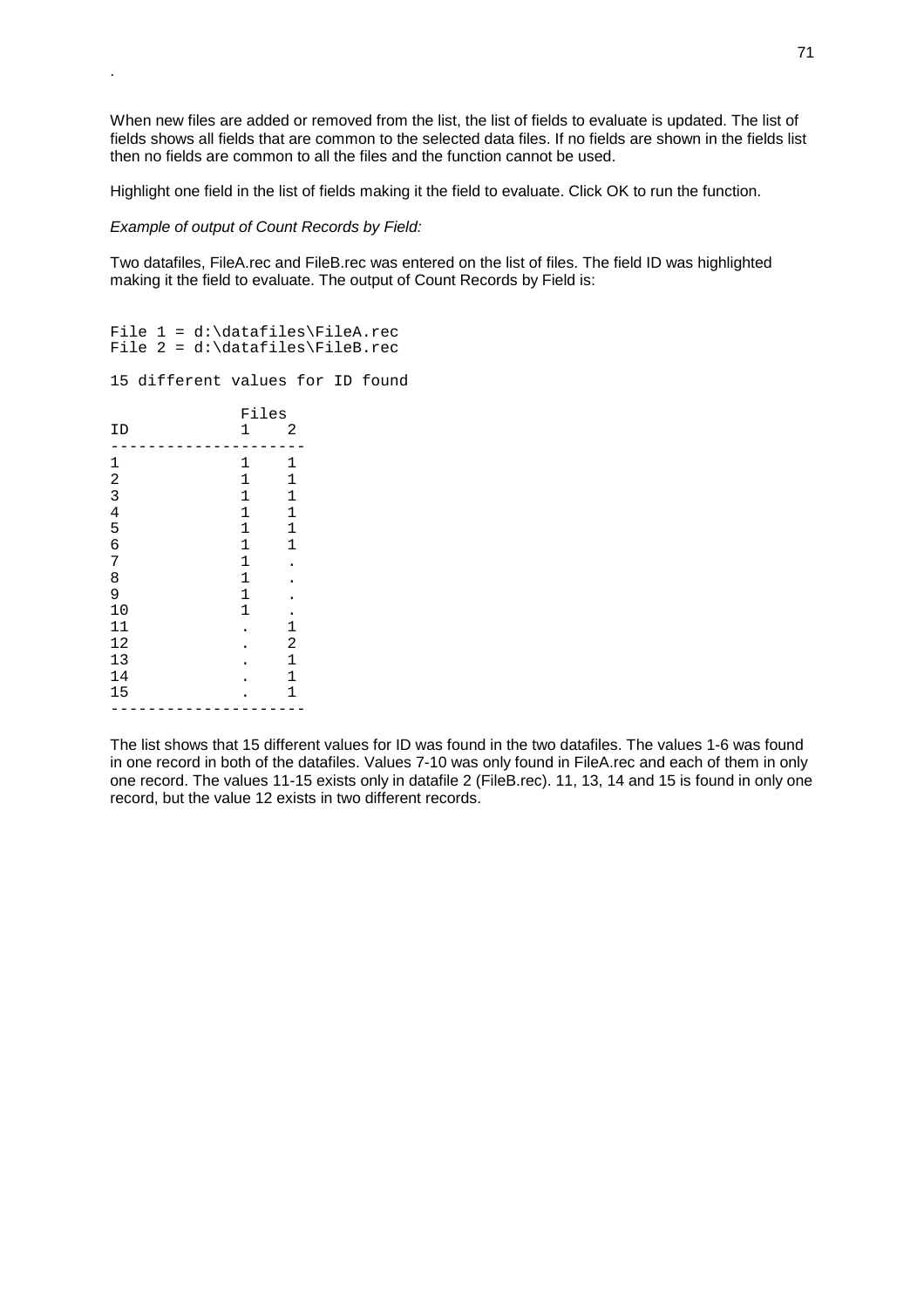# **Export data**

.

Be carefull if you are trying to export old time data where years of dates are only two digits, not four digits including century. If you export such data you should convert to four digit years first. An explanation of this is given on the website of EpiData.

The **Export data** function is found in the **Data in/out** menu and includes:

**backup of data export of data to text file format export to dBase III format export to Excel format export to SPSS format export to Stata format export to SAS format export to new EpiData data file**

# **Backup of data**

Select a data file to backup and select a destination directory. Press OK to begin the backup. This functions creates a copy of the selected data file, a .QES file of the same name, a check file of the same name and a data entry notes file of the same name in the selected destination directory.

Note that this can be done with the check file command BACKUP as well.

Another way of making a backup is to use the Zip files command found in the Tools menu. Use Zip Files to compress all files in a directory and save in a standard zip file (which also can be handled by e.g. WinZip). Zip Files can also be used to encrypt the zip file and thereby make certain that no one can read the backup of the data files.

Use the menuitem Unzip files in the Tools menu to unzip and/or decrypt files.

# **Export to text file**

Exports a data file to a standard windows text file with one record per line. Fields may be separated by an optional specified character.

Select the data file to export and a name of the destination file to be created. The extension of the destination file must be .TXT.

Options are:

*Select records* Export all records or only a range of records (e.g. from record 100 to record 199) Skip deleted records Use a record filter. Enter a Boolean expression, e.g.  $ID>1000$  or  $(V10 \leftrightarrow N)$  AND  $(V100=20)$ . Only records where the Boolean expression evaluates to TRUE are exported.

*Select fields*

Check or uncheck the fields of the data file to select which data is to be exported. Click **All** to select all fields. Click **None** to uncheck all fields.

*Use text qualifier* Select this option to enclose all non-numeric fields in double quotes

*Field separator* Selects the character (e.g. comma) that separates the fields.

#### *Use Index as sort order*

Records are sorted in the order of the index field(s) instead of the recordnumber order.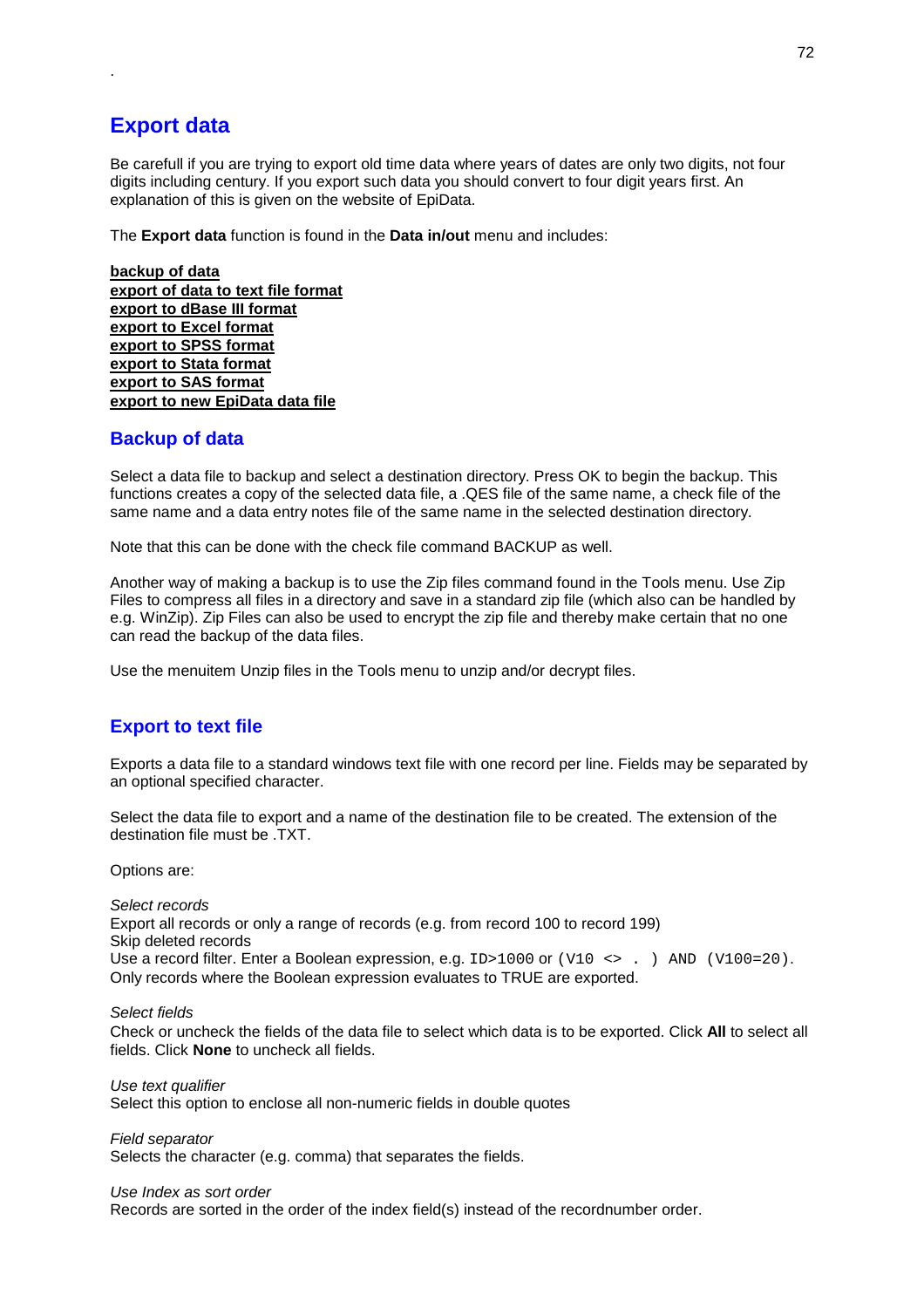### **Export to dBase III format**

Exports a data file to a dBase III file. This file format is widely supported by database, spreadsheet and statistical programs.

Fields are exported as

.

Floating point numbers N - Fixed numbers Text, upper-case text, Soundex, encrypted field C - Characters Boolean L - Logical (Y=true, N=false)<br>Dates (dmy and mdy), today's date (dmy and mdy) D - Date in the format YYYYMMDD Dates (dmy and mdy), today's date (dmy and mdy)

EpiData field type *dBase III field type* 

Integer, IDNUM **N** - Fixed number with 0 digits after the decimal separator

- 
- 
- 

**NOTE:** The dBase format limits the number of fields to 128 fields per file.

Options are:

*Select records* Export all records or only a range of records (e.g. from record 100 to record 199) Skip deleted records Use a record filter. Enter a Boolean expression, e.g. ID>1000 or (V10 <> . ) AND (V100=20). Only records where the Boolean expression evaluates to TRUE are exported.

#### *Select fields*

Check or uncheck the fields of the data file to select which data is to be exported. Click **All** to select all fields. Click **None** to uncheck all fields.

*Use Index as sort order*

Records are sorted in the order of the index field(s) instead of the recordnumber order.

### **Export to Excel**

Exports a data file to an Excel file. The version of Excel used is 2.1 because of its relative simplicity. These files can be read by all later versions of Excel and many other programs.

Fields are exported as

| EpiData field type                              | Excel cell type                          |
|-------------------------------------------------|------------------------------------------|
| Integer, IDNUM, Floating point numbers          | Number                                   |
| Text, upper-case text, Soundex, encrypted field | Label                                    |
| <b>Boolean</b>                                  | Logical (1=true, 0=false)                |
| Dates (dmy and mdy), today's date (dmy and mdy) | Serial date number (formatted as a date) |

**NOTE:** Excel spreadsheets have limits on the number of rows and columns they can handle. The limits are different in the different versions of Excel, so please examine the exported file closely to make sure all data are exported.

Options are:

*Select records* Export all records or only a range of records (e.g. from record 100 to record 199) Skip deleted records Use a record filter. Enter a Boolean expression, e.g. ID>1000 or (V10 <> . ) AND (V100=20). Only records where the Boolean expression evaluates to TRUE are exported.

#### *Select fields*

Check or uncheck the fields of the data file to select which data is to be exported. Click **All** to select all fields. Click **None** to uncheck all fields.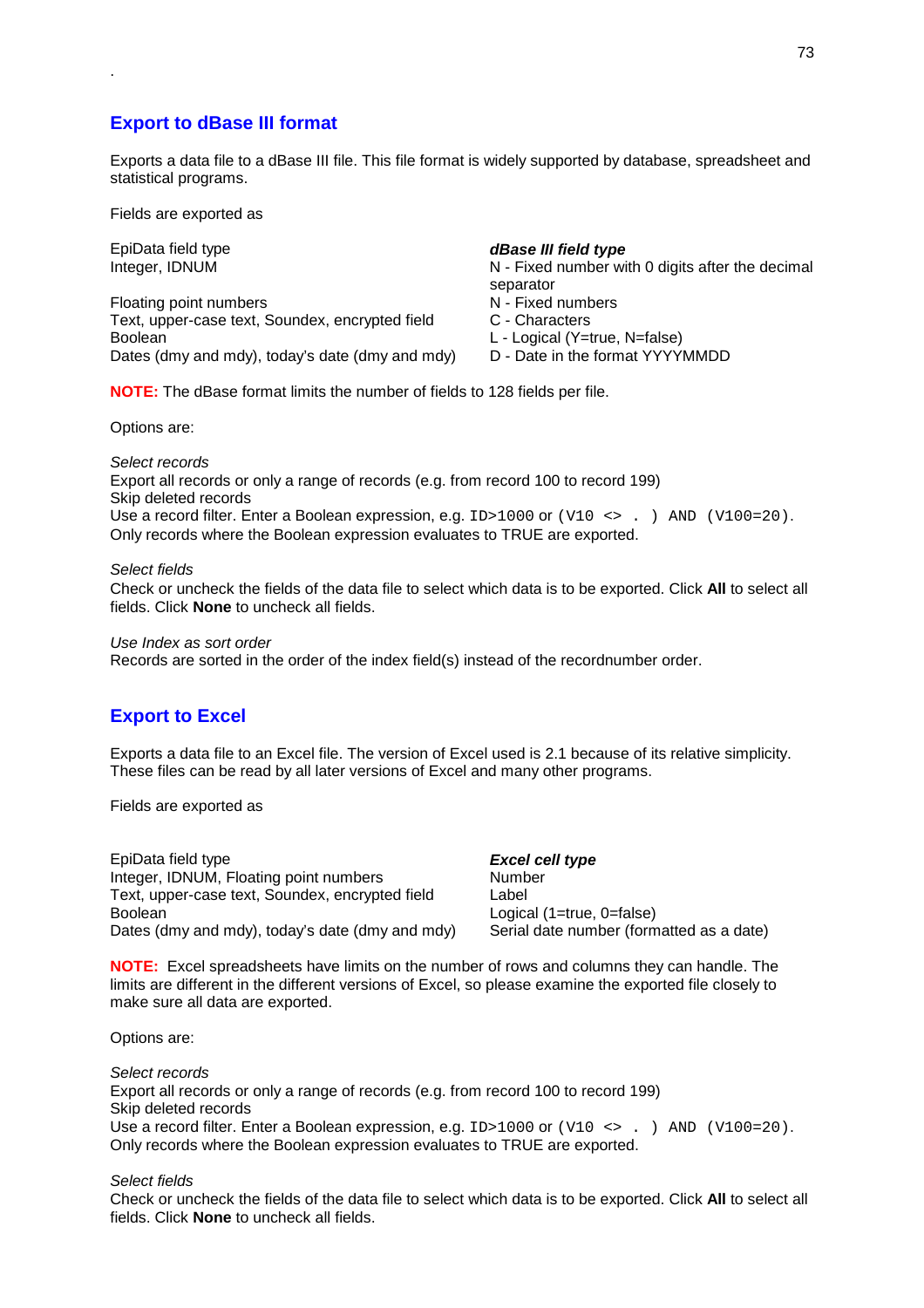#### *Use Index as sort order*

.

Records are sorted in the order of the index field(s) instead of the recordnumber order.

### **Export to SPSS**

Exports a data file to an SPSS command file (\*.SPS) and a raw data file (\*.TXT). Run the command file in SPSS to load the data into SPSS and use the SPSS command SAVE to create a genuine SPSS data file.

Comment legals found in the exported data file are used in the command file as value label definitions.

#### Options are:

### *Select records*

Export all records or only a range of records (e.g. from record 100 to record 199) Skip deleted records Use a record filter. Enter a Boolean expression, e.g.  $ID>1000$  or  $(V10 \leftrightarrow N)$  AND  $(V100=20)$ . Only records where the Boolean expression evaluates to TRUE are exported.

#### *Select fields*

Check or uncheck the fields of the data file to select which data is to be exported. Click **All** to select all fields. Click **None** to uncheck all fields.

#### *Use Index as sort order*

Records are sorted in the order of the index field(s) instead of the recordnumber order.

Note that the term "RECORDS=" in the generated SPSS, sps file has a different meaning than in EpiData. In EpiData records is the number of observations, whereas in SPSS it is the number of lines needed to write all the fields for one person.

#### **Export to SAS**

Exports a data file to a SAS command file (\*.SAS) and a raw data file (\*.TXT). Submit the command file in SAS to load the data into SAS.

Comment legals found in the exported data file are used in the command file as value label definitions.

Options are:

*Select records* Export all records or only a range of records (e.g. from record 100 to record 199) Skip deleted records Use a record filter. Enter a Boolean expression, e.g. ID>1000 or (V10 <> . ) AND (V100=20). Only records where the Boolean expression evaluates to TRUE are exported.

#### *Select fields*

Check or uncheck the fields of the data file to select which data is to be exported. Click **All** to select all fields. Click **None** to uncheck all fields.

#### *Use Index as sort order*

Records are sorted in the order of the index field(s) instead of the recordnumber order.

### **Export to Stata**

Exports a data file to a Stata file version 4, version 5 (same format as version 4), version 6, 7 or version 8. Note that the case setting in options for creation of data files is used when exporting. If you want small letter variable names in Stata set the option to small.

The data file format for Stata includes information on data file label, variable labels and value labels. Note that Stata version 4/5 only allows short labels (the value labels may be up to 8 characters). If labels are too long to fit the Stata data file structure they will be truncated.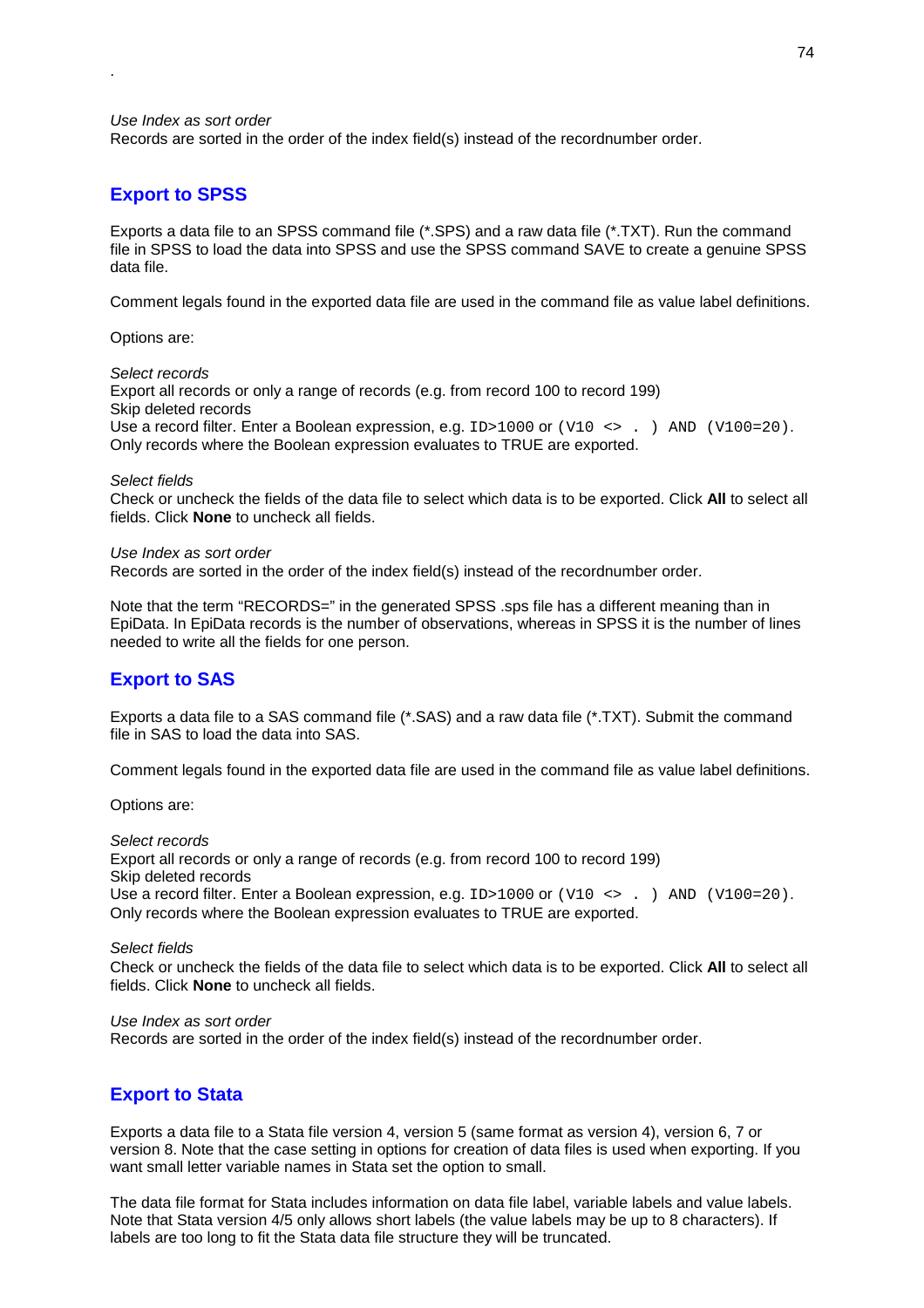EpiData field type *Stata variable type*  Integer - Length<3 Byte - Length<5 Integer - Length<10 Long integer - Length >=10 Double real Floating point numbers Double real Boolean Boolean Boolean Boolean Boolean Boolean Boolean Boolean Boolean Boolean Boolean Boolean Boolean Boolean Dates (dmy and mdy), today's date (dmy and mdy) Serial date number (formatted as a date using %d) Text, upper-case text, encrypted field String Soundex Soundex Superintendent String (length=5)

Options are:

.

*Select records* Export all records or only a range of records (e.g. from record 100 to record 199) Skip deleted records Use record filter. Enter a Boolean expression, e.g. ID>1000 or (V10 <> . ) AND (V100=20). Only records where the Boolean expression evaluates to TRUE are exported.

Select fields

Check or uncheck the fields of the data file to select which data is to be exported. Click **All** to select all fields. Click **None** to uncheck all fields.

*Select Stata version* Selects which Stata version the \*.DTA file is written for.

#### *Select lettecase for fieldnames*

Fieldnames (or variablenames) are casesensitive in Stata. Use this option to set the letter case of variables in the exported Stata file.

*Use Index as sort order*

Records are sorted in the order of the index field(s) instead of the recordnumber order.

### **Export to new EpiData data file**

Exports a data file to a new EpiData data file. The advantage of this function is that it is easy to make an extract of a data file by exporting fewer records than the original data file or by exporting fewer fields.

Options are:

*Select records* Export all records or only a range of records (e.g. from record 100 to record 199) Skip deleted records Use a record filter. Enter a Boolean expression, e.g.  $ID>1000$  or  $(V10 \leftrightarrow N)$  AND  $(V100=20)$ . Only records where the Boolean expression evaluates to TRUE are exported.

#### *Select fields*

Check or uncheck the fields of the data file to select which data is to be exported. Click **All** to select all fields. Click **None** to uncheck all fields.

*Use Index as sort order*

Records are sorted in the order of the index field(s) instead of the recordnumber order.

You can use this if you want to analyse data in Epi Info v6 and the number of fields in your REC file is too large.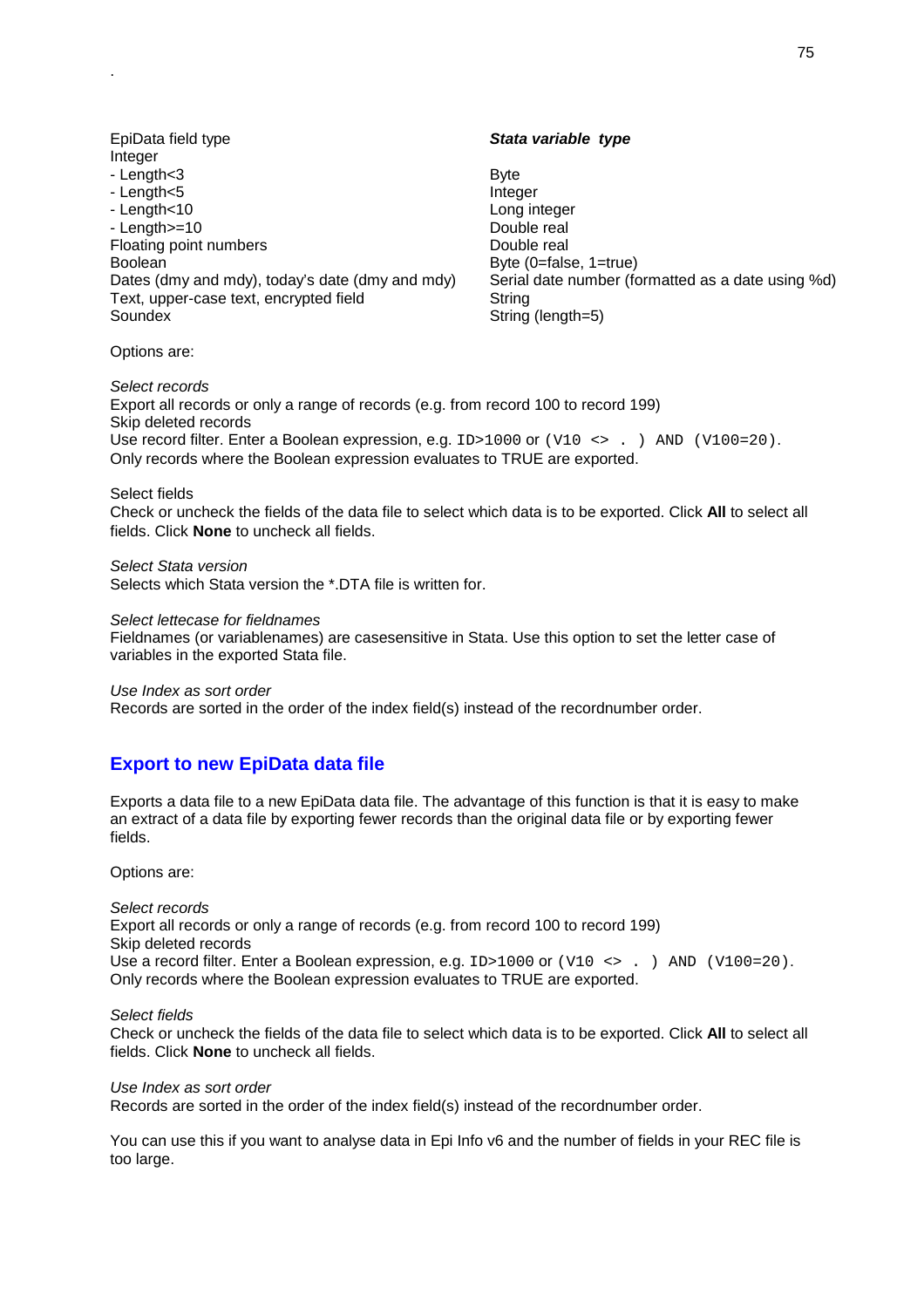## **Import data**

.

The import function is found in the **Data** menu and includes:

#### **Import of text filesImport of dBase filesImport of Stata files Import text files**

EpiData can import data stored in text files in different formats: delimited (with comma, semicolon, TAB, etc.) or fixed, with text qualifiers and different date formats.

To import data from a text file you must first create a .QES file that acts as a template for the import. The .QES file is also used to give the variables in the text file field names. The fields are named from the .QES file. If the text file contains field names in the first line the option **Ignore first line in text file** must be checked. The .QES file also defines to which field types the variables in the text file are assigned.

If the .QES file contains fewer fields than the text file has variables, then the surplus variables in the text file are ignored. If the .QES file contains more fields than the text file, then the surplus fields are set to missing.

If the text file contains dates then make sure to set the date format options correctly.

Options are:

**Delimited format**. The variables in the text file is separated by a comma, a semicolon, a TAB character, etc. Remember to set the **Delimiter** option correctly.

**Enclosure of text/variables**. Defines if all variables, no variables, or only text variables in the text file are enclosed in double quotes (").

**Fixed format**. The data in the text file are stored without a delimiter between the variables. If this option is used then make sure that the width of the entry fields defined in the .QES file is exactly the same as the width of the variables in the text file. If the option to create delimited text files exists in the program that generates the text file then it is recommended that you use the delimited text file format.

**Ignore first line in text file**. Often text files include, for ease of use, the variable names in the first line. If such a line exists it must be ignored during import to EpiData. Variable names are defined in the .QES file.

**Date format**. Specifies the order of day, month and year in dates.

**Date separator character**. Use this option to specify which character separates the day, month and year in dates. Clear this option if no separator character is used in the text file.

**Dates has prefixed zero**. Set this option if dates in the text file is in this format (e.g.): 04052001 (May 4th, 2001). Clear this option if the format is (e.g.): 4052001 (also May 4th, 2001)

**Years have 4 digits**. Specifies if years in the dates of the text file are 4 digits (2001) or 2 digits (01). If years have only 2 digits then the century will be set to 20 if the year is less than 50 and to 19 if the year is greater than or equal to 50.

#### **Import dBase files**

Imports files in dBase III or dBase IV format to EpiData data files.

dBase files has variable names that can be 11 characters in length. Field names longer than 10 characters will be truncated since EpiData operates with 10 character field names.

The variable types of the dBase file will be imported as:

| dBase variable type | EpiData field type       |
|---------------------|--------------------------|
| $C - Text$          | Text field (normal case) |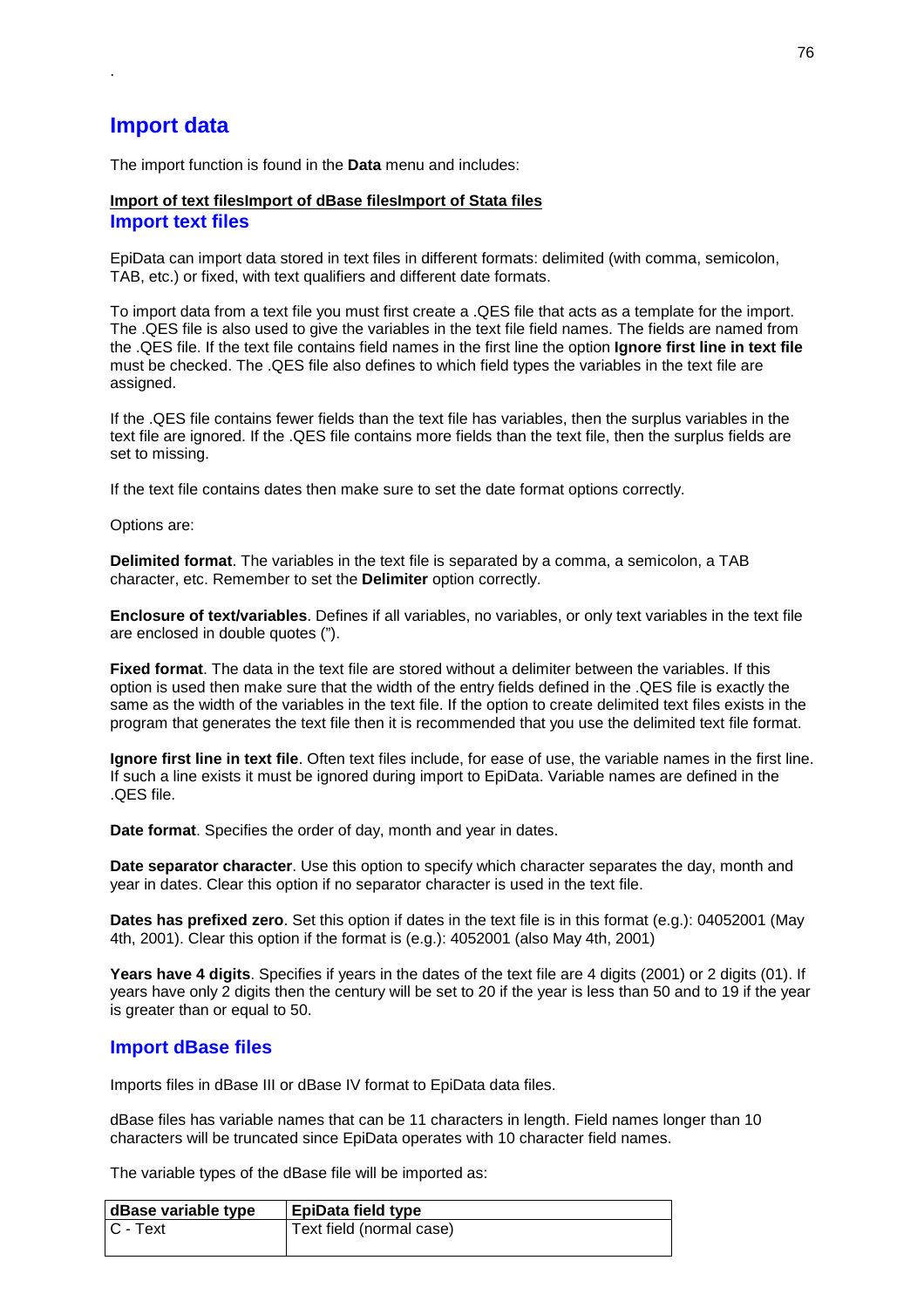| D - Date      | Date field in either European style (dd/mm/yyyy) or<br>American style (mm/dd/yyyy) depending on what<br>option is set                                                             |
|---------------|-----------------------------------------------------------------------------------------------------------------------------------------------------------------------------------|
| N/F - Numeric | Variables with zero decimals and a width smaller than<br>five digits will be imported as integer fields. Other<br>numeric variables will be imported as floating point<br>fields. |
| – Logical     | Boolean field                                                                                                                                                                     |

Only these variable types can be imported by EpiData.

Options for import are:

.

- import dates as <dd/mm/yyyy>, <mm/dd/yyyy> or <yyyy/mm/dd>

### **Import Stata files**

EpiData can import Stata files versions 4, 5, 6, 7 and 8. A maximum of 800 variables can be imported.

Field names in Stata version 7 and 8 can be 32 characters in width. These field names will be truncated to EpiData's standard 10 character field names. Variable labels in Stata version 6, 7 and 8 can be 80 characters in width. These will be truncated to 50 characters.

The variable types of the Stata files will be imported as:

| Stata variable type | <b>EpiData field type</b>                                                                                                                                                                                          |
|---------------------|--------------------------------------------------------------------------------------------------------------------------------------------------------------------------------------------------------------------|
| <b>Byte</b>         | Integer field (3 digits)                                                                                                                                                                                           |
| Integer             | Floating point field (5 digits)                                                                                                                                                                                    |
| Long                | Floating point field (11 digits)                                                                                                                                                                                   |
| Double, float       | Floating point field. If format code is %fx.y<br>then x defines the width of the field and y<br>defines the number of decimals.<br>If format code is not %f then the field length<br>is set to 18 with 4 decimals. |
| Strina              | Text field (normal case)                                                                                                                                                                                           |

If the format of a numeric variable is %d then the variable is imported as a date field. Standard is <dd/mm/yyyy> but <mm/dd/yyyy> will be used if the format specifies that the month is shown before the day.

If the Stata file contains value labels then these will be imported to a check file as **COMMENT LEGAL**.

If missing values in the form .a, .b or .c are found during import of a Stata 8 data file, the check file will get a MISSING VALUE definition.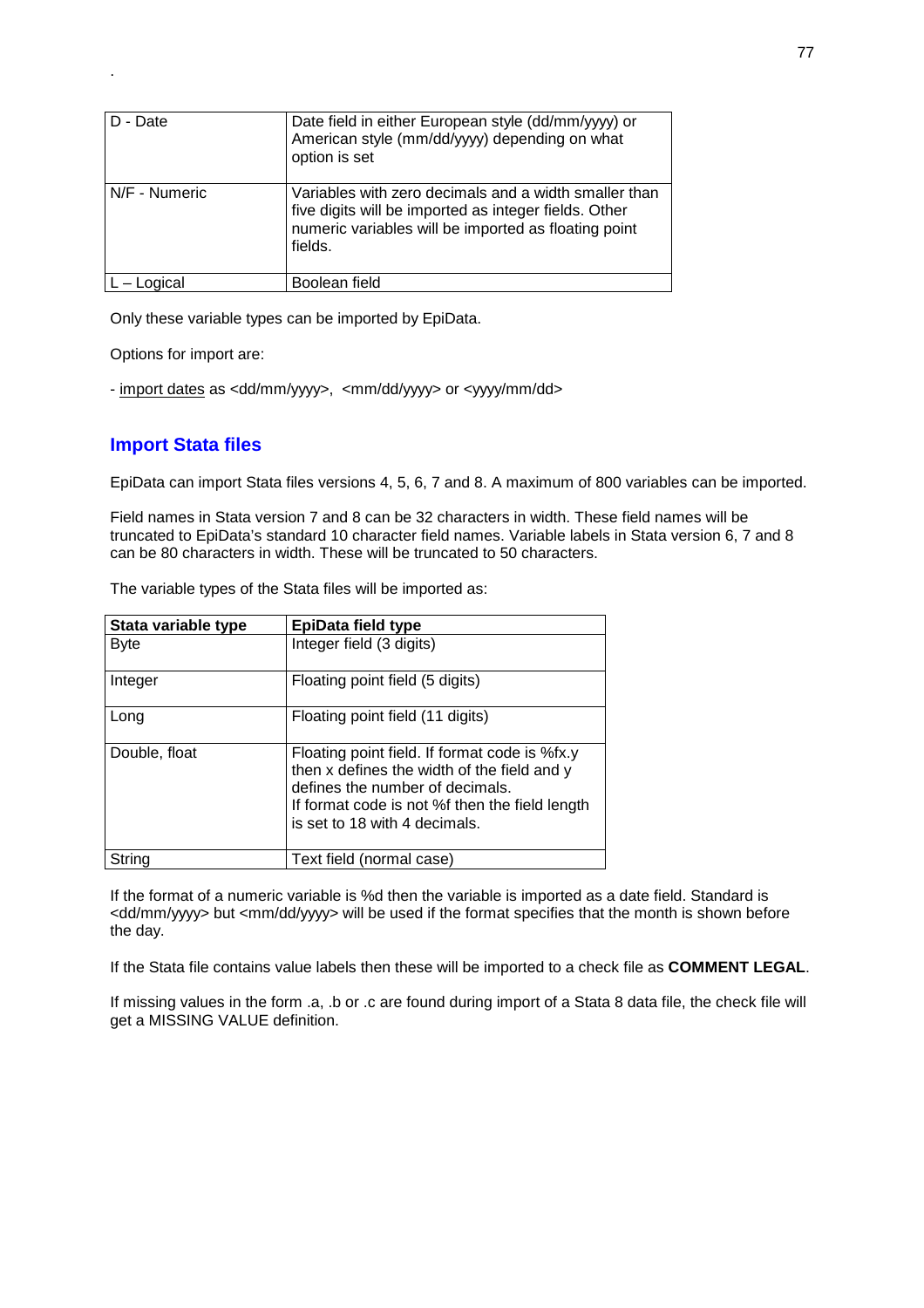### **Other tools and functions Make QES file from data file**

If the .QES file that was used to create a data file is no longer available, it can be created by using **QES File from REC File** found in the **Tools** menu.

Enter the name of the data file and a name of the new .QES file. Click OK.

**QES File from REC File** will ensure that field names stay the same as in the data file if the new .QES file is used to make a new data file. If the data file was created with the option **Automatic field naming** (as Epi Info) then curly brackets will be inserted if necessary. If the data file was created with the option **First word in question is field name** then the field name will be inserted as the first word.

### **Recode data file**

.

**Recode data file** is a tool that can be used to change the values of multiple fields in all records in a data file in one batch run. The recode commands are part of a **RECODEBLOCK..END** block which can be defined in the check file or in any other text file. The commands that can be used in the **RECODEBLOCK** are: **LET** (with or without an explicit **LET**), **IF**..**ELSE**..**THEN**..**ENDIF**, **CLEAR** and **EXIT**.

To run a set recoding commands select **Recode Data** from the **Tools** menu. Enter the name of the data file to recode and the name of the file containing the **RECODEBLOCK**.

Recoding will be done for all records. A message will be given showing the number of records that will be changed. The operation can be cancelled at this point leaving the data file unchanged. If the operation is not cancelled then a backup of the original data file will be saved under the filename *FILENAME*.OLD.REC and the file *FILENAME*.REC will contain the recoded records.

In the example below the function **RecordNumber** is used. This function returns the current record number and can be used as a counter. In the example the field ID will get the value 3001 in record 1, 3002 in record 2, etc.

A summary of the recode operation will be added to the data entry notes files of the data file. Use **Document** / **Data Entry Notes** and enter the name of the data file to view the data entry notes file.

#### *Example of a RECODEBLOCK:*

```
RECODEBLOCK
  ID=RecordNumber+3000
  IF V2 = . THEN
    CLEAR V3
    EXIT
  ENDIF
  V3 = V3 + 1END
```
#### **Converting a two digit year to a four digit year.**

This is simple since EpiData will read all dates as implicit four digit year. Numbers from 50 to 99 read as 19xx and numbers from 00 to 49 as 20xx:

```
RECODEBLOCK
  * to convert a 2 digit year to a four digit year:
  fouryear = twoyear
END
```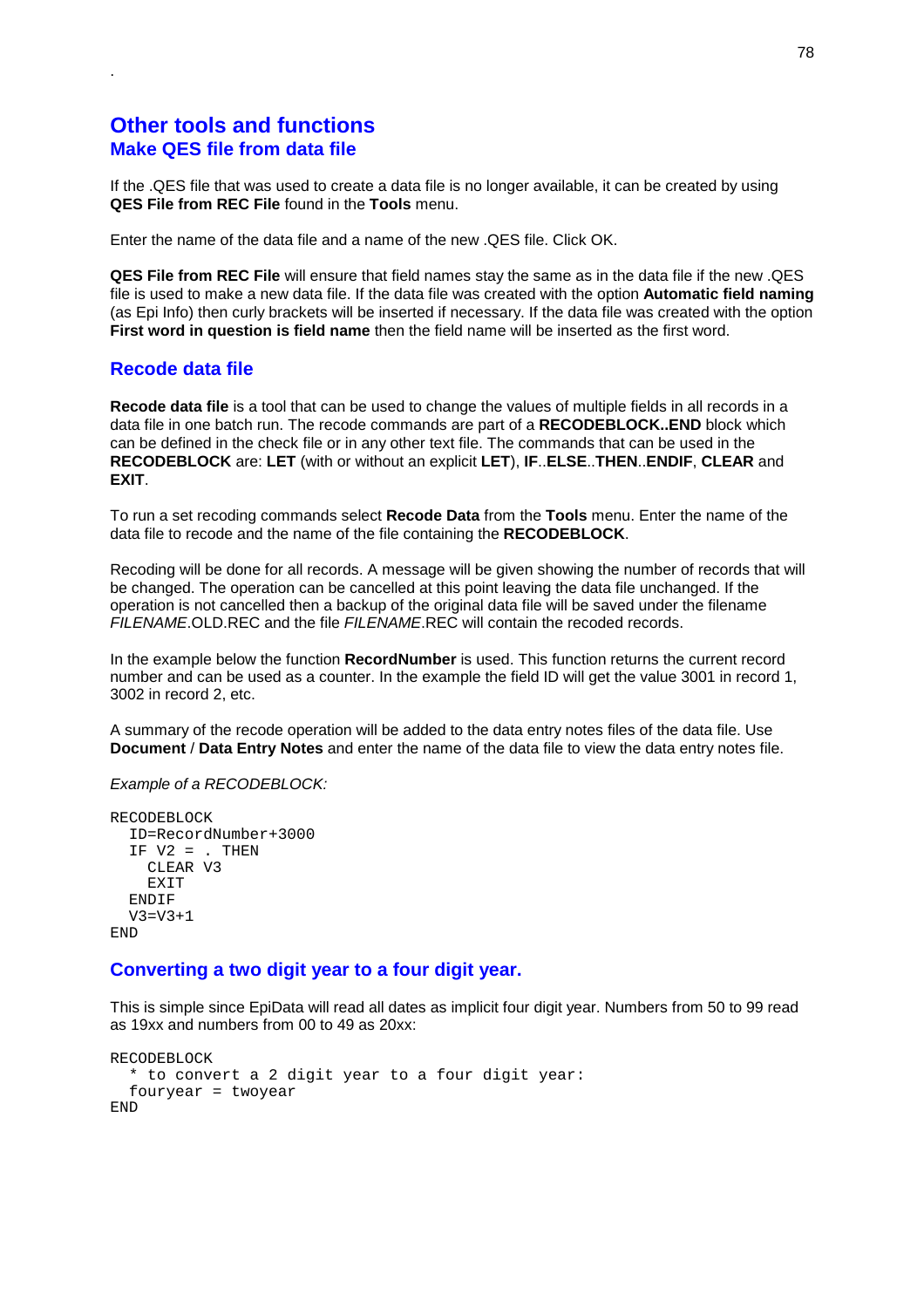### **Pack data file**

.

During data entry a record can be marked for deletion using [Shift] + [Delete]. The record is not removed from the data file but only marked for deletion.

To permanently delete all records marked for deletion use the function **Pack File** found in the **Tools** menu.

Before the marked records are deleted permanently a warning is given showing how many records are about to be deleted. If OK is pressed the records are deleted permanently. A backup of the original data file is saved under the filename *FILENAME*.OLD.REC. If **Cancel** is pressed then the data file remains unchanged.

### **Compress data file**

**Compress File** changes the width of all fields in a data file so that the width is exactly the width of the widest value. If an integer field is defined as  $\# \# \# \# \# \# \# \# \# \{10 \}$  digits) but the highest number in the data file in this field is only 9999 then the field is redefined as  $\# \# \#$ .

The advantages of **Compress Data file** is that the data file can be reduced in size. Wasted space in all fields is removed.

When the function is run a Backup of the original data file (before compression) is saved under the file name *FILENAME.*OLD.REC.

### **Print data entry form**

When a data entry form is shown it can be printed looking the same as it does on the screen, including the current values of the fields. This may also be done when a data entry form is shown using the **Preview Data Form** function.

Select **Print Data form** in the **File** menu when a data entry form is shown on screen.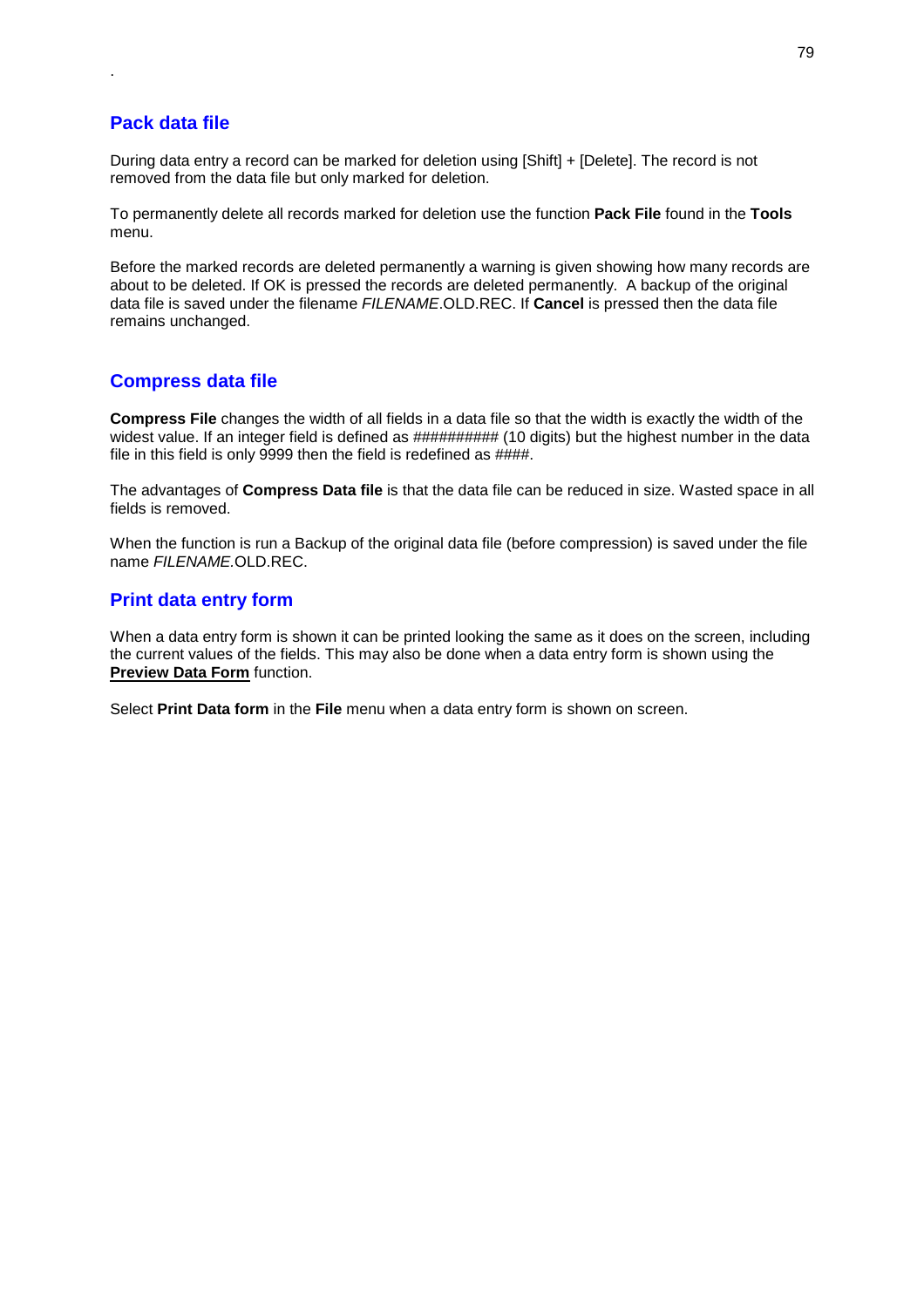# **Options**

.

When all windows are closed or when an editor window is active, EpiData program options can be set by selecting **File** / **Options**.

The options are placed on several tab-sheets. You can select another tab-sheet by using the mouse or  $[Ctrl] + [TAB]$ .

All settings are saved in the EpiData.ini file when EpiData is closed so selected options will be the same the next time EpiData is started. Note that several different .INI files can be made on the same computer, see **The .INI file**.

#### **EDITOR OPTIONS**

Change of font and background colour in editor windows. Note that all open editor windows are updated with the new font and colour when **Options** are closed by using OK.

Change the number of spaces that are inserted when the [TAB] key is pressed. EpiData cannot work with tab characters so tabs are automatically replaced with the number of space characters defined in the **Editor Options** page when a file is opened or when text is pasted from another program.

#### **SHOW DATA FORM OPTIONS**

Defines how a data file is shown in a data form.

You can change the font and background colour of the data forms. You may also specify a different colour for the background of the entry fields and choose to have a highlight in the active entry field.

Other options are how the entry fields look (3D-look, flat with border or flat without border), line height in the data form and the number of pixels that the tabulator character (@) inserts.

#### **CREATE DATA FILE OPTIONS**

Defines how field names are made when **Create Data file** is run.

Define field names to be upper-case, lower-case or "as is in the QES file".

The naming style can also be selected. For details, please refer to the section **Field names**.

#### *DOCUMENTATION OPTIONS*

Defines how editor windows look when showing documentation (e.g. **Document data file**, **List Data**, **Codebook**).

#### **ADVANCED OPTIONS**

**ID-number**: Defines the first number used in new files that contain an **IDNUM** field.

**Error messages**: If this option is set then messages due to errors in the handling of **IF** and **LET** expressions in check files will be shown during data entry. This function can help in finding the reason why an expression or condition does not work during the designing of a data entry system. If this option is not set then errors in **IF** and **LET** expressions are ignored during data entry.

**Language** selects the language to use in menus, buttons, error messages etc. in EpiData. Please refer to the **language** section.

**Restore default options**: Restores all options to default values (except language).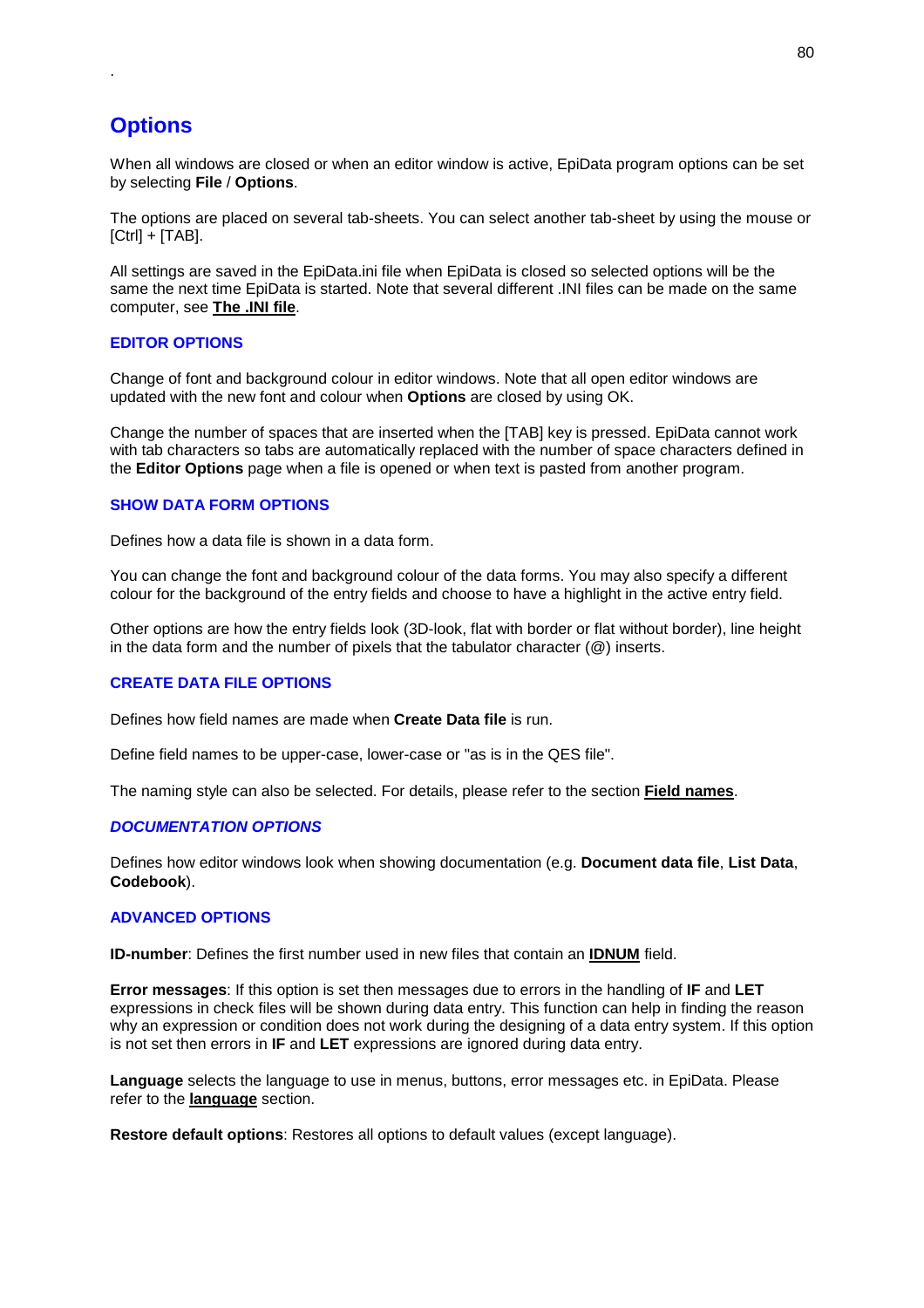#### **SOUNDS**

.

It can be useful to make EpiData beep when an error occurs. This is indicated as part of the advanced options setting. By tick marking "Warnings" a standard beep will occur when an error or warning happens provided the PC can give sounds. Some experimentation is needed. See further explanation in CHECK file language description of the command BEEP.

#### **FILE ASSOCIATIONS**

Use this function to associate one or more of the EpiData file types with EpiData making it possible to start EpiData with a double click on e.g. a data file (.REC file) in Explorer. The associated file types are given an icon which makes it easier to identify the files as belonging to EpiData in Explorer.

Set the check mark next to the file types that are to be associated with EpiData and click the button **Associate file types**.

To remove the association for one or more of the file types, set the check marks of the relevant file types and click the button **Remove association**.

### **The .INI file**

All settings of EpiData are saved in the file EPIDATA.INI which is located in the same directory as the program file EPIDATA.EXE. It is not recommended that the .INI file is edited manually. However, it can be useful if shipping a translated version of EpiData to add a file with the name EPIDATA.INI which contains one line, for example:

Language=Francais

This line will make sure that EpiData starts with the specified language the first time EpiData is run without the user having to go to **Options** to change the current language.

**DO NOT** include other lines in the shipped .INI file. The .INI file contains information on recently used files, window sizes, etc. All this information is unique to one computer and may create strange results if moved directly to another computer.

EpiData may be run with the program parameter /INI=*inifilename*. This parameter specifies that the program settings are to be loaded from another .INI file than EPIDATA.INI and are to be saved to the same file. This makes it possible to have several users on the same computer all saving their own settings (window sizes, colours, etc.).

#### **Toolbars**

EpiData has two toolbars on the top of the program window - the work-process toolbar and the editor toolbar. All functions shown in the toolbars can be reached by using the menus (**File**, **Edit**, etc.) and one or both of the toolbars can be hidden.

Hide or show a toolbar by right-clicking with the mouse on the toolbar and select or deselect the relevant toolbar. This can also be done by using **Window / Toolbars**.

On the same menu is found the function **Hide Toolbars During Data entry**. If this function is checked, then both toolbars will be hidden during data entry and when adding or revising checks. This function is checked by default.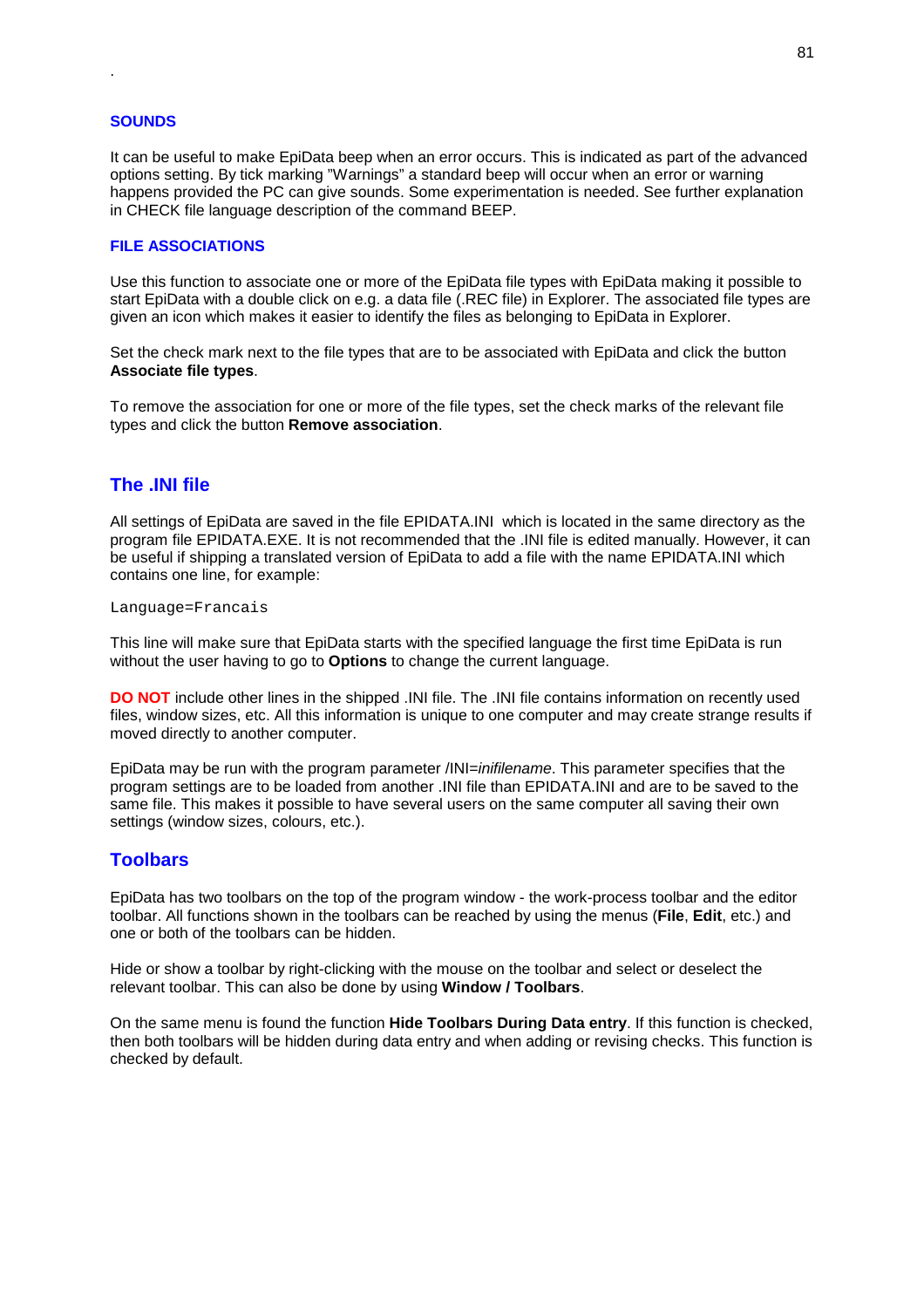### **Short-cut keys / mouse**

#### **WARNING - Do not use the MOUSE while entering data**.

Controls built into the check file are NOT checked if you change field in the dataform by clicking with the mouse. If you use the mouse to change field during dataentry you can produce invalid data. The reason for this is:

1.. Testing of EpiData among many different users has shown that in practice it can be very difficult to capture usage of the mouse in a reliable way. Many processes are going on at the same time on a windows PC, e.g. EpiData, E-mail and antivirus program.

2.. Sometimes the user wishes to exit a field in which restrictions were made. If these are very tight it might be that the user gets into an endless loop. E.g. by having "mustenter" in a field, and it turns out that the value was not possible for some persons. (Structural missing value). This is the only situation for which usage of the mouse is good practice during data entry.

#### Short-cut keys

To minimise ergonomic strain the use of short-cut keys is suggested in general. Almost all actions can be done by use of the keyboard. If an underscore is seen in a menu or on a form, then access that part by pressing the Alt key plus the underscored letter, e.g. file menu would be Alt+f.

#### **Editor**

.

| $[Ctrl] + [N]$ | New editor window                                        |
|----------------|----------------------------------------------------------|
| $[Ctrl] + [O]$ | Open existing .QES file                                  |
| $[Ctrl] + [S]$ | Save . QES file (without closing window)                 |
| $[Ctrl] + [P]$ | Print contents of editor window                          |
| $[Ctrl] + [A]$ | Select all text                                          |
| $[Ctrl] + [C]$ | Copy selected text to clipboard                          |
| $[Ctrl] + [X]$ | Cut selected text to clipboard                           |
| $[Ctrl] + [V]$ | Insert text from clipboard                               |
| $[Ctrl] + [Z]$ | Undo last change                                         |
| $[Ctrl] + [G]$ | Goto line (prompts for line number)                      |
| $[Ctrl] + [F]$ | Find text                                                |
| $[Ctrl] + [R]$ | Find and replace text                                    |
| $[Ctrl] + [Q]$ | Show field pick list / give the focus to field pick list |
| $[Ctrl] + [T]$ | Preview data form                                        |
| F10            | Close current file. Works in all parts of EpiData.       |

#### **Add/Revise Checks**

| When the focus is in a  |                                                            |
|-------------------------|------------------------------------------------------------|
| field in the data form: |                                                            |
| $[Ctrl] + [Home]$       | Select first field                                         |
| $[Ctrl] + [End]$        | Select last field                                          |
| [FA]                    | Find data entry field                                      |
| [F6]                    | Goto check functions window                                |
| [Ctrl] + [Right arrow]  | Goto check functions window                                |
| $[Ctrl] + [L]$          | Edit Range/Legal                                           |
| $[Ctrl] + [J]$          | Edit Jumps                                                 |
| $[Ctrl] + [E]$          | Toggle Must Enter between Yes and No                       |
| $[Ctrl] + [R]$          | Toggle Repeat between Yes and No                           |
| $[Ctrl] + [A]$          | Edit value labels                                          |
| $[Ctrl] + [D]$          | Edit all checks for current field                          |
| $[Ctrl] + [C]$          | Copy all checks in the current field to the clipboard      |
| $[Ctrl] + [X]$          | Cut all checks in the current field to the clipboard       |
| $[Ctrl] + [V]$          | Insert checks from clipboard                               |
| $[Alt] + [S]$           | Save check file                                            |
| $[Alt] + [D]$ or $[F9]$ | Edit all checks of current field                           |
| $[Alt] + [X]$           | Exit Add/Revise Checks                                     |
| numeric [+] key         | Go into value label definition editor for current variable |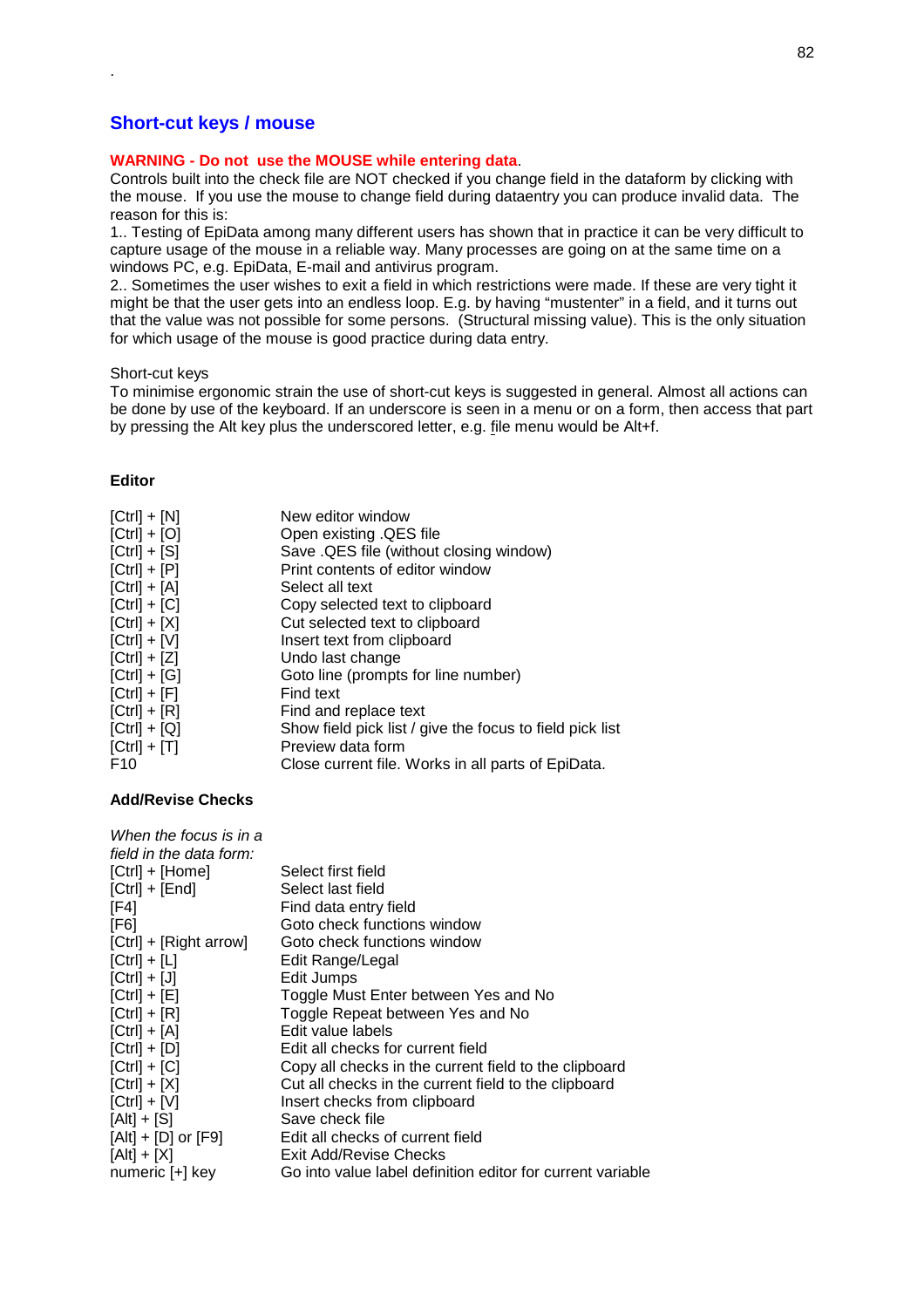| When the focus is in   |                                       |
|------------------------|---------------------------------------|
| the check-edit window: |                                       |
| [F6]                   | Goto data form window                 |
| [Ctrl] + [Left arrow]  | Goto data form window                 |
| [Enter]                | Goto next check                       |
| [Up arrow]             | Goto previous check                   |
| [Down arrow]           | Goto next check                       |
| $[Ctrl] + [Up arrow]$  | Make previous field the current field |
| [Ctrl] + [Down arrow]  | Make next field the current field     |
| $[Alt] + [S]$          | Save check file                       |
| $[Alt] + [D]$          | Edit all checks of current field      |
| $[Alt] + [x]$          | Exit Add/Revise Checks                |
|                        |                                       |

### **Enter data**

.

| $[Ctrl] + [N]$<br>[Shift] + [Delete] | New record<br>Mark record as deleted / Undelete record (toggle)                 |
|--------------------------------------|---------------------------------------------------------------------------------|
| $[Ctrl] + [PgUp]$ or $[F7]$          | Show previous record                                                            |
| $[Ctrl] + [PgDn]$ or $[F8]$          | Show next record                                                                |
| $[Ctrl] + [P]$                       | Print Data form                                                                 |
| $[Ctrl] + [Alt] + [Home]$            | Show first record                                                               |
| $[Ctrl] + [Alt] + [End]$             | Show last record                                                                |
| [Ctrl] + [Home]                      | Goto first field in current record                                              |
| $[Ctrl] + [End]$                     | Goto last field in current record                                               |
| $[Ctrl] + [G]$                       | Goto to a specified record number                                               |
| $[Ctrl] + [F]$                       | Find record based on contents of the current field                              |
| [F3]                                 | Search again using the same search conditions as specified using $[Ctr1] + [F]$ |
| [F4]                                 | Find data entry field                                                           |
| [Shift]+[F4] or [F4]-[F4]            | Find relate field                                                               |
| [Ctrl] + [Left arrow]                | Scrolls the data form to left margin                                            |
| [F9] or numeric [+] key              | Opens list of legal values (if available)                                       |
| [F5]                                 | Opens data entry notes (see check file description of Type Statusbar)           |
| $[F10]$ (or $[Ctrl] + [R]$ )         | Only during RELATE: moves back one level to the data file that called RELATE    |
| [F10]                                | Closes datafile.                                                                |
|                                      |                                                                                 |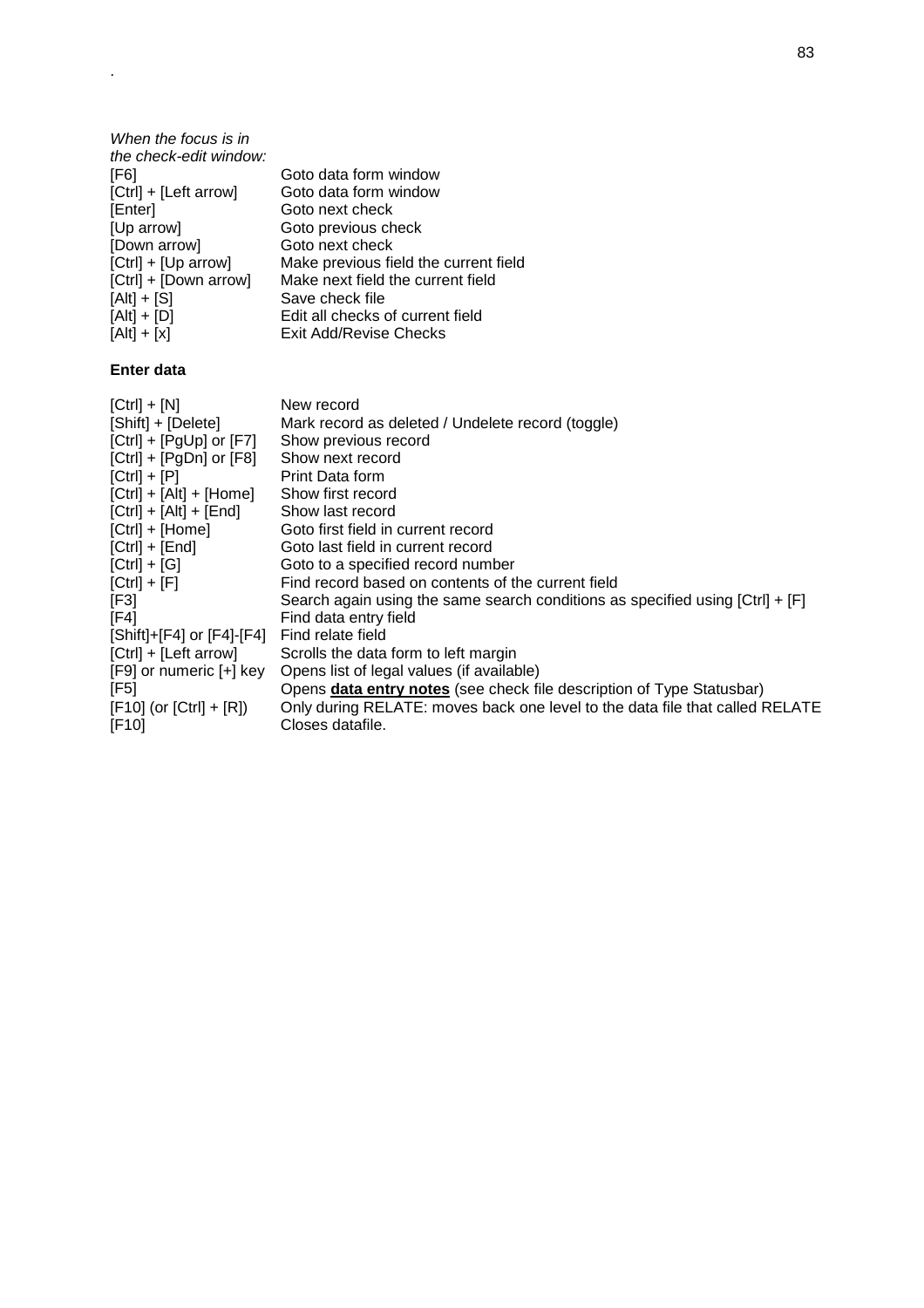### **Program parameters**

.

EpiData can be run using one or more of the following parameters. The parameters can be specified in a .BAT file or by using a Windows shortcut.

| filename.QES               | Opens the specified QES file at start-up of program                                                                                                                                                                                  |
|----------------------------|--------------------------------------------------------------------------------------------------------------------------------------------------------------------------------------------------------------------------------------|
| filename REC               | Opens the specified data file at start-up of program                                                                                                                                                                                 |
| <b>NOTOOLBARS</b>          | Hides both tool-bars                                                                                                                                                                                                                 |
| <b>/AUTOSAVE</b>           | Suppresses the <b>Save record to disk?</b> message and causes modified records to<br>be saved without asking. /AUTO has the same effect and is kept for compatibility<br>with Epi Info v6.xx. AUTOSAVE is also a check file command. |
| /CONFIRM                   | Suppresses the function that changes focus to next entry field when a entry field is<br>filled. CONFIRM is also a check file command.                                                                                                |
| $\sqrt{N}$ lNI=inifilename | Uses the program settings found in the specified . NI file instead of using the<br>default EpiData. INI. See also The . INI file.                                                                                                    |

If more than one file name is used as parameter then only the last file will be opened.

An example:

A batch-file (.BAT file) named CHILDPRJ.BAT is created containing this command line:

EPIDATA.EXE CHILDPRJ.REC /NOTOOLBARS

When the batch file is run then EpiData will execute opening the data file CHILDPRJ.REC and hiding both toolbars.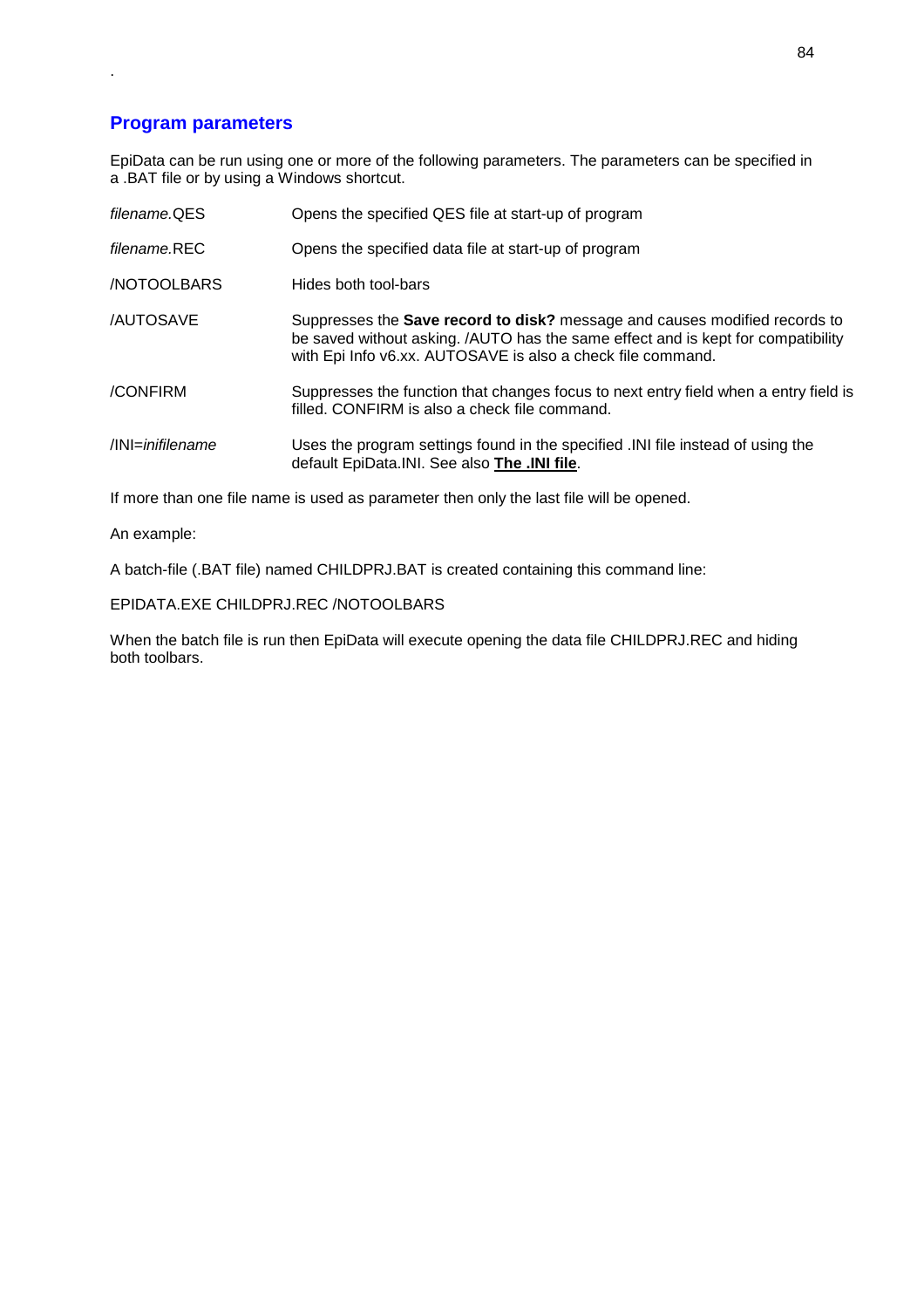### **Internationalisation**

.

EpiData uses English as it's 'native language', but other languages may be supplied making it possible to make local versions of EpiData with menus, buttons, error messages, etc. in the local language.

The language used by EpiData is changed by selecting **Options** / **Advanced** from the **File** menu from the main screen.

Languages other than English require a language file to be present in the same directory as EPIDATA.EXE. The language files are named LANGUAGE.LANG.TXT. For example, the Spanish language file will be ESPANOL.LANG.TXT.

Language files will be made available from www.EpiData.dk as they become available. If a language file does not currently exist for your language and you are considering undertaking the translation yourself, then please contact Info@EpiData.dk for further information.

When the **Options** / **Advanced** page is shown, the language dropdown box shows the names of all XXX.LANG.TXT files present in the EpiData program directory. Adding a new language is therefore done by downloading a language file from www.EpiData.dk and saving it in the same directory as EPIDATA.EXE.

EpiData has three different information and help files. The standard (English) files are:

EPIDATA.HLP (the help file) EPITOUR.HLP (Epitour)<br>README.RTF (informat  $\hat{r}$  (information shown when EpiData is run the first time)

These files can also exist in local language versions. In the LANGUAGE.LANG.TXT file a language code is specified, e.g. FR for France. This language code is used to find local versions of the three help files by adding "<sub>XX"</sub> to the standard filename, where XX is the language code. For example, the French files would be named:

EPIDATA\_FR.HLP EPITOUR\_FR.HLP README\_FR.RTF

If no local version of the three files are found then the standard (English) files are used.

### **Field types in EpiData**

| <b>Field type</b>     | <b>Example</b>                                                                    |
|-----------------------|-----------------------------------------------------------------------------------|
| <b>ID</b> number      | <idnum></idnum>                                                                   |
| <b>Numeric</b>        | ### ### ##                                                                        |
| <b>Text</b>           | $\epsilon$ = $\epsilon$                                                           |
| Upper-case text       | $<$ A>, $<$ A >                                                                   |
| <b>Boolean</b>        | < Y >                                                                             |
| Date                  | <dd mm="" yyyy=""><br/><mm dd="" yyyy=""><br/><yyyy dd="" mm=""></yyyy></mm></dd> |
| Today's date          | <today-dmy><br/><today-mdy><br/><today-ymd></today-ymd></today-mdy></today-dmy>   |
| <b>Soundex</b>        | $<$ S> $<$ S >                                                                    |
| <b>Tabulator code</b> | @                                                                                 |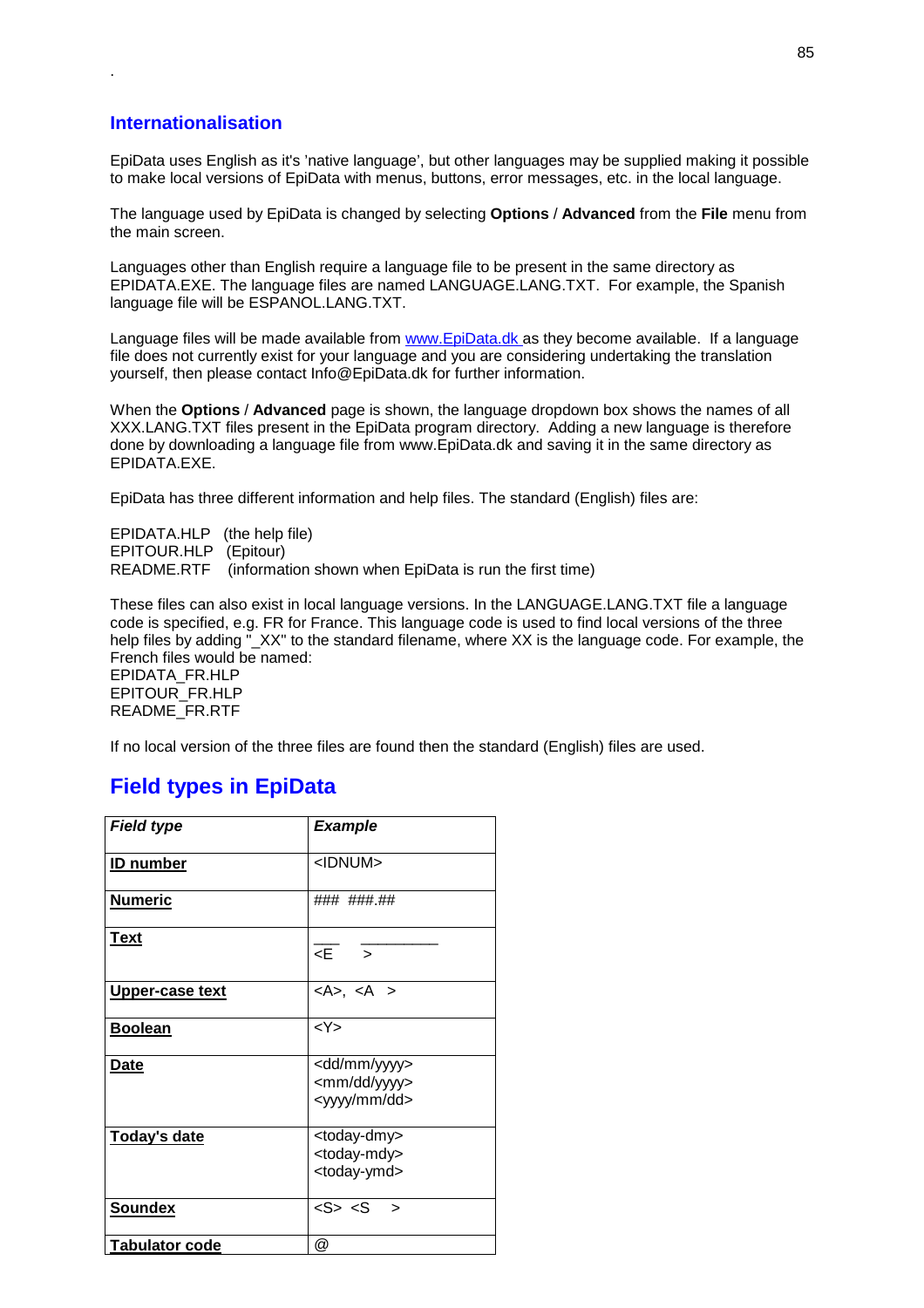### **ID Number**

.

<IDNUM> <IDNUM >

IDNUM is an automatic ID number field that is incremented by one for every new record entered. The ID number cannot be changed during data entry since it is generated automatically.

The default first value of the ID number in a new data file is 1, but this can be changed in **File** / **Options** / **Advanced**.

### **Numeric fields**

### ###.### ######## ##.####

Numeric fields accept entry of numbers, the minus sign and decimal points. Periods (.) as well as commas (,) are accepted as decimal points in both the .QES file and during data entry. Only one decimal point is accepted in a field. This means that commas cannot be used as thousand separators.

The number of characters (including a decimal point) define the length of the field. Maximum field length is 14 characters.

### **Text fields and encrypted fields**

 $\overline{a}$  $\overline{\phantom{a}}$  $\overline{\phantom{a}}$ 

The number of underscore characters defines the length of the field. Text fields accept all characters. The maximum field length is 80 characters.

 $\lt E$  >

Encrypted fields are a special kind of text fields. The contents of encrypted fields are shown in readable form on the screen, but saved on disk with encryption. The algorithm used is "strong encryption" called Rijndael AES, see http://www.esat.kuleuven.ac.be/~rijmen/rijndael/ and http://csrc.nist.gov/CryptoToolkit/aes/rijndael/.

There is no way to brake the encryption or guess the password based on contents of the file, so do not forget the password or the information in that field is lost.

Use encrypted fields to store data in a protected mode, e.g. personal information.

When a datafile is created and the qes-file contains one or more encrypted fields EpiData will prompt for a password which is saved in the datafile. A datafile containing encrypted fields can only be opened if the proper password is entered.

In the checkfile, a encrypted field can be treated as a text field, e.g. LET encrypt1="Howdy".

### **Upper-case text fields**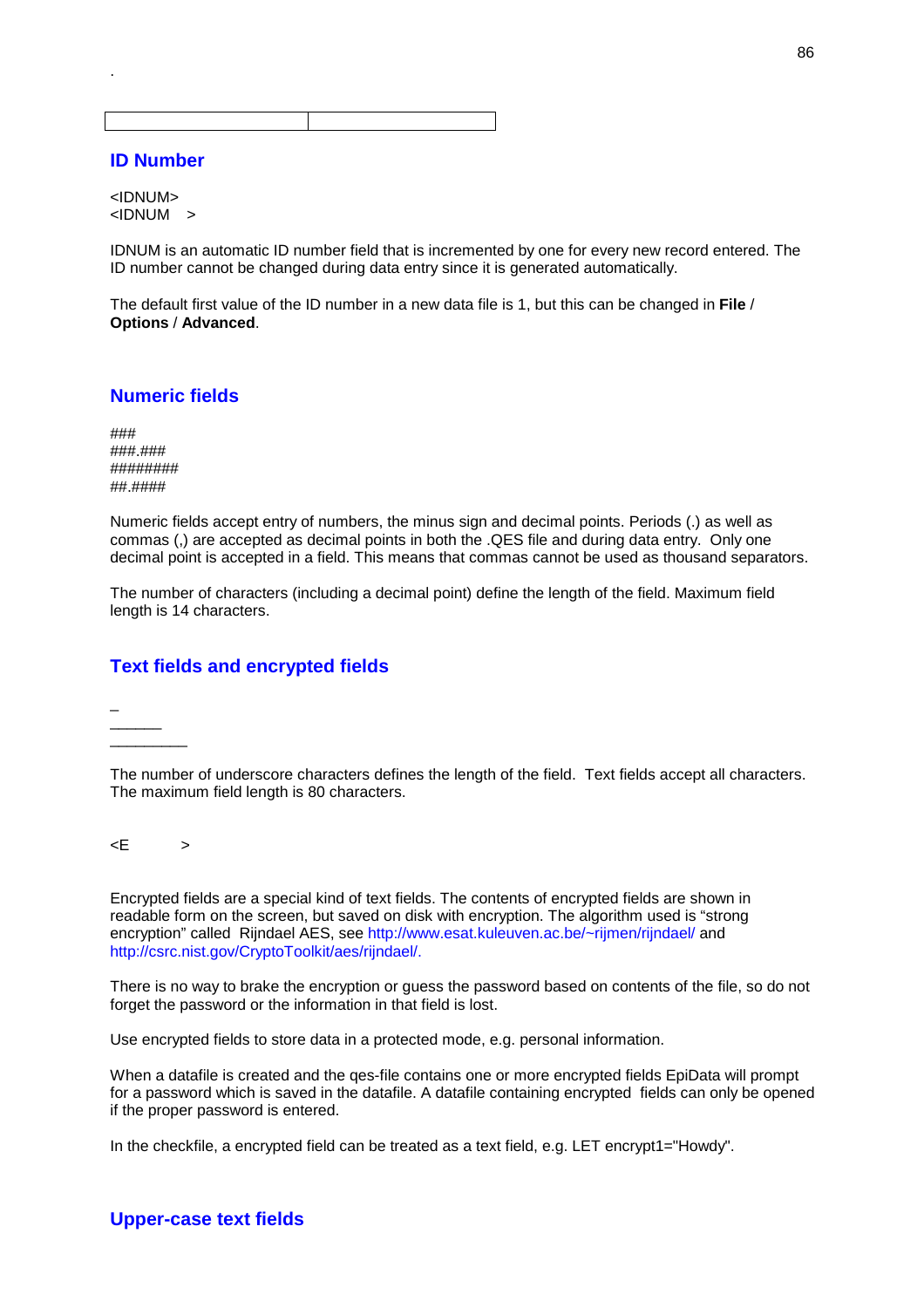<A>  $<$ A >

.

Upper-case text fields accept all characters, but entries are converted to upper case. The length of the field is defined by the number of characters between the 'less-than'  $\langle \langle \rangle$  and the 'greater-than'  $\langle \rangle$ ) symbols, including the upper case 'A'. In the examples given above, the first field is 1 character in length. The second field is 5 characters in length.

### **Boolean fields (yes/no fields)**

#### <Y>

Boolean fields accept only Y, N, 1, 0 and space as legal entries. An entry of "1" is converted to "Y". An entry of "0" is converted to "N".

Boolean fields have a length of one. This means that a field code of  $\langle Y \rangle$  in the .QES file will create an error.

### **Date fields**

<dd/mm/yyyy> <mm/dd/yyyy> <yyyy/mm/dd>

There are three types of date fields: European style dates (day/month/year), American style dates (month/day/year) and "reversed dates" (year/month/day).

Date fields are always 10 characters in length.

During data entry, legal characters are numbers and forward slash (/). Dates can be entered without using the slash character if all numbers are written in full. The date 4th of May 1999 can be entered as 04051999 if the field is of the European type date. When the focus is changed to the next field, the date field will be formatted to the standard format (04/05/1999).

It is not necessary to type all 10 digits. If the entry is 040599 in a European date field, the field will be formatted to 04/05/1999. 2-digit years are interpreted as the belonging to the century 1900 for years between 50 and 99 and the century 2000 for years between 00 and 49.

If the entry is 0405 in a European date field, then the current year is added to the field.

After entry, all types of date fields will be checked to make sure a legal date was entered.

EpiData only supports dates with 4 digit years.

#### **Today's date fields**

<today-dmy> <today-mdy> <today-ymd>

Today's date fields will be filled automatically with the current date (i.e. the computer's system date). This type of field cannot be edited and cannot receive the focus.

If a previously saved record containing a today's date field is edited and if the modified record is saved then today's date field will be updated to the current date. This feature makes it possible to use a today's date field as a **last changed date** marker.

**NOTE:** The today's date fields using European date format (dmy) and reversed format (ymd) are introduced in EpiData. These field-types are not compatible with EpiInfo.

### **Soundex fields**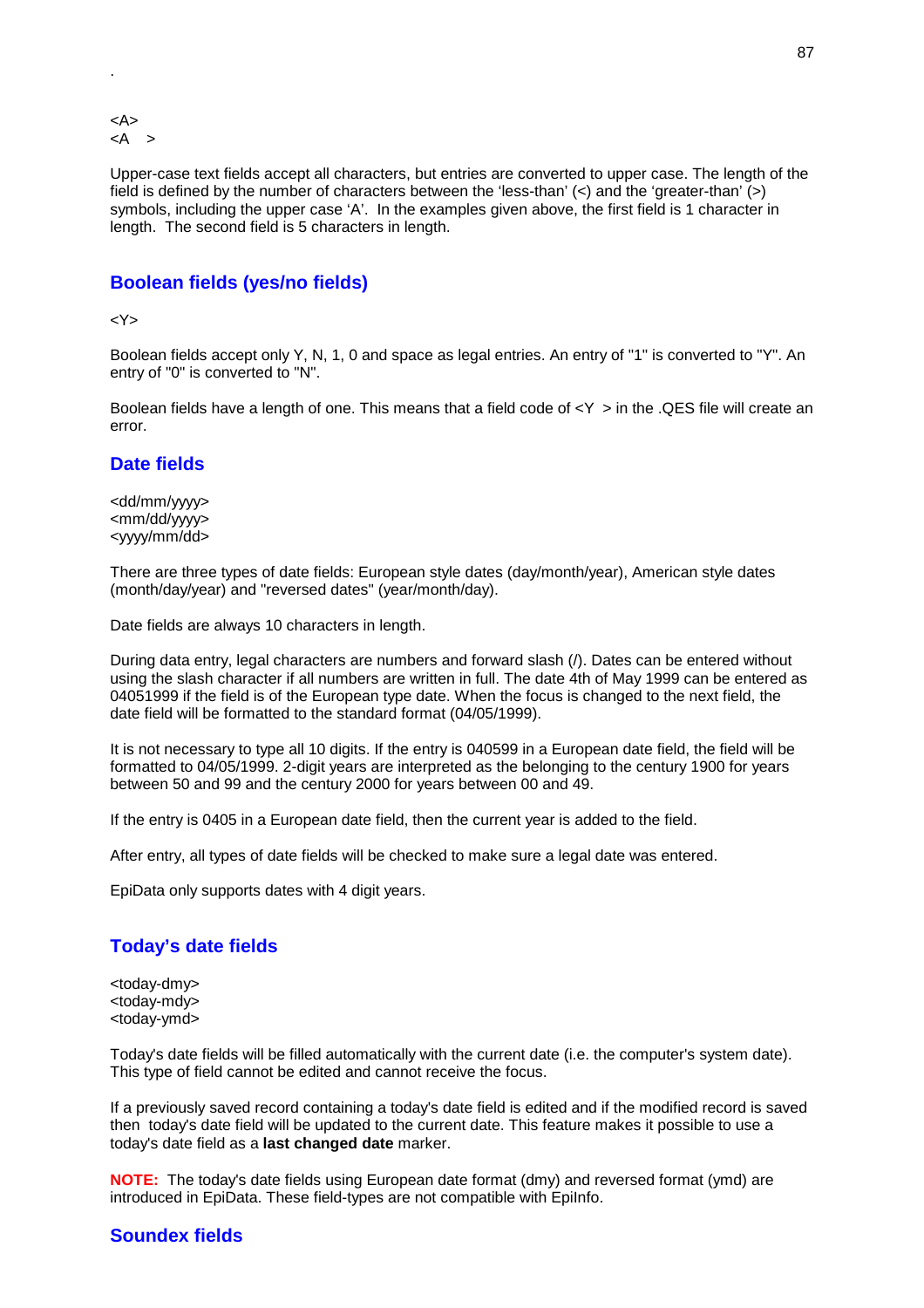$<$ S >  $\langle S \rangle$  >

.

Soundex fields accept all characters, but only the letters in the last word of the entry will be used to create the Soundex code.

Soundex is a coding of words that can be used to anonymise e.g. the surnames of informants participating in a survey. A Soundex code is always in the format A-999, i.e. one upper-case letter, a hyphen and 3 numbers.

The Soundex code is generated using the following rules:

1. The first letter of the word is always retained. The rest of the surname is compressed to a three digit code based on the following coding scheme:

| AEIOUYHW | Not coded  |
|----------|------------|
| BFPV     | Coded as 1 |
| CGJKQSXZ | Coded as 2 |
| D T      | Coded as 3 |
|          | Coded as 4 |
| M N      | Coded as 5 |
| R        | Coded as 6 |

2. Consonants after the initial letter are coded in the order they occur:  $HOLMES = H-452$  $ADOMOMI = A-355$ 

3. The code always uses the initial letter plus three digits. Further consonants in long words are ignored:

VONDERLEHR = V-536

- 4. Zeros are used to pad out shorter names:  $BALL = B-400$  $SHAW = S-000$
- 5. Double consonants are treated as one:  $BALL = B-400$
- 6. As are adjacent consonants from the same code group:  $JACKSON = J-250$
- 7. A consonant immediately following an initial letter from the same code group is ignored:  $SCANLON = S-545$
- 8. Apostrophes and hyphens are ignored:  $KING-SMITH = KINGSMITH = K-525$
- 9. Consonants from the same code group separated by W or H are treated as one: BOOTH-DAVIS = B-312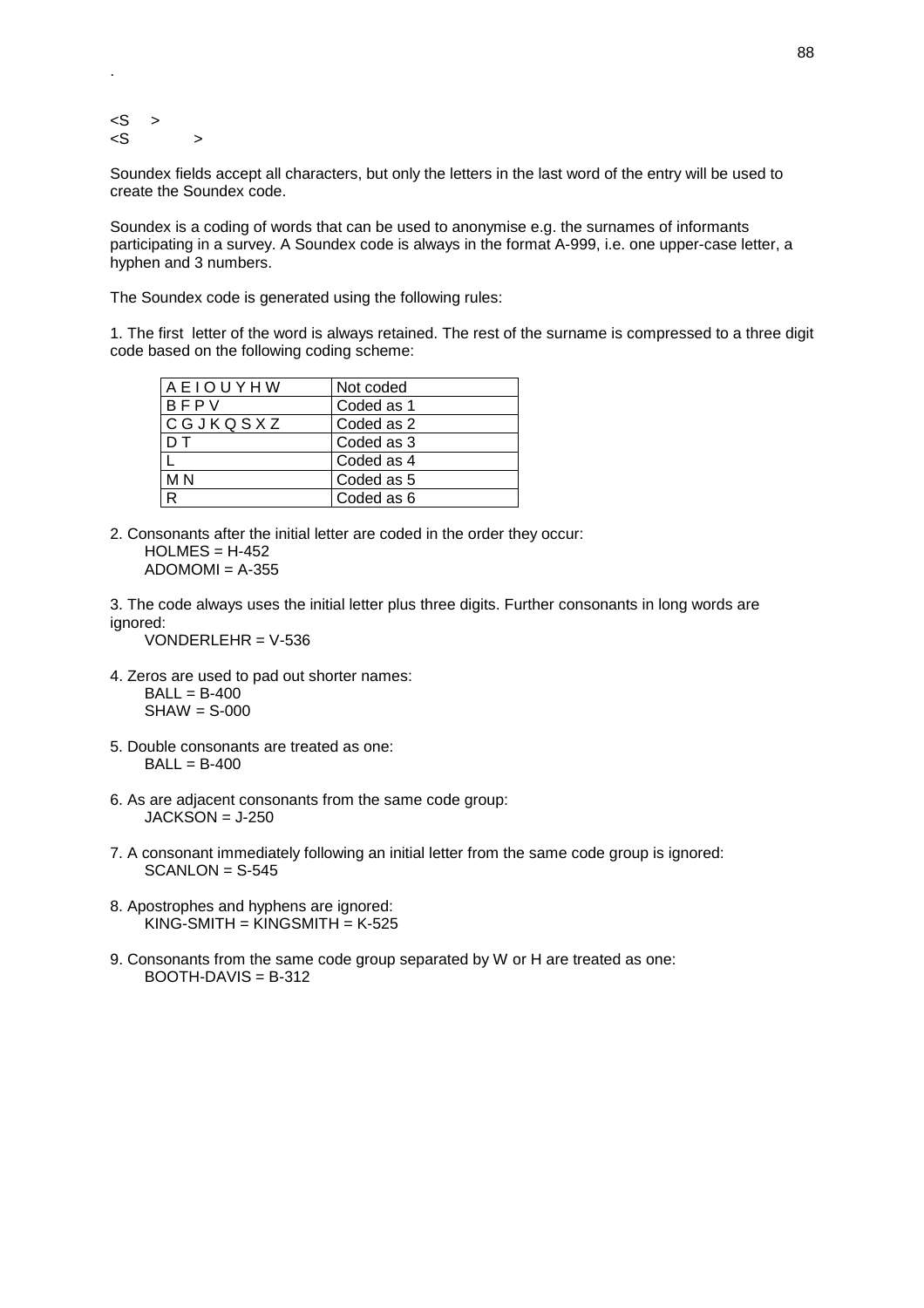### **Tabulator code**

@

.

When a data entry form is created the fields in the .QES file will be put onto the form in a position determined be the question text in front of the field. This can cause an uneven alignment of the fields. If a justification of the fields are required, the tabulator code can be used in the .QES file. Please note that this code does not exist in Epi Info, where it will be treated as any other character.

The tabulator codes do not affect the fields or the data file (.REC file) in any other way than changing the position of the fields in the form.

Insert the @ symbol immediately before a field to align it with the next tab stop.

An example:

v1@#### v20@####

These .QES file lines will create two 4-digit integer fields. The "questions" ("v1" and "v2") will be put on the left margin of the form. The left edge of the two fields will be put on the position from the left margin.

Tab stops are measured in screen-pixels. The default is one tab stop for every 40 screen pixels, but this value can be changed in **File** / **Options / Show data form.**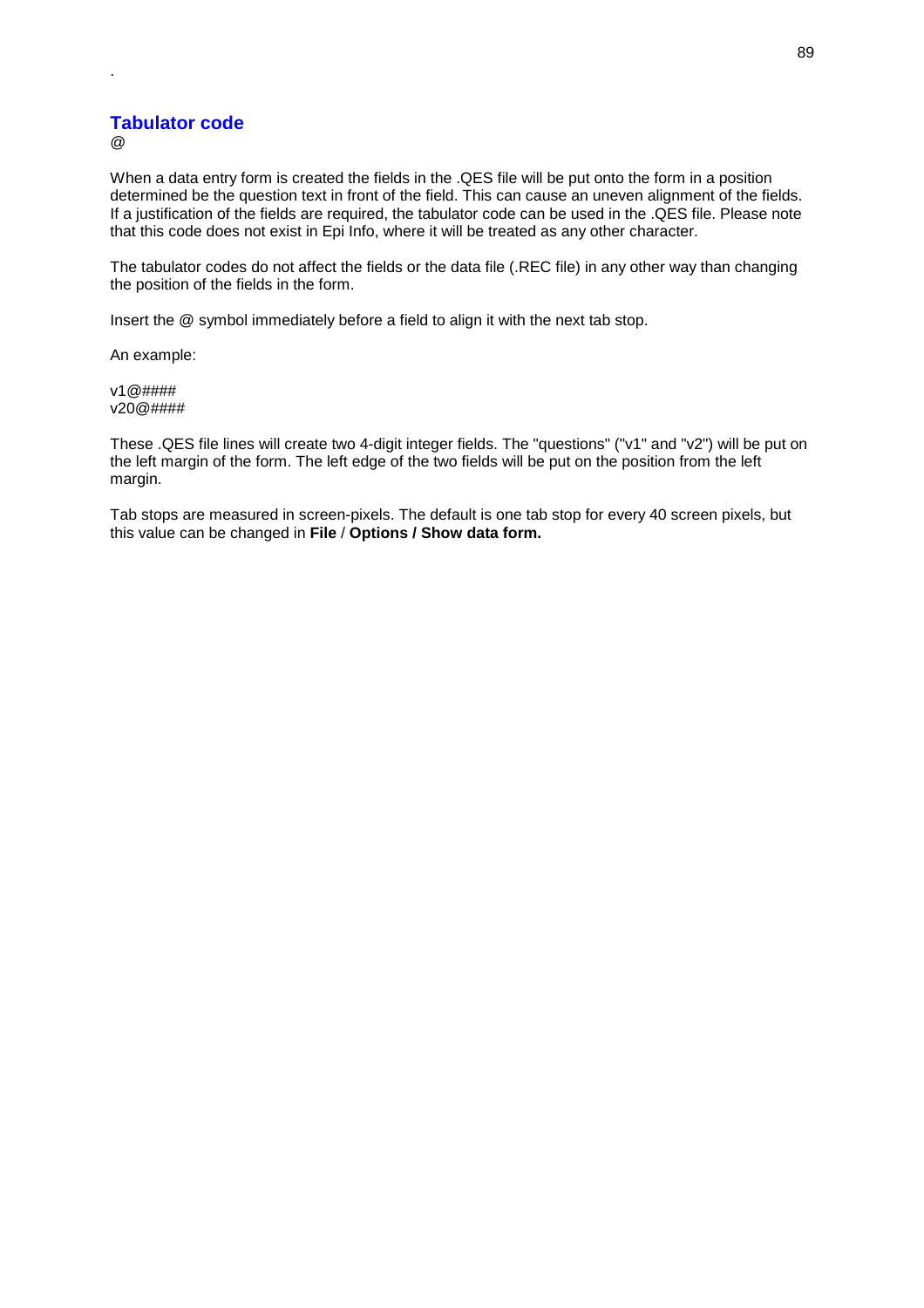# **Appendices**

.

### Contributions and further acknowledgement

A complete list of donors is maintained at http://www.epidata.dk/funding.htm. Please acknowledge the institutions and funding bodies supporting the development.

By aug. 2002 the following were among donors:

WHO-TDR office Geneva, London School of Hygiene & Tropical Medicine, UK , Health Canada, IUTLD-Paris, Valid International, UK, International Centre for Eye Health, UK , County of Funen, Denmark, Mark Myatt, Brixton Health, UK, Danish Data Archives/ERAS, Denmark, University of Southern Denmark, Faculty of Health – Odense., University of Aarhus, Denmark Faculty of Health **Sciences** 

### **Acknowledgements**

The ideas and principles used in EpiData are based on:

Dean AG, Dean JA, Coulombier D, Brendel KA, Smith DC, Burton AH, Dicker RC, Sullivan K, Fagan RF, Arner TG, *Epi Info, Version 6: A Word-Processing, Database, and Statistics Program for Public Health on IBM-compatible Microcomputers*, Centers for Disease Control and Prevention, Atlanta, Georgia, U.S.A., 1995.

Centres for Disease Control (CDC) kindly provided the source code for Epi Info to us. Parts of EpiData are based on this source code. Neither the World Health Organisation (WHO) or CDC has any responsibilities for the development and support of EpiData.

Functions that allow EpiData to export data in Microsoft Excel format is based upon a freeware Delphi Unit written by Eddy Sterckx.

Parsing and interpretation of calculations, IF … THEN conditions and expressions are based on a freeware Delphi Unit written by Martin Lafferty. This unit has been modified to for use with EpiData.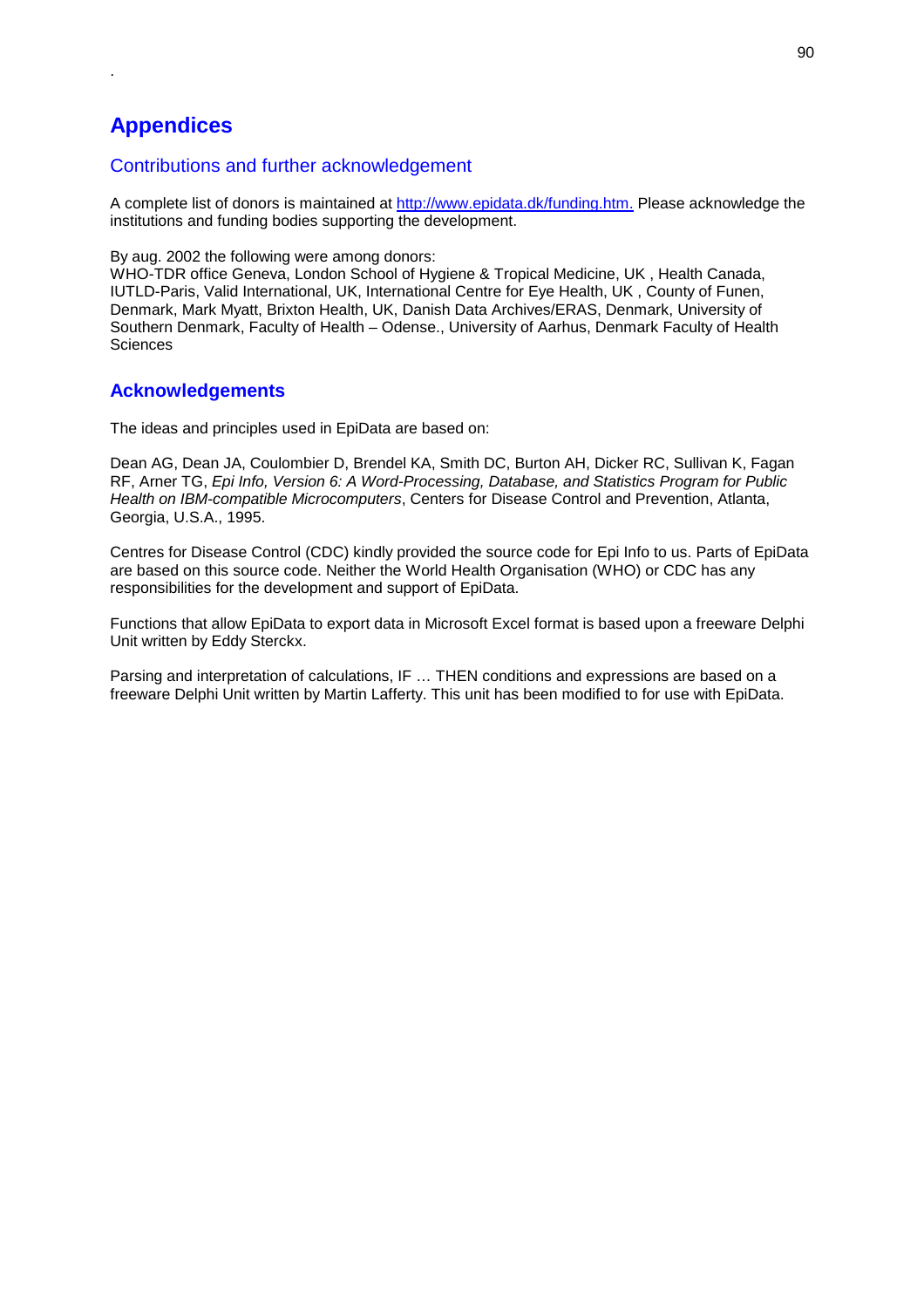### **EpiData house example. – extended explanation**

.

### **House – person – visit example is found at** Http://www.epidata.dk/downloads/examples.htm

First you open the house.rec file and the screen shows this (only fields are shown):

| HouseID |                   | $\blacksquare$ -4 1/1<br>$\blacktriangleright$ $\blacktriangleright$ $\blacktriangleright$ $\blacktriangleright$ $\blacktriangleright$ $\blacktriangleright$ |
|---------|-------------------|--------------------------------------------------------------------------------------------------------------------------------------------------------------|
| Address | Vestergade 88     | visit.rec<br>person.rec<br>HOUSE.REC<br>Alpha: All entries allowed<br>address<br>The bottom of the status line in                                            |
| City    | Odense            | EpiData it will show this:<br>Ni ◀ New/1                                                                                                                     |
| Number  | 2<br>of bedrooms: | HOUSE.REC<br>person.rec<br>visit.rec<br>and if you click on visit.rec the<br>screen of visit.rec and:                                                        |
| Running | Y<br>water:       | but note also the                                                                                                                                            |
|         |                   | Indicating that when you shift                                                                                                                               |

levels by clicking with the mouse, then you are in "read only" mode at the sublevels. To change to edit mode at sublevels you must be in the field which has the defined relation. E.g. here when  $\sqrt{ }$ entered the data in the field running, EpiData shifts to person level due to these check completed only the field water:

WATER AFTER ENTRY RELATE HOUSEID PERSON END END

The opening screen of the house level indicates street name and town of the house:

|                       | PersonID <sup>1</sup> |         | HouseID |   |                    |                                                   |
|-----------------------|-----------------------|---------|---------|---|--------------------|---------------------------------------------------|
|                       | Name Peter Hansen     |         |         |   |                    |                                                   |
|                       |                       |         |         |   | <b>Information</b> | $\overline{\mathbf{x}}$                           |
| Age                   | 34                    | $Sex$ M | Ill     | N |                    | Please enter names etc. for all persons living in |
|                       |                       |         |         |   |                    | Vestergade 88                                     |
| Address Vestergade 88 |                       |         |         |   |                    | Odense                                            |
|                       |                       |         |         |   |                    | <br>ОК<br><u> \</u>                               |
|                       | City Odense           |         |         |   |                    |                                                   |
|                       |                       |         |         |   |                    |                                                   |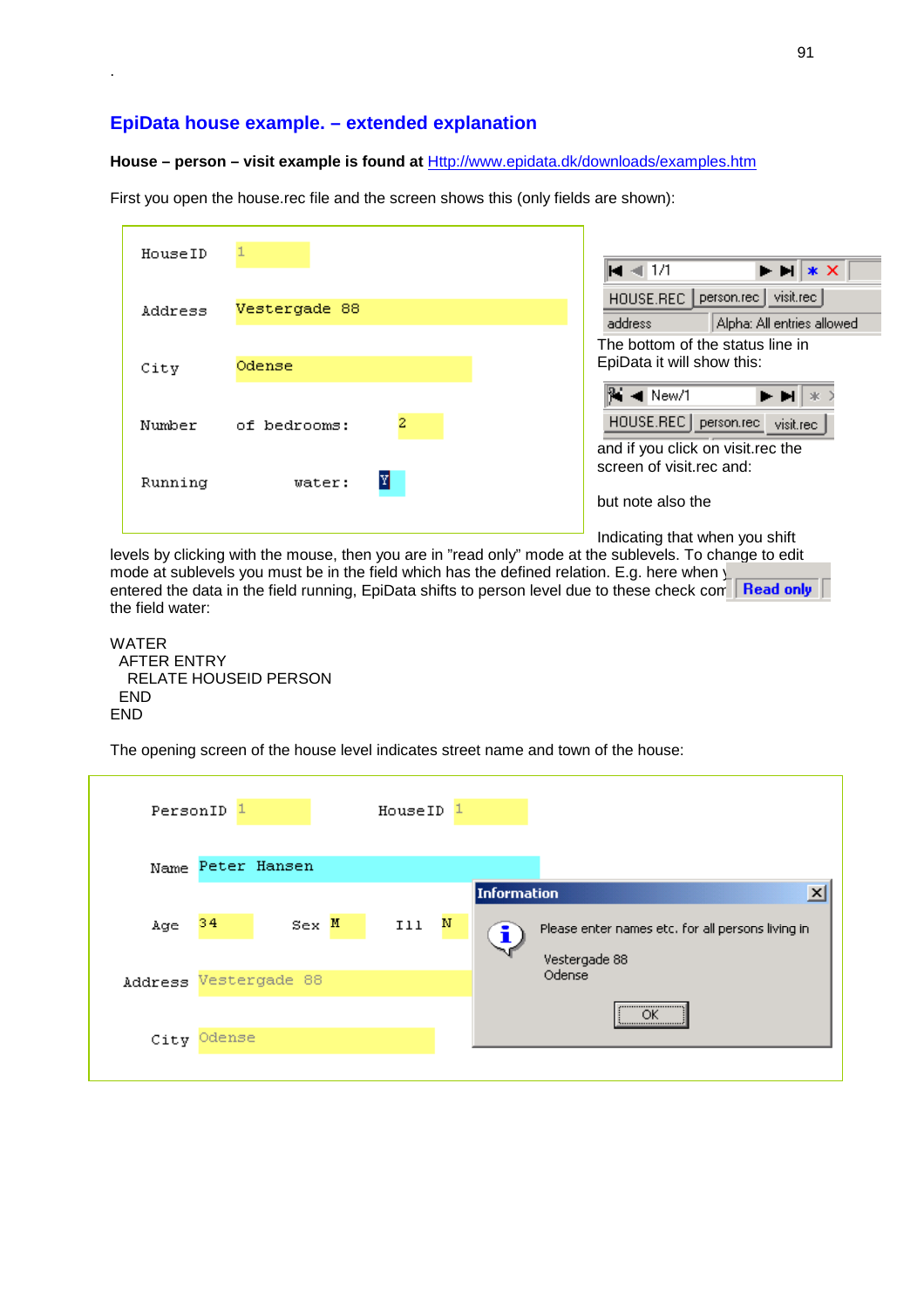$R = 1/1$  $*$   $\times$ E EL HOUSE.REC person.rec visit.rec **ILL** Filter: HOUSEID="1" Boolean: Y,1,N,0 allowed Length: 1

Now you can change data for the person "Peter Hansen" or you could create a new person, by pressing Ctrl+N . Note that address and city is only shown in the yellow fields – it is not edited due to commands in the checkfile.

|            | PersonID <sub>1</sub> |                   | HouseID <sup>1</sup> |   |  |
|------------|-----------------------|-------------------|----------------------|---|--|
|            |                       | Name Peter Hansen |                      |   |  |
| $Age = 34$ |                       | Sex M             | I11                  | Ν |  |

.

To add visits for this person enter something in field ILL which will take you to visits:

The highlighted tab is now person.rec and note the filter message of houseid= 1.

| PERSONID field. Values for NAME, AGE, SEX and ILL are passed from               |                                    |
|---------------------------------------------------------------------------------|------------------------------------|
| PERSON.REC via defined varialInformation                                        | $\mathbb{Z}$ $ _{\text{CHK.}}$     |
| This information is displayed<br>Now please enter all known visits for<br>. i ) | lThus                              |
| no field types or lengths are<br>Peter Hansen                                   | E, AGE, SEX and ILL                |
| <br>ОК<br>PERSONID Person id 1<br>                                              |                                    |
| For:                                                                            |                                    |
| 12/12/2001<br>VISIT Date of Visit (european)                                    | Peter Hansen Age: 34 Sex: M Ill: N |
|                                                                                 |                                    |
| Findings Headache                                                               |                                    |
|                                                                                 |                                    |
| Return to previous level by Ctrl+R or Ctrl+F4 or F10                            |                                    |
|                                                                                 |                                    |

Note two things here: An information box shows the name of the person and the name, age, sex and value of person variable Ill is shown in blue.

The welcome box was made like this: BEFORE FILE \* Message "Now please enter all known visits for \n \n @varNAME" Help "Now please enter all known visits for \n \n @varNAME" DEFINE varINIT define info \_\_\_\_\_\_\_\_\_\_\_\_\_\_\_\_\_\_\_\_\_\_\_\_\_\_\_\_\_\_\_\_\_\_\_\_\_\_\_\_\_\_\_\_\_\_\_\_\_ END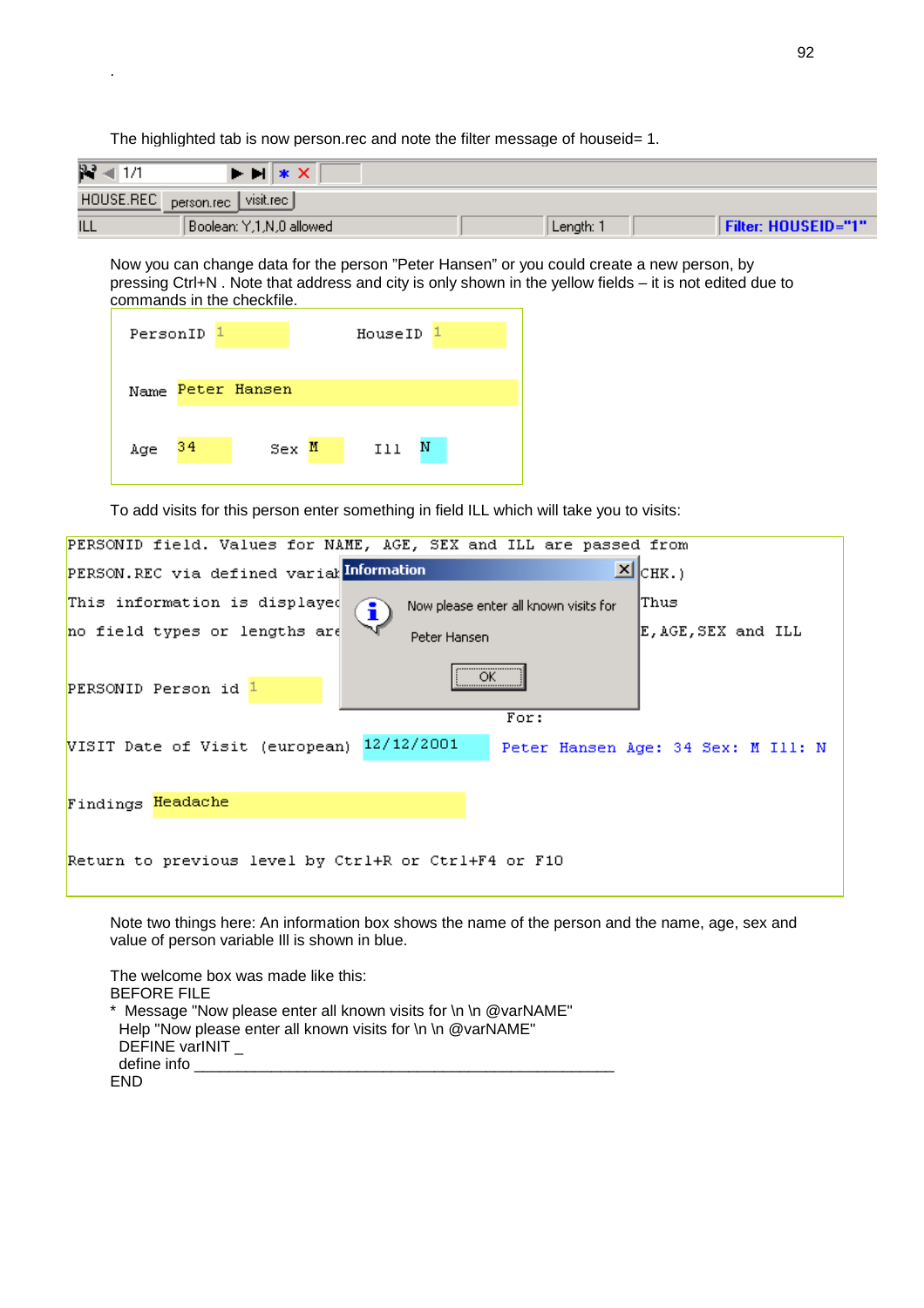```
The actual values from previous record entered like this: 
Before record 
  let info = varNAME + " Age: " + varAGE + " Sex: " + varSEX + " Ill: " + varILL 
end
```
Where the varName varAge etc are temporay variables defined in person.chk, check contents for syntax.

Now we need the commands to have the info variable shown:

```
VISIT 
 BEFORE ENTRY 
  type "@info" 
  END 
FND
```
.

By the "type @info " you get the blue text shown in previous figure.

Once you have entered a visit the EpiData will ask if you wish to save the record:

| PERSONID Person id 1                         |                                              |
|----------------------------------------------|----------------------------------------------|
|                                              | For:                                         |
| 12/12/2001<br>VISIT Date of Visit (european) | Peter Hansen Age: 34 Sex: M Ill: N           |
|                                              | $\vert x \vert$<br><b>Confirmation</b>       |
| Findings problems with wife                  | visit.rec                                    |
| Return to previous level by Ctrl+R or Ctrl+1 | Save record to disk?<br><br>Yes:<br>No.<br>\ |

And after you say yes and empty record will be shown. If you are done with "Peter Hansens" records press Ctrl+R or F10 etc and you are taken to the previous level.

#### **In summary:**

A given relate is ONLY performed when you are in the field for which the relate is defined. If you click on other levels a "read only" status will result. This is the same behaviour as Epi Info v6. In future versions of EpiData we might change this dependent on users comments to the discussion forum and or e-mail to info@epidata.dk .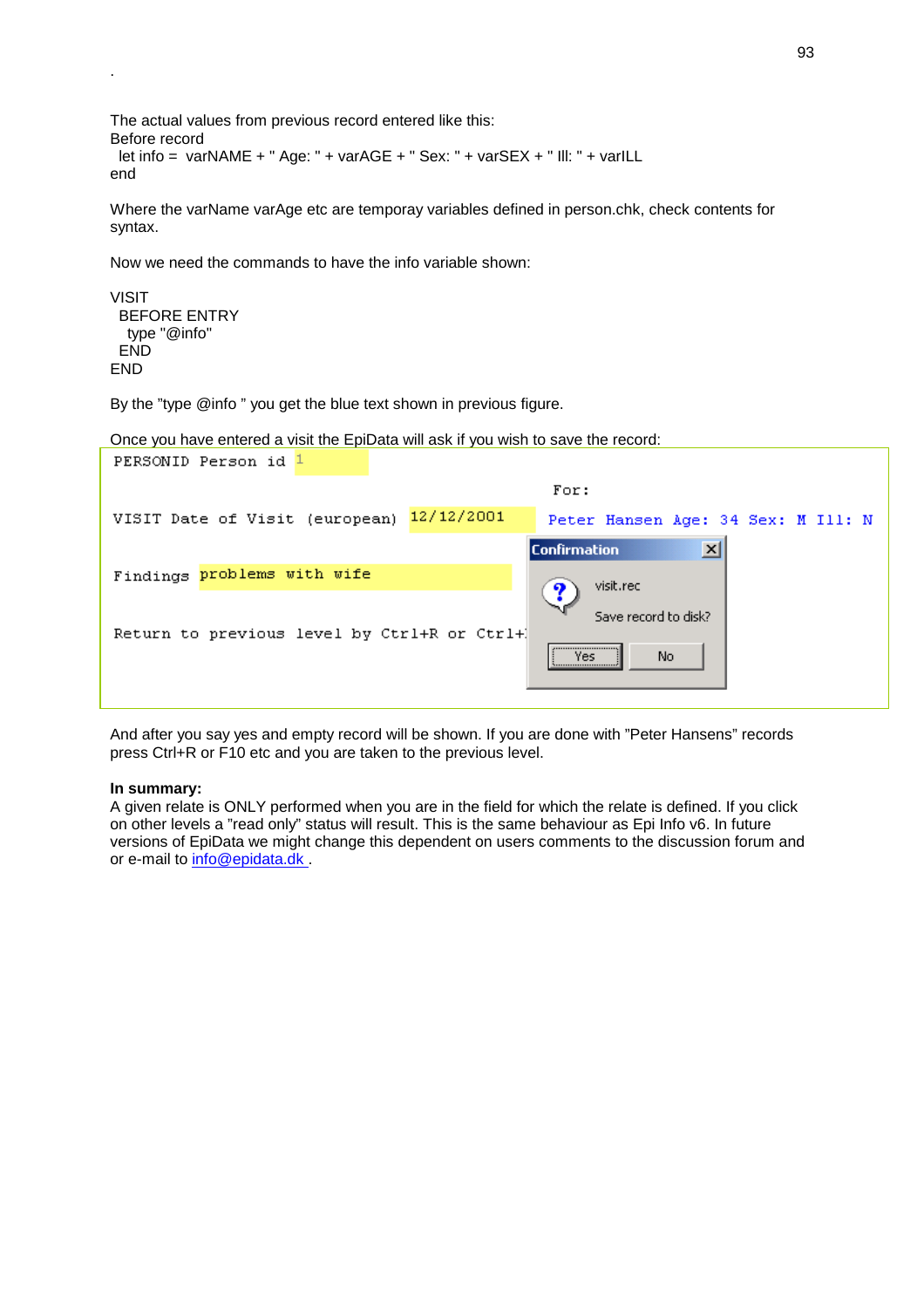### Datafile structure

### **EpiData**

.

EpiData datafiles have the fileextension .REC. The datafile structure is the same as Epi Info version 6, except for a few changes described below.

EpiData will read native Epi Info datafiles if they do not contain the field type phonenumber or local extension phonenumber.

Epi Info will read native EpiData datafiles if the do not contain the field type soundex or EuroToday.

EpiData does not add a End-Of-File marker to the datafile, but will know how to handle the EOF marked added by Epi Info.

The datafile consists of a header describing the fields (variables) contained in the datafile plus the data.

The header consists of one line describing the number of fields (variables) in the datafile plus a code signifying the background colour of the entry form and one line for every field (variable).

Please note that a field with the length 0 (null) is a label (e.g. a heading) and should be ignored if converting the EpiData datafile to other programs. In order across each line of the header are the following data items describing each field. The text was taken from the Epi Info v6 manual text. Color codes and character displayed are not used in EpiData. All lines start from line 1 in the EpiData Dataform. Upon creation of the dataform line descriptions are converted into pixels based on the settings of line height and fonts in options.

- 1. The character to be displayed in the entry field. Number signs are used for text lines even though they are not displayed.
- 2. The field name, up to 10 without punctuation or spaces. The name must begin with an alpha character, but may contain digits.
- 3. The column in which the text preceding the entry field begins. If the line is only text, it is displayed in this column. The first column on the left of the screen is column 1.
- 4. The line from the top of the screen where the text and/or field is displayed. The top line of the questionnaire is line 1.
- 5. The color of the text. The color numbers are illustrated on the Epi Menu Setup screen.
- 6. The column where the data-entry field begins.
- 7. The line where the data-entry field begins.
- 8. A code number for the field type. Note that code numbers for numeric fields also give the number of digits.
- 9. The number of characters in the field, or field width. This is 0 if the field contains only text without one of the designated Epi Info field types.
- 10. The color of the entry field itself.
- 11. The text that will be displayed on the screen at the location specified in the third and fourth items above. This may be up to 80 characters wide.

As in Epi Info datafiles the 6th number in the field-description line which is the eight column above is the field type code. The codes are interpreted as follows:

| Value          | <b>Field type</b> | <b>Field length</b> | <b>Comments</b>                                                                                                                                                                                                                                                        |
|----------------|-------------------|---------------------|------------------------------------------------------------------------------------------------------------------------------------------------------------------------------------------------------------------------------------------------------------------------|
| $\Omega$       | Integer           | $1-14$ chars.       | Integer number fields. Contains only numbers 0-9 or<br>spaces. The field can be up to 14 characters in length,<br>but EpiData saves integer fields with a length of 5 or<br>more to Double Real Fieldtype with the field type code<br>100 (see Double Real field type) |
|                | Alpha             | $1-80$ chars.       | Text fields. Can contain all ANSI characters.                                                                                                                                                                                                                          |
| $\overline{2}$ | Date              | 5, 8 or 10 chars.   | US style data fields, i.e. dates in the form mm/dd,                                                                                                                                                                                                                    |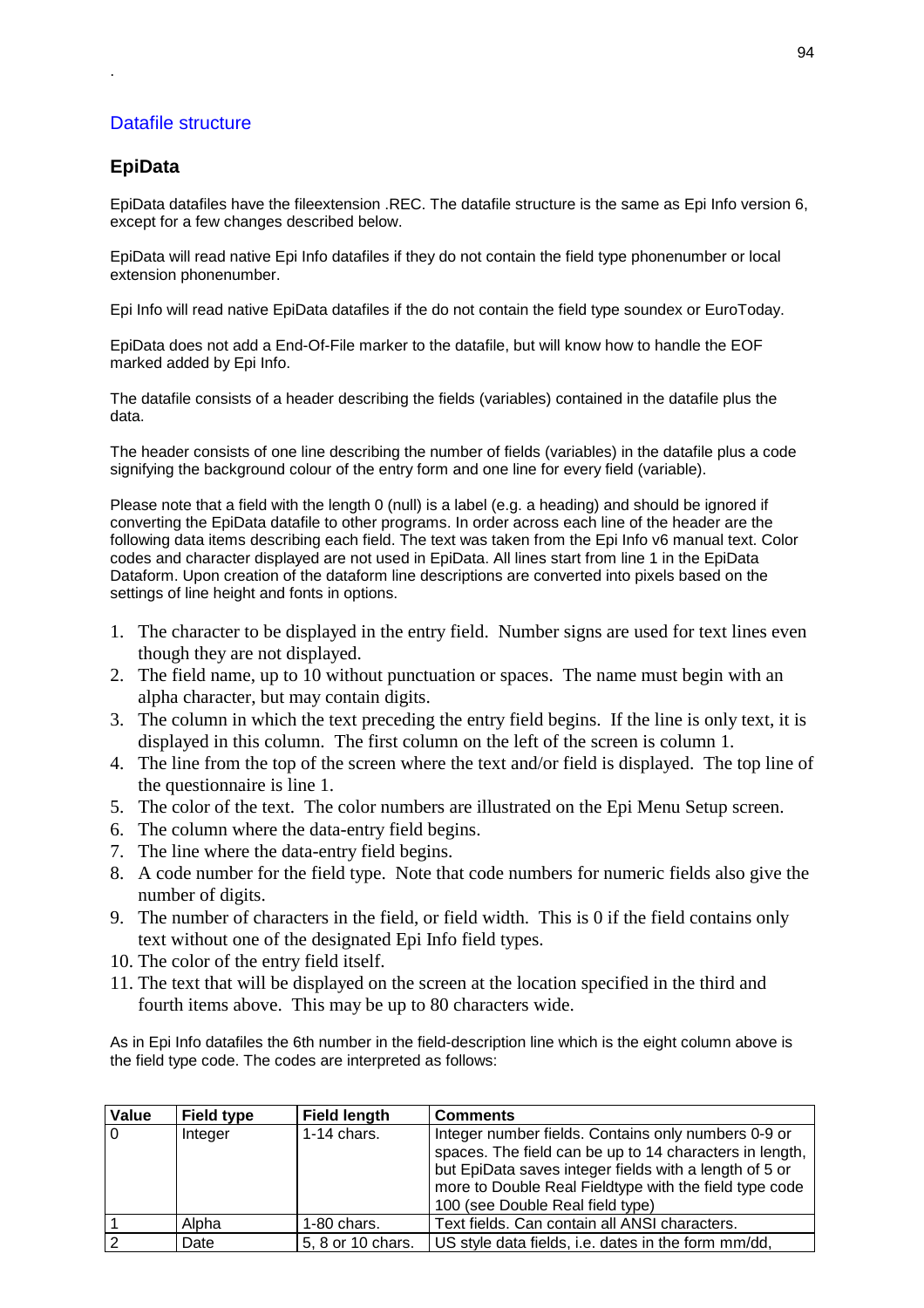|                |                |                 | mm/dd/yy or mm/dd/yyyy. What form is used is read<br>from the length of the field.<br>Datafiles created with EpiData will always use 4-digit<br>years, i.e. a length of 10, but to ensure compatibility<br>with Epi Info short datetypes are allowed.                                                                                                                                                                                                                                                                                                     |
|----------------|----------------|-----------------|-----------------------------------------------------------------------------------------------------------------------------------------------------------------------------------------------------------------------------------------------------------------------------------------------------------------------------------------------------------------------------------------------------------------------------------------------------------------------------------------------------------------------------------------------------------|
| 3              | UpperAlpha     | 1-80 chars.     | Upper-case text fields. Can contain all uppercase<br>ANSI characters.                                                                                                                                                                                                                                                                                                                                                                                                                                                                                     |
| 4              |                |                 | Not used in EpiData. The number is reserved to<br>ensure compatibility with Epi Info. However, as far as I<br>know the number is unused in Epi Info, too. The<br>source code of Epi Info labels field type code 4 as<br>"CheckBox".                                                                                                                                                                                                                                                                                                                       |
| 5              | Boolean        | 1 character     | Boolean field or yes/no field. Can contain space (ANSI<br>#32), the letter "Y" or the letter "N".                                                                                                                                                                                                                                                                                                                                                                                                                                                         |
| 6              | Double Real    | $1-14$ chars.   | Double Real number field. If the field type code is 6 or<br>100 then the number of decimals is null.<br>A double real number field with one or more digits<br>after the decimal separator will have the code 100+the<br>number of decimals.<br>Decimal separator will always be a dot (".") even if<br>EpiData allows users to enter real numbers using a<br>comma a decimal separator.<br>An example: A field entered in EpiData as ###.## will<br>signify a double real number field with the length of 6<br>and the field type code will be 100+2=102. |
| $\overline{7}$ | L,             | $\overline{a}$  | Not supported by EpiData. Used for phone-number<br>fields in Epi Info.                                                                                                                                                                                                                                                                                                                                                                                                                                                                                    |
| 8              | ä,             | ۰               | Not supported by EpiData. Was ment to be used for<br>time fields in Epi Info.                                                                                                                                                                                                                                                                                                                                                                                                                                                                             |
| 9              | $\overline{a}$ |                 | Not supported by EpiData. Used for local extension<br>phonenumber in Epi Info.                                                                                                                                                                                                                                                                                                                                                                                                                                                                            |
| 10             | Today          | 5,8 or 10       | Today's day field in US date style. Data cannot be<br>entered in this field by the user but will contain the<br>current date of the time the record containing the field<br>was saved. Use same format as Date fields (see field<br>code 2)                                                                                                                                                                                                                                                                                                               |
| 11             | EuroDate       | 5,8 or 10       | European style date field, i.e. dd/mm, dd/mm/yy or<br>dd/mm/yyyy. Which date type is used is read from the<br>length of the field. EpiData only creates date fields with<br>4-digit years (i.e. a field length of 10), but shorted date<br>types are kept for compatibility with Epi Info.                                                                                                                                                                                                                                                                |
| 12             | <b>IDNUM</b>   | 5-14 chars.     | Automatic ID-number field. Field will be filled out by<br>EpiData with an incrementing integer number.<br>Contains only numbers 0-9.                                                                                                                                                                                                                                                                                                                                                                                                                      |
| 13             | $\overline{a}$ | $\blacksquare$  | Not supported by EpiData. Field type code is reserved<br>by Epi Info.                                                                                                                                                                                                                                                                                                                                                                                                                                                                                     |
| 14             | ÷,             | ÷,              | Not supported by EpiData. Field type code is reserved<br>by Epi Info.                                                                                                                                                                                                                                                                                                                                                                                                                                                                                     |
| 15             | L,             | ÷,              | Not supported by EpiData. Field type code is reserved<br>by EpiData.                                                                                                                                                                                                                                                                                                                                                                                                                                                                                      |
| 16             | EuroToday      | 5,8 or 10       | European style today's date field. Data cannot be<br>entered in this field by the user but will contain the<br>current date of the time the record containing the field<br>was saved. Use same format as EuroDate fields (see<br>field code 11).<br>Field type is not supported by Epi Info.                                                                                                                                                                                                                                                              |
| 17             | Soundex        | 5-80 characters | Soundex code field in the format A-000 where A can<br>be any uppercase letter and 000 can be any three<br>numbers. When converting EpiData datafiles to other<br>programs this field type can be converted to a text field<br>with a length of 5.<br>Field type is not supported by Epi Info.                                                                                                                                                                                                                                                             |

.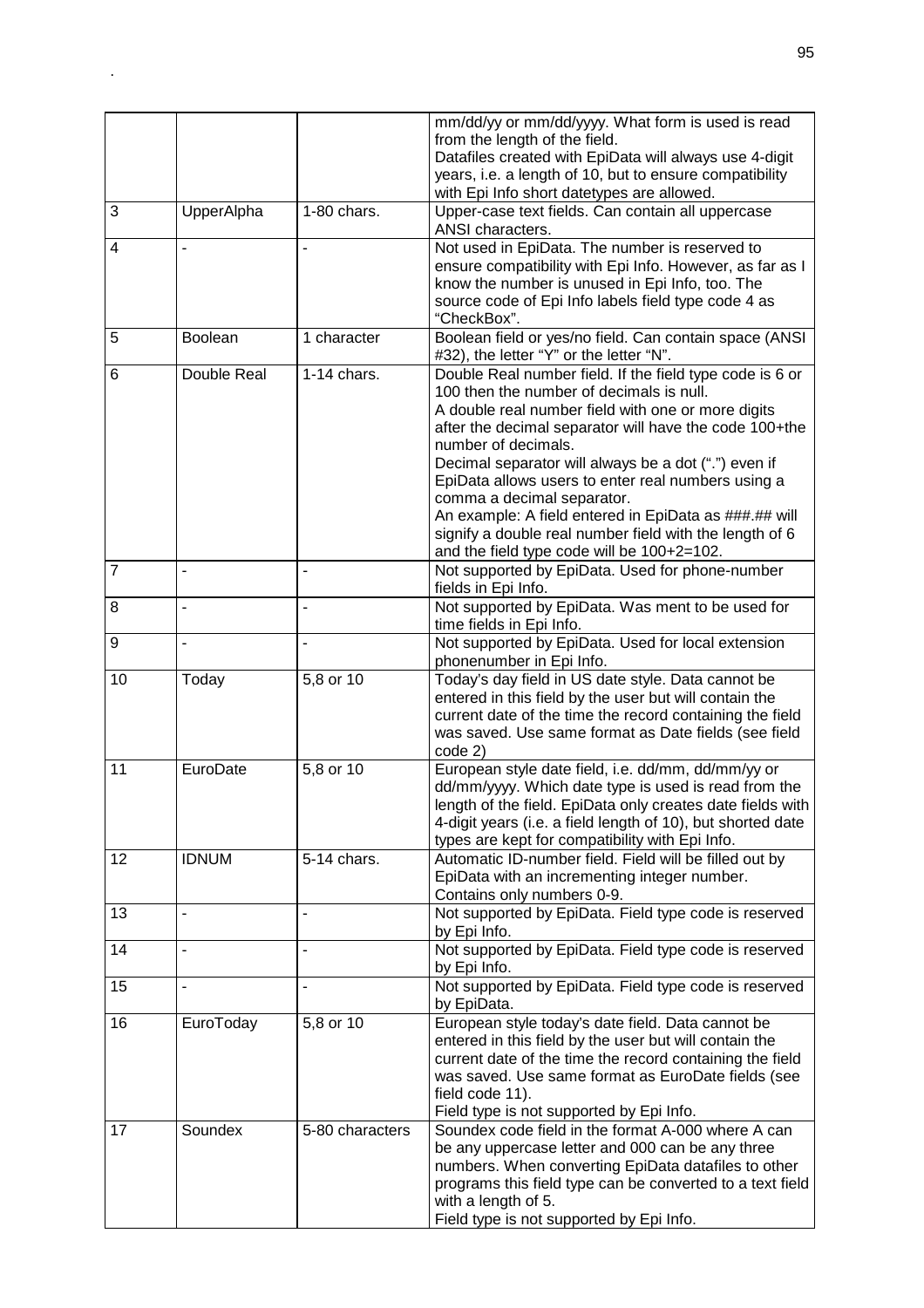#### A few more remarks:

.

- A missing value is saved as a number of spaces (ANSI #32) corresponding to the length of the field.
- Epi Info creates field names using only upper-case letters. When datafiles are created in EpiData the user can optionally create lower-case, upper-case or mixed-case field names. The lettercase of fieldnames created in EpiData should therefore be kept if possible when converting to other datafile-formats.
- The length of the header of an Epi Info v6 file should not exceed 500. However it is not consistent across the Epi Info v6 modules whether the header length can indicate a position up to 999. Since 4 places are left for indication of which line in the qes file that "line" in the rec file refers to: EpiData allows up to 999 lines in the QES file.

#### **Datafile label and variable-labels**

The datafile label is stored in the first line of the datafile following the identifier "Filelabel: " (see example of datafile attached to this document).

The datafile will also contain a flag showing if variable-labels are used because this will influence the way EpiData will interpretate the "questions" save in connection with every field (variable). If the variable-label flag is set then the first word in a field's question will be interpreted as a copy of the fieldname and the rest of the question will be interpreted as the variable-label.

The variable-label flag is set if the string "VLAB" (lettercase not important) is found in line one of the datafile before the identifier "Filelabel: " or if the string "VLAB" is found in line one of the datafile without the identifier "Filelabel: " being present in line one.

#### **Example of datafile created by EpiData.**

The file consists of 22 fields (variables), none of which are labels-only, and 3 records. The 2nd record is marked "Deleted" (it is terminated by a question-mark).

The datafile uses variable-labels. The question for the first field is, according to the datafile, "Int1 The first integer". But because of the VLAB flag, the fieldname "Int1" is removed and the variable-label is therefore "The first integer". The datafile has the label "This is the filelabel".

| 22 1 VLAB Filelabel: This is the filelabel                                                                                        |
|-----------------------------------------------------------------------------------------------------------------------------------|
| #INT111307101.112.Int1.The first integer                                                                                          |
| #INT412307204.112.Int4.A 4-digit integer                                                                                          |
| #INT6133073.1006.112.Int6.A 6-digit integer                                                                                       |
| #INT9143074.1009.112.Int9.A 9-digit integer                                                                                       |
| #INT13153075.10013.112.Int13.A 13-digit integer                                                                                   |
| $#$ FIX111730107.1013.112.Fix1:1                                                                                                  |
| $#$ FIX531830108.1036.112.Fix5:3                                                                                                  |
| $\texttt{\#FIX104}$ 1930109.10410.112.Fix10:4                                                                                     |
| $_TXT111113071111112.Txt1$                                                                                                        |
| $_TXT4$ 1123071214.112. $Txt4$                                                                                                    |
| $_TXT9$ 1133071319.112.Txt9                                                                                                       |
| $TXT141111430714114.112.Txt14.$                                                                                                   |
| $LUPP1$ 1163071631.112.Upp1                                                                                                       |
| $\_$ UPP $4.\dots\dots\dots1.\dots17.\dots30\dots7.\dots17\dots3\dots4.\112.\mathtt{Upp4}.\,.$                                    |
| $LUPP9$ 1183071839.112.Upp9                                                                                                       |
| $UPP14$ 11930719314.112.Upp14.                                                                                                    |
| $\_$ BOO $1 \ldots \ldots \ldots 1 \ldots 21 \ldots 30 \ldots 7 \ldots 21 \ldots 5 \ldots 1 \ldots 112 \ldots$ Boo $1 \ldots$     |
| $\_ \texttt{SOUNDEX2} \dots \dots 1 \dots 22 \dots 30 \dots 11 \dots 22 \dots 17 \dots 20 \dots 112 \dots \texttt{Soundex20} \,.$ |
| $EUDATE$ 1243010241110.112.EU.date                                                                                                |
| $USDATE$ 125301025210.112.US.date                                                                                                 |
| $EUTODAY$ 1263010261610.112. $EU.$ today.                                                                                         |
| $\_$ USTODAY $\ldots\ldots\ldots1\ldots27\ldots30\ldots10\ldots27\ldots10\ldots10\ldots112\ldots$ US.today.                       |
|                                                                                                                                   |
| aaAAAAAAAAAAAAAAAAAAAAAAAAAAAAYF-623<br>01/05/200005/01/200025/05/2!                                                              |
| 00005/25/2000!                                                                                                                    |
|                                                                                                                                   |
| 02/05/200005/02/200025/05/2!<br>bbBBBBBBBBBBBBBBBBBBBBBBBBBBBYA-535                                                               |
| 00005/25/2000?                                                                                                                    |
|                                                                                                                                   |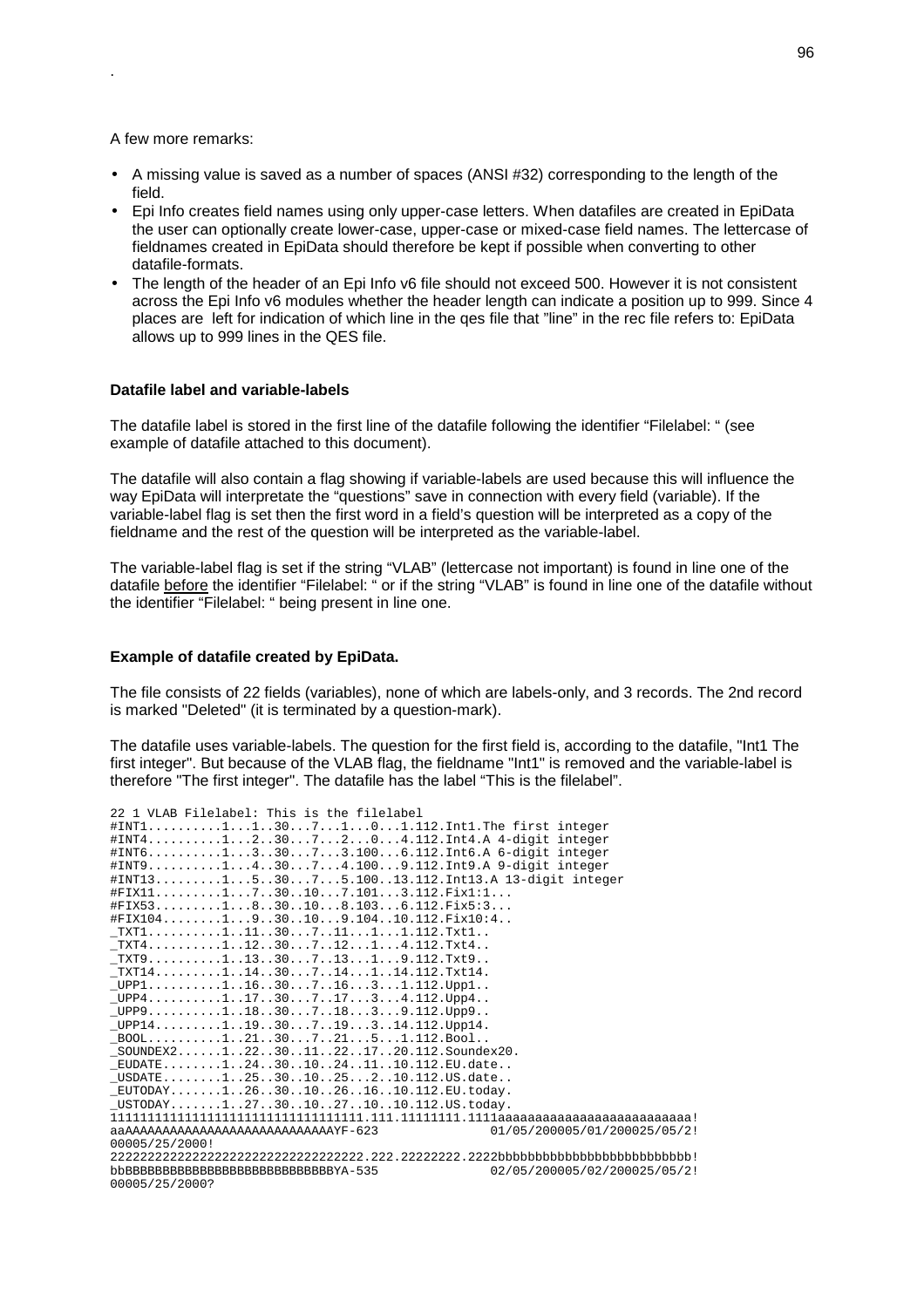### **EpiData International Versions Principles of translation and local adaptation.**

.

With the development of EpiData we encourage users in other countries and areas using other languages to translate documentation and other supplementary parts of EpiData. We cannot do the translation but will assist by supplying certain modules for use in the translation process.

We hope for an open minded "culture" surrounding EpiData, but a few restrictions must apply to ensure similarity and guard against misunderstandings. Therefore we have decided on the following principles:

- 1. Epidata.exe as such is NOT changed. Only one version exists. That version can be distributed from as many local servers around the world as needed. For those putting EpiData on an internet server or other media we would like an e-mail telling:
	- a. Once a year the number of downloaded copies if possible. And if possible from which countries these were downloaded.
	- b. The internet address of the server
	- c. The e-mail adress of the person to notify when we update EpiData
- 2. Menu titles, documentation and help files can be changed to other languages. The local version can consist of the following (from a...f)
	- a. Menu titles file (e.g. French.Lang.Txt or Dutch.Lang.Txt)
	- b. Readme.rtf (e.g. ReadMe\_Fr.rtf)
	- c. EpdIntro file translated to pdf file
	- d. Help file translated to pdf file
	- e. EpiData Help file as windows help file (including epidata.cnt e.g. EpiData\_fr.hlp)
	- f. Translated examples files, see "samples" folder in the supplied zip file.
	- g. EpiTour guide translated to pdf file
	- h. EpiTour help file as windows help file (including epitour.cnt) (e.g. EpiTour fr.hlp)
- 3. Levels of translation can be:

Only introduction documentation and menu's :  $a + b + c$ . Full package will be: a-d packed as a supplementary zip file for extraction. Complete package will be: (a+b+c+e +f + epidata.exe) as a setup.exe file for installation

- 4. Once translated the language packs will be available from (http://www.epidata.dk) including all translated files. A facility is included in EpiData (from version 1.5) to choose which language to use: See Option - Advanced - Language.
- 5. We encourage users to write introduction papers or notes on how to use EpiData as part of courses or otherwise. Those who write such material has the copyright for those parts.
- 6. We will try to arrange a coordination seminar in Europe for the translation. Provided we can find someone to host the meeting and funding is available.